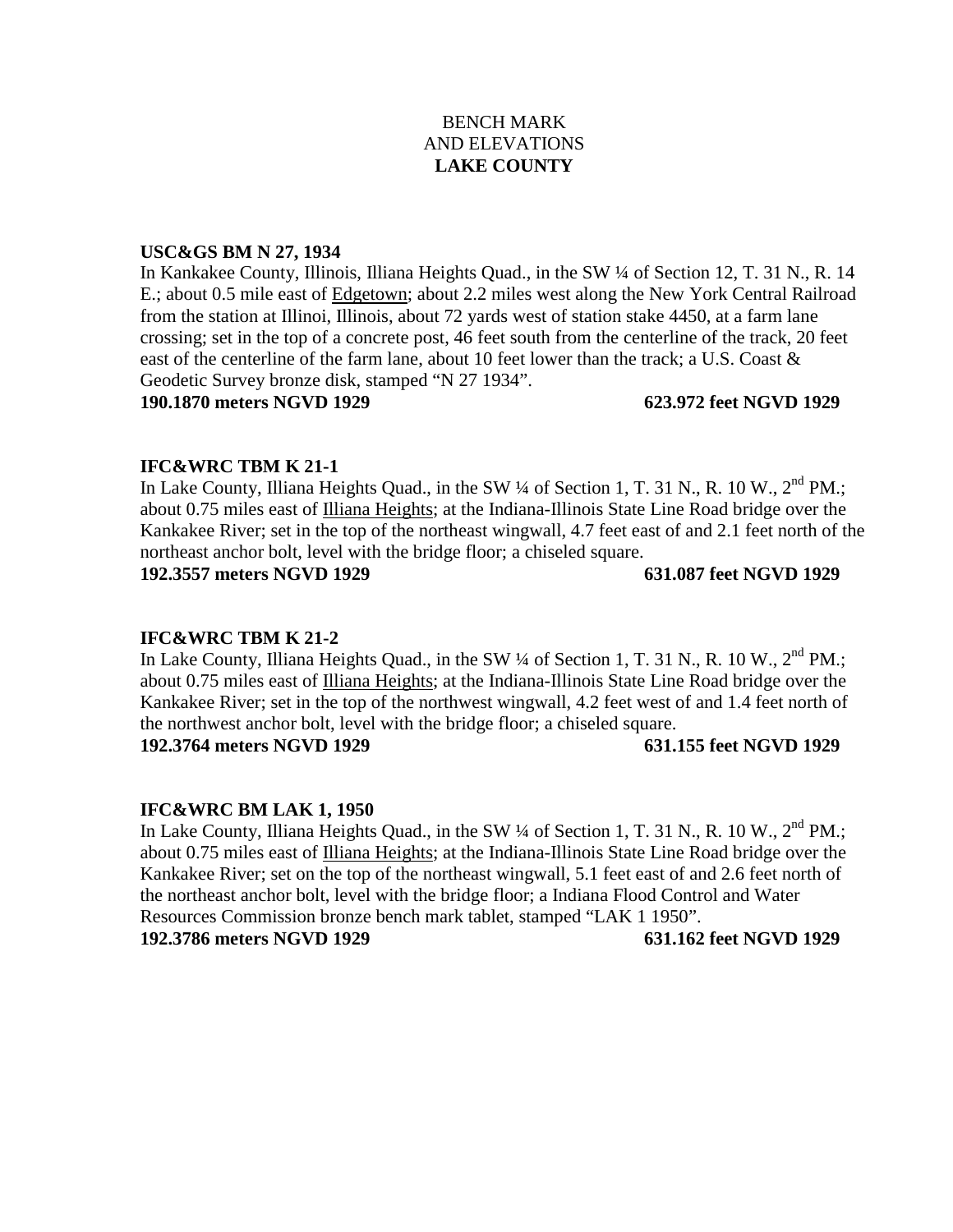## **USC&GS BM M 27,1934**

In Kankakee County, Illinois, Illiana Heights Quad., in Section 8, T. 31 N., R. 15 E.; about 1.0 mile northeast of Illiana Heights, at Illinoi; 45 feet east of the New York Central Railroad station stake 4340, about 67 yards west of Indiana-Illinois State Line; set in the top of a concrete post, 40 feet west of the west end of a tool house, 21 feet north of the centerline of the track; a U.S. Coast & Geodetic Survey bronze tablet, stamped "M 27 1934".

*The elevation of BM M 27, as published by the USC&GS, on November 20, 1940, is 632.502 feet.)*

## **DNR elevation 192.6870 meters NGVD 1929 632.174 feet NGVD 1929**

# **IFC&WRC TBM LAK 3**

In Lake County, Schneider Quad., in the SE ¼ of Section 30, T. 32 N., R. 9 W., 2<sup>nd</sup> PM.; about 1.7 mile west of Schneider; about 2.1 miles west along the New York Central Railroad from the station at Schneider, 1.5 miles east of Illinoi, Illinois, at a signal tower; set on top of the threaded end of the northeast signal tower anchor bolt, 13 feet south of the centerline of the track; a filed cross.

**193.3402 meters NGVD 1929 634.317 feet NGVD 1929**

# **IFC&WRC TBM LAK 2**

In Lake County, Schneider Quad., in the SE ¼ of Section 29, T. 32 N., R. 9 W., 2<sup>nd</sup> PM.; about 0.8 mile west of Schneider; about 1.2 miles west along the New York Central Railroad from the station at Schneider, 13 feet south for the center line of the track, set on top of the threaded end of a northwest signal tower anchor bolt; a filed cross.

## **193.5853 meters NGVD 1929 635.121 feet NGVD 1929**

## **IFC&WRC TBM LAK 1**

In Lake County, Schneider Quad., in the SW 1/4 of Section 28, T. 32 N., R. 9 W., 2<sup>nd</sup> PM.: about 0.3 mile west of Schneider; about 0.55 mile west along the New York Central Railroad from the station at Schneider, at a farm road crossing; set in the south side of a telephone pole 65 feet west of the centerline of the farm road, 38 feet north of the centerline of the main track, a railroad spike.

**193.7730 meters NGVD 1929 635.737 feet NGVD 1929**

## **USC&GS BM G 17, 1934**

In Lake County, Schneider Quad., in the NW  $\frac{1}{4}$  of Section 34, T. 32 N., R. 9 W.,  $2<sup>nd</sup>$  PM.; at Schneider; about 50 yards south of the New York Central Railroad Station, about 53 yards south of the junction of the Kankakee Branch, set in the top of a concrete post, 43 feet south of the center of a macadam-road crossing, 23 feet east of the east rail, and about level with the rail; a U.S. Coast & Geodetic Survey bronze disk, stamped "G 17 1934".

*(The elevation of BM G 17, as published by the USC&GS on March 21, 1950, is 636.734 feet).* **636.532 Feet NGVD 1929**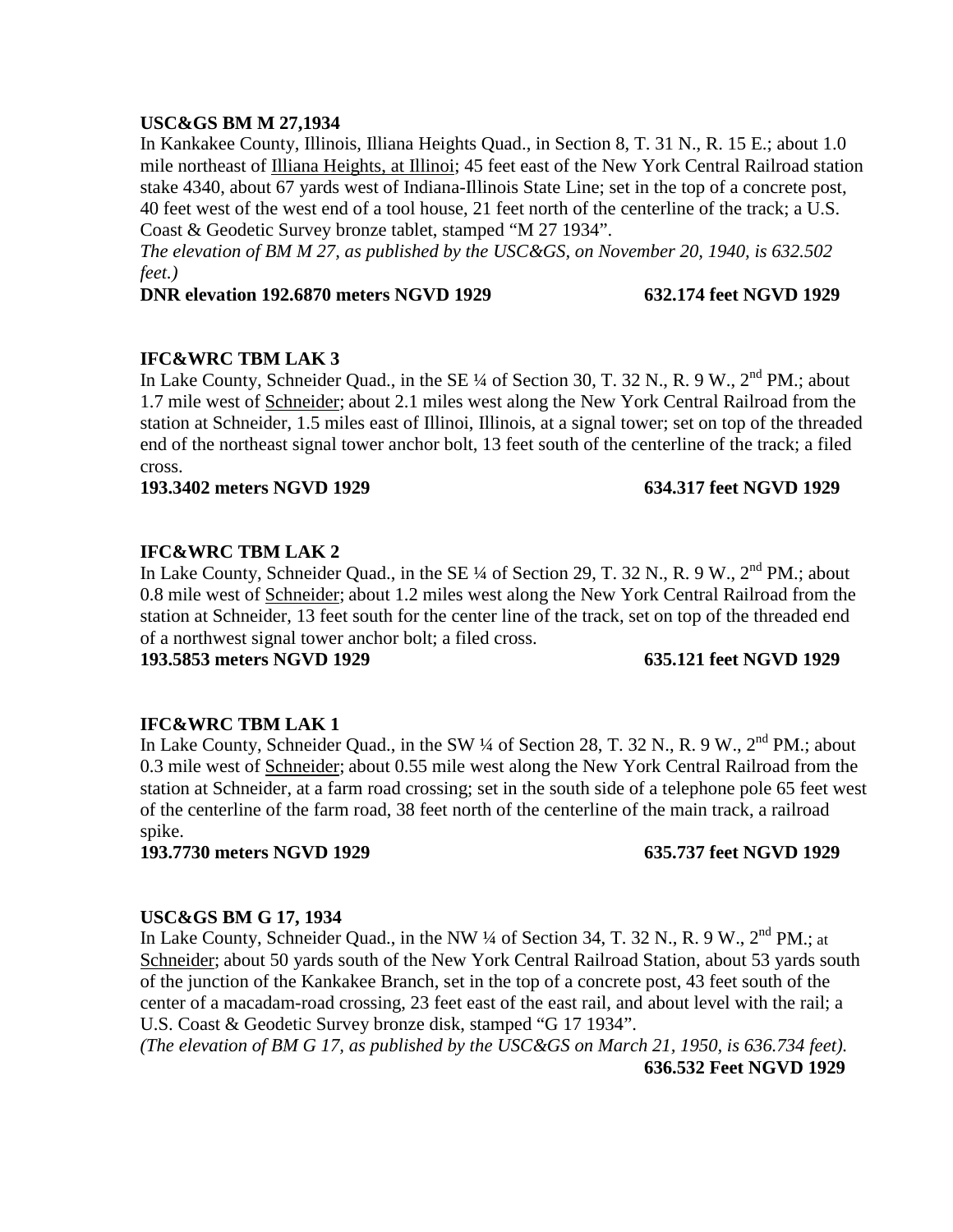## **USC&GS BM H 17, 1934**

In Lake County, Schneider Quad., in the NE  $\frac{1}{4}$  of Section 33, T. 32 N., R. 9 W.,  $2^{nd}$  PM.; at Schneider; set in the top of a concrete post, about 46 yards west of the west side of the New York Central Railroad Station, about 72 yards west of the junction of the Kankakee Branch, about 45 feet east of the center line of U.S. Highway 41, about 6 inches lower than the rail; a U.S. Coast & Geodetic Survey bronze disk, stamped "H 17 1934".

*(The elevation of BM H 17, as published by the USC&GS, on March 21, 1950, is 636.252 feet.)* **DNR elevation 193.8547 meters NGVD 1929 636.005 feet NGVD 1929**

# **USC&GS BM C 90, 1934**

In Lake County, Schneider Quad., in the SE  $\frac{1}{4}$  of Section 28, T. 32 N., R. 9 W.,  $2^{nd}$  PM.; at Schneider; on the New York Central Railroad, about 116 yards west of the center of a railroad crossing, at a block signal, set in the top of the southwest corner of the concrete foundation, 10 feet north of the centerline of the track, and about one-half foot lower then the track; a U.S. Coast & Geodetic Survey bronze disk, stamped "C 90 1934".

*(The standard elevation of BM C 90 as published by the USC&GS, on November 20, 1940, is 636.245 feet.)*

## **DNR elevation 193.8468 meters NGVD 1929 635.979 feet NGVD 1929**

## **USGS BM TT STA 9F, 1928**

In Lake County, Schneider Quad., in the East  $\frac{1}{2}$  of Section 33, T. 32 N., R 9 W.,  $2^{nd}$  PM.; at Schneider; about 0.5 mile south along the New York Central Railroad from Schneider, about 90 yards west of the track, about 48 yards south of a highway city-limits sign, 42 feet south of the center line of a dirt road, 38 feet east of and about level with the center line of U.S. Highway 41, a U.S. Geological Survey traverse-station tablet, stamped "T.T.STA. 9F 1928" and set in the top of a concrete post.

*(The standard elevation of USGS BM TTS 9F, as published by the USC&GS, on March 21, 1950, is 631.485 feet.)*

**DNR elevation 192.4743 meters NGVD 1929 631.476 feet NGVD 1929**

## **USC&GS BM D 105, 1946**

In Lake County, Shelby Quad.; in the NE  $\frac{1}{4}$  of Section 33, T. 32 N., R. 8 W.,  $2^{nd}$  PM.; at Shelby; at the State Road 55 bridge over the Kankakee River; set in the top of the west end of the north abutment of the western one of two steel highway bridges over the Kankakee River, 11 feet west of the centerline of the west lane of the highway and about level with the bridge floor, a standard USC&GS bronze tablet, stamped "D 105 1946".

**196.1520 meters NGVD 1929 643.542 feet NGVD 1929**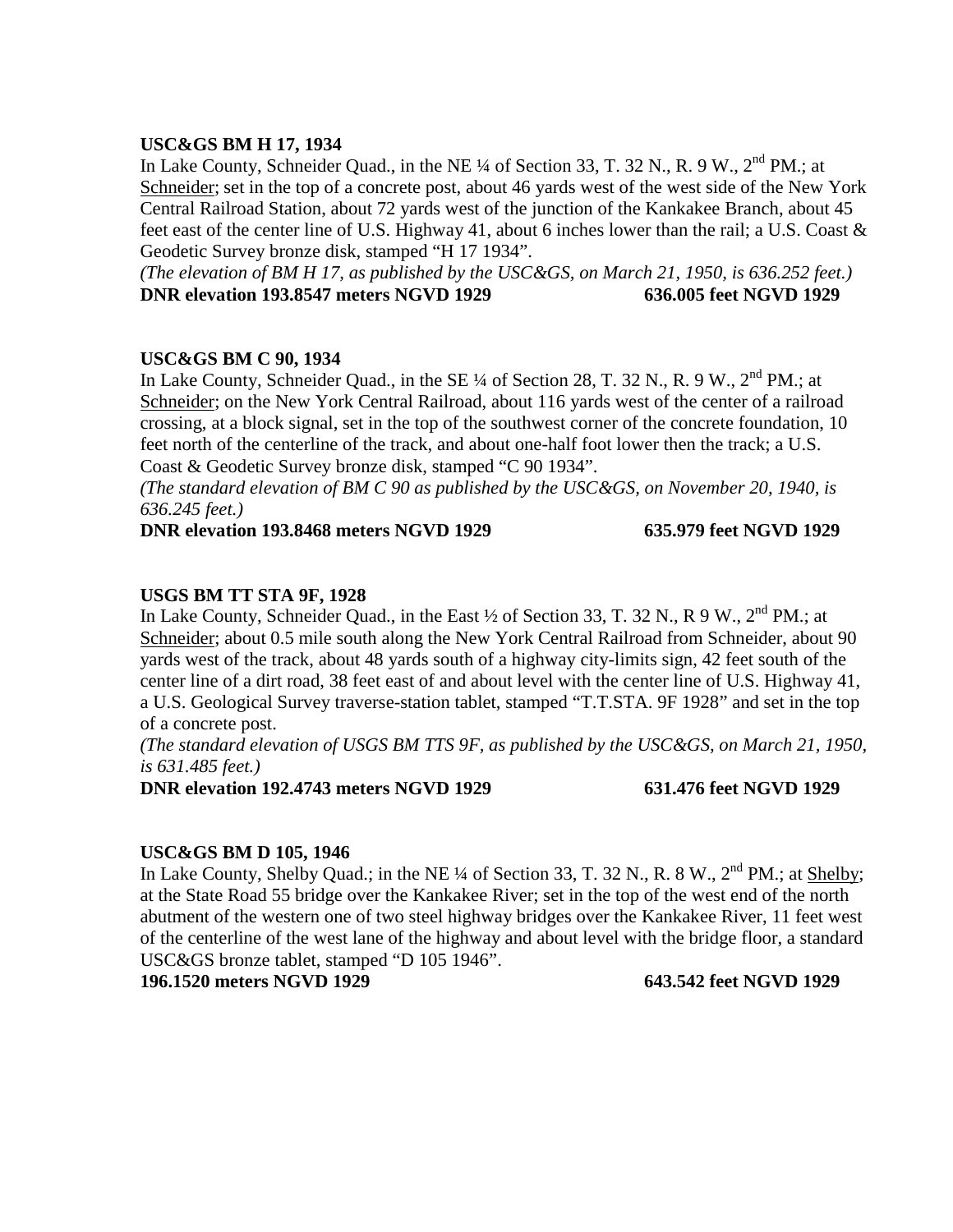## **USGS RM 1 SHELBY**

In Lake County, Shelby Quad.; in the NE ¼ of Section 33, T. 32 N., R. 8 W., 2<sup>nd</sup> PM.: at Shelby: at the State Road 55 bridge over the Kankakee River; set on top of the northeast wingwall of the eastern one of two highway bridges over the Kankakee River, near the northeast corner of the wingwall; a chiseled square.

**195.7853 meters NGVD 1929 642.339 feet NGVD 1929**

# **LAKE COUNTY**

The following elevations were determined during June, July and August of 1955 by leveling between U.S. Coast and Geodetic Survey benchmarks in the Little Calumet River drainage basin. The benchmarks described in this list dated January 30, 1956 are within the Little Calumet River drainage basin.

The leveling was by the three-wire method using invar-steel, yard rods. All level circuits were double-run and all closures were within allowable limits for second order leveling.

All levels were adjusted to agree with U.S.C. & G.S. elevations when the adjustment required was less than second order limits between consecutive U.S.C.&G.S. marks. All elevations are based on the standard (adjusted) elevations based on the Sea Level Datum of 1929 as published by the USC&GS for the following marks : A 18, W 233, U 233, I 6, S 139, U 139, Q 137, U 148, B 19, T 148, S 148, R 148, RM 635.6, Y 18, and X 18. The elevations of bench marks TTS 13, T 139, R 139, Q 139, X 233, and Z 17 were found to be in error some by as much as 0.11 foot.

## **IFC&WRC TBM HD 3**

In Lake County, Highland Quad in the NW  $\frac{1}{4}$  of Section 20, T. 36 N., R. 9 W.,  $2^{nd}$  PM.; at Munster; at the junction of River Drive and Hawthorne Drive; 62 feet northeast of utility pole number 53/230, 46 feet east of the east curb of Hawthorne Drive, across the street from the brick house at 8128 Hawthorne Drive, in the northwest side of a 21-inch 4-pronged tree, about 1.5 feet above the ground; a railroad spike.

**182.2238 meters NGVD 1929 597.846 feet NGVD 1929**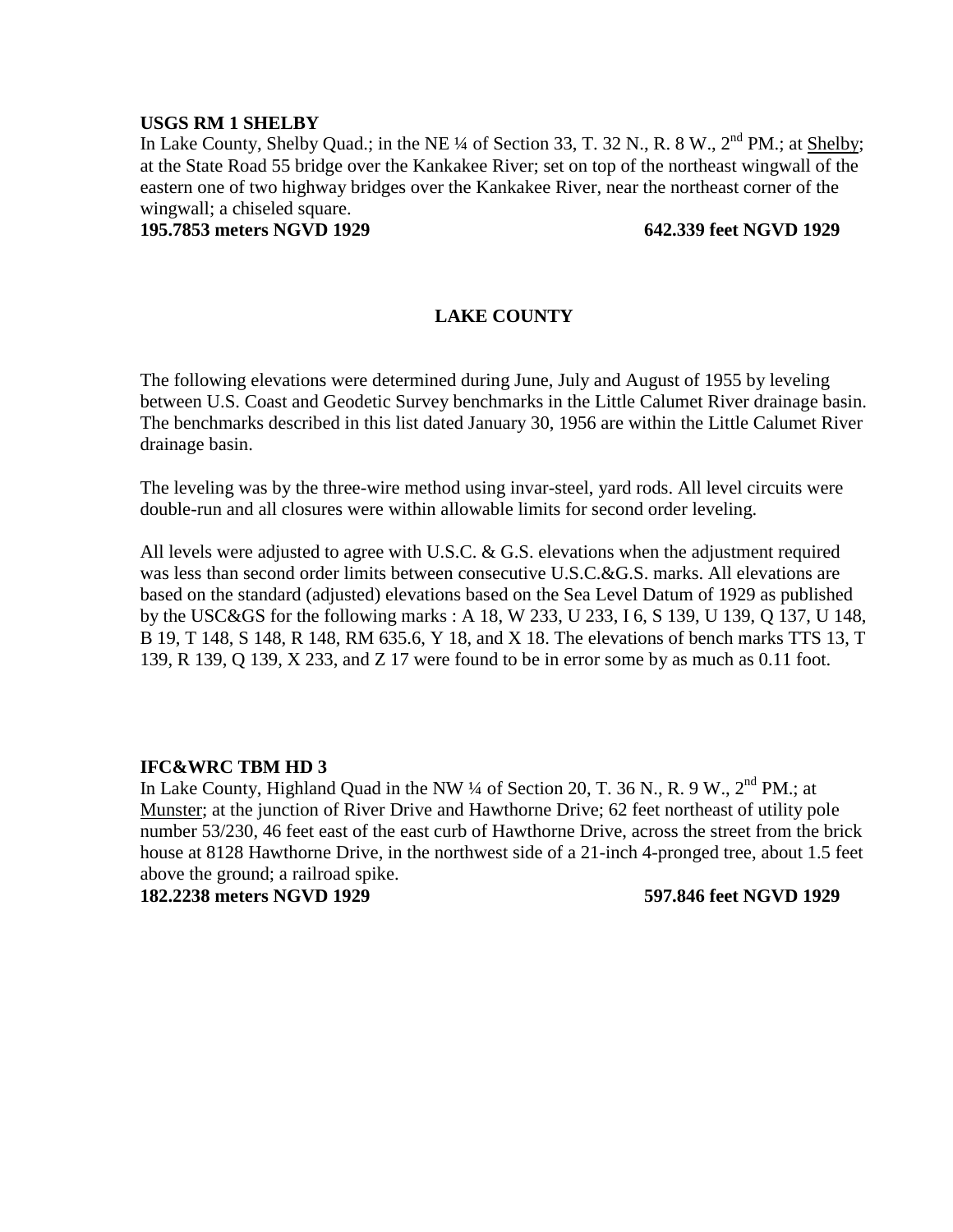## **USGS RM 1 MUNSTER**

In Lake County, Highland Quad in the NW  $\frac{1}{4}$  of Section 20, T. 36 N., R. 9 W.,  $2^{nd}$  PM.; at Munster; about 0.25 mile north along Hawthorne Drive from its junction with Ridge Road, at the U.S Geological Survey stream gaging station "Hart Ditch at Munster", 27 feet north of the north face of gage house, 22 feet east of the east curb of Hawthorne Drive, set in the west end of the concrete abutment of a dam in Hart Ditch, 1.0 foot north and 1.0 foot west of the southeast corner where the wingwall starts to angle, in line with the east face of the gage house, set in top of the abutment; a U.S.Geological Survey stream gaging station bronze tablet.

## **597.893 feet NGVD 1929**

## **USGS RM 3 MUNSTER**

In Lake County, Highland Quad in the NW  $\frac{1}{4}$  of Section 20, T. 36 N., R. 9 W.,  $2^{nd}$  PM.; at Munster; about 0.25 mile north along Hawthorne Drive from its junction with Ridge Road, at the U.S. Geological Survey stream gaging station "Hart Ditch at Munster", 15 feet west of the west face of the gage house, 2.8 feet east of the east curb of Hawthorne Drive, 0.8 foot above the ground, in the west side of a 14-inch tree; a ¼-inch bolt.

**183.3260 meters NGVD 1929 601.462 feet NGVD 1929**

## **IFC&WRC BM LAK 24, 1955**

In Lake County, Highland Quad., in the SW  $\frac{1}{4}$  of Section 20, T. 36 N., R. 9 W.,  $2^{nd}$  PM.; at Munster; at the Ridge Road Bridge over Hart Ditch; set in the top of the northwest bridge abutment, 37.9 feet east of the centerline of Hawthorne Drive, 31.1 feet north of the centerline of Ridge Road, 2.0 feet west of the east face of the abutment, 1.8 feet east of the west end of the bridge, 1.0 foot south of the north face of the abutment, 0.2 foot above the road; a Indiana Flood Control and Water Resources Commission bronze bench mark tablet, stamped "LAK 24 1955".

## **Recovered BEB & SY 8-9-88**

**189.6762 meters NGVD 1929 622.296 feet NGVD 1929**

## **IFC&WRC TBM HD 2**

In Lake County, Highland Quad in the SW  $\frac{1}{4}$  of Section 20, T. 36 N., R. 9 W.,  $2^{nd}$  PM.; at Munster; at the Ridge Road bridge over Hart Ditch; set in the top of the northeast abutment of the bridge, 165.2 feet east of the centerline of Hawthorn Drive, 30.5 feet north of the centerline of Ridge Road, 0.4 foot west of the east face of the abutment, 0.4 foot south of the north face of the abutment, 0.2 foot above the road; a chiseled square.

**189.6686 meters NGVD 1929 622.271 feet NGVD 1929**

## **IFC&WRC TBM HD 1**

In Lake County, Highland Quad., in the SW  $\frac{1}{4}$  of Section 20, T. 36 N., R. 9 W.,  $2^{nd}$  PM.; at Highland; at the intersection of Lincoln Avenue and Parkway Drive; 32 feet north of Lincoln Avenue, 14 feet west of Parkway Drive, on the west curb of Parkway Drive; a chiseled triangle. **186.0552 meters NGVD 1929 610.416 feet NGVD 1929**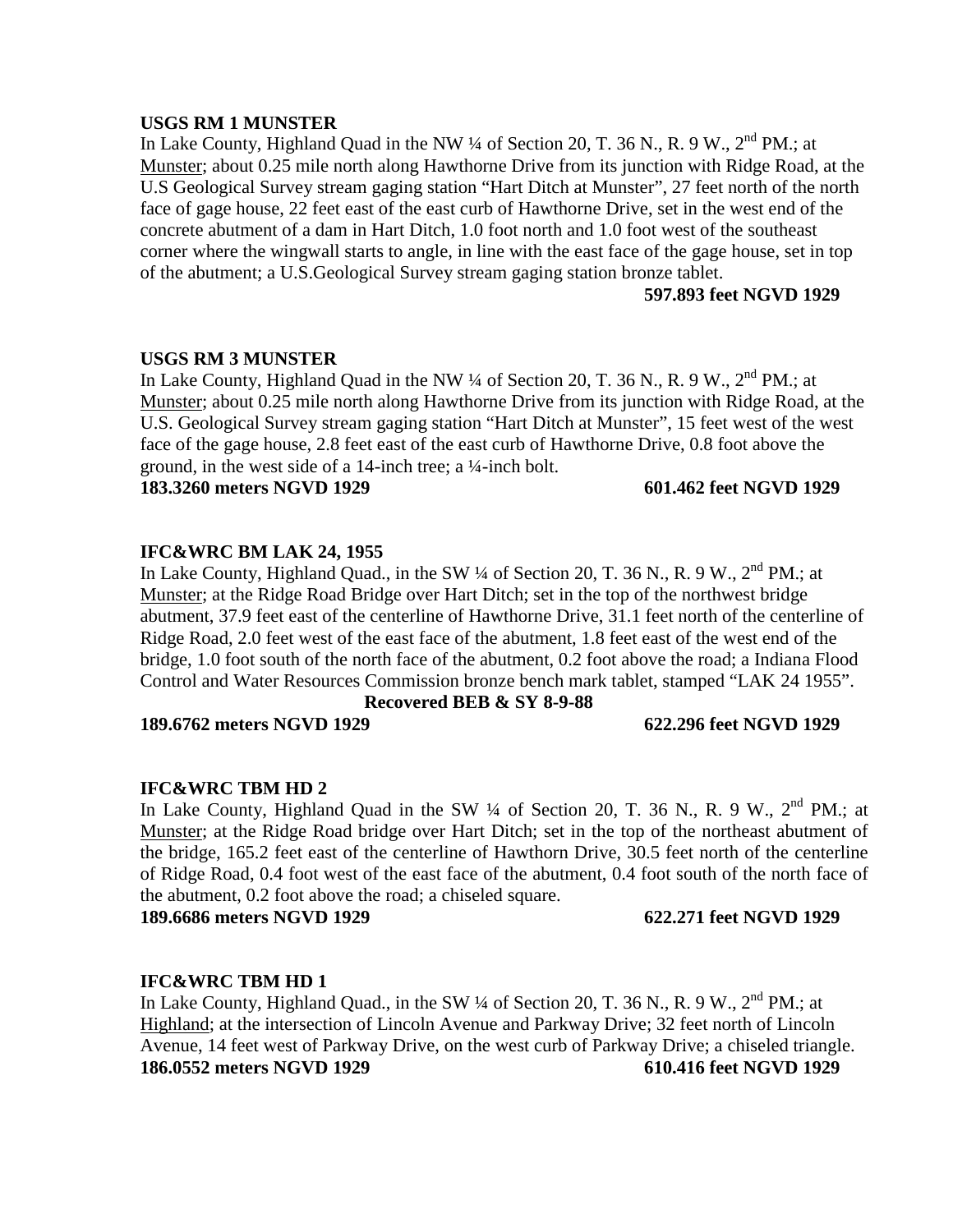In Lake County, Highland Quad., at Highland; at the intersection of Southmoor Avenue and Parkway Drive, 37 feet south of the center line of Parkway Avenue, 33 feet west of the centerline of Southmoor Avenue, 1.2 feet north of the south face of an outfall sewer, on the top of the sewer; a chiseled square.

## **185.6123 meters NGVD 1929 608.963 feet NGVD 1929**

## **IFC&WRC TBM CMD 2**

In Lake County, Highland Quad., at Highland; at the intersection of Southmoor Avenue and Parkway Drive, 29 feet south of the centerline of Parkway Drive, 26 feet southwest of utility pole number 43/199, 14 feet west of Southmoor Avenue, 9.5 feet north of the south face of an outfall sewer, on the west edge of the sewer; a chiseled square.

## **185.5958 meters NGVD 1929 608.909 feet NGVD 1929**

## **IFC&WRC TBM CMD 4**

In lake County, Highland Quad., in the NW  $\frac{1}{4}$  of Section 28, T. 36 N., R. 9 W.,  $2^{nd}$  PM.; at Highland; at the U.S. Highway 41 (Wicker Park Boulevard – Indianapolis Boulevard) Bridge over Cady Marsh Ditch; 28 feet east of the center line of the road, 2.8 feet above the ground, 0.8 foot south of the north end of the east handrail; a chiseled square.

**187.1308 meters NGVD 1929 613.945 feet NGVD 1929**

## **IFC&WRC TBM CMD 5**

In lake County, Highland Quad., in the SW  $\frac{1}{4}$  of Section 21, T. 36 N., R. 9 W.,  $2^{nd}$  PM.; at Highland; at the New York Central Railroad Bridge over Cady Marsh Ditch; 10.5 feet west of the west rail of the track, 1.7 feet south of the northeast corner of the north end of the west face of the bridge; a chiseled square.

## **DESTROYED**

**187.6618 meters NGVD 1929 615.687 feet NGVD 1929**

## **IFC&WRC TBM CMD 6**

In Lake County, Highland Quad., in the NW  $\frac{1}{4}$  of Section 28, T. 36 N., R. 9 W.,  $2^{nd}$  PM.: at Highland; at the Kennedy Avenue Bridge over Cady Marsh Ditch; 16 feet west of the centerline of the road, 3 feet above the roadway, 1.2 feet south of the north end of the west handrail; a chiseled square.

## **DESTROYED**

**188.5954 meters NGVD 1929 618.750 feet NGVD 1929**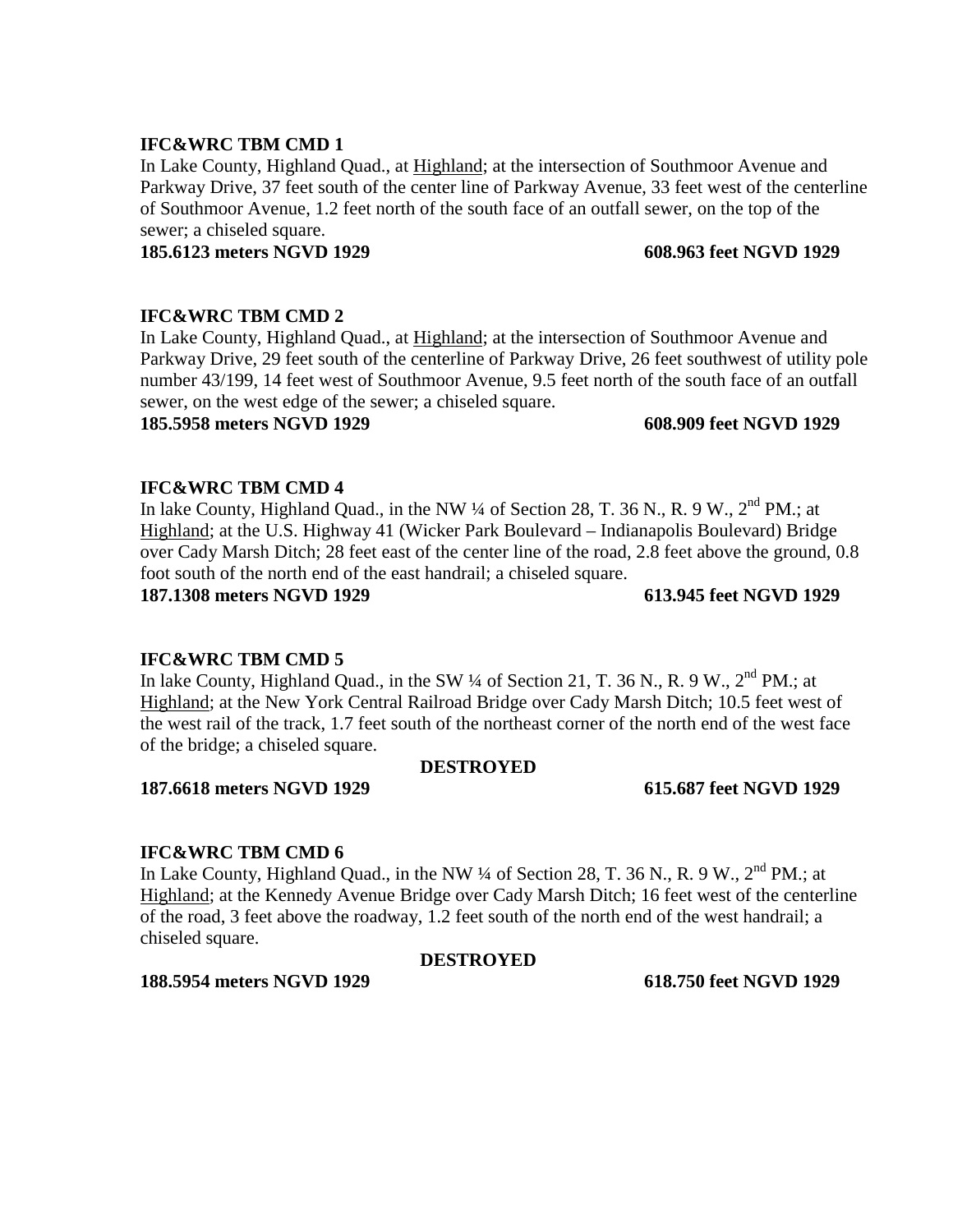In Lake County, Highland Quad., in the NE 1/4 of Section 28, T. 36 N., R. 9 W., 2<sup>nd</sup> PM.: at Highland; at the Kennedy Avenue Bridge over Cady Marsh Ditch; 16 feet above the roadway, 1.2 feet south of the north end of the west handrail; a chiseled square.

## **DESTROYED**

## **188.5954 meters NGVD 1929 618.750 feet NGVD 1929**

**USC&GS BM Z 17, 1934** In Lake County, Highland Quad., in the NW  $\frac{1}{4}$  of Section 21, T. 36 N., R. 9 W.,  $2^{nd}$  PM.; at Highland; along the New York Central Railroad, about 0.25 mile west of Kennedy Avenue, 0.3 mile north of Ridge Road; set in the top of a concrete post, about 225 feet south of signal tower ND, about 60 feet south of the crossing of the Chesapeake and Ohio Railroad track, about 42 feet east of the east face of the signal tower, 17.1 feet east of the east rail of the north bound New York Central Railroad track, 1.2 feet above the ground, about level with the top of the rail; a U.S. Coast & Geodetic Survey bronze disk, stamped "Z 17 1934". 609.792

## **IFC&WRC 185.8845 meters NGVD 1929 609.856 feet NGVD 1929**

## **USC&GS BM A 18, 1934**

In Lake County, Highland Quad., in the NW  $\frac{1}{4}$  of Section 21, T. 36 N., R. 9 W.,  $2^{nd}$  PM.; at Highland; along the New York Central Railroad, about 0.25 mile west of Kennedy Avenue, 0.3 mile north of Ridge Road; set in top of a concrete foundation of a signal mechanism, 65 feet north of the crossing of the Chesapeake and Ohio Railroad track, about 49 feet east of the east edge and 34 feet south of the south edge of the signal tower ND, 20.8 feet east of the east rail of the north-bound New York Central Railroad track, about 0.5 foot lower than the top of the rail; a U.S. Coast & Geodetic Survey bronze disk, stamped "A 18 1934".

**185.3371 meters NGVD 1929 608.060 feet NGVD 1929**

## **IFC&WRC BM LAK 26, 1955**

In Lake County, Highland Quad., in the SW 1/4 of Section 21, T. 36 N., R. 9 W., 2<sup>nd</sup> PM.: at Highland; at the intersection of Kennedy Avenue and Lincoln Avenue, in the northwest quarter of the intersection; set vertically in the south face of Bantam's Grocery Store Building, 132.1 feet north of the centerline of Lincoln Street, 47.1 feet west of the centerline of Kennedy Avenue, 5.2 feet west of the southeast corner of the building, 1.5 feet above the ground, a Indiana Flood Control and Water Resource Commission bronze bench mark tablet, stamped "LAK 26 1955".

**189.5467 meters NGVD 1929 621.871 feet NGVD 1929**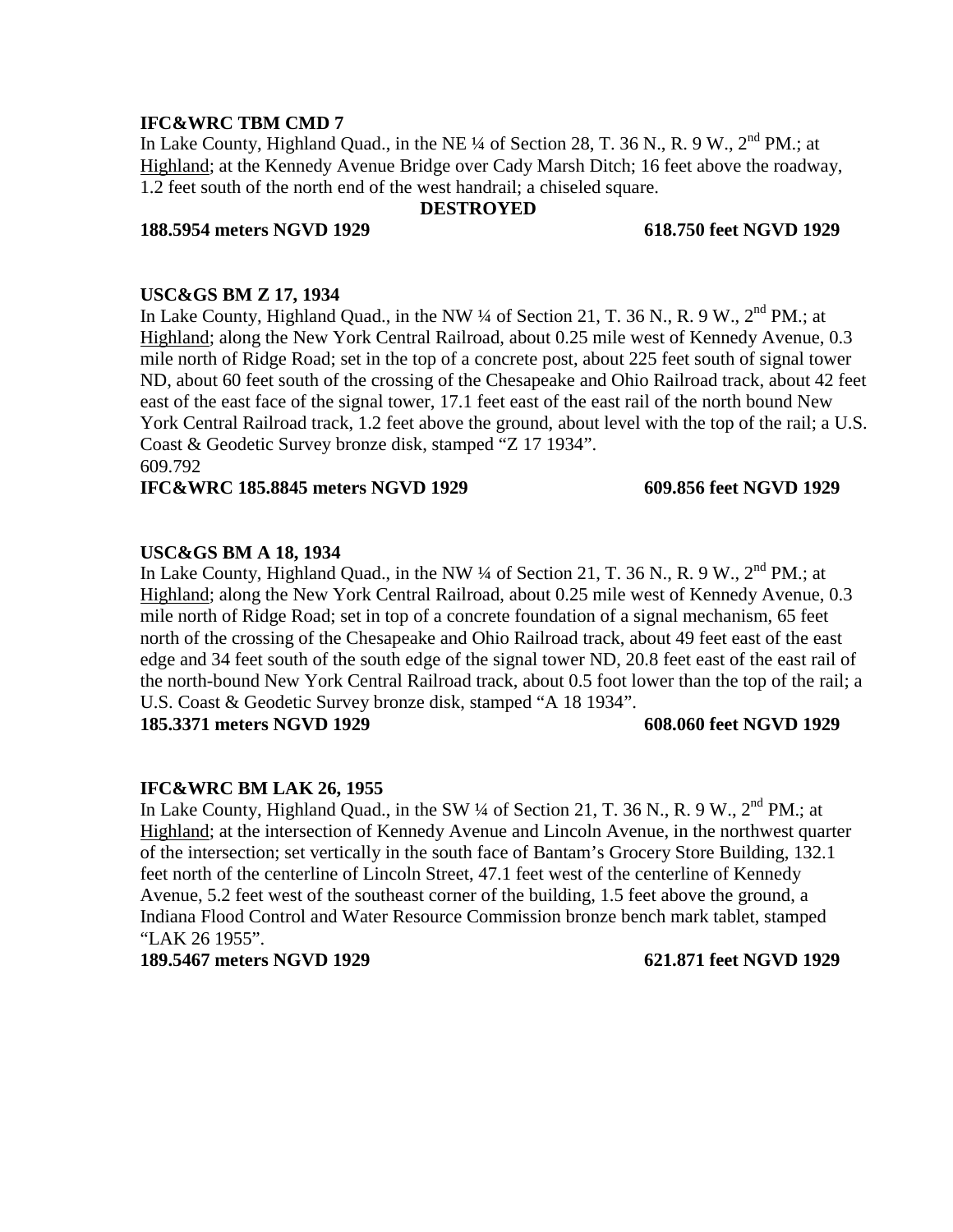In Lake County, Highland Quad., at Highland; about 0.4 mile southeast along the Chesapeake and Ohio Railroad from the intersection of Kennedy Avenue and Ridge Road, 0.07 mile northwest along the railroad from the Chesapeake and Ohio Railroad Bridge over Cady Marsh Ditch, at a signal box; set on the top of the northwest corner of the base of the signal box, 7 feet east of the east rail, 1.5 feet above the ground, 0.2 foot lower than the top of the rail; a chiseled square.

**188.2247 meters NGVD 1929 617.534 feet NGVD 1929**

## **IFC&WRC TBM CMD 9**

In Lake County, Highland Quad., in the NE 1/4 of Section 28, T. 36 N., R. 9 W., 2<sup>nd</sup> PM.; at Highland; about 0.4 mile southeast along the abandoned Erie Railroad from the intersection of Kennedy Avenue and Ridge Road, at the abandoned Erie Railroad Bridge over Cady Marsh Ditch; set on the top of the northwest corner of the north abutment, 6 feet west of the west rail, 5 feet north of the south face of the north abutment, 1.8 feet below the top of the rail; a chiseled square.

**188.1214 meters NGVD 1929 617.195 feet NGVD 1929**

# **IFC&WRC BM LAK 27, 1955**

In Lake County, Highland Quad., in the NW  $\frac{1}{4}$  of Section 27, T. 36 N., R. 9 W.,  $2^{nd}$  PM.; at Highland; about 100 yards north along Grace Street from its bridge over Cady Marsh Ditch, at the "T" road junction of Wirth Road and Grace Street; , set in the top of a concrete post projecting 0.4 foot above the ground, 30 feet south of the extended centerline of Wirth Road, 20 feet west of the extended centerline of Wirth Road, 22 feet west of the extended centerline of Grace Street, 4 feet southwest of utility pole number 54/596; a Indiana Flood Control and Water Resource Commission bronze bench mark tablet, stamped "LAK 27 1955".

## **DESTROYED**

## **186.3770 meters NGVD 1929 611.472 feet NGVD 1929**

## **IFC&WRC TBM CMD 10**

In lake County, Highland Quad., in the NW ¼ of Section 27, T. 36 N., R. 9 W., 2<sup>nd</sup> PM.; at Highland; about 100 yards north along Grace Street from its bridge over Cady Marsh Ditch, at the "T" road junction of Wirth Road and Grace Street; set on the top of a railroad rail driven into the ground, 30 feet northeast of utility pole number 54/596, 3 feet north of the extended centerline of Wirth Road, 3 feet east of the extended centerline of Grace Street, 0.2 foot above the ground; a chiseled cross.

## **DESTROYED**

**186.3904 meters NGVD 1929 611.516 feet NGVD 1929**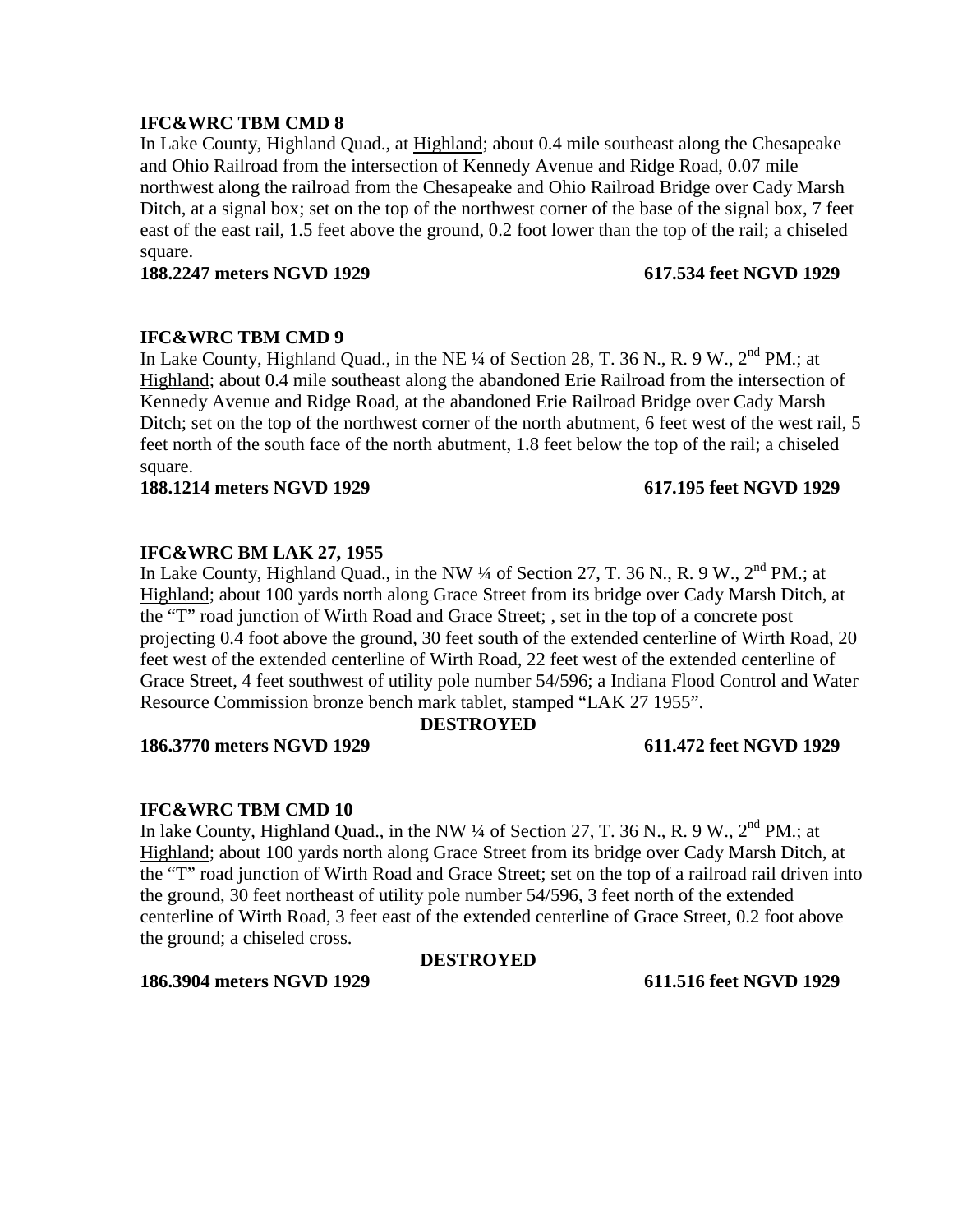In Lake County, Highland Quad., in the NE 1/4 of Section 27, T. 36 N., R. 9 W., 2<sup>nd</sup> PM.; at Highland; at the Kleinman Road Bridge over Cady Marsh Ditch; 10 feet west of the centerline of the road, 0.9 foot below the roadway, at the northwest corner of the square steel plate on top of the northwest steel tubular pier; a chiseled square,

# **DESTROYED**

## **186.9516 meters NGVD 1929 613.357 feet NGVD 1929**

## **IFC&WRC TBM CMD 14**

In Lake County, Highland Quad., in the SW  $\frac{1}{4}$  of Section 26, T. 36 N., R. 9 W.,  $2^{nd}$  PM.: at Griffith; at the Broad Street (old State Road 73) Bridge over Cady Marsh Ditch; set on the top of the northwest wingwall, 17 feet west of the centerline of the road, 1.2 feet west of the west edge of the west handrail, 1.0 foot north of the south face of the north abutment, 0.2 foot below the roadway, a chiseled square.

## **187.3591 meters NGVD 1929 614.694 feet NGVD 1929**

## **IFC&WRC BM LAK 28, 1955**

In Lake County, Highland Quad., in the SW  $\frac{1}{4}$  of Section 26, T. 36 N., R. 9 W.,  $2^{nd}$  PM.; at Griffith; at the Broad Street (old State Road 73) Bridge over Cady Marsh Ditch; set in the top of the southeast wingwall, 15 feet east of the centerline of the road, 0.9 foot south of the north face of the south abutment, 0.3 foot below the roadway; a Indiana Flood Control Resources Commission bronze bench mark tablet, stamped "LAK 28 1955". **187.3676 meters NGVD 1929 614.722 feet NGVD 1929**

## **IFC&WRC TBM CMD 15**

In Lake County, Highland Quad., in the SW  $\frac{1}{4}$  of Section 26, T. 36 N., R. 9 W.,  $2^{nd}$  PM.; at Griffith; at the Elgin, Joliet and Eastern Railroad Bridge over Cady Marsh Ditch; set in the top of the west end of the north abutment, 6.4 feet west of the west rail of the tracks, 1.5 feet lower than the top of the rail, 0.7 foot south of the north edge of the north abutment; a chiseled square. **188.1056 meters NGVD 1929 617.143 feet NGVD 1929**

## **IFC&WRC TBM CMD 16**

In Lake County, Highland Quad., in the SE  $\frac{1}{4}$  of Section 26, T. 36 N., R. 9 W.,  $2^{nd}$  PM.; at Griffith; at the Colfax Street Bridge over Cady Marsh Ditch; , set on the top at the northeast corner at the north end of the west handrail, 11 feet west of the centerline of the road, 2.6 feet above the roadway; a chiseled square.

**188.2738 meters NGVD 1929 617.695 feet NGVD 1929**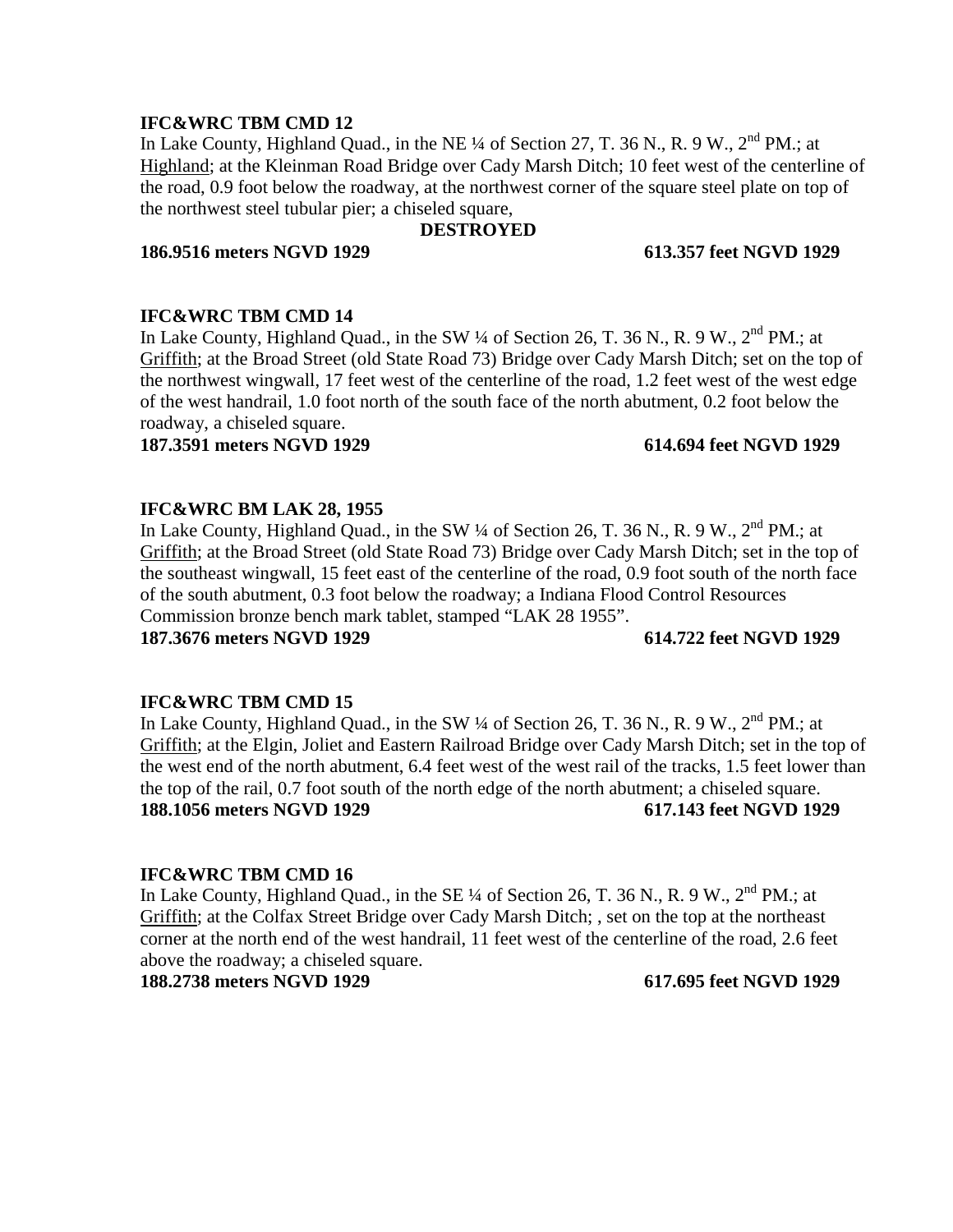In Lake County, Highland Quad., in the SE 1/4 of Section 26, T. 36 N., R. 9 W., 2<sup>nd</sup> PM.; at Griffith; at the Colfax Street Bridge over Cady Marsh Ditch; set on the top of the northwest wingwall, 12 feet west of the centerline of the road, 0.5 foot west of the west edge of the west handrail, 0.3 foot lower than the roadway; a chiseled square.

## **DESTROYED**

## **187.3820 meters NGVD 1929 614.769 feet NGVD 1929**

## **IFC&WRC BM LAK 29, 1955**

In Lake County, Highland Quad., in the SW  $\frac{1}{4}$  of Section 25, T. 36 N., R. 9 W.,  $2^{nd}$  PM.; at Gary; at the intersection of Colfax Street and  $41<sup>st</sup>$  Street, in the southeast quarter of the intersection; set in the top of a concrete post projecting 0.5 foot above the ground, 29 feet east of the centerline of Colfax Street, 21 feet south of the centerline 41<sup>st</sup> Street, 3 feet northwest of power pole number 52/783; a Indiana Flood Control and Water Commission bronze bench mark tablet, stamped "LAK 29 1955".

## **DESTROYED**

## **187.9958 meters NGVD 1929 616.783 feet NGVD 1929**

## **IFC&WRC TBM CMD 18**

In Lake County, Highland Quad., in the SW  $\frac{1}{4}$  of Section 25, T. 36 N., R. 9 W.,  $2^{nd}$  PM.: at Gary; at the Calhoun Street Bridge over Cady Marsh Ditch; set on the top of the north end of the east handrail, 11 feet east of the centerline of the road, 3.3 feet above the bridge floor; a chiseled square.

## **DESTROYED**

**188.4872 meters NGVD 1929 618.395 feet NGVD 1929**

## **IFC&WRC BM LAK 30, 1955**

In Lake County, Highland Quad., in the SE  $\frac{1}{4}$  of Section 25, T. 36 N., R. 9 W.,  $2^{nd}$  PM.; at Gary; 1.7 miles east along  $45<sup>th</sup>$  Avenue from its junction with Cline Avenue, at the intersection of  $45<sup>th</sup>$ Avenue and Ross Road; set in the top of a concrete post, 139 feet north of the centerline of  $45<sup>th</sup>$ Avenue, 25 feet east of the centerline of Ross Road, 2 feet southeast of utility pole number 23400, 0.3 foot above the ground; a Indiana Flood Control and Water Resources Commission bronze bench mark tablet, stamped "LAK 30 1955".

**187.7691 meters NGVD 1929 616.039 feet NGVD 1929**

## **IFC&WRC BM LAK 31, 1955**

In Lake County, Highland Quad., in the SW 1/4 of Section 30, T. 36 N., R. 8 W., 2<sup>nd</sup> PM.; at Gary; 2.5 miles east along  $45<sup>th</sup>$  Avenue from Cline Avenue, at the intersection of  $45<sup>th</sup>$  Avenue and Whitcomb Street, in the northwest quarter of the intersection; set vertically in the south face of the building, 101 feet west of the centerline of Whitcomb Street, 65 feet north of  $45<sup>th</sup>$  Avenue, 2.4 feet above the ground, 1.3 feet east of the west face of the building; a Indiana Flood Control and Water Resource Commission bronze bench mark tablet, stamped "LAK 31 1955". **189.0645 meters NGVD 1929 620.289 feet NGVD 1929**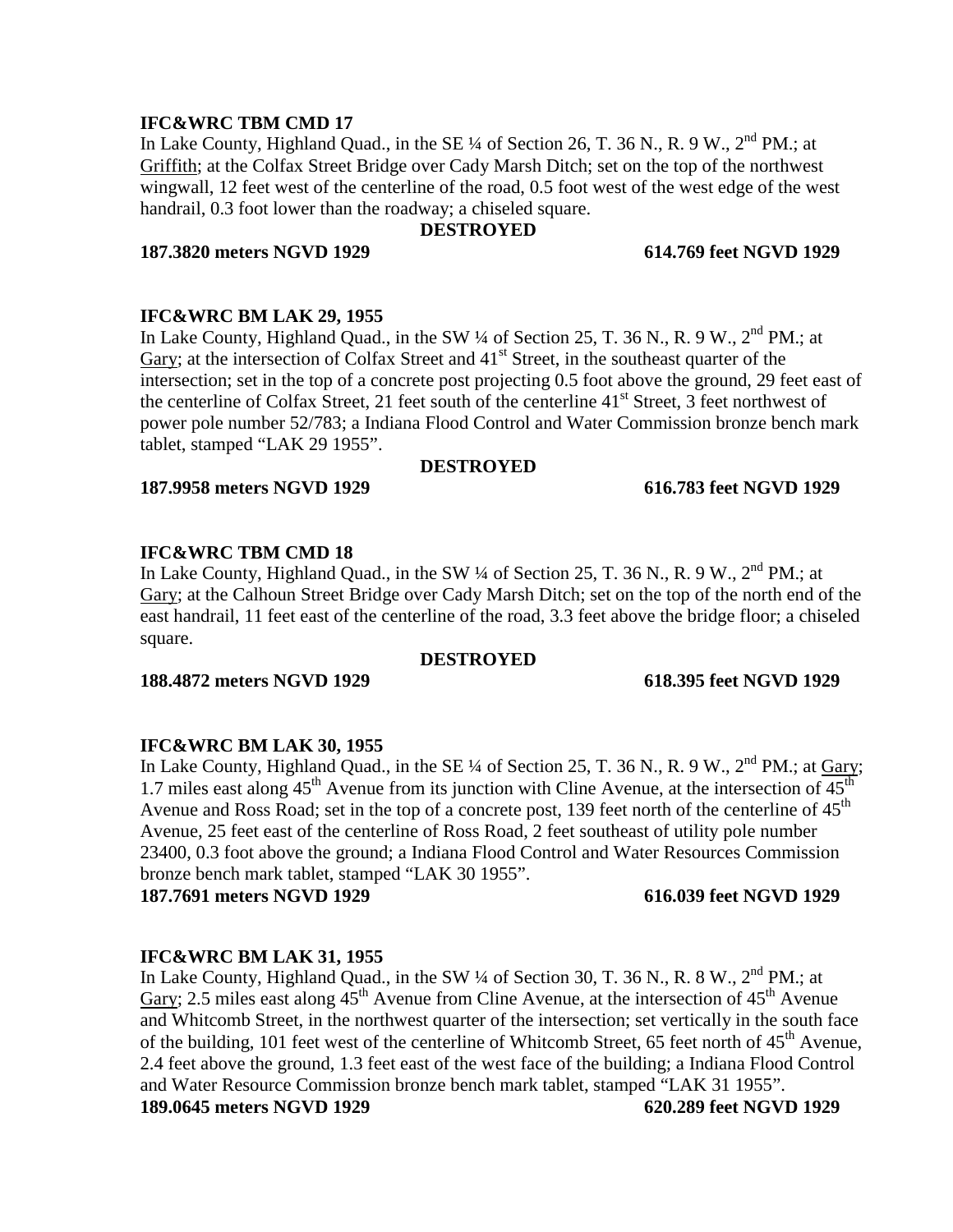In Lake County, Highland Quad., in the SW 1/4 of Section 30, T. 36 N., R. 8 W., 2<sup>nd</sup> PM.; at Gary; 2.5 miles east along  $45<sup>th</sup>$  Avenue from its junction with Cline Avenue, thence 0.1 mile north along Whitcomb Street, at the Whitcomb Street Bridge over Cady Marsh Ditch; set on the top of the northwest wingwall, 12 feet west of the centerline of the road, 1.5 feet north of the north end of the west handrail, about level with the roadway; a chiseled square. **187.7459 meters NGVD 1929 615.963 feet NGVD 1929**

# **IFC&WRC BM LAK 32, 1955**

In Lake County, Gary Quad., in the NW  $\frac{1}{4}$  of Section 32, T. 36 N., R. 8 W.,  $2^{nd}$  PM.; at Gary; about 0.5 mile west along  $45<sup>th</sup>$  Avenue from the intersection of State Road 55, 30 feet west of the centerline of Marshall Street; set in the top of a concrete post, 20 feet south of the centerline of 45<sup>th</sup> Avenue, 9 feet north of a wooden fence around Larson's Lumber Yard, 2.2 feet southwest of utility pole number 9933, 0.2 foot above the ground; a Indiana Flood Control and Water Resources Commission bronze bench mark tablet, stamped "LAK 32 1955". **189.8374 meters NGVD 1929 622.825 feet NGVD 1929**

# **IFC&WRC BM LAK 33, 1955**

In Lake County, Gary Quad., in the SE  $\frac{1}{4}$  of Section 29, T. 36 N., R. 8 W.,  $2^{nd}$  PM.; at Gary; at the State Road 55 (Cleveland Street) Bridge over Cady Marsh Ditch; set in the top of the southeast wingwall, 27 feet east of the centerline of the highway, 2 feet below the roadway; a Indiana Flood Control and Water Resource Commission bronze bench mark tablet, stamped "LAK 33 1955".

## **DESTROYED**

**187.9964 meters NGVD 1929 616.785 feet NGVD 1929**

## **IGS BM 113**

In Lake County, Gary Quad., in the SW  $\frac{1}{4}$  of Section 28, T. 36 N., R. 8 W.,  $2^{nd}$  PM.; at Gary; 0.5 mile south of U.S. Highway 6 (Ridge Road); 0.25 mile east along  $45<sup>th</sup>$  Avenue from its junction with State Road 55 thence 0.25 mile north along Grant Street to the crossing of New York Central Railroad, in the northeast quarter of the intersection, feet east of the centerline of Grant Street, 17 feet north of the north rail of the track, set in the top of a concrete post projecting 1.6 feet above the ground, a standard Indiana Geological Survey bronze disk, stamped "113".

## **DESTROYED**

**189.8173 meters NGVD 1929 622.759 feet NGVD 1929**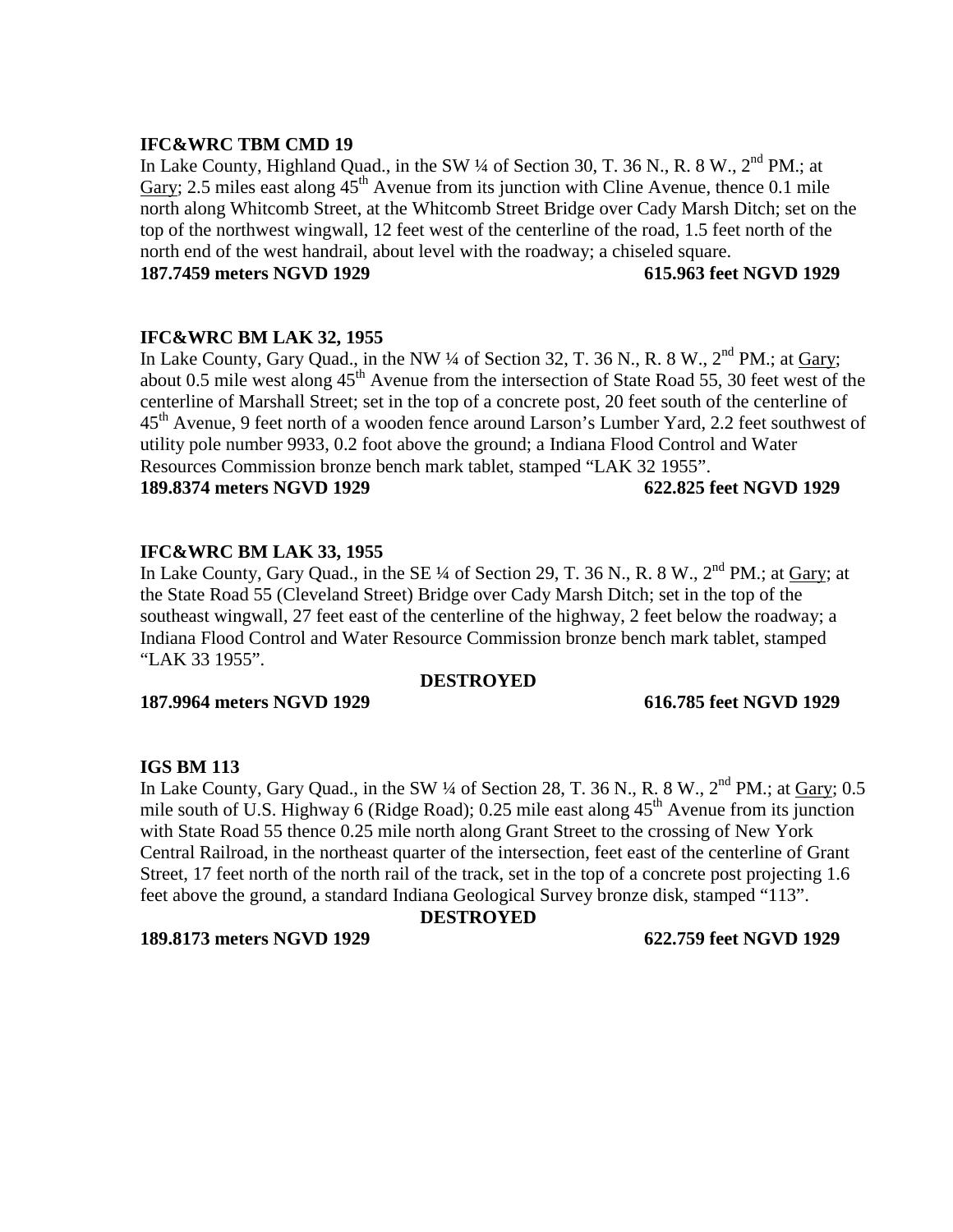## **USC&GS BM X 233, 1947**

In Lake County, Gary Quad., in the NE  $\frac{1}{4}$  of Section 29, T. 36 N., R. 8 W.,  $2^{nd}$  PM.; at Gary; at the intersection of Ridge Road and Grant Street, and the crossing of the New York, Chicago and St. Lois Railroad; set in the top of the southeast corner of the concrete foundation of the warning sign of the New York, Chicago and St. Louis Railway, 42 feet north of the centerline of Ridge Road, 18 feet west of the centerline of Grant Street, about 0.3 foot above the intersection; a U.S. Coast & Geodetic Survey bronze disk, stamped "X 233 1947".

*USC&GS elevation 631.921 feet NGVD 1929* **DNR elevation 192.5767 meters NGVD 1929 631.812 feet NGVD 1929**

## **USC&GS BM W 233, 1947**

In Lake County, Gary Quad., in the SW 1/4 of Section 21, T. 36 N., R. 8 W., 2<sup>nd</sup> PM.; at Gary; at the intersection of Grant Street and 35<sup>th</sup> Avenue; set in the top of a concrete post projecting, 0.3 foot above the ground, 77 feet east of the centerline of Grant Street, 12 feet south of the south curb of 35<sup>th</sup> Avenue, 4 feet north of the north edge of the concrete sidewalk; a U.S. Coast  $\&$ Geodetic Survey bronze disk, stamped "W 233 1947".

**182.3299 meters NGVD 1929 598.194 feet NGVD 1929**

## **IFC&WRC TBM LCR 1**

In Cook County, Illinois, Calumet City Quad., in the SW ¼ of Section 12, T. 36 N., R. 10 W., at Calumet City; at the Indiana-Illinois State Line, about 0.2 mile west of Hohman Avenue, at the intersection of State Line Avenue and 172<sup>nd</sup> Street; set in the south side of a 14-inch tree, 52 feet west of the centerline of State Line Avenue, on line with the south curb of  $172<sup>nd</sup>$  Street, 1 foot above the ground; a railroad spike.

**181.8834 meters NGVD 1929 596.729 feet NGVD 1929**

## **IFC&WRC TBM LCR 2**

In Lake County, Calumet City Quad., in the SW  $\frac{1}{4}$  of Section 12, T. 36 N., R. 10 W.,  $2^{nd}$  PM.; at Munster; at the "T" road junction of Forest Avenue and 173<sup>rd</sup> Street; set on the top of the west concrete curb, 33 feet north of the centerline of  $173<sup>rd</sup>$  Street, 21 feet west of the centerline of Forest Avenue, 10 feet northeast of utility pole number 45/707; a chiseled triangle. **181.1875 meters NGVD 1929 594.446 feet NGVD 1929**

## **IFC&WRC TBM LCR 3**

In Lake County, Calumet City Quad., in the NW  $\frac{1}{4}$  of Section 13, T. 36 N., R. 10 W.,  $2^{nd}$  PM.; at Munster; at the Hohman Street Bridge over the Little Calumet River; set on the top of the northeast wingwall, 27 feet east of the centerline of the street, 0.5 foot north of the north end of the east handrail, a U.S. Geological Survey reference mark; a chiseled square. **182.8054 meters NGVD 1929 599.754 feet NGVD 1929**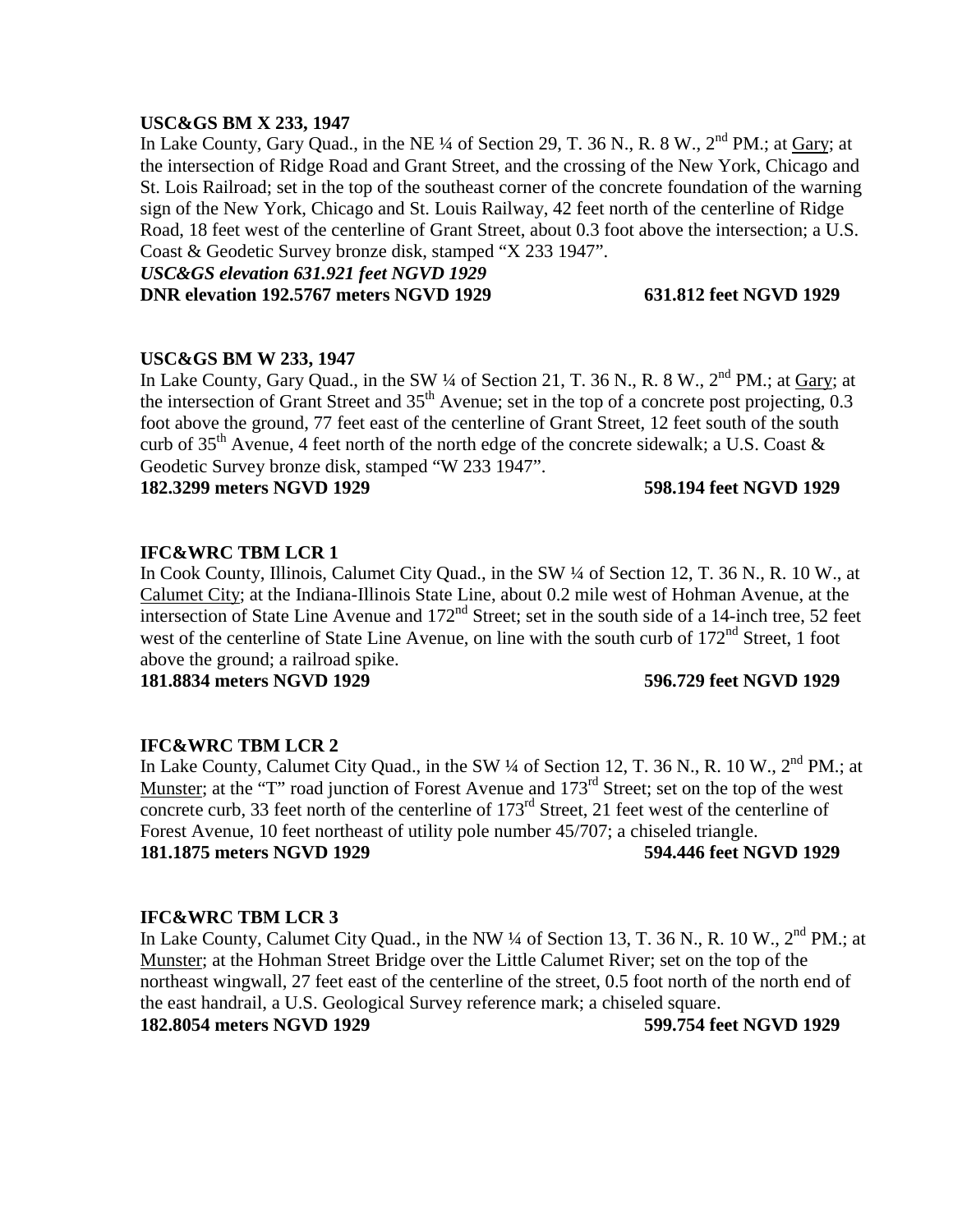In Lake County, Calumet City Quad., in the NW ¼ of Section 13, T. 36 N., R. 10 W., 2<sup>nd</sup> PM.; at Munster; at the Hohman Street Bridge over the Little Calumet River; set on top of the streamward edge of the southeast wingwall, 42 feet east of the centerline of the street, 11 feet south of the south end of the east handrail; a chiseled square.

## **182.7658 meters NGVD 1929 599.624 feet NGVD 1929**

## **IFC&WRC BM LAK 5, 1955**

In Lake County, Calumet City Quad., in the NW  $\frac{1}{4}$  of Section 13, T. 36 N., R. 10 W.,  $2^{nd}$  PM.; at Munster; at the Hohman Street Bridge over Little Calumet River; set in the top of the southwest wingwall, 33 feet west of the centerline of the street, 2.5 feet west of the west edge of the west headrail, 2 feet south of the south end of the handrail; a Indiana Flood Control and Water Resource Commission bronze bench mark tablet, stamped "LAK 5 1955".

## **182.7950 meters NGVD 1929 599.720 feet NGVD 1929**

## **IFC&WRC BM LAK 6, 1955**

In Lake County, Calumet City Quad., in the NW ¼ of Section 13, T. 36 N., R. 10 W., 2<sup>nd</sup> PM.; at Munster; at the Tri-State Highway Bridge over the Little Calumet River; on the west bound lane set vertically in the south pile of the first row of piles east of the pier at the east bank of the river, 3.1 feet above the ground, 2.0 feet north of the south face of the pile; a Indiana Flood Control and Water Resource Commission bronze bench mark tablet, stamped "LAK 6 1955". **181.3594 meters NGVD 1929 595.010 feet NGVD 1929**

## **IFC&WRC TBM LCR 5**

In Lake County, Calumet City Quad., in the NW  $\frac{1}{4}$  of Section 13, T. 36 N., R. 10 W.,  $2^{nd}$  PM.; at Munster; at the Chicago, Indianapolis, and Louisville Railroad bridge over the Little Calumet River; set on the top of the first step at the east end of the north abutment, 16 feet southeast of warning signal number 23.8, 15.5 feet east of the east steel girder of the bridge, 8 feet below the top of the rail, 0.3 foot north of the south face of the north abutment; a chiseled square.

*not found 2/5/91*

**180.8793 meters NGVD 1929 593.435 feet NGVD 1929**

## **IFC&WRC TBM LCR 6**

In Lake County, Calumet City Quad., in the SW 1/4 of Section 18, T. 36 N., R. 9 W., 2<sup>nd</sup> PM.; at Munster; at the U.S. Highway 41 (Calumet Avenue) Bridge over the Little Calumet River; set on the top at the center of a pipe main, at the north end of the east side of the bridge, 27 feet east of the centerline of Calumet Avenue, 6.7 feet east of the east curb of the avenue, 2.0 feet above the ground; a chiseled square.

**183.1455 meters NGVD 1929 600.870 feet NGVD 1929**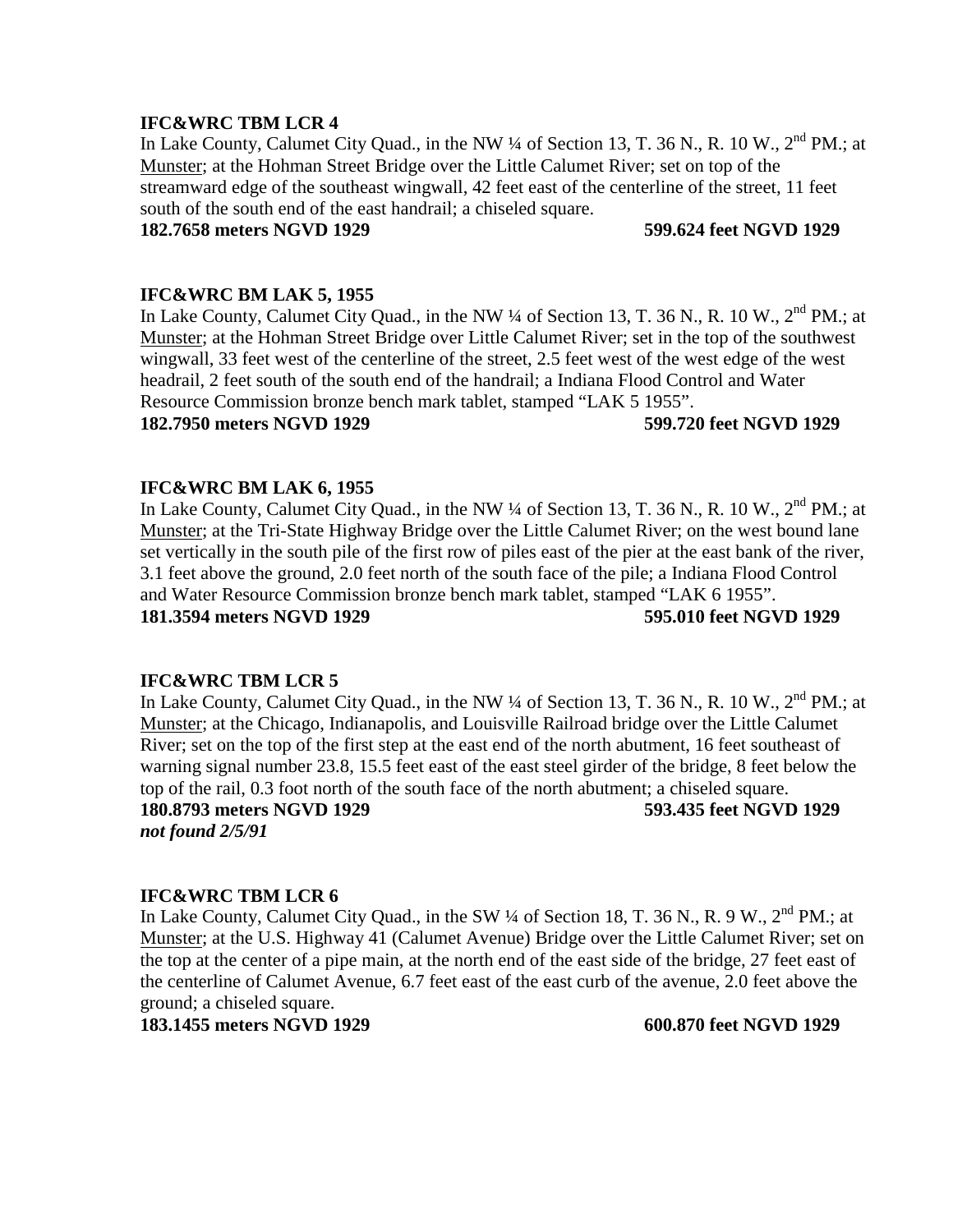## **IFC&WRC BM LAK 7, 1955**

In lake County, Calumet City Quad., in the SW 1/4 of Section 18, T. 36 N., R. 9 W., 2<sup>nd</sup> PM.: at Munster; at the Calumet Avenue Bridge over the Little Calumet River; set in the top of a 15.7 feet by 9.3 feet concrete sewer top, at the southeast corner of the top, 119 feet south of the centerline of the east bound lane of River Drive, 49 feet east of the centerline of Calumet Avenue, 22.5 feet southeast of utility pole 51/523, level with the top; a Indiana Flood Control and Water Resources Commission bronze bench mark tablet, stamped "LAK 7 1955". **598.371 feet NGVD 1929**

## **IFC&WRC TBM LCR 7**

In Lake County, Calumet City Quad., in the SE ¼ of Section 18, T. 36 N., R. 9 W., 2<sup>nd</sup> PM.; at Munster; at the Columbia Avenue Bridge over the Little Calumet River; at the west edge of the bridge, 40 feet south of the north end of the west side of the bridge, 1.3 feet west of the east end of an out-fall sewer, 6.0 feet below the west sidewalk; a chiseled square painted red and numbered "+6.04".

## *questionable elevation PD# 11281*

**180.7172 meters NGVD 1929 592.903 feet NGVD 1929**

## **IFC&WRC TBM LCR 8**

In Lake County, Calumet City Quad., in the SE  $\frac{1}{4}$  of Section 18, T. 36 N., R. 9 W.,  $2^{nd}$  PM.; at Munster; at the Columbia Avenue Bridge over the Little Calumet River; set on the top of the first concrete step, 24 feet east of the centerline of the avenue, 2.0 feet above the ground, 0.4 foot south of the north end of the east side of the bridge; a chiseled line in a square.

## *questionable elevation P.D.#11281*

**180.7172 meters NGVD 1929 592.903 feet NGVD 1929**

## **IFC&WRC BM LAK 8, 1955**

In Lake County, Calumet City Quad., in the SE ¼ of Section 18, T. 36 N., R. 9 W., 2<sup>nd</sup> PM.: at Munster; at the Columbia Avenue Bridge over the Little Calumet River; set in the top of the first concrete step, 21.9 feet east of the centerline of the avenue, 3.8 feet south of the north end of the east side of the bridge, 1.1 feet above the sidewalk; a Indiana Flood Control and Water Resource Commission bronze bench mark tablet, stamped "LAK 8 1955".

## *questionable elevation P.D #11281*

**182.9505 meters NGVD 1929 600.230 feet NGVD 1929**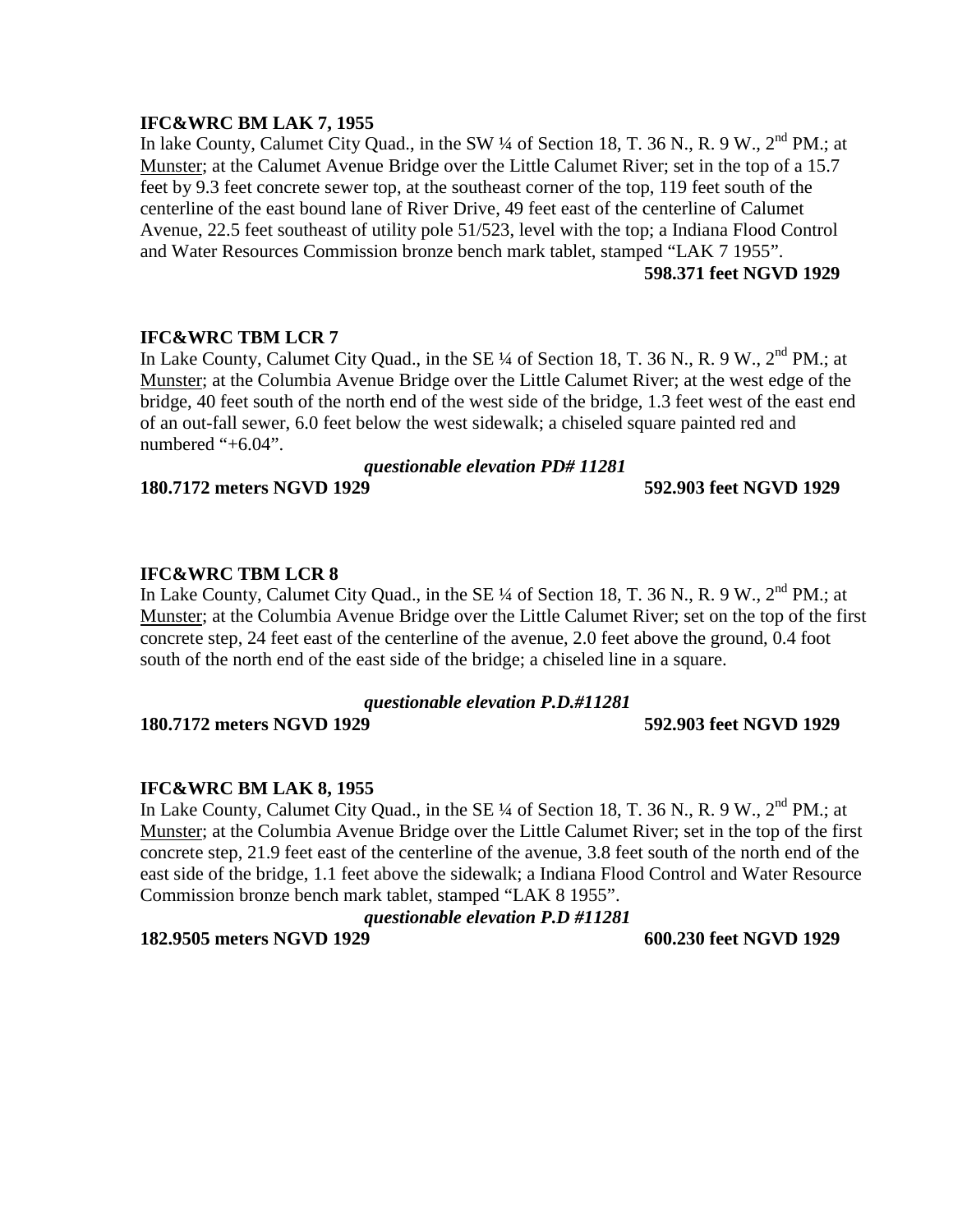In Lake County, Highland Quad., in the NE  $\frac{1}{4}$  of Section 19, T. 36 N., R. 9 W.,  $2^{nd}$  PM.: at Hammond; 0.3 mile east of Columbia Avenue, on the north bank of the Little Calumet River, at the junction of Walnut Avenue and North River Drive, at the Walnut Avenue pumping station; set on the headwall of the largest of the two outfall sewers, 5.0 feet south of the south edge of the pump house, 1.1 feet above the ground, 0.6 foot east of the west side of the pump house; a chiseled triangle.

**182.1891 meters NGVD 1929 597.732 feet NGVD 1929**

## **IFC&WRC TBM LCR 10**

In Lake County, Highland Quad., in the SW 1/4 of Section 17, T. 36 N., R. 9 W., 2<sup>nd</sup> PM.: at Munster; at the Northcote Bridge over the Little Calumet River, 12 feet east of the centerline of the bridge, at the south end of the east side of the bridge, at sidewalk level; a chiseled cross. **183.0279 meters NGVD 1929 600.484 feet NGVD 1929**

## **IFC&WRC BM LAK 9, 1955**

In Lake County, Highland Quad., in the SW  $\frac{1}{4}$  of Section 17, T. 36 N., R. 9 W.,  $2^{nd}$  PM.; at Hammond; at the Northcote Bridge over the Little Calumet River; set in the top of a small sidewalk, 12 feet east of the centerline of the bridge, 1.0 foot east of the west edge of the east curb, 0.3 foot south of the north end of the east side of the bridge; a Indiana Flood Control and Water Resource Commission bronze bench mark tablet, stamped "LAK 9 1955". **183.0102 meters NGVD 1929 600.426 feet NGVD 1929**

## *not found 1981*

## **IFC&WRC TBM LCR 11**

In Lake County, Highland Quad., in the SW 1/4 of Section 17, T. 36 N., R. 9 W., 2<sup>nd</sup> PM.; at Hammond; at the Northcote Bride over the Little Calumet River, 14 feet east of the center line of the bride, at sidewalk level; a chiseled cross.

**183.0102 meters NGVD 1929 600.426 feet NGVD 1929**

## *not found 1981*

## **IFC&WRC BM LAK 10, 1955**

In Lake County, Highland Quad., in the SE  $\frac{1}{4}$  of Section 17, T. 36 N., R. 9 W.,  $2^{nd}$  PM.; at Hammond; at the pumping station northwest of U.S. Highway 41 (Indianapolis Boulevard) Bridge over the Little Calumet River; set in the top of the concrete slab, 185 feet northwest of the northwest end of the bridge, 150 feet southwest of the southwest edge of the highway, at the rear of the pumping station, 1 foot north of the south edge and 1 foot east of the west edge of the pumping station, 1.4 feet above the ground; a Indiana Flood Control and Water Resources Commission bronze bench mark tablet, stamped "LAK 10 1955".

**182.2250 meters NGVD 1929 597.850 feet NGVD 1929**

*not found 1981*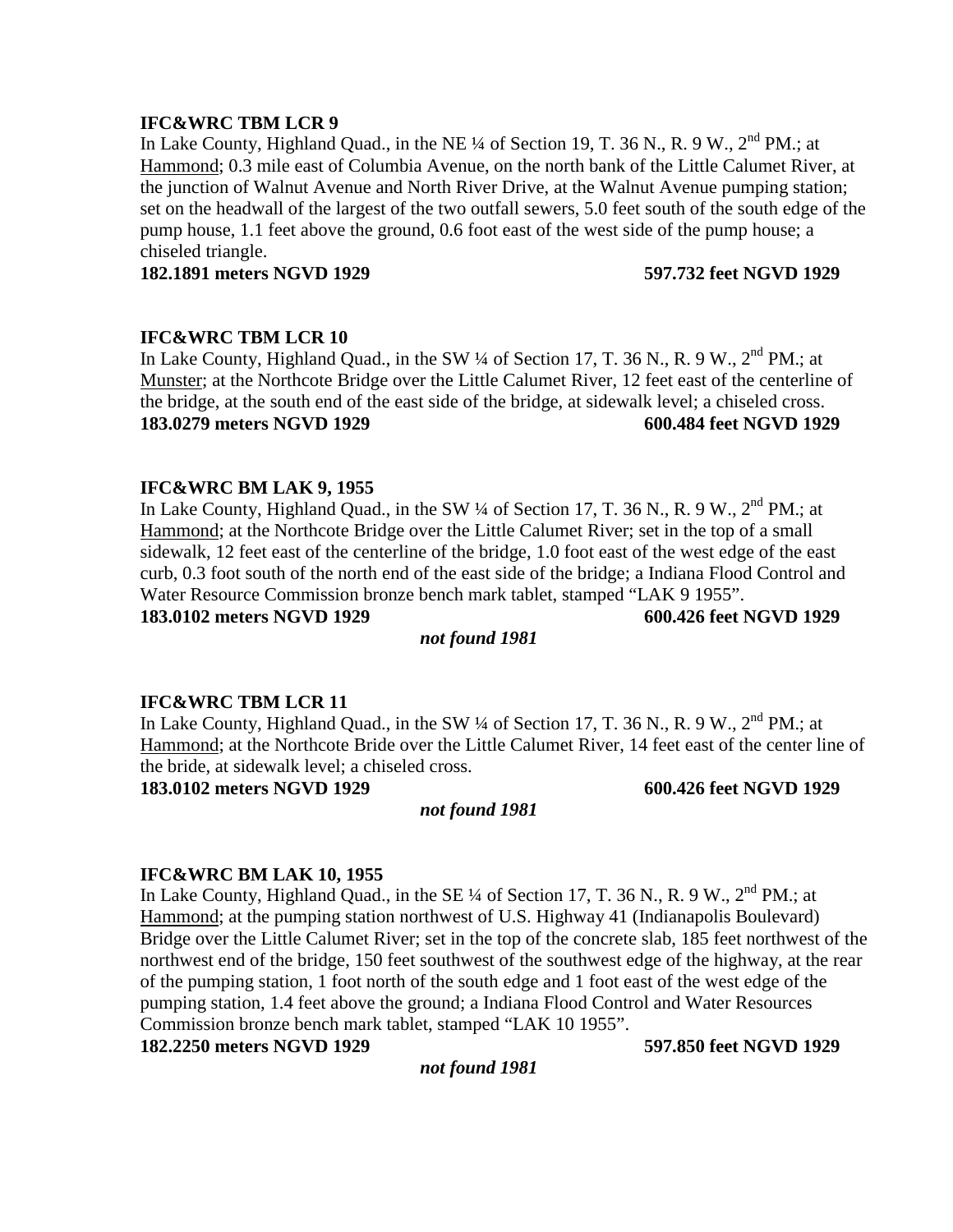In Lake County, Highland Quad., in the SE  $\frac{1}{4}$  of Section 17, T. 36 N., R. 9 W.,  $2^{nd}$  PM.; at Highland; at the U.S. Highway 41 (Indianapolis Boulevard) Bridge over the Little Calumet River; 28 feet west of the centerline of the highway, 3.8 feet west of the west curb, 0.7 foot above the roadway, 0.3 foot southeast from the northwest end of the bridge, level with the sidewalk; a chiseled cross.

**181.8492 meters NGVD 1929 596.617 feet NGVD 1929**

# **IFC&WRC TBM LCR 13**

In Lake County, Highland Quad., in the SE  $\frac{1}{4}$  of Section 17, T. 36 N., R. 9 W.,  $2^{nd}$  PM.; at Highland; at the U.S. Highway 41 (Indianapolis Boulevard) Bridge over the Little Calumet River; set on the top of the northeast concrete handrail, 28 feet east of the centerline of the highway, 4 feet east of the east curb, 3 feet above the top of the sidewalk, 1.3 feet south of the north edge of the bridge; a chiseled square.

**182.7453 meters NGVD 1929 599.557 feet NGVD 1929**

## *not found 1981*

## **IFC&WRC TBM LCR 14**

In Lake County, Highland Quad., in the SE  $\frac{1}{4}$  of Section 17, T. 36 N., R. 9 W.,  $2^{nd}$  PM.; at Highland; at the U.S. Highway 41 (Indianapolis Boulevard) Bridge over the Little Calumet River, 28 feet west of the centerline of the highway, 4 feet west of the west curb, 0.7 foot above the roadway, level with the sidewalk at the base of the southwest corner of the southwest handrail: a chiseled square

**181.8547 meters NGVD 1929 596.635 feet NGVD 1929**

## *not found 1981*

## **IFC&WRC TBM LCR 15**

In Lake County, Highland Quad., in the SW  $\frac{1}{4}$  of Section 16, T. 36 N., R. 9 W.,  $2^{nd}$  PM.; at Highland; at the New York Central Railroad Bridge over the Little Calumet River; set in the north side of a 32-inch Cottonwood tree, 58 feet south of the south end of the bridge, 45 feet west of west rail of the tracks, about 1.3 feet above the ground; a railroad spike.

*questionable elevation P.D #11281*

**180.9979 meters NGVD 1929 593.824 feet NGVD 1929**

# **IFC&WRC TBM LCR 16**

In Lake County, Highland Quad., in the SW 1/4 of Section 16, T. 36 N., R. 9 W., 2<sup>nd</sup> PM.; at Highland; at the Kennedy Avenue Bridge over the Little Calumet River; set on the top of the north abutment, 18 feet west of the centerline of the road, 0.6 foot south of the north end of the bridge, about level with the roadway, a chiseled cross.

**182.8752 meters NGVD 1929 599.983 feet NGVD 1929**

*not found 1981*

*not found 1981*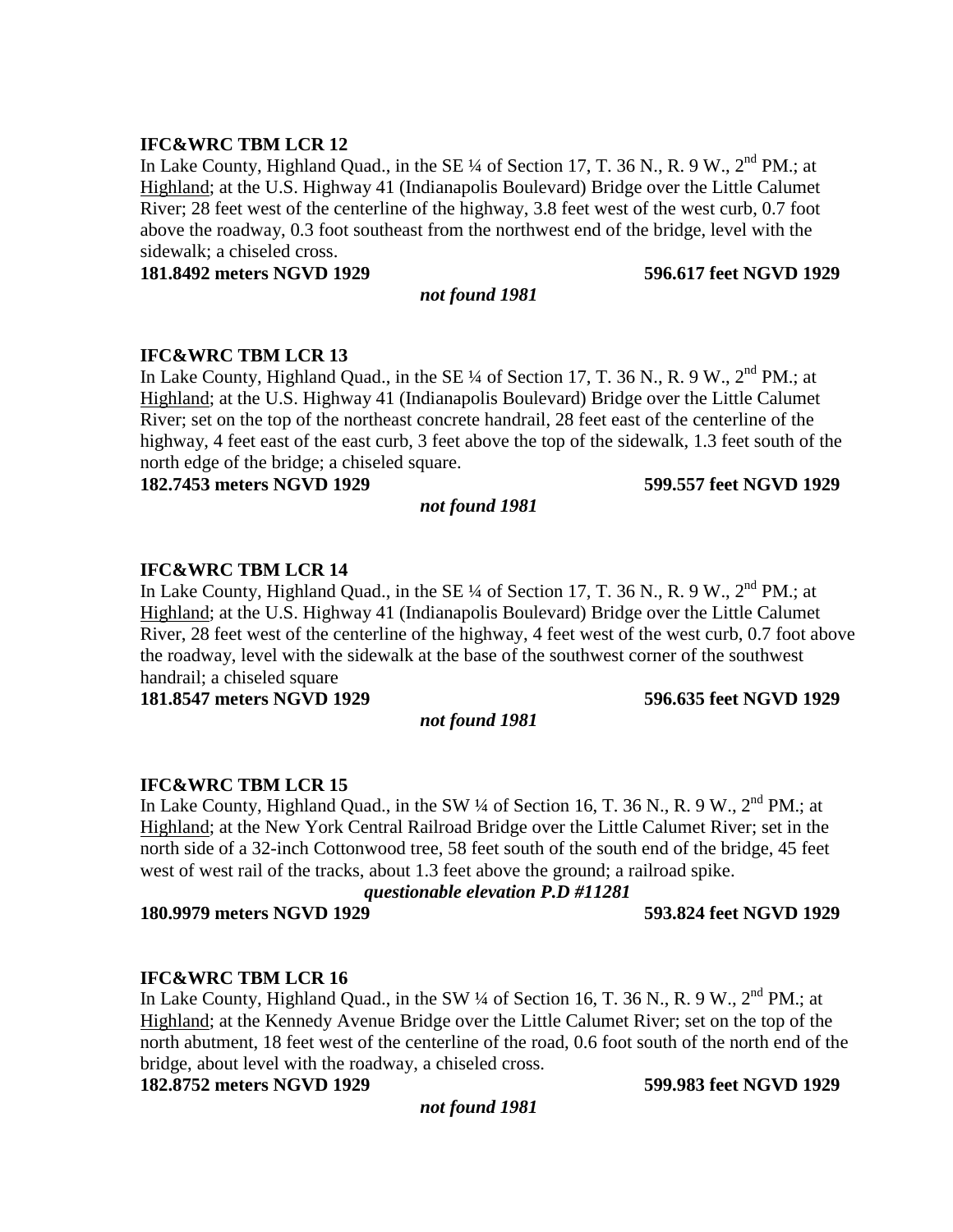In Lake County, Highland Quad., in the SW  $\frac{1}{4}$  of Section 16, T. 36 N., R. 9 W.,  $2^{nd}$  PM.; at Highland; at the Kennedy Avenue Bridge over the Little Calumet River; set on the top of the southwest wingwall, 18 feet west of the centerline of the road, 0.7 foot north of the south end of the bridge, about 0.5 foot above the roadway; a chiseled cross.

**182.8782 meters NGVD 1929 599.993 feet NGVD 1929**

## *not found 1981*

## **IFC&WRC BM LAK 11, 1955**

In Lake County, Highland Quad., in the SW  $\frac{1}{4}$  of Section 16, T. 36 N., R. 9 W.,  $2^{nd}$  PM.; at Gary; at the Kennedy Avenue Bridge over the Little Calumet River; set in the middle of the top of an outfall sewer which is 11.7 feet wide, 49 feet west of the centerline of the bridge, 37 feet north of the north end of the bridge, about 1.0 foot above the ground; a Indiana Flood Control and Water Resource Commission bronze bench mark tablet, stamped "LAK 11 1955".

## **Destroyed PD #11281**

**181.1817 meters NGVD 1929 594.427 feet NGVD 1929**

# **IFC&WRC TBM LCR 18**

In Lake County, Highland Quad., in the SE  $\frac{1}{4}$  of Section 16, T. 36 N., R. 9 W.,  $2<sup>nd</sup>$  PM.; at Gary; about 0.3 mile east along the Tri-state Highway from the Kennedy Avenue overpass, at the bend in the Little Calumet River; set in the north side of a 15-inch cottonwood tree, 55 feet south of the centerline of the east bound lane of the Tri-State Highway, 7 feet west of the center of a pipe culvert under the highway, about 3 feet above the ground; a railroad spike.

**180.9571 meters NGVD 1929 593.690 feet NGVD 1929**

## *not found 1981*

# **IFC&WRC BM LAK 12, 1955**

In Lake County, Highland Quad., in the NW ¼ of Section 15, T. 36 N., R. 9 W., 2<sup>nd</sup> PM.: at Gary; 0.75 mile west of Cline Avenue, at the intersection of Kentucky Avenue and the Tri-state Highway, on a culvert under the west-bound road; set in the top of the north headwall of the culvert, 98 feet north of the centerline of the Tri-State Highway, 30 feet east of the extended centerline of Kentucky Avenue, 3 feet east of the west end of the culvert; a Indiana Flood Control and Water Resources Commission bronze bench mark tablet, stamped "LAK 12 1955". **181.0177 meters NGVD 1929 593.889 feet NGVD 1929**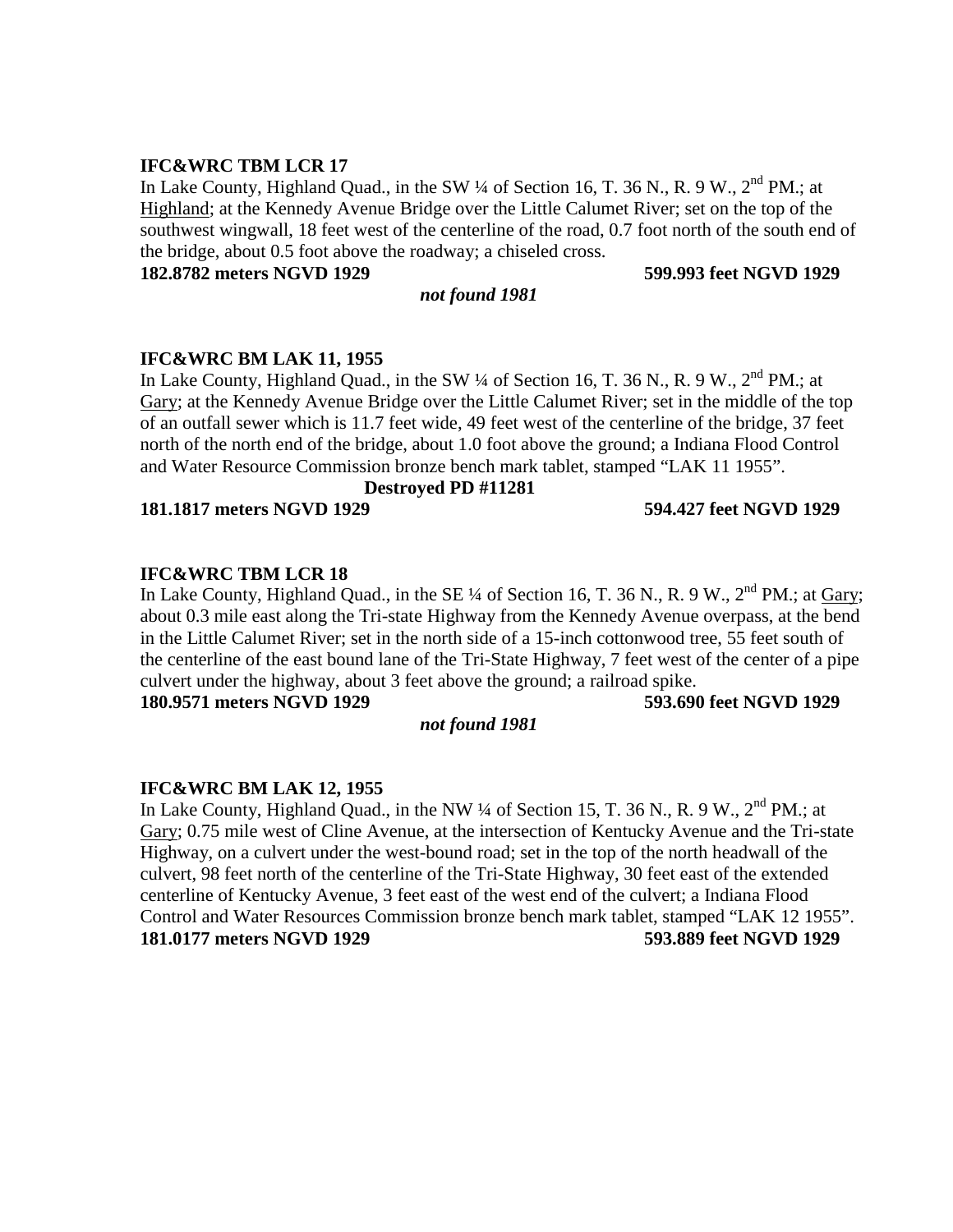## **IFC&WRC BM LAK 13, 1955**

In Lake County, Highland Quad., in the NW  $\frac{1}{4}$  of Section 23, T. 36 N., R. 9 W.,  $2^{nd}$  PM.; at Gary; at the Tri-State Highway overpass at Cline Avenue; at the first row of piles from the east end of the bridge, set vertically in the south face of the pile, about 5 feet above the ground, 1 foot east of the center of the bridge; a Indiana Flood Control and Water Resources Commission bronze bench mark tablet, stamped "LAK 13 1955".

## **183.4211 meters NGVD 1929 601.774 feet NGVD 1929**

## **IFC&WRC TBM LCR 19**

In Lake County, Highland Quad., in the NW  $\frac{1}{4}$  of Section 23, T. 36 N., R. 9 W.,  $2^{nd}$  PM.: at Gary; at the Cline Avenue Bridge over the Little Calumet River; set on the top of the southwest wingwall, 12 feet east of the centerline of the Avenue, 1.1 feet north of the south end of the bridge, about level with the roadway; a chiseled square.

## **182.0013 meters NGVD 1929 597.116 feet NGVD 1929**

## **IFC&WRC TBM LCR 20**

In Lake County, Highland Quad., in the NE ¼ of Section 22, T. 36 N., R. 9 W.,  $2^{nd}$  PM.; at Hammond; at the Cline Avenue Bridge over the Little Calumet River; set on top of the northwest wingwall, 14 feet west of the centerline of the road, 0.5 foot south of the north end of the bridge, level with the road; a painted square, marked BM #11.

**181.9913 meters NGVD 1929 597.083 feet NGVD 1929**

## *not found 1981*

## **IFC&WRC TBM LCR 21**

In Lake County, Highland Quad., in the NE  $\frac{1}{4}$  of Section 22, T. 36 N., R. 9 W.,  $2^{nd}$  PM.; at Hammond; at the Cline Avenue Bridge over the Little Calumet River; set on top of the northwest wingwall, 13.5 feet west of the centerline of the road, 0.5 foot south of the north end of the bridge, 0.5 foot south of the north end of the bridge, level with the road; a chiseled cross, marked BM #11.

**181.9891 meters NGVD 1929 597.076 feet NGVD 1929**

## *not found 1981*

## **IFC&WRC TBM LCR 22**

In Lake County, Highland Quad., in the NW  $\frac{1}{4}$  of Section 23, T. 36 N., R. 9 W.,  $2^{nd}$  PM.; at Highland; at the Elgin, Joliet, and Eastern Railroad Bridge over the Little Calumet River; set in the top of the west end of the south abutment, 11 feet west of the west rail of the tracks, 2.7 feet below the top of the rail, 1.0 foot north of the south end of the bridge; a railroad spike. **184.2526 meters NGVD 1929 604.502 feet NGVD 1929**

# *not found 1981*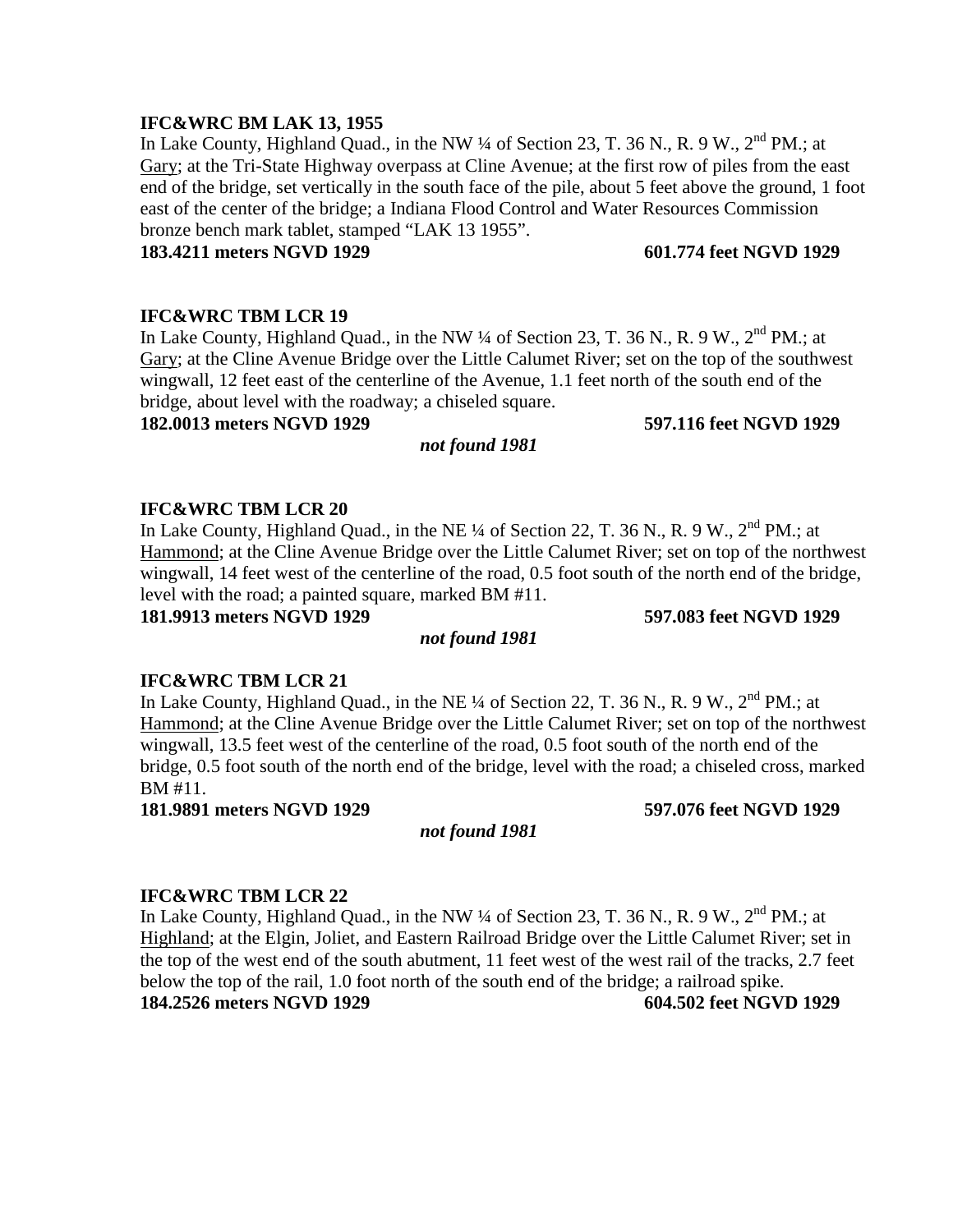## **IFC&WRC BM LAK 14, 1955**

In Lake County, Highland Quad., in the NE  $\frac{1}{4}$  of Section 23, T. 36 N., R. 9 W.,  $2^{nd}$  PM.; at Gary; at the Colfax Street Bridge over the Little Calumet River; set in the top of the northwest abutment in line with the west edge of the bridge, 11.5 feet west of the centerline of the road, 0.5 foot south of the north end of the bridge, 0.3 foot above the roadway; a Indiana Flood Control and Water Resource Commission bronze bench mark tablet, stamped "LAK 14 1955". **182.2823 meters NGVD 1929 598.038 feet NGVD 1929**

## **IFC&WRC TBM LCR 23**

In Lake County, Highland Quad., in the NW  $\frac{1}{4}$  of Section 24, T. 36 N., R. 9 W.,  $2^{nd}$  PM.: at Gary; at the Colfax Street Bridge over the Little Calumet River; set on the top of the north abutment, 10 feet east of the centerline of the road, 1.0 foot south of the north end of the bridge, 0.2 foot above the roadway; a chiseled square.

## **182.2665 meters NGVD 1929 597.986 feet NGVD 1929**

## **IFC&WRC TBM LCR 24**

In Lake County, Highland Quad., in the NW  $\frac{1}{4}$  of Section 24, T. 36 N., R. 9 W.,  $2^{nd}$  PM.; at Gary; at the Calhoun Street Bridge over the Little Calumet River; at the northeast quarter of the bridge, set in the top of the first wooden pile from the northeast end of bridge, 15 feet east of the centerline of Calhoun Street, 0.2 foot below the roadway; a railroad spike.

**182.8313 meters NGVD 1929 599.839 feet NGVD 1929**

## *not found 1981*

## **IFC&WRC TBM LCR 25**

In Lake County, Highland Quad., in the NW  $\frac{1}{4}$  of Section 24, T. 36 N., R. 9 W.,  $2^{nd}$  PM.; at Gary; at the New York, Chicago and St. Louis Railroad Bridge over the Little Calumet River; set on top of the southwest abutment, 19 feet southwest of the southwest rail, 0.3 foot below the top of rail; a chiseled squared.

## **603.371 feet NGVD 1929**

## **IFC&WRC BM LAK 15, 1955**

In Lake County, Highland Quad., in the NW  $\frac{1}{4}$  of Section 24, T. 36 N., R. 9 W.,  $2^{nd}$  PM.; at Gary; at the Burr Street Bridge over the Little Calumet River; set in the top of the southwest quarter of the bridge 12.5 feet west of the centerline of Burr Street, 1.5 feet north of the south end of the bridge, about level with the roadway; a Indiana Flood Control and Water Resources Commission bronze bench mark tablet, stamped "LAK 15 1955".

## **182.4853 meters NGVD 1929 598.704 feet NGVD 1929**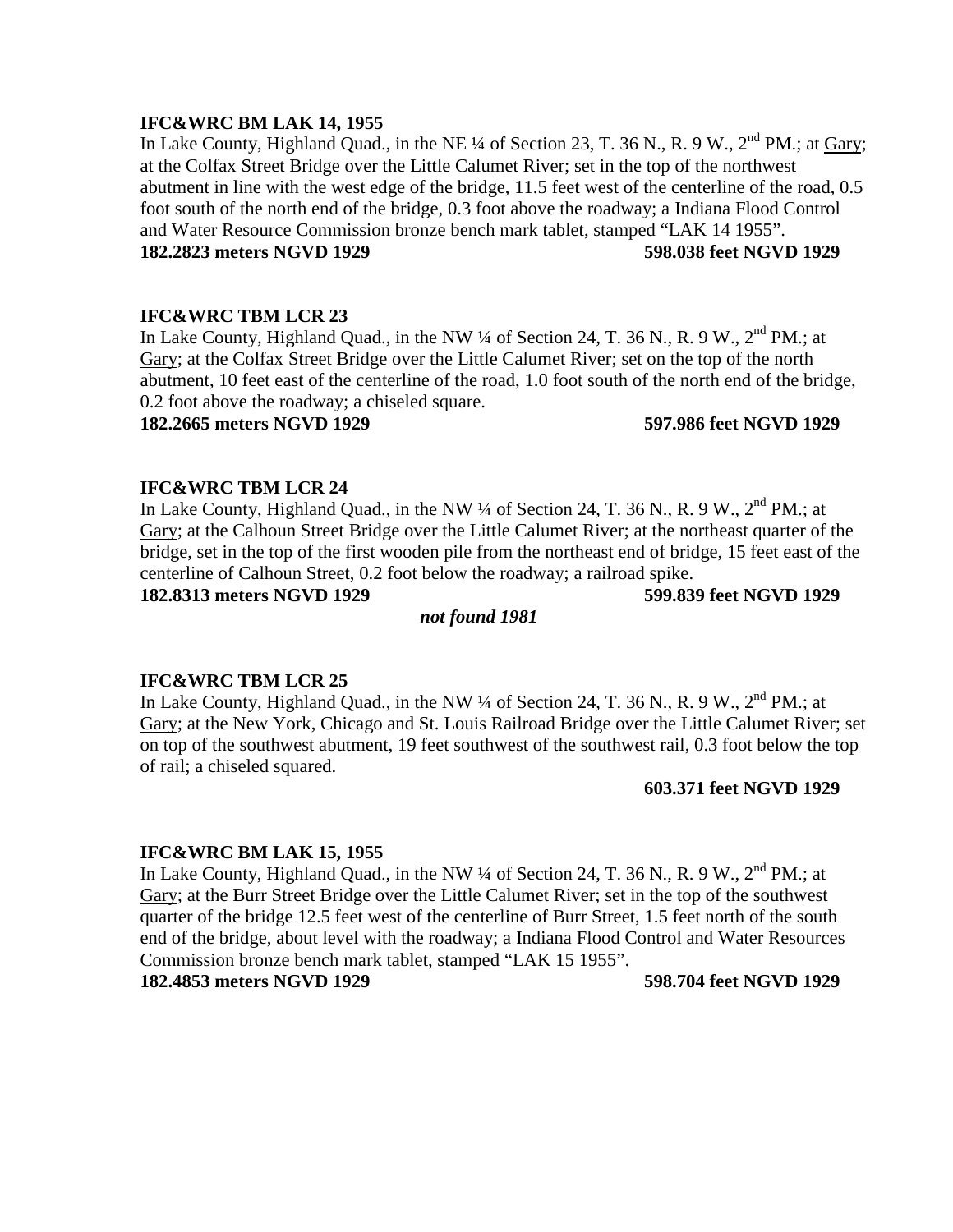In Lake County, Highland Quad., in the NW 1/4 of Section 24, T. 36 N., R. 9 W., 2<sup>nd</sup> PM.; at Gary; at the Burr Street Bridge over the Little Calumet River; set on the top of the west end of the north abutment, 11.8 feet west of the center line of the road, 2.4 feet south of the north end of the bridge, about level with the roadway; a chiseled cross.

## **182.4765 meters NGVD 1929 598.675 feet NGVD 1929**

## **IFC&WRC TBM LCR 27**

In Lake County, Highland Quad., in the NW  $\frac{1}{4}$  of Section 24, T. 36 N., R. 9 W.,  $2^{nd}$  PM.; at Gary; at the Burr Street Bridge over the Little Calumet River; set on the top of the west end of the north abutment, 12.7 feet west of the centerline of the road, 2.4 feet south of the north end of the bridge, about level with the roadway; a chiseled square.

## **182.4789 meters NGVD 1929 598.683 feet NGVD 1929**

## **IFC&WRC TBM LCR 28**

In Lake County, Highland Quad., in the NE  $\frac{1}{4}$  of Section 24, T. 36 N., R. 9 W.,  $2^{nd}$  PM.; at Gary; at the intersection of 29<sup>th</sup> Avenue and Burr Street, in the southeast quarter of the intersection; set in the southeast side of a 20-inch Cottonwood tree, 122 feet east of the centerline of Burr Street, 62 feet south of the centerline of  $29<sup>th</sup>$  Avenue, 0.5 foot above the ground; a railroad spike. 179.6821 meters NGVD 1929 589.507 feet NGVD 1929

## **IFC&WRC TBM LCR 29**

In Lake County, Highland Quad., in the SE 1/4 of Section 13, T. 36 N., R. 8 W., 2<sup>nd</sup> PM.; at *Gary*; at the intersection of Clark Street and  $29<sup>th</sup>$  Avenue, in the northwest quarter of the intersection; set in the south side of a 36-inch Cottonwood tree, 83 feet west of the centerline of Clark Street, 47 feet northeast of utility pole number 169/121, 15 feet north of the centerline of  $29<sup>th</sup>$  Avenue, about level with the roadway; a railroad spike.

## **DESTROYED**

**182.4692 meters NGVD 1929 598.651 feet NGVD 1929**

## **IFC&WRC BM LAK 16, 1955**

In Lake County, Highland Quad., in the NW  $\frac{1}{4}$  of Section 19, T. 36 N., R. 8 W.,  $2^{nd}$  PM.; at Gary; at the circular intersection of Wright Street and 29<sup>th</sup> Avenue; set in the top of a concrete post projecting 0.2 foot above the ground, 49 feet east of Wright Street, 23 feet south of  $29<sup>th</sup>$ Avenue, 4 feet north of 1.5 feet west of utility pole number 175/709; a Indiana Flood Control and Water Resources Commission bronze bench mark tablet, stamped "LAK 16 1955". **181.8575 meters NGVD 1929 596.644 feet NGVD 1929**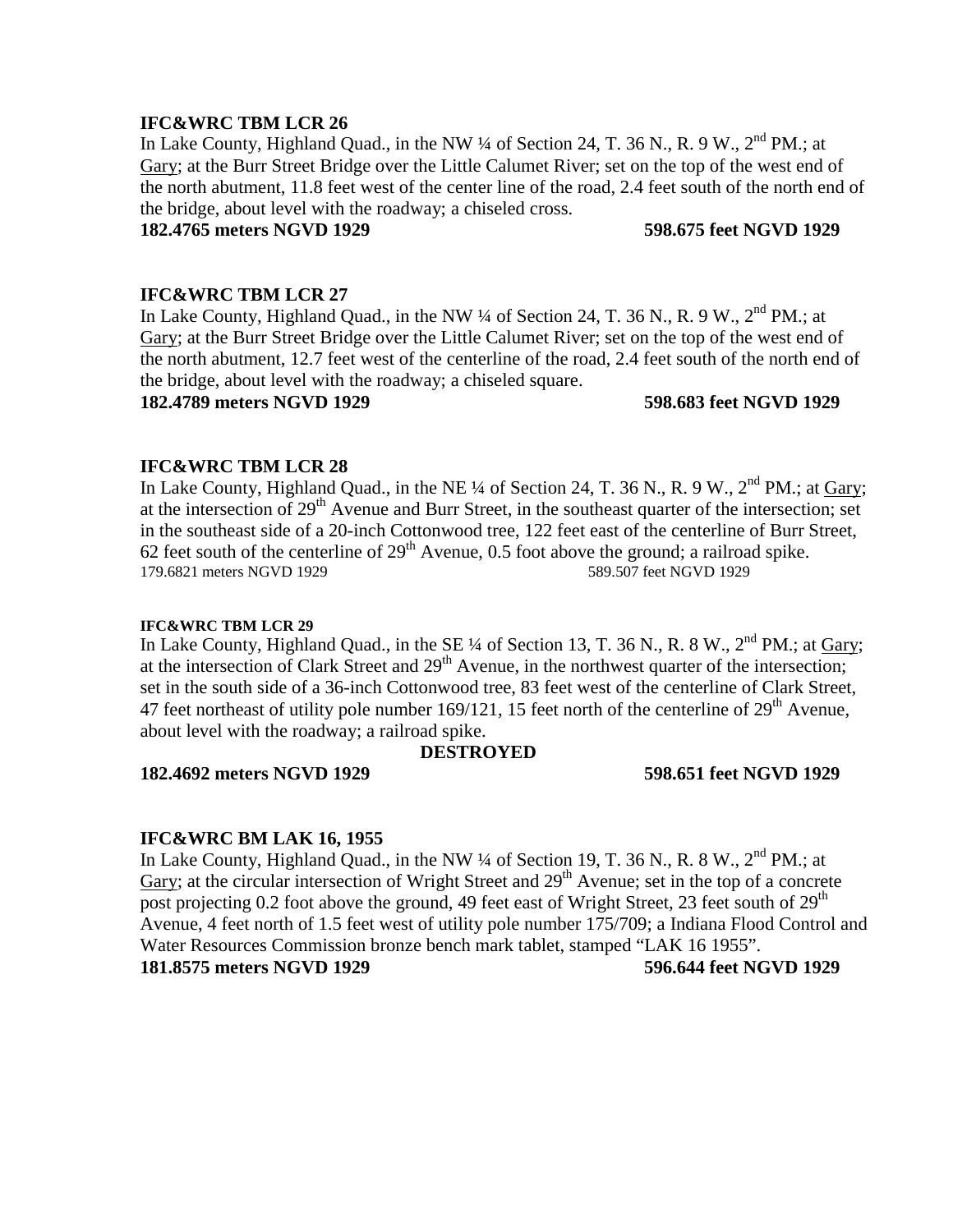## **IFC&WRC BM LAK 17, 1955**

In Lake County, Highland Quad., in the SE  $\frac{1}{4}$  of Section 18, T. 36 N., R. 8 W.,  $2^{nd}$  PM.; at Gary; at the intersection of Chase Street and  $28<sup>th</sup>$  Avenue; set in the top of a concrete post projecting 0.2 foot above the ground, 34 feet west of the centerline of Chase Street, 20 feet south of the centerline of  $28<sup>th</sup>$  Avenue, 3 feet north of and 1.2 feet west of utility pole number 170/968; a Indiana Flood Control and Water Resources Commission bronze bench mark tablet, stamped "LAK 17 1955".

## **DESTROYED**

**181.1461 meters NGVD 1929 594.310 feet NGVD 1929**

# **IFC&WRC TBM LCR 30**

In Lake County, Gary Quad., in the SW  $\frac{1}{4}$  of Section 17, T. 36 N., R. 8 W.,  $2^{nd}$  PM.; at Gary; 0.25 mile north of the Little Calumet River, 0.5 mile west of Grant Street, at the intersection of  $28<sup>th</sup>$  Avenue and Taft Street; set on the top of the joint of a concrete pipe culvert, 71 feet southeast of the southeast corner of residence 2740 Taft Street, 18 feet east of the centerline of Taft Street, 15 feet south of the centerline of  $28<sup>th</sup>$  Avenue, 3 feet north of the south end of the culvert; a chiseled triangle.

**179.9134 meters NGVD 1929 590.266 feet NGVD 1929**

# **IFC&WRC BM LAK 19, 1955**

In Lake County, Gary Quad., in the North  $\frac{1}{2}$  of Section 21, T. 36 N., R. 8 W.,  $2^{nd}$  PM.; at Gary; 600 feet north of the Harrison Street bridge over the Little Calumet River, at the northern Indiana Public Service Company power line, at the first tower west of Harrison Street; set in the top of the concrete square base of the tower, 120 feet west of the centerline of Harrison Street, 40 feet north of a gravel road, 5 feet south of the southeast metal leg of the tower, 1.5 feet above the ground, a Indiana Flood Control and Water Resource Commission bronze bench mark tablet, stamped "LAK 19 1955".

# *Found 2/27/91 tower no longer exists--concrete base still intact* **180.3901 meters NGVD 1929 591.830 feet NGVD 1929**

## **IFC&WRC TBM LCR 31**

In Lake County, Gary Quad., in the North  $\frac{1}{2}$  of Section 21, T. 36 N., R. 8 W.,  $2^{nd}$  PM.; at Gary; at the Harrison Street Bridge over the Little Calumet River; set in the top of the southeast wingwall, 29 feet east of the centerline of Harrison Street, 1.5 feet north of the south edge of the bridge, about level with the roadway; a chiseled cross.

**182.7904 meters NGVD 1929 599.705 feet NGVD 1929**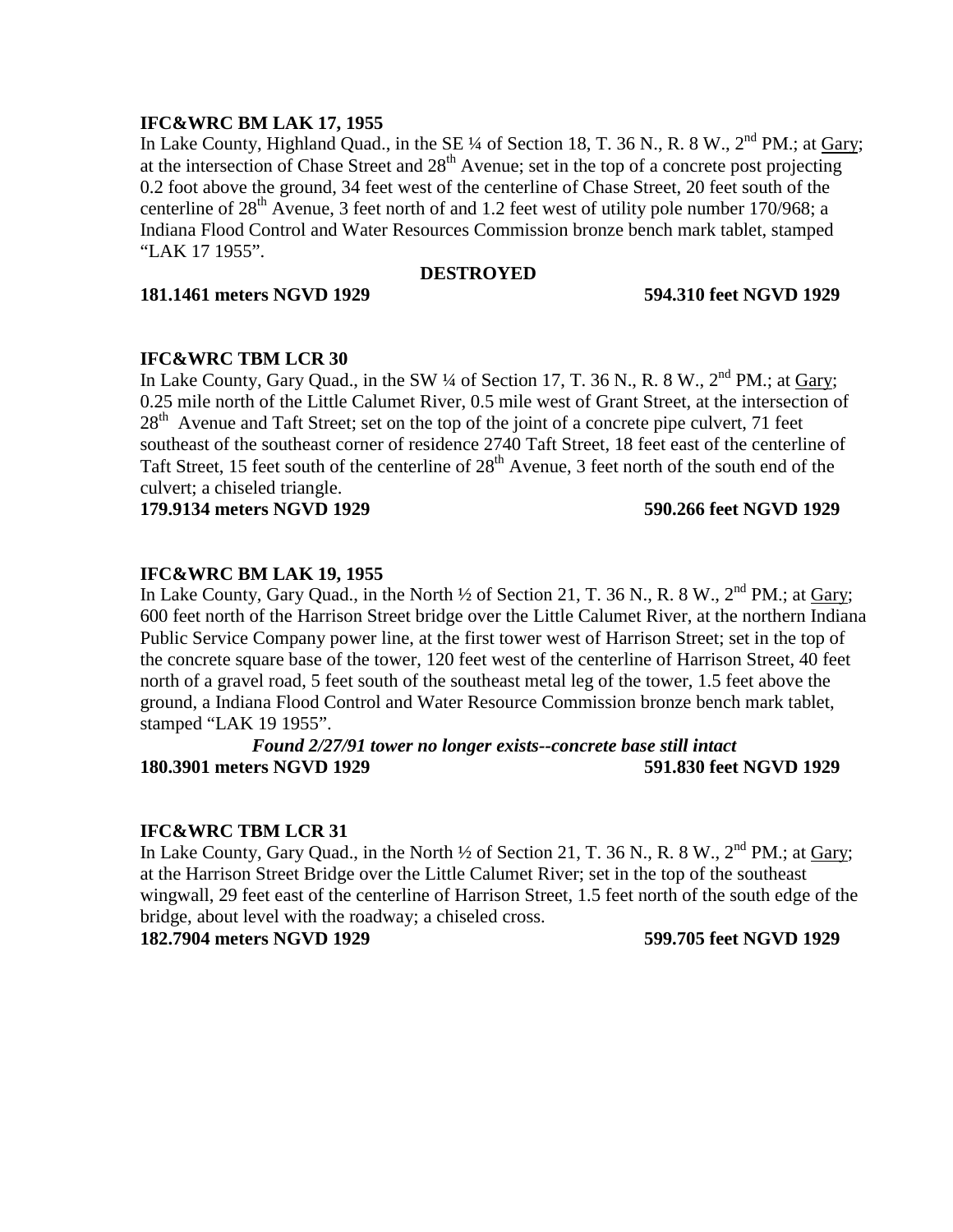## **IFC&WRC BM LAK 20, 1955**

In Lake County, Gary Quad., in the NW  $\frac{1}{4}$  of Section 22, T. 36 N., R. 8 W.,  $2^{nd}$  PM.; at Gary; at the Broadway (State Road 53) Bridge over the Little Calumet River; set in the top of the north end of the east handrail, 20 feet east of the centerline of the north-bound lanes, 3.5 feet above the sidewalk, 1.0 foot south of the north end of the bridge; a Indiana Flood Control and Water Resources Commission bronze bench mark tablet, stamped "LAK 20 1955".

## **183.9514 meters NGVD 1929 603.514 feet NGVD 1929**

## **IFC&WRC TBM LCR 32**

In Lake County, Gary Quad., in the NW ¼ of Section 22, T. 36 N., R. 8 W., 2<sup>nd</sup> PM.; at Gary; at the Broadway (State Road 53) Bridge over the Little Calumet River; set on a sewer crossing over the Little Calumet River, 150 feet east of the east edge of the Broadway Street Bridge, 60 feet north of the south end of the bridge, 6.5 feet above the ground, 5.2 feet west of the east side of the pipe; a chiseled square painted yellow, marked BM.

## **182.2473 meters NGVD 1929 597.923 feet NGVD 1929**

## **IFC&WRC BM LAK 21, 1955**

In Lake County, Gary Quad., in the South  $\frac{1}{2}$  of Section 15, T. 36 N., R. 8 W.,  $2^{nd}$  PM.; at Gary; at the Georgia Street Bridge over the Little Calumet River; set in the top of the east end of the south bridge seat, 17 feet east of the centerline of the street, 4 feet east of the east edge of the bridge, 3.5 feet below the roadway, 0.8 foot south of the north face of the south abutment; a Indiana Flood Control and Water Resources Commission bronze bench mark tablet, stamped "LAK 21 1955".

## **DESTROYED**

**181.2381 meters NGVD 1929 594.612 feet NGVD 1929**

## **IFC&WRC TBM LCR 33**

In Lake County, Gary Quad., in the South  $\frac{1}{2}$  of Section 15, T. 36 N., R. 8 W.,  $2^{nd}$  PM.; at Gary; at the Georgia Street Bridge over the Little Calumet River; , set on the top of the northeast corner of the northeast wingwall, 25 feet east of the centerline of the street, 5.5 feet north of the north end of the bridge, 0.4 foot below the roadway; a chiseled square.

## **DESTROYED**

**182.2092 meters NGVD 1929 597.798 feet NGVD 1929**

## **IFC&WRC TBM LCR 34**

In Lake County, Gary Quad., in the South  $\frac{1}{2}$  of Section 15, T. 36 N., R. 8 W.,  $2^{nd}$  PM.; at Gary; at the Georgia Street Bridge over the Little Calumet River; set on the top of the east end of the north abutment, 20 feet east of the centerline of the street, 0.7foot north of the north end of the bridge, 0.7 foot above the roadway; a chiseled square.

**DESTROYED**

## **182.4725 meters NGVD 1929 598.662 feet NGVD 1929**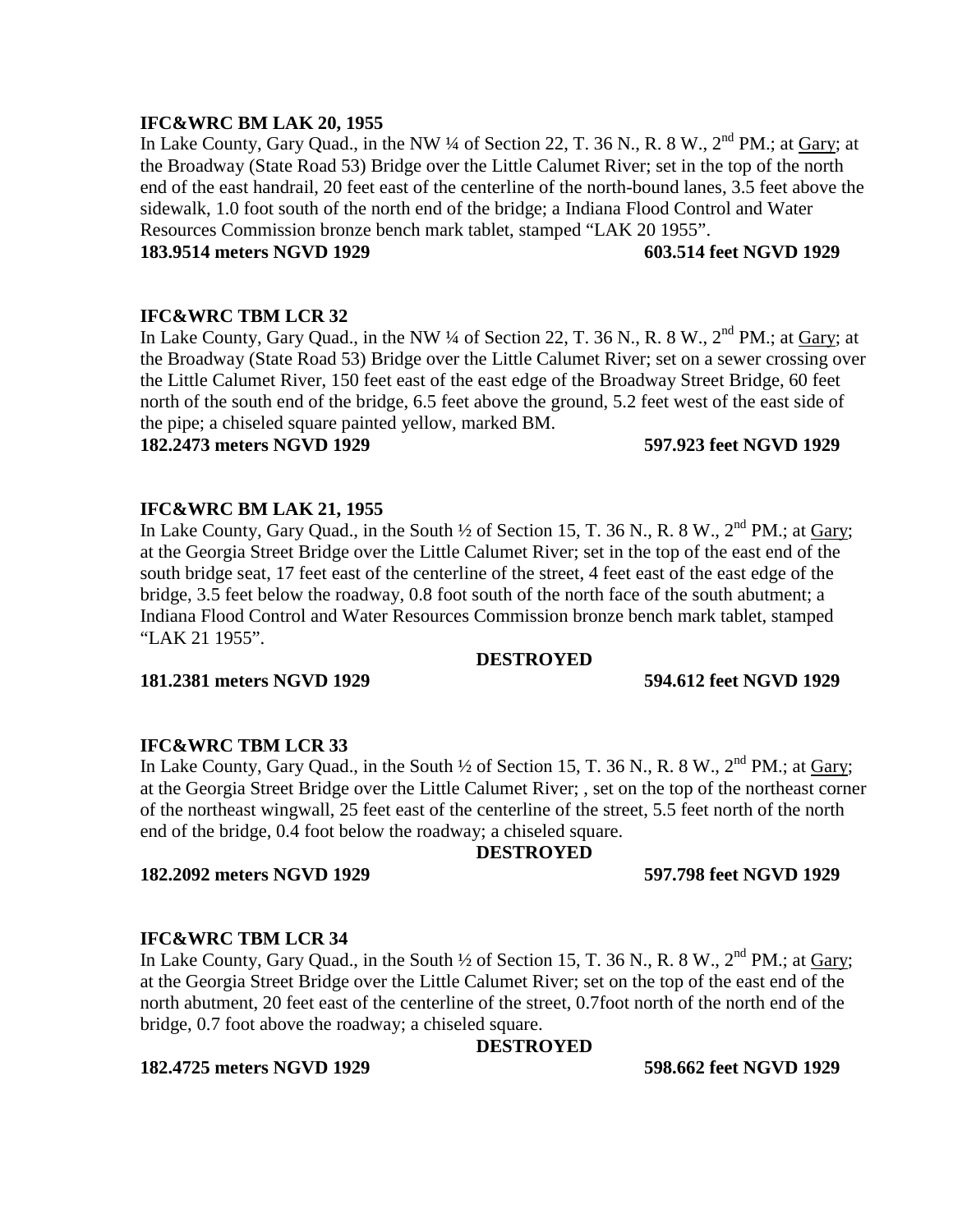## **TBM LCR 35**

In Lake County, Gary Quad., in the SE  $\frac{1}{4}$  of Section 15, T. 36 N., R. 8 W.,  $2^{nd}$  PM.; at Gary; at the Pennsylvania Railroad double 10-foot concrete pipe culvert over the Little Calumet River; set on the top of the southwest headwall, 42 feet southwest of the southwest rail of the tracks, 3.1 feet above the ground, 1.3 feet southeast of the northwest edge of the headwall, 0.9 foot northeast from the southwest face of the headwall; a chiseled square painted yellow, and marked IFC R.M. **180.8272 meters NGVD 1929 593.264 feet NGVD 1929**

## **USC&GS BM R 139, 1946**

In Lake County, Gary Quad., in the SE  $\frac{1}{4}$  of Section 15, T. 36 N., R. 8 W.,  $2^{nd}$  PM.; at Gary; at the Pennsylvania Railroad double 10-foot concrete pipe culvert over the Little Calumet River; set in the top of the southeast end of the southwest headwall, 0.1 mile northwest of milepost 439, 42 feet southwest of the southwest rail of the southeast-bound track, about 7 feet lower than the track, 1.5 feet northwest of the southeast end of the headwall; a U.S. Coast & Geodetic Survey bronze disk, stamped "R 139 1946".

*USC&GS elevation 593.309 feet NGVD 1929* **DNR elevation 180.8617 meters NGVD 1929 593.377 feet NGVD 1929**

## **USC&GS BM Q 139, 1946**

In Lake County, Gary Quad., in the NW  $\frac{1}{4}$  of Section 15, T. 36 N., R. 8 W.,  $2^{nd}$  PM.; at Gary; 0.45 mile southeast along the Pennsylvania Railroad from its crossing at Broadway, 0.1 mile southeast of milepost 440, 0.6 mile northwest of the Little Calumet River, at the crossing of Virginia Street, at the northeast corner of a warehouse building; set vertically in the north face of the building, 50 feet west of the center line of the street, 48 feet southwest of the southwest rail of the southeast-bound track, 3.4 feet above the ground; a U.S.Coast & Geodetic Survey bronze disk, stamped "Q 139 1946".

*USC&GS elevation 609.566 feet NGVD 1929* **DNR elevation 185.7702 meters NGVD 1929 609.481 feet NGVD 1929**

## **IFC&WRC TBM LCR 36**

In Lake County, Gary Quad., in the NW  $\frac{1}{4}$  of Section 14, T. 36 N., R. 8 W.,  $2^{nd}$  PM.; at Gary; 0.1 mile north of the Little Calumet River, about 0.35 mile south along Mississippi Street from its intersection of  $21<sup>st</sup>$  Avenue; set in the north side of a triple trunked tree, 32 feet east of the centerline of the street, 0.8 foot above the ground; a railroad spike.

**179.4660 meters NGVD 1929 588.798 feet NGVD 1929**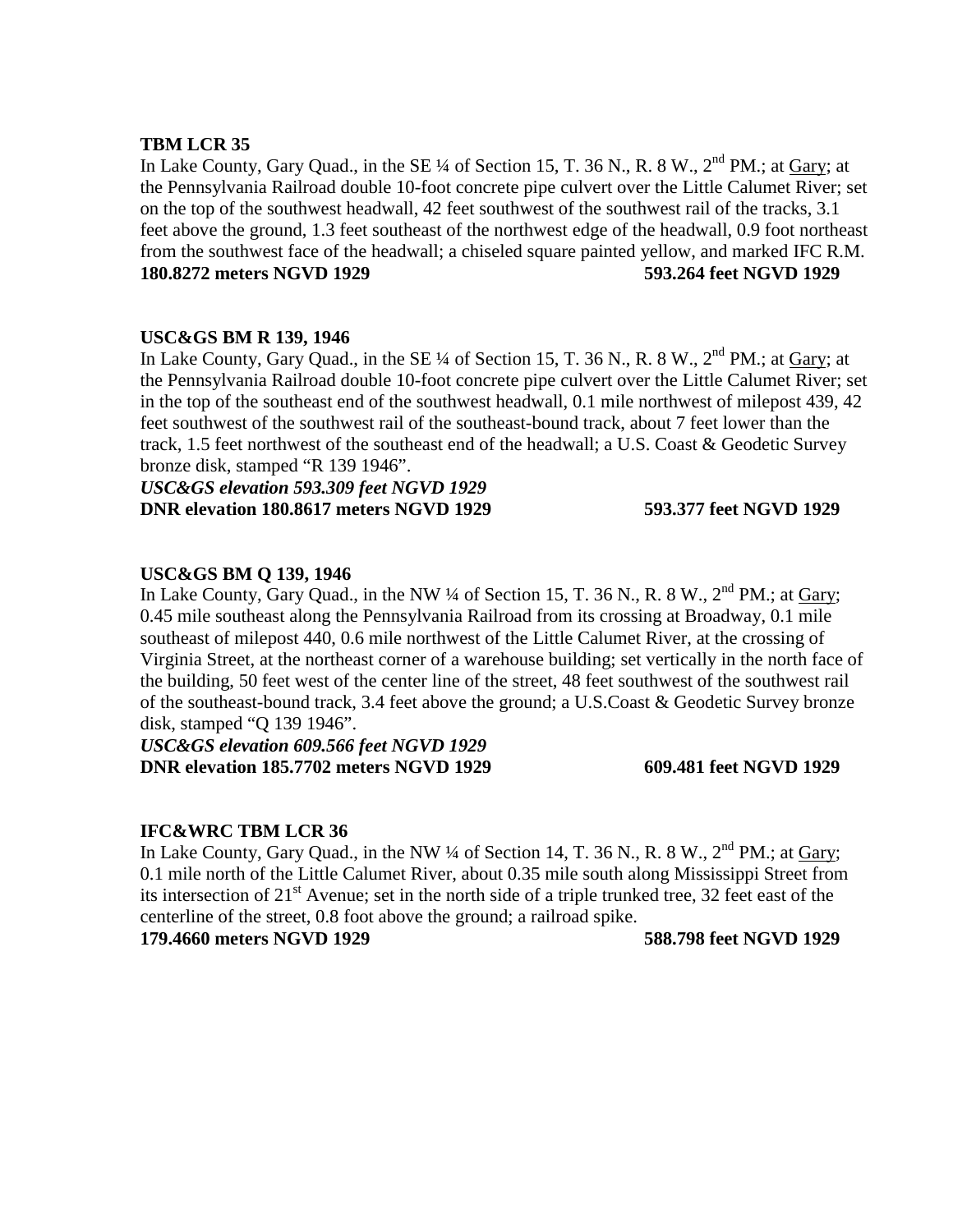## **IFC&WRC BM LAK 22, 1955**

In Lake County, Gary Quad., in the NE  $\frac{1}{4}$  of Section 14, T. 36 N., R. 8 W.,  $2^{nd}$  PM.; at Gary; about 1.6 miles east of Broadway, about 0.25 mile south of the Bethune School, at the curve in Wisconsin Street; set in the top of a concrete post level with the ground, 81 feet northeast of the northeast corner of the residence 2398 Wisconsin Street, at the west edge of a housing development, 34 feet north of the centerline of a street, 21 feet east of the centerline of Wisconsin Street, 2 feet northwest of a fire plug; a Indiana Flood Control and Water Resource Commission bronze bench mark tablet, stamped "LAK 22 1955".

**180.8861 meters NGVD 1929 593.457 feet NGVD 1929**

## **IFC&WRC TBM LCR 37**

In Lake County, Gary Quad., in the NW  $\frac{1}{4}$  of Section 13, T. 36 N., R. 8 W.,  $2^{nd}$  PM.; at Lake Station; 0.5 mile south along Colorado Street from its intersection with Central Avenue, at the abandoned Colorado Street Bridge over the Little Calumet River; set on the top of the southeast wingwall, 9 feet south of the north face of the south abutment, 0.4 foot northwest of the southeast edge of the southeast wingwall; a chiseled triangle.

**180.5730 meters NGVD 1929 592.430 feet NGVD 1929**

## **IFC&WRC BM LAK 23, 1955**

In Lake County, Gary Quad., in the NW  $\frac{1}{4}$  of Section 13, T. 36 N., R. 8 W.,  $2^{nd}$  PM.; at Lake Station; 0.75 mile west along  $27<sup>th</sup>$  Avenue from its intersection with Clay Street to Wyoming Street; set in the top of a concrete post, 37 feet south of the centerline of  $27<sup>th</sup>$  Avenue, 23 feet west of the centerline of Wyoming Street, 3.2 feet south of and 0.6 foot east of a utility pole, in line with the row of poles along the west side of Wyoming Street, about level with the ground; a Indiana Flood Control and Water Resources Commission bronze bench mark tablet, stamped "LAK 23 1955".

**180.8431 meters NGVD 1929 593.316 feet NGVD 1929**

## **IFC&WRC BM LAK 34, 1955**

In Lake County, Gary Quad., in the NW ¼ of Section 24, T. 36 N., R. 8 W., 2<sup>nd</sup> PM.; at Liverpool; at the Liverpool Road Bridge over Deep River, at the northeast corner of the bridge; set in the top of the northeast bridge seat, 14 feet east of the centerline of the road, 4 feet below the roadway, 1.2 feet north of the south face of the north abutment; a Indiana Flood Control and Water Resources Commission bronze bench mark tablet, stamped "LAK 34 1955". **181.6176 meters NGVD 1929 595.857 feet NGVD 1929**

## **IFC&WRC TBM DR 1**

In Lake County, Gary Quad., in the NW 1/4 of Section 24, T. 36 N., R. 8 W., 2<sup>nd</sup> PM.; at Liverpool; at the Liverpool Road Bridge over Deep River, at the southwest corner of the bridge; set in the top of the south corner of the southwest wingwall, 3.4 feet south of the south end of the bridge, 1.0 foot below the roadway; a chiseled square.

**182.6868 meters NGVD 1929 599.365 feet NGVD 1929**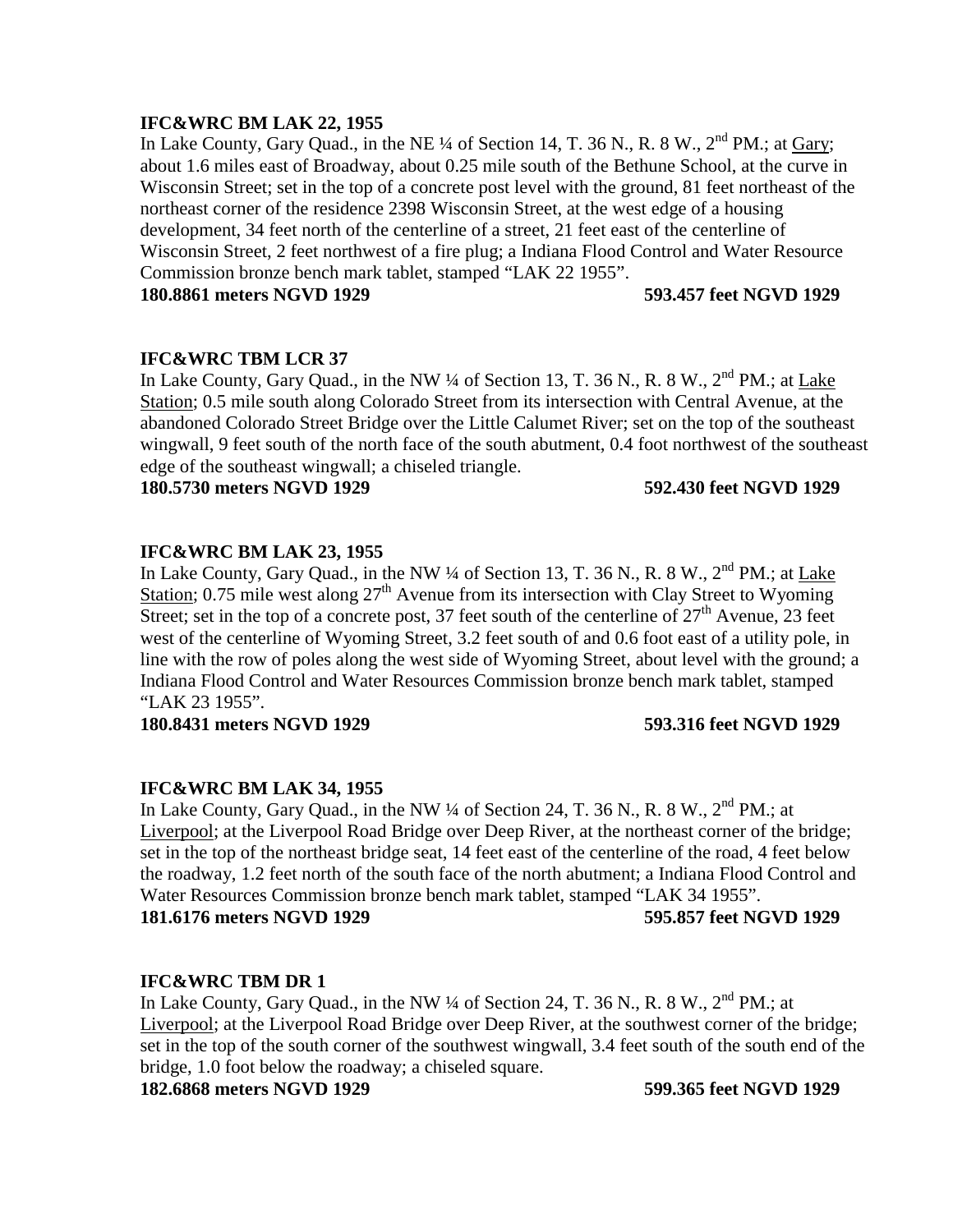## **USC&GS BM I 6**

In Lake County, Gary Quad., in the SW  $\frac{1}{4}$  of Section 24, T. 36 N., R. 8 W.,  $2^{nd}$  PM.; at Liverpool; at the Pennsylvania Railroad station at Liverpool; set in the top of a concrete post projection 0.3 foot above the ground, 160 feet west of the crossing of the abandoned New York Central Railroad, 76 feet southeast of a steel relay box, 46 feet southwest of the southwest rail of the southeast-bound track, 8 feet south of a utility pole, about 2 feet above the track; a U.S. Coast & Geodetic Survey bronze disk, stamped "ELEV 624.897 FT I 6".

**190.4681 meters NGVD 1929 624.894 feet NGVD 1929**

## **IGS BM 109 RESET 1946**

In Lake County, Gary Quad., in the NE  $\frac{1}{4}$  of Section 23, T. 36 N., R. 8 W.,  $2^{nd}$  PM.; at Liverpool; 0.5 mile northwest along the Pennsylvania Railroad from the crossing of the abandoned New York Central Railroad at Liverpool, about 0.15 mile southeast of I 65; set in the top of a concrete post projecting 0.7 foot above the ground, 4 feet northwest of milepost 438, 9 feet northeast of the northeast rail of the northwest bound track, 1.0 foot below the track; a Indiana Geological Survey bronze disk, stamped "109 RESET 1946". **185.3782 meters NGVD 1929 608.195 feet NGVD 1929**

## **IFC&WRC BM LAK 35, 1955**

In Lake County, Gary Quad., in the NE ¼ of Section 24, T. 36 N., R. 8 W., 2<sup>nd</sup> PM.; at Lake Station; at the abandoned New York Central Railroad bridge over Deep River; set in the top of the northeast bridge seat, 11 feet north of the north rail, 6.5 feet below the top of the rail, 3 feet east of the west face of the east abutment, 3 feet south of the north edge of the east abutment; a Indiana Flood Control and Water Resource Commission bronze bench mark tablet, stamped "LAK 35 1955".

**185.4949 meters NGVD 1929 608.578 feet NGVD 1929**

## **IFC&WRC BM LAK 36, 1955**

In Lake County, Gary Quad., in the NW  $\frac{1}{4}$  of Section 19, T. 36 N., R. 7 W.,  $2^{nd}$  PM.; at Lake Station; 0.1 mile north of Deep River, at the intersection of Main Street and Dekalb Street (Oak Avenue and Michigan Street), in the southeast quarter of the intersection; set vertically in the south wall of a building, 83 feet south of the centerline of Main Street (Oak Avenue), 35 feet east of the centerline of Dekalb Street (Michigan Street), 1.4 feet above the sidewalk level, 0.8 foot east of the southwest corner of the building; a Indiana Flood Control and Water Resources Commission bronze bench mark tablet, stamped "LAK 36 1955".

**188.5265 meters NGVD 1929 618.524 feet NGVD 1929**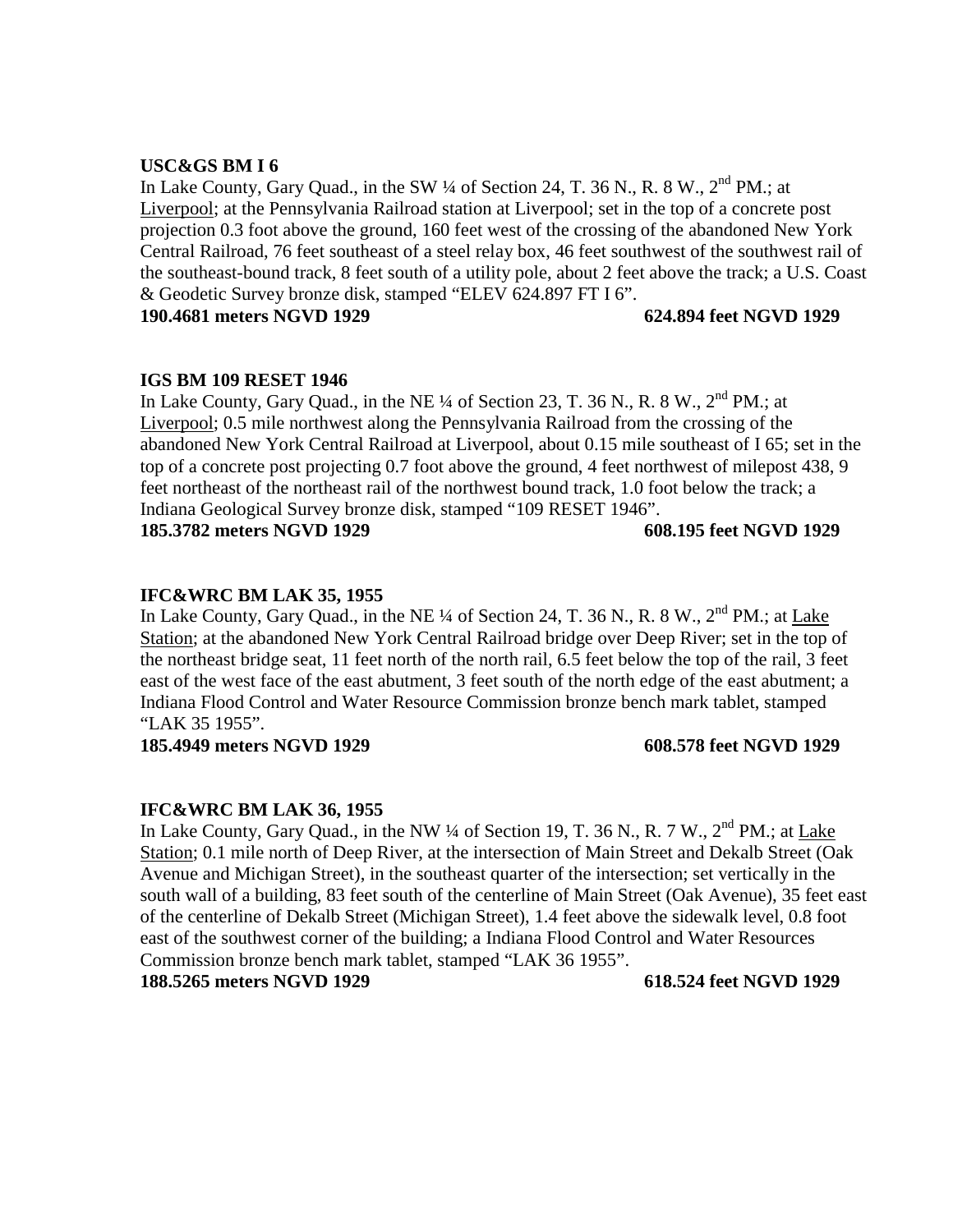## **IFC&WRC BM LAK 37, 1955**

In Lake County, Gary Quad., in the NE  $\frac{1}{4}$  of Section 19, T. 36 N., R. 7 W.,  $2^{nd}$  PM.; at Lake Station; at the Grand Boulevard Bridge over Deep River; set in the top of a concrete post projecting 0.4 foot above the ground, 28 feet north of the north end of the bridge, 28 feet west of the centerline of the boulevard, 2.5 feet north of and 1.8 feet east of utility pole number L 5-1; a Indiana Flood Control and Water Resources Commission standard bronze bench mark tablet, stamped "LAK 37 1955".

**184.9993 meters NGVD 1929 606.952 feet NGVD 1929**

## **IFC&WRC TBM DR 2**

In Lake County, Gary Quad., in the NW ¼ of Section 20, T. 36 N., R. 7 W., 2<sup>nd</sup> PM.; at Lake Station; 0.1 mile south along Grand Boulevard from the Grand Boulevard bridge over Deep River, thence 0.2 mile east along River Lane to a "T" road junction, in the southwest quarter of the junction; set in the west side of a 24-inch Oak tree, 22 feet west of the centerline of the northsouth road, 21 feet south of the centerline of River Lane, 1.0 foot above the ground; a railroad spike.

**193.3317 meters NGVD 1929 634.289 feet NGVD 1929**

# **IFC&WRC TBM DR 3**

In Lake County, Gary Quad., in the SW  $\frac{1}{4}$  of Section 17, T. 36 N., R. 7 W.,  $2^{nd}$  PM.; at Lake Station; 0.5 mile east of Grand Boulevard, at the intersection of Riverside Drive and Montgomery Street, in the southeast quarter of the intersection; at the northwest corner and at the base of a wall, set on the top of the sidewalk; 26 feet east of the centerline of Montgomery Street, 21 feet south of the centerline of Riverside Drive, 4.5 feet east of the centerline of Riverside Drive, 4.5 feet east of utility pole # 316/780, 3.5 feet south of the north edge of the sidewalk, 1.5 feet east of the west edge of the sidewalk; a chiseled triangle.

**191.6812 meters NGVD 1929 628.874 feet NGVD 1929**

## **IFC&WRC TBM DR 4**

In Lake County, Portage Quad., in the SW  $\frac{1}{4}$  of Section 16, T. 36 N., R. 7 W.,  $2^{nd}$  PM.; at Lake Station; at the Hobart Street Bridge over Deep River, set on the top of the southwest corner of the northwest wingwall, 14 feet northeast of the centerline of Hobart Street, 10 feet west of utility pole number 305/957 and 109 F 22, at sidewalk level; a chiseled cross. **183.6472 meters NGVD 1929 602.516 feet NGVD 1929**

## **ISHC BM L 35**

In Lake County, Portage Quad., in the SW  $\frac{1}{4}$  of Section 16, T. 36 N., R. 7 W.,  $2^{nd}$  PM.; at Lake Station; 0.3 mile south of Central Avenue, at the State Road 51 (Ripley Street) (U.S. 6) overflow bridge, east of the Hobart Street Bridge over Deep River; set in the top of the sidewalk, 17 feet west of the centerline of the highway, 2.5 feet north of the south end of the west handrail of the bridge; a Indiana State Highway Commission bronze disk, stamped "LAKE L 35". **184.0907 meters NGVD 1929 603.971 feet NGVD 1929**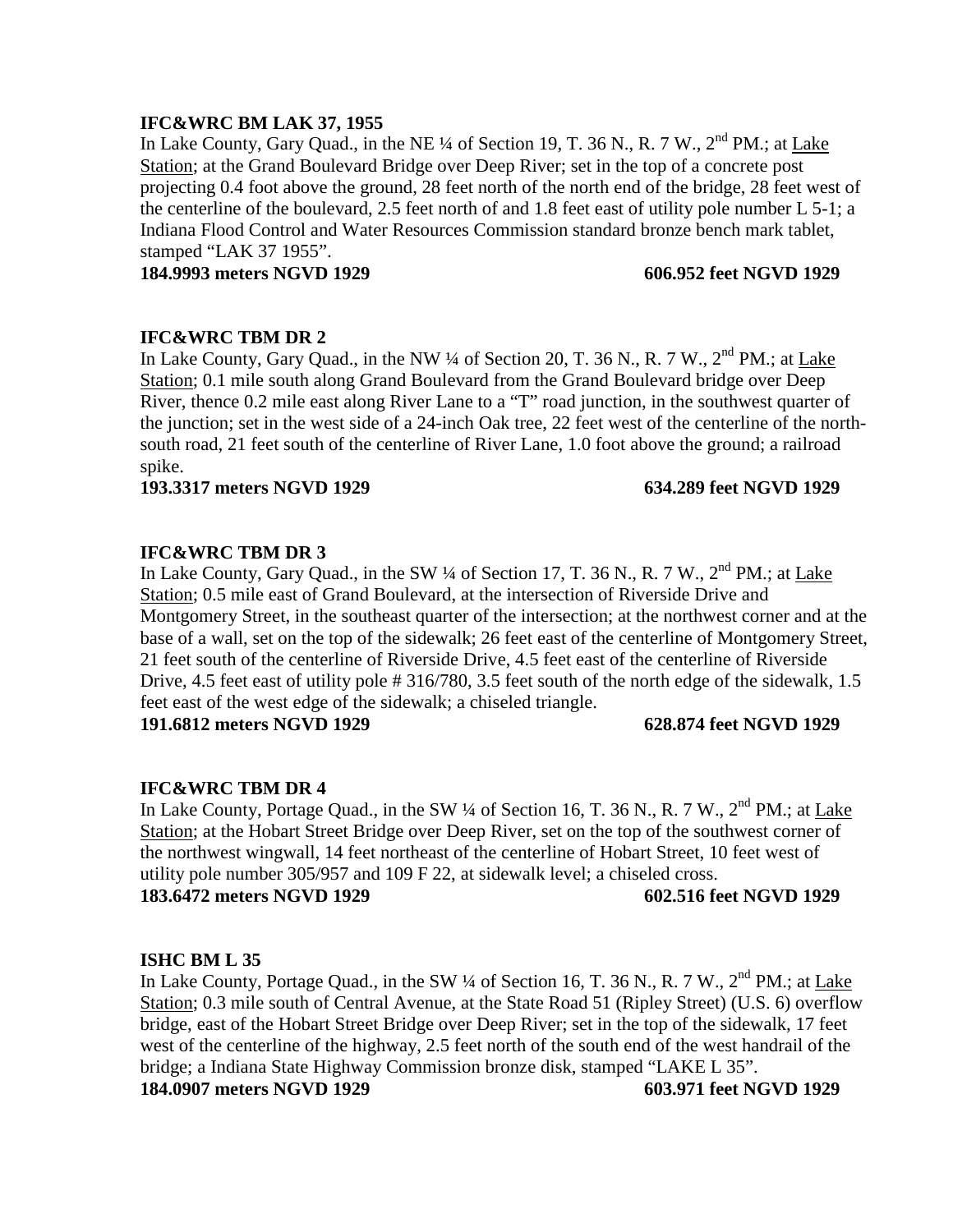# **ISHC BM L 34**

In Lake County, Portage Quad., in the NW 1/4 of Section 16, T. 36 N., R. 7 W., 2<sup>nd</sup> PM.; at Lake Station; at the State Road 51(Ripley Street) (U.S. 6) bridge over Deep River; set in the top of the west end of the south abutment, 21 feet west of the center line of the road , 2 feet west of the west edge of the west handrail of the bridge, 0.8 foot north of the south end of the bridge, level with the sidewalk; a Indiana State Highway Commission bronze tablet, stamped "LAKE L 34". **184.4217 meters NGVD 1929 605.057 feet NGVD 1929**

## **IFC&WRC TBM DR 5**

In Lake County, Portage Quad., in the NW  $\frac{1}{4}$  of Section 16, T. 36 N., R. 7 W.,  $2^{nd}$  PM.; at Lake Station; at the State Road 51(Ripley Street) (U.S. 6) bridge over Deep River; set in the top of the west end of the south abutment, 23 feet east of the centerline of State Road 51, 2 feet west of the west edge of the west handrail of the bridge, 0.8 foot north of the south end of the bridge, level with the sidewalk; a chiseled square.

**184.4089 meters NGVD 1929 605.015 feet NGVD 1929**

## **IFC&WRC TBM DR 6**

In Lake County, Portage Quad., in the NW  $\frac{1}{4}$  of Section 21, T. 36 N., R. 7 W.,  $2^{nd}$  PM.; approximately 0.6 mile north of Hobart; 0.1 mile south of the State Road 51 (U.S. 6) bridge over Deep River, at the T-road junction of a T-road leading east along the south side edge of River View Park; set on the west end of the north headwall of a 16 inch culvert under the road east, 45 feet east of the centerline of State Road 51, 27 feet north of the centerline of the T-road east, 45 feet northwest of utility pole 317/981 and 109 EE 32, 1.7 feet lower than the highway; a chiseled square painted white, marked UEK 6-B.

**189.3744 meters NGVD 1929 621.306 feet NGVD 1929**

## **IFC&WRC TBM DR 7**

In Lake County, Portage Quad., in the NE  $\frac{1}{4}$  of Section 20, T. 36 N., R. 7 W.,  $2<sup>nd</sup>$  PM.; approximately 0.6 mile north of Hobart; at the State Road 51 (U.S. 6) Bridge over Deep River; set at the northeast corner of the west handrail, 16 feet west of the centerline of the road, at sidewalk level; a chiseled square.

**183.3190 meters NGVD 1929 601.439 feet NGVD 1929**

## **ISHC BM LAKE L 25**

In Lake County, Portage Quad., in the NE  $\frac{1}{4}$  of Section 20, T. 36 N., R. 7 W.,  $2^{nd}$  PM.; approximately 0.6 mile north of Hobart; at the State Road 51 (U.S. 6) Bridge over Deep River; set in top of the west end of the first pier north of the south end of the bridge, 43 feet north of the south end of the west headrail, 20 feet west of the centerline of the road, 3.8 feet below the roadway; a Indiana State Highway Commission bronze tablet, stamped "LAKE L 25". **181.9416 meters NGVD 1929 596.920 feet NGVD 1929**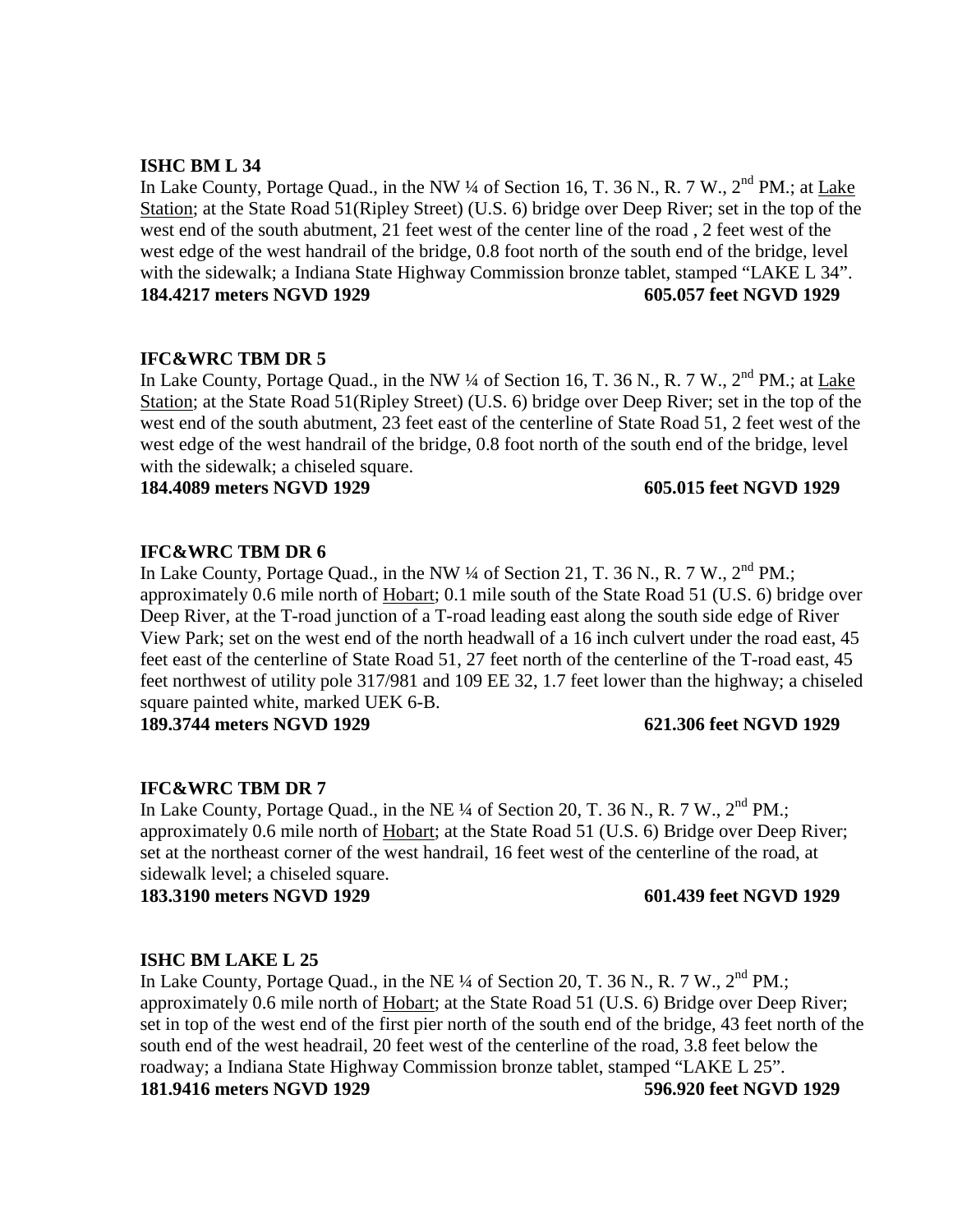## **IFC&WRC LAK 38, 1955**

In Lake County, Gary Quad., in the SW  $\frac{1}{4}$  of Section 29, T. 36 N., R. 7 W., 2<sup>nd</sup> PM.; at Hobart; at the  $37<sup>th</sup>$  Avenue bridge over Deep River; set in the top of the southeast wingwall, 13 feet south of the centerline of the highway, 0.8 foot south of the south edge of the bridge, 0.8 foot west of the east end of the bridge, 0.4 foot above the roadway; a Indiana Flood Control and Water Resource Commission bronze bench mark tablet, stamped "LAK 38 1955".

## **183.8256 meters NGVD 1929 603.101 feet NGVD 1929**

## **IFC&WRC TBM DR 8**

In lake County, Gary Quad., in the NW ¼ of Section 29, T. 36 N., R. 7 W., 2<sup>nd</sup> PM.; at Hobart; at the  $37<sup>th</sup>$  Avenue bridge over Deep River; set on the top of the north end of the southwest wingwall, 12 feet south of the center line of the highway, 1.0 foot east of the west end of the bridge, 0.5 foot south of the south edge of the bride; a chiseled square. **183.8329 meters NGVD 1929 603.125 feet NGVD 1929**

## **IFC&WRC TBM DR 9**

In Lake County, Portage Quad., in the NE 1/4 of Section 29, T. 36 N., R. 7 W., 2<sup>nd</sup> PM.; at Hobart; at the  $39<sup>th</sup>$  Avenue (Rand Avenue) Bridge over Deep River, set on the top of the south end of the west abutment, 12 feet south of the centerline of the Avenue, 0.7 foot below the roadway, 0.4 foot east of the west end of the bridge; a chiseled square. **183.1230 meters NGVD 1929 600.796 feet NGVD 1929**

## **IFC&WRC BM LAK 39, 1955**

In Lake County, Portage Quad., in the NE  $\frac{1}{4}$  of Section 29, T. 36 N., R. 7 W.,  $2^{nd}$  PM.; at Hobart; at the 39<sup>th</sup> Avenue (Rand Avenue) Bridge over Deep River; set in the top of the south end of the east abutment, 12 feet south of the centerline of the road, 0.7 foot below the roadway, 0.5 foot west of the east end of the bridge; a Indiana Flood Control and Water Resources Commission bronze bench mark tablet, stamped "LAK 39 1955".

**183.1108 meters NGVD 1929 600.756 feet NGVD 1929**

## **USC&GS BM U 139, 1946**

In Lake County, Gary Quad., in the SW ¼ of Section 29, T. 36 N., R. 7 W., 2<sup>nd</sup> PM.; at Hobart; at the Pennsylvania Railroad 40-foot double concrete culvert number 434/97 over Deep River; set in the top of the southeast end of the southwest concrete headwall, 75 yards southeast of milepost 435, 15 feet southwest of the southwest rail of the southeast-bound track of the Pennsylvania Railroad, about 3 feet lower than the tracks, 1.0 foot northwest of the southeast end of the headwall; a U.S. Coast & Geodetic Survey bronze disk, stamped "U 139 1946". **187.3969 meters NGVD 1929 614.818 feet NGVD 1929**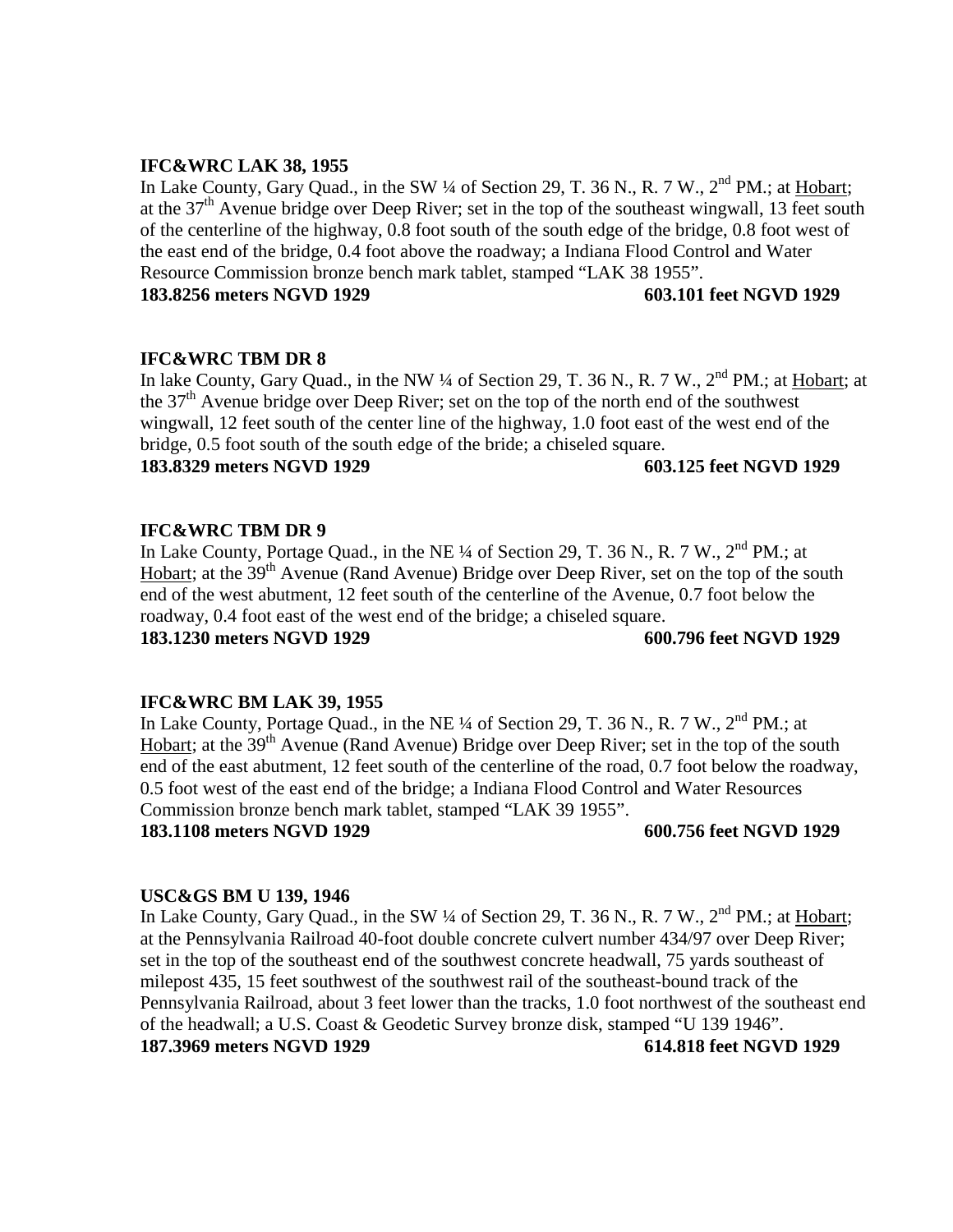## **IFC&WRC TBM DR 10**

In Lake Gary Quad., in the NW  $\frac{1}{4}$  of Section 32, T. 36 N., R. 7 W.,  $2^{nd}$  PM.; at Hobart; 0.1 mile northeast of the Lake George Dam, at the Center Street Bridge over Deep River; set on the top of the northeast wingwall, 21 feet east of the centerline of the Street, 9 feet north of the north end of the bridge, 0.5 foot from the northeast end of the northeast wingwall; a chiseled square. **184.5708 meters NGVD 1929 605.546 feet NGVD 1929**

## **USGS RM 1 HOBART**

In Lake County, Gary Quad., in the NW  $\frac{1}{4}$  of Section 32, T. 36 N., R. 7 W.,  $2^{nd}$  PM.; at Hobart; at the Lake George Dam and spillway, at the U.S. Geological Survey stream gaging station; set at the southeast corner of the east end of the south abutment, 15 feet east of the centerline of the walkway over the spillway; a chiseled square.

## **184.7909 meters NGVD 1929 606.268 feet NGVD 1929**

## **USGS RM 2 HOBART**

In Lake County, Gary Quad., in the NW ¼ of Section 32, T. 36 N., R. 7 W., 2<sup>nd</sup> PM.; at Hobart; at the Lake George dam and spillway, at the U.S. Geological Survey stream gaging station; set at the southeast corner of the east end of the north abutment of the dam, on the top of the abutment, 15 feet east of the centerline of the walkway, over the spillway, 1.8 feet south of the north face of the north abutment of the dam; a chiseled square.

**184.8454 meters NGVD 1929 606.447 feet NGVD 1929**

## **USGS RM 3 HOBART**

In Lake County, Gary Quad., in the NW  $\frac{1}{4}$  of Section 32, T. 36 N., R. 7 W.,  $2^{nd}$  PM.; at Hobart; at the Lake George dam and spillway, at the U.S. Geological Survey stream gaging station; set in the top of the north abutment of the dam, 2.9 feet west of the centerline of the walkway over the spillway, in line with the crest of the dam, 0.7 foot north of the south face of the north abutment of the dam; a U.S. Geological Survey stream gaging station bronze disk. **184.8283 meters NGVD 1929 606.391 feet NGVD 1929**

## **USGS RM 4 HOBART**

In lake County, Gary Quad., in the NW  $\frac{1}{4}$  of Section 32, T. 36 N., R. 7 W.,  $2^{nd}$  PM.; at Hobart; at the Lake George dam and spillway, at the U.S. Geological Survey stream gaging station; set in the west side of a 40-inch cottonwood tree, 56 feet south of the south end of the spillway, 25 feet east of the centerline of the dam, 0.5 foot above the ground; a railroad spike.

**182.6734 meters NGVD 1929 599.321 feet NGVD 1929**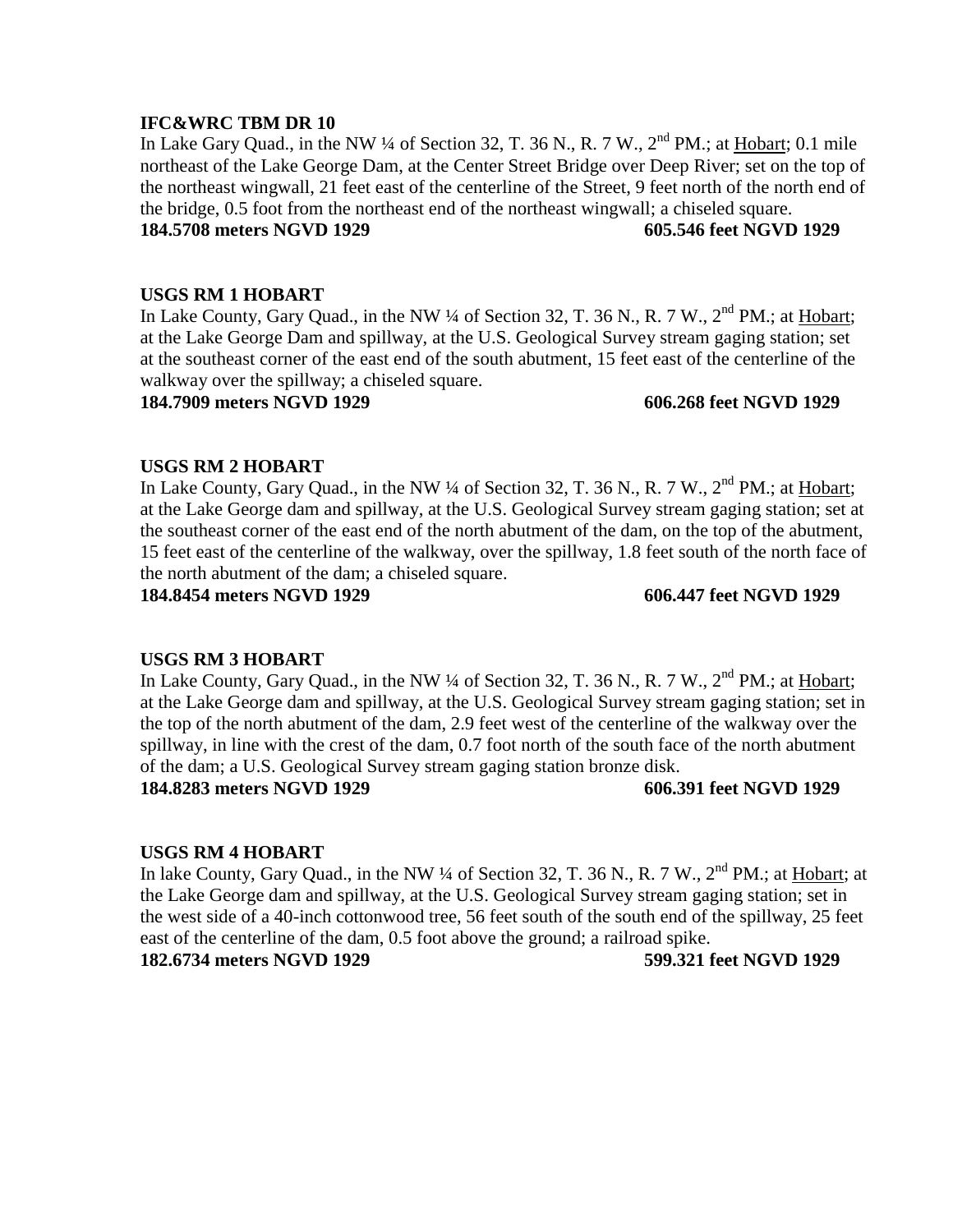## **USC&GS BM Q 137, 1946**

In Lake County, Gary Quad., in the NW  $\frac{1}{4}$  of Section 32, T. 36 N., R. 7 W.,  $2^{nd}$  PM.; at Hobart; at the rear of the Post Office Building; set vertically in the east face of the concrete foundation wall; 6 feet south of the steps leading to the basement of the building, 1.5 feet above the sidewalk, 0.3 foot south of the northeast corner of the building; a U.S. Coast & Geodetic Survey bronze disk, stamped "Q 137 1946".

## **189.5979 meters NGVD 1929 622.039 feet NGVD 1929**

## **USGS RM 1 GARY**

In Lake County, Gary Quad., in the NW  $\frac{1}{4}$  of Section 13, T. 36 N., R. 8 W.,  $2^{nd}$  PM.; at Lake Station; at the U.S. Geological Survey stream gaging station, at the Central Avenue Bridge over Burns Ditch; set on the top of the south corner of the southwest wingwall, 25 feet south of the centerline of the road, 5 feet east of the west face of the abutment; a chiseled square. **182.6103 meters NGVD 1929 599.114 feet NGVD 1929**

## **USGS RM 2 GARY**

In Lake County, Gary Quad., in the NW  $\frac{1}{4}$  of Section 13, T. 36 N., R. 8 W.,  $2^{nd}$  PM.; at Lake Station; at the U.S. Geological Survey stream gaging station, at the Central Avenue Bridge over Burns Ditch; 16 feet north of the centerline of the road, 3 feet below the roadway, 1.4 feet west of the west face of the east abutment; the top of the anchor bolt at the east end of the north truss, at the northwest corner of the bass plate.

**181.7938 meters NGVD 1929 596.435 feet NGVD 1929**

## **USGS RM 3 GARY**

In Lake County, Gary Quad., in the NW  $\frac{1}{4}$  of Section 13, T. 36 N., R. 8 W.,  $2^{nd}$  PM.; at Lake Station; at the U.S. Geological Survey stream gaging station at the Central Avenue Bridge over Burns Ditch, 19 feet north of the centerline of the road, 0.5 foot east of the west face of the east abutment, on the top of the abutment, a chiseled square.

## **182.5890 meters NGVD 1929 599.044 feet NGVD 1929**

## **IFC&WRC TBM BD 1**

In Lake County, Gary Quad., in the NW  $\frac{1}{4}$  of Section 13, T. 36 N., R. 8 W.,  $2^{nd}$  PM.; at Lake Station; at the Central Avenue Bridge over Burns Ditch; set on the top of the west abutment, 21 feet south of the centerline of the road, 0.3 foot west of the east face of the west abutment; a chiseled cross.

**182.6021 meters NGVD 1929 599.087 feet NGVD 1929**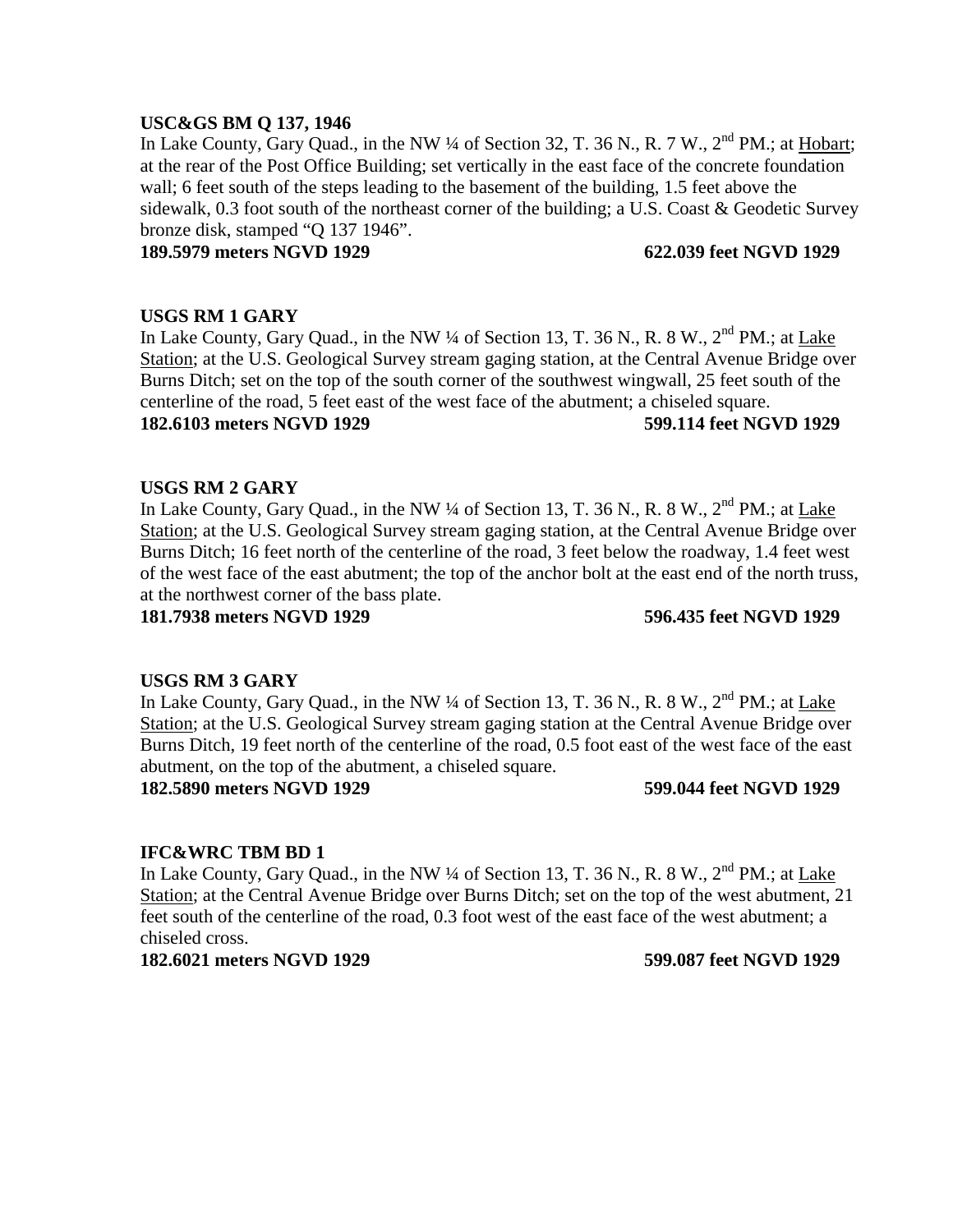## **IFC&WRC BM LAK 40, 1955**

In Lake County, Gary Quad., in the NW  $\frac{1}{4}$  of Section 13, T. 36 N., R. 8 W.,  $2^{nd}$  PM.; at Lake Station; at the New York Central Railroad Bridge over Burns Ditch, 300 feet north of the Central Avenue Bridge over Burns Ditch; set in the top of the south end of the west bridge seat, 15 feet south of the south rail of the tracks, 5 feet below the top of the rail, 1.0 foot west of the east face of the west abutment; a Indiana Flood Control and Water Resources Commission bronze bench mark tablet, stamped "LAK 40 1955".

**182.3762 meters NGVD 1929 598.346 feet NGVD 1929**

## **IFC&WRC TBM BD 2**

In Lake County, Gary Quad., in the NW  $\frac{1}{4}$  of Section 18, T. 36 N., R. 8 W.,  $2^{nd}$  PM.; at Lake Station; at the Clay Street Bridge over Burns Ditch; set in the top of the southeast wingwall, 19 feet east of the centerline of the street, 0.9 foot south of the north face of the south abutment; a chiseled square with a cross.

## **Destroyed PD#11781**

**181.2229 meters NGVD 1929 594.562 feet NGVD 1929**

# **IFC&WRC TBM BD 3**

In Lake County, Gary Quad., in the NW  $\frac{1}{4}$  of Section 18, T. 36 N., R. 8 W.,  $2^{nd}$  PM.; at Lake Station; at the Clay Street Bridge over Burns Ditch; 23 feet east of the centerline of the street, 5 feet north of the south face of the north abutment, 0.4 foot from the end of the northwest wingwall; a chiseled cross.

**180.2609 meters NGVD 1929 591.406 feet NGVD 1929**

## **IFC&WRC BM LAK 41, 1955**

In Lake County, Gary Quad., in the NW  $\frac{1}{4}$  of Section 18, T. 36 N., R. 7 W.,  $2^{nd}$  PM.; at Lake Station; at the Clay Street Bridge over Burns Ditch; set in the top of the east end of the north bridge seat, 18 feet east of the centerline of the street, 3 feet below the roadway, 1.1 feet north of the south face of the north bridge seat; a Indiana Flood Control and Water Resource Commission bronze bench mark tablet, stamped "LAK 41 1955".

**180.2405 meters NGVD 1929 591.339 feet NGVD 1929**

## **IFC&WRC BM LAK 42, 1955**

In Lake County, Gary Quad., in the NE  $\frac{1}{4}$  of Section 7, T. 36 N., R. 7 W.,  $2^{nd}$  PM.; at East Gary; 0.5 mile south along Lake Street from U.S. Highway 20, at about 0.1 mile north along Lake Street from the intersection of  $15<sup>th</sup>$  Avenue, thence about 0.1 mile east along the Northern Indiana Public Service Company road, at the first two towers of the Northern Indiana Public Service Company power line; set in the top of the leg footing, 28 feet south of the centerline of the road, 0.5 foot southwest of the southwest leg of the south tower of the two towers; a Indiana Flood Control and Water Resources Commission bronze bench mark tablet, stamped "LAK 42 1955".

**182.9194 meters NGVD 1929 600.128 feet NGVD 1929**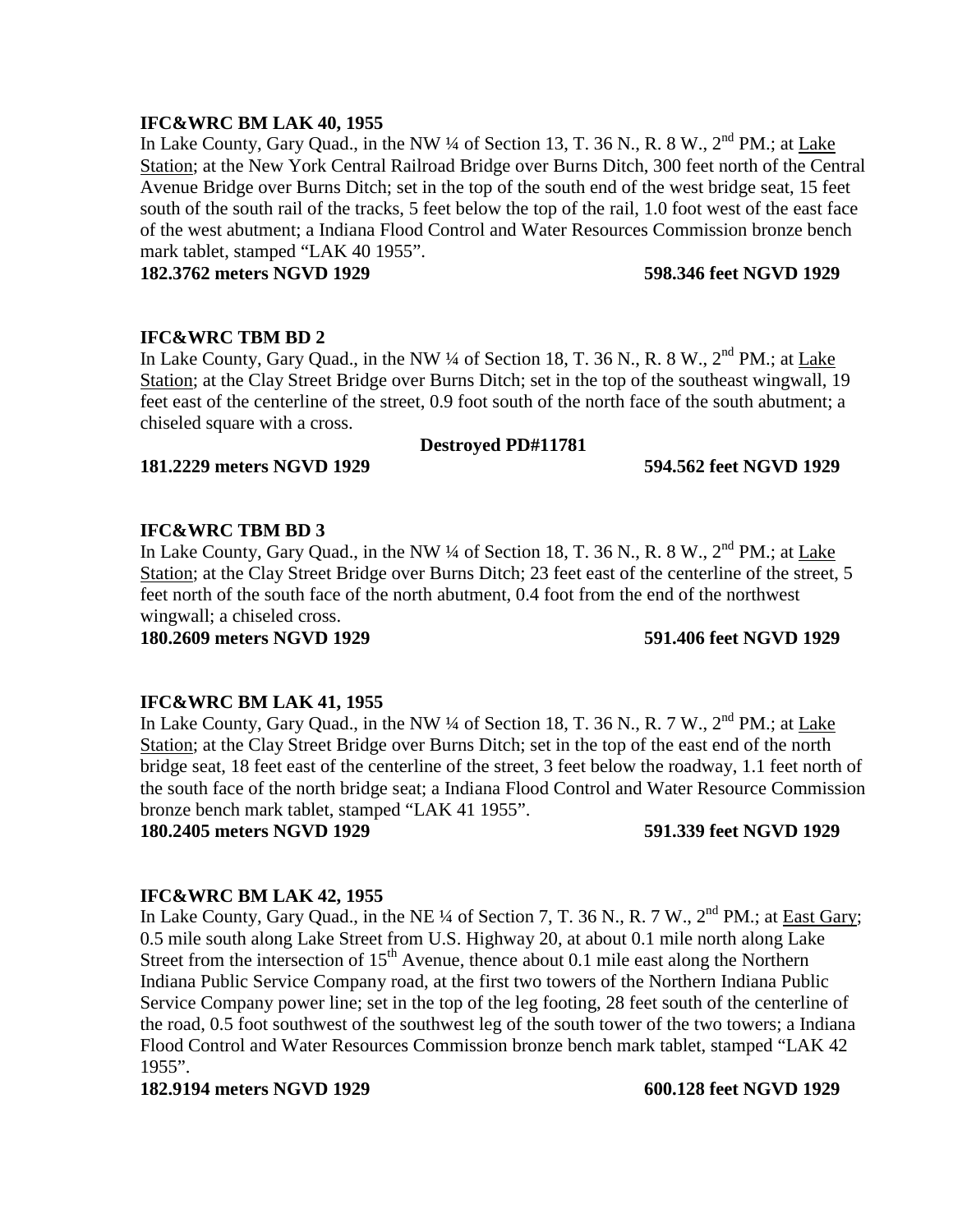## **IFC&WRC BM LAK 43, 1955**

In Lake County, Portage Quad., in the NW  $\frac{1}{4}$  of Section 9, T. 36 N., R. 7 W.,  $2^{nd}$  PM.; at Lake Station; 0.5 mile south of U.S. Highway 20, at the State Road 51 (Ripley Street) Bridge over Little Calumet River (Burns Ditch); set in the top of the northwest wingwall, 23 feet west of the centerline of the road, 6 feet north of the face of the north abutment, 1.5 feet from end of the northwest wingwall; a Indiana Flood Control and Water Resource Commission bronze bench mark tablet, stamped "LAK 43 1955".

## *Destroyed PD # 11781*

**182.6499 meters NGVD 1929 599.244 feet NGVD 1929**

## **IFC&WRC TBM BD 4**

In Lake County, Portage Quad., in the NW  $\frac{1}{4}$  of Section 9, T. 36 N., R. 7 W.,  $2^{nd}$  PM.; at Lake Station; 0.5 mile south of U.S. Highway 20, at the State Road 51 (Ripley Street) Bridge over Little Calumet River (Burns Ditch); set on the top of the northeast wingwall, 24 feet east of the centerline of the road, 6.5 feet north of the face of the north abutment, 0.6 foot from the end of the northeast wingwall; a chiseled square.

**182.6560 meters NGVD 1929 599.264 feet NGVD 1929**

## **IFC&WRC TBM BD 5**

In Lake County, Portage Quad., in the NW ¼ of Section 9, T. 36 N., R. 7 W., 2<sup>nd</sup> PM.; at Lake Station; 0.5 mile south of U.S. Highway 20, at the State Road 51 (Ripley Street) Bridge over Little Calumet River (Burns Ditch); set on the top of the southwest wingwall, 21 feet west of the centerline of the road, 4.4 feet from the end of the southwest wingwall, 3.3 feet south of the face of the south abutment; a chiseled square.

## *Destroyed PD # 11781*

## **182.6313 meters NGVD 1929 599.183 feet NGVD 1929**

## **IFC&WRC TBM BD 6**

In Lake County, Portage Quad., in the NW ¼ of Section 9, T. 36 N., R. 7 W., 2<sup>nd</sup> PM.; at Lake Station; 0.5 mile south of U.S. Highway 20, at the State Road 51 (Ripley Street) Bridge over Little Calumet River (Burns Ditch); set on the top of the east end of the south abutment, 20 feet east of the centerline of the road, 1.0 foot south of the face of the south abutment; a chiseled cross.

## **182.5923 meters NGVD 1929 599.055 feet NGVD 1929**

This line of levels continues into Porter County along Burns Ditch and is published in level line "Porter County, January 30, 1956".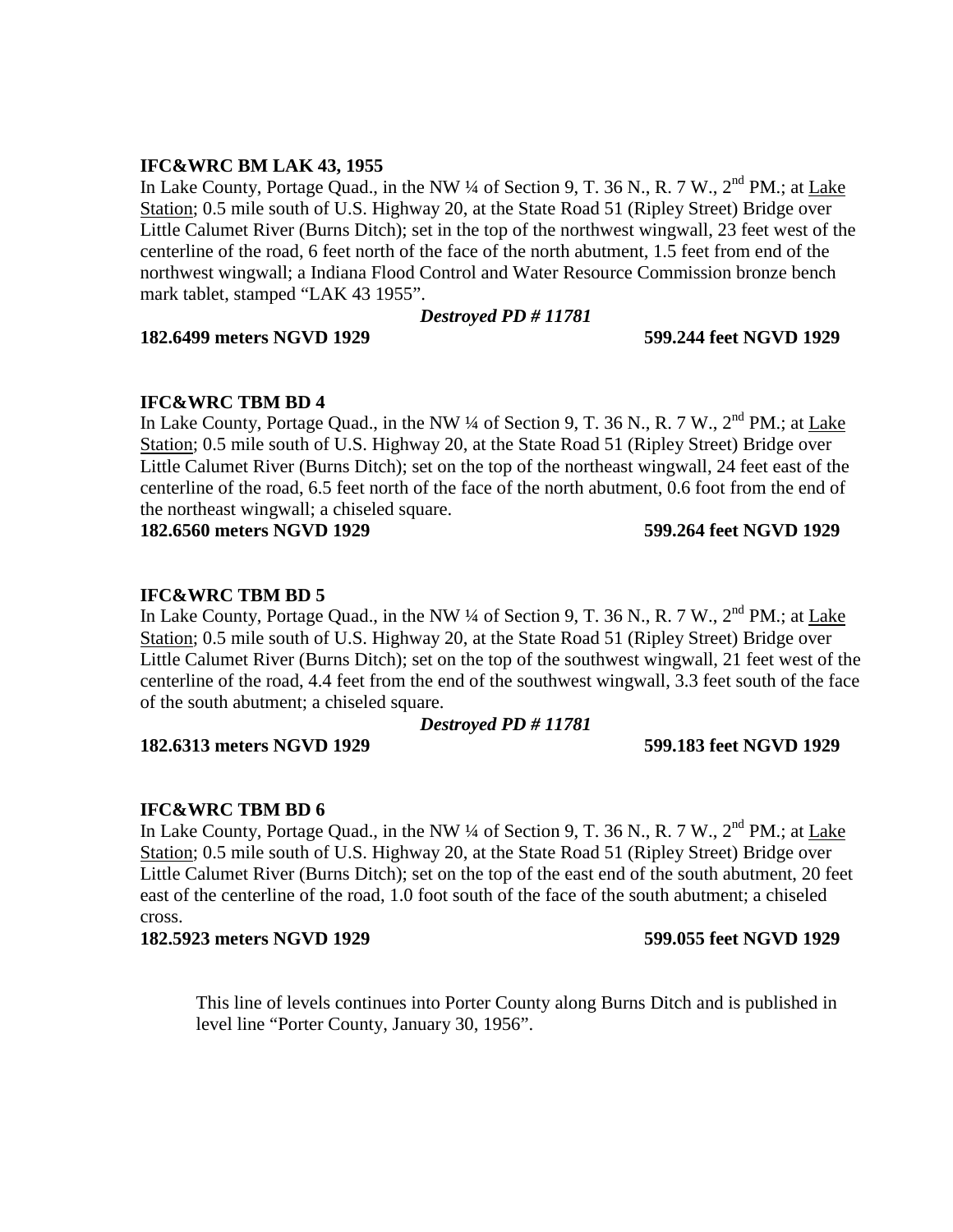## **LAKE COUNTY**

The following elevations were determined during June, July and August of 1955 by leveling between U.S. Coast and Geodetic Survey benchmarks. The marks described in this list, dated February 1, 1956, are within the Grand Calumet River drainage basin.

The leveling was by the three-wire method using invarsteel, yard rods. All level circuits were double-run and all closures were within allowable limits for second order leveling.

All levels were adjusted to agree with U.S.C. & G.S. elevations when the adjustment required was less than second order limits between consecutive U.S.C.&G.S. marks. All elevations were determined from standard (adjusted) elevations based on the Sea Level Datum of 1929 as published by the USC&GS for the following marks :G 256, F 256, EAST CHICAGO, P 233, N 233, M 233, U 233, C 18, P 138, N 138, IGS 206, QUARE, ZZ 152, G 6, and N 139. The elevations of bench marks, E 19, F 19, and 593.011 were found to be in error by as much as 0.05 foot.

## **USC&GS BM ZZ 152**

In Lake County, Gary Quad., in the NW  $\frac{1}{4}$  of Section 2, T. 36 N., R. 8 W.,  $2^{nd}$  PM.; at Gary; 1.4 miles east of Broadway, 0.8 mile south of the Shore of Lake Michigan about 1.4 miles east along the New York Central Railroad from the station at Gary, 1.7 miles west of the station at Miller, at an overpass; set vertically in the south face of the west end of the first pier-foundation north of the west-bound track, 7 feet north of the west-bound track, 2 feet above the rail; a U.S. Coast & Geodetic Survey bronze tablet, stamped "ZZ 152 1946".

**183.3159 meters NGVD 1929** 601.429 feet NGVD 1929

## **IFC&WRC BM LAK 62, 1955**

In Lake County, Gary Quad., in the SE  $\frac{1}{4}$  of Section 35, T. 37 N., R. 8 W.,  $2^{nd}$  PM.; at Gary; at the east side of the U.S. Steel Corporation, at the Elgin, Joliet and Eastern Railroad culvert over the Grand Calumet River; set in the top of the northwest end of the southwest headwall, 28 feet southwest of the southwest rail of the tracks, 16 feet below the top of the rail, 0.5 foot southeast of the northwest end of the southwest headwall; a Indiana Flood Control and Water Resources Commission bronze bench mark tablet, stamped "LAK 62 1955".

**180.2408 meters NGVD 1929 591.340 feet NGVD 1929**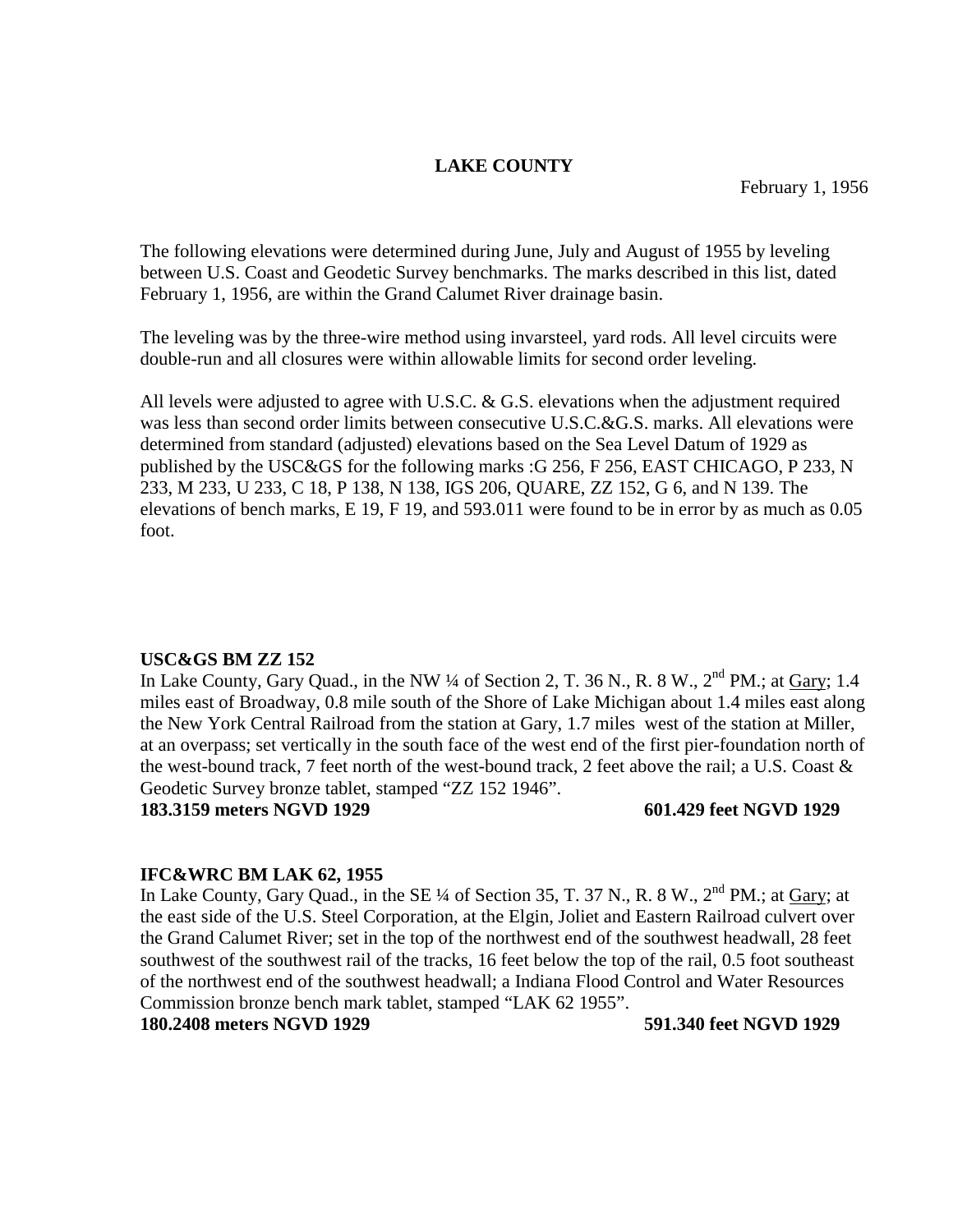## **TBM GCR 34**

In Lake County, Gary Quad., in the SW  $\frac{1}{4}$  of Section 35, T. 37 N., R. 8 W., 2<sup>nd</sup> PM.; at Gary; at the north bank of Grand Calumet River, at the Far East Coke Plant (Tube Mill) Sewer outlet, about 1.25 miles east along the Grand Calumet River from the bridge crossing at Virginia Street; set in the top of the east end of the headwall of the concrete culvert outfall sewer, 17 feet south of the south edge of the road, 15 feet below the roadway, 0.3 foot west of the east end of the concrete culvert headwall; a chiseled triangle.

**179.7309 meters NGVD 1929 589.667 feet NGVD 1929**

## **IFC&WRC TBM GCR 33**

In Lake County, Gary Quad., in the SW ¼ of Section 35, T. 37 N., R. 8 W., 2<sup>nd</sup> PM.; at Gary; at the north bank of the Grand Calumet River, at the East Coke Plant Sewer, 1.05 mile east along the Grand Calumet River from the bridge crossing at Virginia Street, 57 feet south of the south rail of the tracks, 23 feet south of the top of the banks, 0.4 foot west of the east end of the top of the east wingwall; a chiseled triangle.

## **587.666 feet NGVD 1929**

## **IFC&WRC TBM GCR 32**

In Lake County, Gary Quad., in the SE  $\frac{1}{4}$  of Section 34, T. 37 N., R. 8 W.,  $2^{nd}$  PM.; at Gary; at the north bank of the Grand Calumet River, at the West Coke Plant Sewer, set in the top of the concrete headwall, 0.70 mile east along the Grand Calumet River from the bridge crossing at Virginia Street; 32 feet south of the south rail of the tracks, 2 feet east of the east handrail of the stairs leading down to the sewer outlet, 0.5 foot west of the east end of the headwall; a chiseled triangle.

**179.2563 meters NGVD 1929 588.110 feet NGVD 1929**

## **IFC&WRC TBM GCR 31**

In Lake County, Gary Quad., in the NE  $\frac{1}{4}$  of Section 34, T. 37 N., R. 8 W.,  $2^{nd}$  PM.; at Gary; 150 feet north of the Tube Mill Bridge over the Grand Calumet River; set in the top of the bridge seat and on a ledge of the wall, 9.7 feet south of the south edge of an overpass bridge, 4.2 feet below the top of a wall at the east end of the overpass bridge, 0.6 foot east of the face of the east wall and bridge abutment; a chiseled triangle.

**181.7916 meters NGVD 1929 596.428 feet NGVD 1929**

## **IFC&WRC BM LAK 61, 1955**

In Lake County, Gary Quad., in the SE  $\frac{1}{4}$  of Section 34, T. 37 N., R. 8 W.,  $2^{nd}$  PM.; at Gary; 150 feet north of the Tube Mill Bridge over the Grand Calumet River; set in the top of the bridge seat and on a ledge of the wall, 9.7 feet south of the south edge of an overpass bridge, 4.2 feet below the top of the wall at the west end of an overpass bridge, 1.1 feet west of the face of the west wall and bridge abutment; a Indiana Flood Control and Water Resource Commission bronze bench mark tablet, stamped "LAK 61 1955".

**181.7901 meters NGVD 1929 596.423 feet NGVD 1929**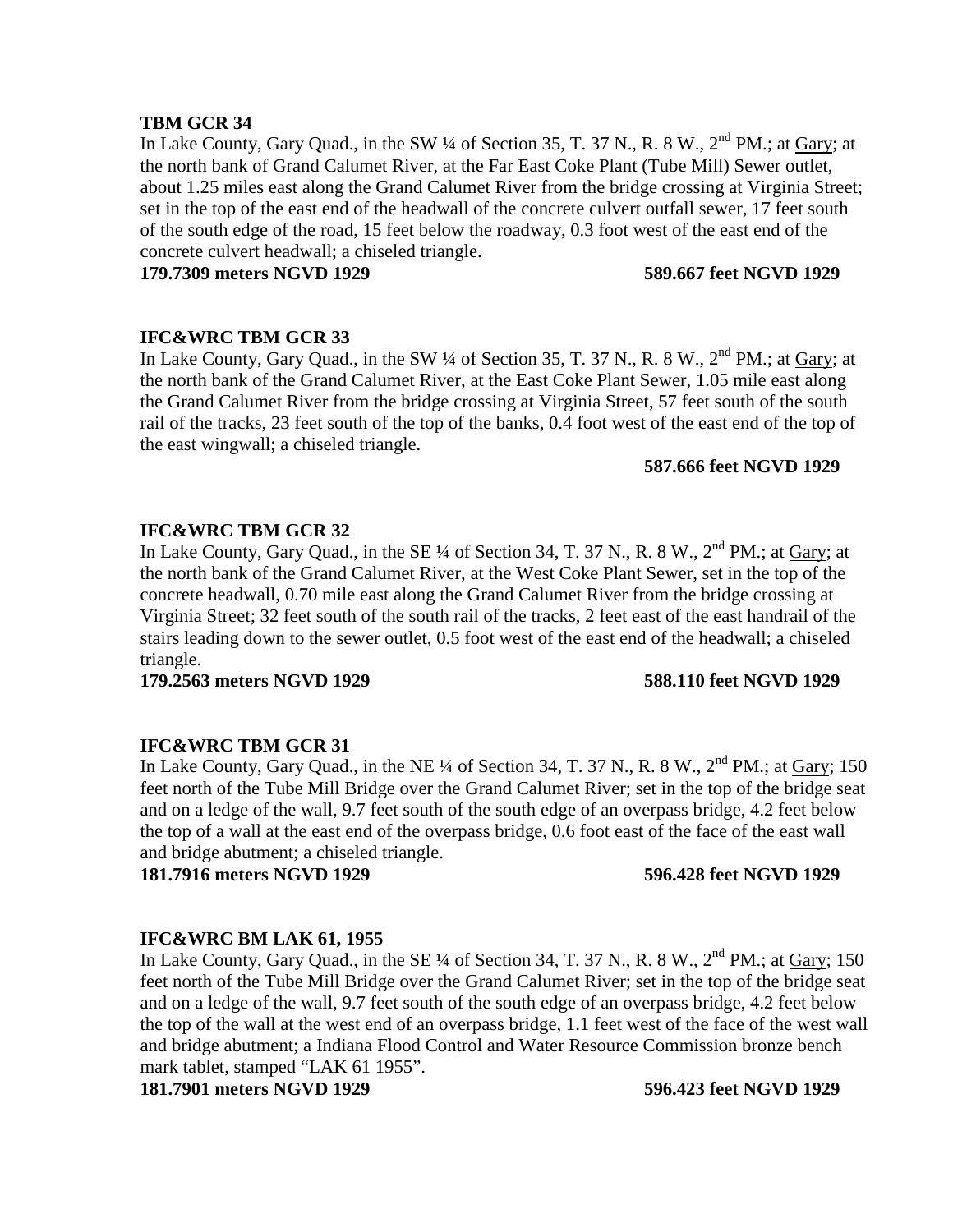## **IFC&WRC BM LAK 60, 1955**

In Lake County, Gary Quad., in the NE ¼ of Section 3, T. 36 N., R. 8 W., 2<sup>nd</sup> PM.; at Gary; at the Elgin, Joliet and Eastern Railroad Bridge over the Grand Calumet River, 13.5 feet northeast of the southwest face of the northeast abutment, 8.0 feet southeast of the southeast rail, 1.3 feet southwest of the end of the top of the northeast wingwall, 0.2 foot below the rail; a Indiana Flood Control and Water Resources Commission bronze bench mark tablet, stamped "LAK 60 1955". **183.4881 meters NGVD 1929 601.994 feet NGVD 1929**

## **IFC&WRC BM LAK 59, 1955**

In Lake County, Gary Quad., in the NW  $\frac{1}{4}$  of Section 3, T. 36 N., R. 8 W.,  $2^{nd}$  PM.; at Gary; at the Virginia Street Bridge over the Grand Calumet River; set in the top of the southwest abutment, 31 feet north of the centerline of the road leading west, 23 feet west of the center line of Virginia Street, 5 feet south of the face of the south abutment, 1.4 feet west of the west edge of the bridge, 0.7 foot below the roadway; a Indiana Flood Control and Water Resources Commission bronze bench mark tablet, stamped "LAK 59 1955",

**182.4875 meters NGVD 1929 598.711 feet NGVD 1929**

## **IFC&WRC BM LAK 58, 1955**

In Lake County, Gary Quad., in the NW  $\frac{1}{4}$  of Section 3, T. 36 N., R. 8 W.,  $2^{nd}$  PM.; at Gary; at the south end of the Broadway bridge over the Grand Calumet River; set in the top of the concrete slab top of an electric wire tunnel, 50 feet east of the center line of Broadway, 43 feet north of the centerline of the road leading east, 9 feet east of the northeast corner of the southeast end of the east handrail of the bridge, 0.7 foot west and 0.7 foot south of the northeast corner of the concrete slab top of the electric-wire tunnel; a Indiana Flood Control and Water Resource Commission bronze bench mark tablet, stamped "LAK 58 1955". **182.2784 meters NGVD 1929 598.025 feet NGVD 1929**

## **USC&GS BM F 19, 1934**

In Lake County, Gary Quad., in the NW  $\frac{1}{4}$  of Section 3, T. 36 N., R. 8 W.,  $2^{nd}$  PM.; at Gary; at the Elgin, Joliet and Eastern Railroad bridge over Broadway, set in the south end of the east bridge seat, 5 yards south of the south rail, 12 feet above the street, and 6 feet lower than the rail; a U.S. Coast & Geodetic Survey bronze disk, stamped "F 19 1934".

*USC&GS elevation 607.965 feet NGVD 1929*

**DNR elevation 185.3102 meters NGVD 1929 607.972 feet NGVD 1929**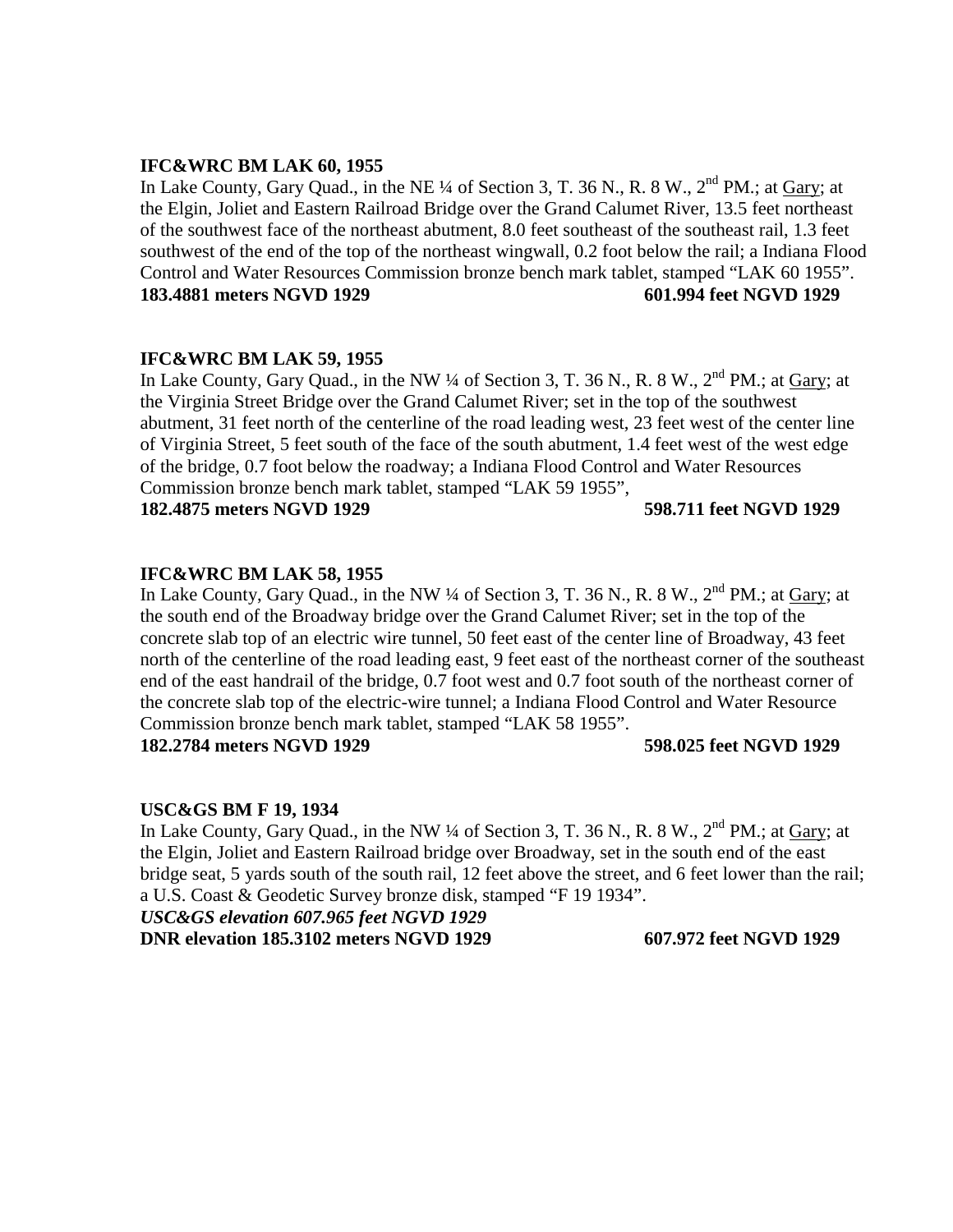## **Square**

In Lake County, Gary Quad., in the NW  $\frac{1}{4}$  of Section 3, T. 36 N., R. 8 W.,  $2^{nd}$  PM.; at Gary; at the New York Central Railroad overpass bridge over Broadway, set on the north end of the east abutment, 14 yards north of the north rail of the west-bound track, and 14 feet above the street; a chiseled square marked with the letters "BM".

## **186.1301 meters NGVD 1929 610.662 feet NGVD 1929**

## **Ind. Geod. Survey BM 206**

In Lake County, Gary Quad., in the NW  $\frac{1}{4}$  of Section 3, T. 36 N., R. 8 W.,  $2^{nd}$  PM.; at Gary; at the New York Central Railroad overpass bridge over Broadway; set in the east end of the north headwall, 3 yards north of the north rail of the west-bound track, and 15 feet above the street; a U..S. Coast & Geodetic Survey State Survey bronze tablet, stamped "206".

## **186.8391 meters NGVD 1929 612.988 feet NGVD 1929**

## **IFC&WRC TBM GCR 26**

In Lake County, Gary Quad., in the North  $\frac{1}{2}$  of Section 5, T. 36 N., R. 8 W.,  $2^{nd}$  PM.; at Gary; 1.4 miles west of Broadway, 1.5 miles south of the shore of Lake Michigan, 0.15 mile south of the Grand Calumet River, at the junction of McKinley Street with West  $2^{nd}$  Avenue; set in the top of the northwest corner of the west sidewalk, 18 feet west of the centerline of McKinley Street, 18 feet south of the centerline of West  $2<sup>nd</sup>$  Avenue, 0.5 foot south of the north end of the sidewalk; a chiseled triangle.

**182.0748 meters NGVD 1929 597.357 feet NGVD 1929**

## **IFC&WRC TBM GCR 25**

In Lake County, Gary Quad., in the NW  $\frac{1}{4}$  of Section 5, T. 36 N., R. 8 W.,  $2^{nd}$  PM.; at Gary; at the Bridge Street Bridge over the Grand Calumet River; set in the top of the south guardrail post of the east guardrail, 19 feet east of the centerline of Bridge Street, 4.5 feet above the wooden walkway, 0.5 foot north of the north end of the east concrete sidewalk; a chiseled cross. **183.3132 meters NGVD 1929 601.420 feet NGVD 1929**

## **IFC&WRC BM LAK 55, 1955**

In Lake County, Gary Quad., in the NW  $\frac{1}{4}$  of Section 5, T. 36 N., R. 8 W.,  $2^{nd}$  PM.; at Gary; at the Bridge Street Bridge over the Grand Calumet River; set vertically in the east face of the south abutment, 29 feet east of the centerline of Bridge Street, 2.9 feet below the wooden walkway, 1.8 feet south of the face of the south abutment; a Indiana Flood Control and Water Resources Commission bronze bench mark tablet, stamped "LAK 55 1955".

## **181.0659 meters NGVD 1929 594.047 feet NGVD 1929**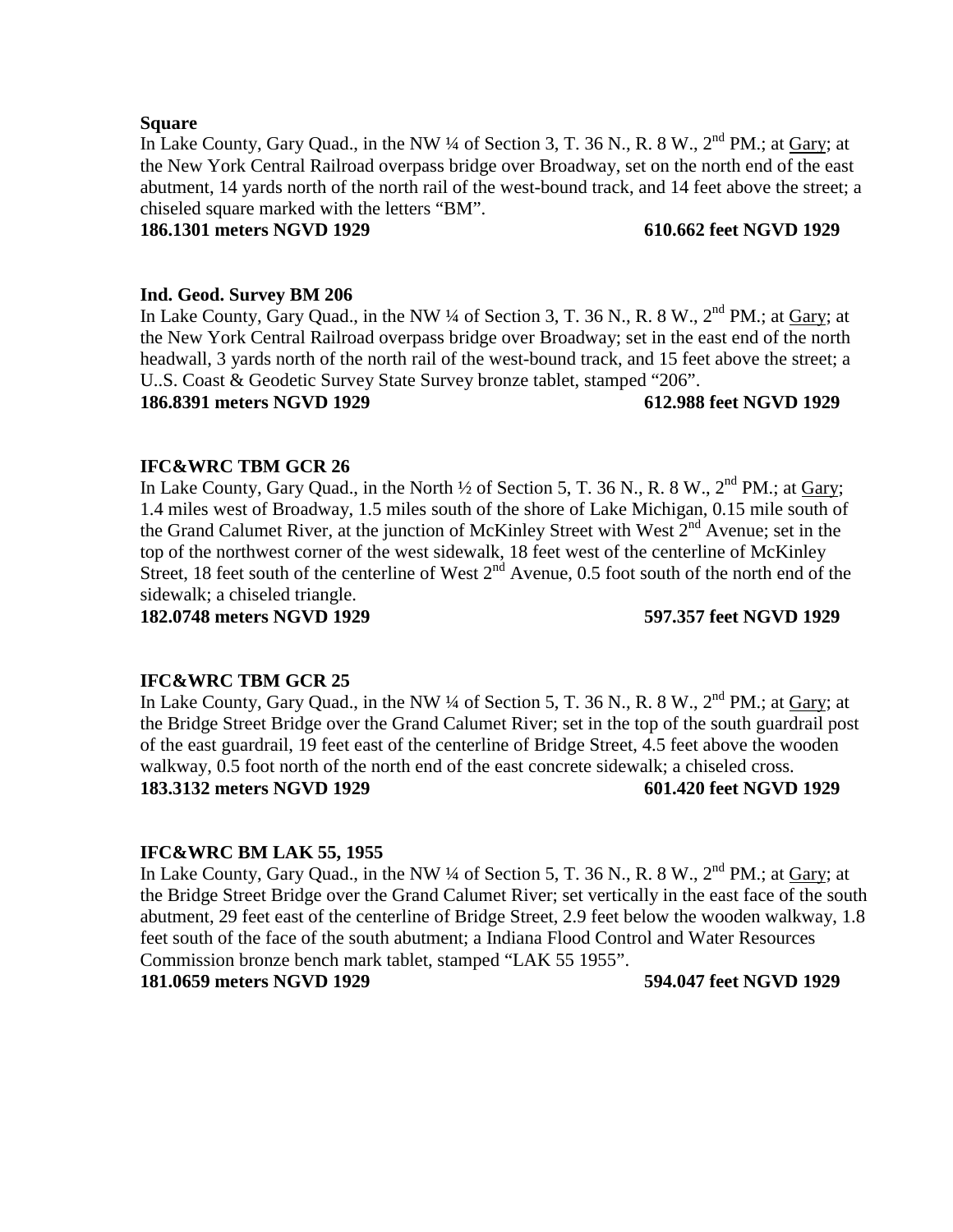In Lake County, Gary Quad., in the NW  $\frac{1}{4}$  of Section 5, T. 36 N., R. 8 W.,  $2^{nd}$  PM.; at Gary; at the Bridge Street Bridge over the Grand Calumet River; set in the southeast side of the metal lamp post, 40 feet north of the north end of the west concrete sidewalk, 19 feet west of the centerline of Bridge Street, 1.3 feet above the wooden walkway; a chiseled cross. **182.4518 meters NGVD 1929 598.594 feet NGVD 1929**

## **IFC&WRC TBM GCR 23**

In Lake County, Gary Quad., in the NW  $\frac{1}{4}$  of Section 5, T. 36 N., R. 8 W.,  $2^{nd}$  PM.; at Gary; at the Bridge Street Bridge over the Grand Calumet River; set in the top of the south guardrail post of the west guardrail, 19 feet west of the centerline of Bridge Street, 4.5 feet above the wooden walkway, 1.5 feet north of the north end of the west concrete sidewalk; a chiseled cross. **183.3281 meters NGVD 1929 601.469 feet NGVD 1929**

### **USC&GS BM G 6**

In Lake County, Highland Quad., in the NE ¼ of Section 6, T. 36 N., R. 8 W.,  $2<sup>nd</sup> PM$ .; at Gary; at the Chicago, South Shore and South Bend Railroad overpass over the Pennsylvania Railroad, set vertically in the face of the south abutment of the bridge, 50 feet southwest of the southwest rail of the southeast-bond track, 22 feet west of the east end of the abutment, and the 3 feet above the track, and 3 feet above the track; a U.S. Coast & Geodetic Survey bronze disk, stamped "ELEV 599.697 FT G 6".

**182.7679 meters NGVD 1929 599.631 feet NGVD 1929**

### **IFC&WRC TBM GCR 22**

In Lake County, Highland Quad., in the SW 1/4 of Section 31, T. 37 N., R. 8 W., 2<sup>nd</sup> PM.; at Gary; at the Wabash Railroad Bridge over the Grand Calumet River; set in the north end of the west foundation of a railroad switch, 15 feet east of the east end of the bridge; a surveyors tack marked with yellow paint.

**180.3993 meters NGVD 1929 591.860 feet NGVD 1929**

### **IFC&WRC TBM GCR 21**

In Lake County, Highland Quad., in the SW  $\frac{1}{4}$  of Section 31, T. 37 N., R. 8 W.,  $2^{nd}$  PM.; at Gary; at the Wabash Railroad Bridge over the Grand Calumet River, set in the top of a 3 x 5 inch horizontal piling on top of the east concrete abutment, 8 feet north of the north rail of the tracks, 7 feet south of the north end of the east abutment, 0.5 foot below the top of the rail; a surveyors tack marked with yellow paint.

**180.4237 meters NGVD 1929 591.940 feet NGVD 1929**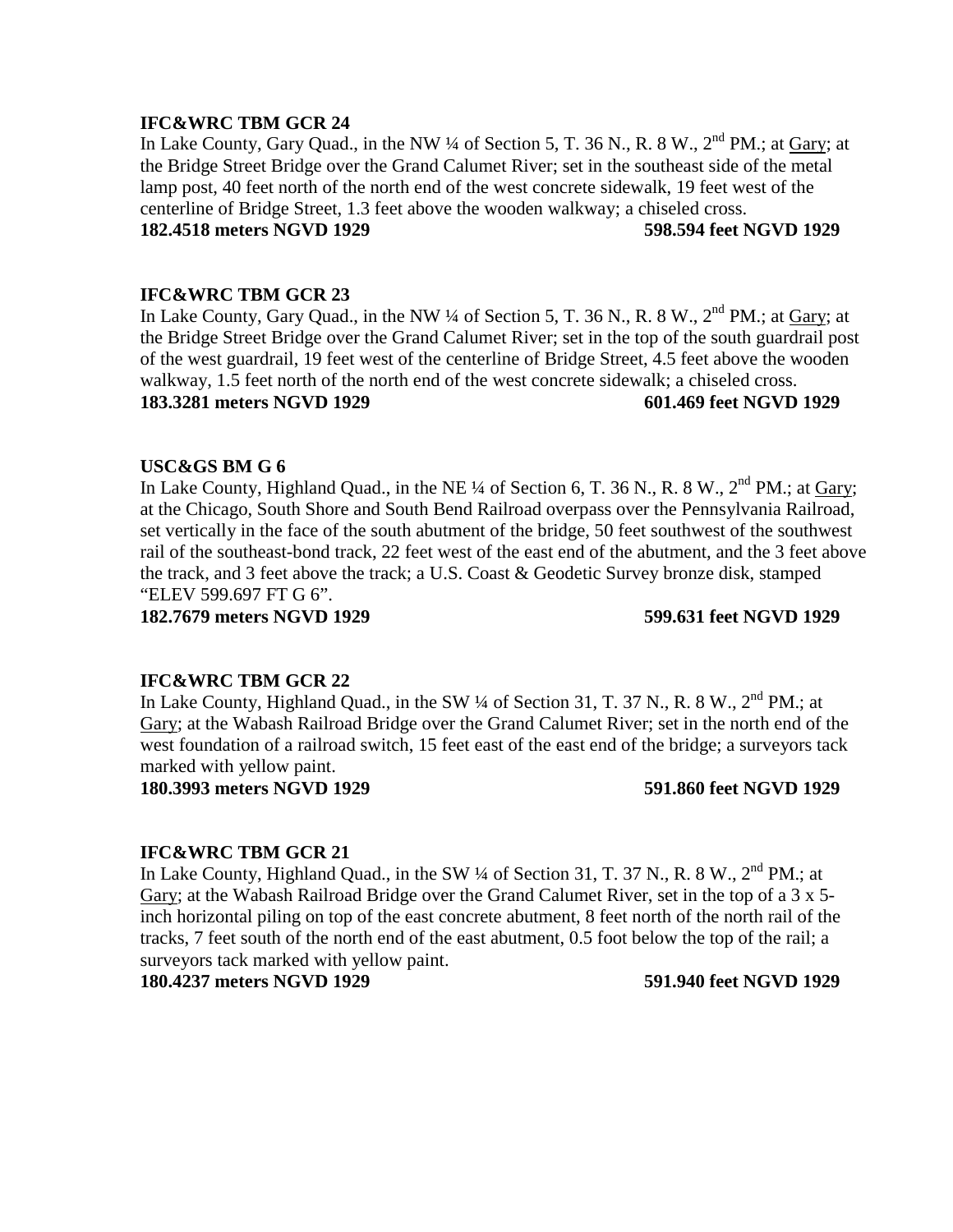In Lake County, Highland Quad., in the SW ¼ of Section 31, T. 37 N., R. 8 W., 2<sup>nd</sup> PM.; at Gary; at the Pennsylvania Railroad Bridge over the Grand Calumet River; set in the top of the west abutment, 6 feet south of the north end of the west abutment; a surveyors tack marked with yellow paint.

### **180.6843 meters NGVD 1929 592.795 feet NGVD 1929**

## **IFC&WRC TBM GCR 18**

In Lake County, Highland Quad., in the SW  $\frac{1}{4}$  of Section 31, T. 37 N., R. 8 W.,  $2^{nd}$  PM.; at Gary; at the Pennsylvania Railroad Bridge over the Grand Calumet River; set in the top of the east abutment, 6 feet south of the north end of the east abutment; a surveyors tack marked with yellow paint.

## **180.7233 meters NGVD 1929 592.923 feet NGVD 1929**

## **USGS BM 593.011**

In Lake County, Highland Quad., in the SW  $\frac{1}{4}$  of Section 31, T. 37 N., R. 8 W.,  $2^{nd}$  PM.; at Gary; at the Pennsylvania Railroad bridge over the Grand Calumet River; set in the north end of the west abutment, 9 yards north of the north rail of the west-bound track, level with the base of rail; a U.S. Geological Survey bronze disk, stamped "593.011".

## *USC&GS elevation 592.781 feet NGVD 1929*

**DNR elevation 180.6931 meters NGVD 1929 592.824 feet NGVD 1929**

## **USGS BM TT 19**

In Lake County, Highland Quad., in the NW  $\frac{1}{4}$  of Section 6, T. 36 N., R. 8 W.,  $2^{nd}$  PM.; at Gary; at the U.S. Highway 12 (Clark Street) bridge over the Grand Calumet River; set in the top of the sidewalk, 27 feet east of the centerline of the highway, 0.8 foot south of the north end of the east sidewalk; a U.S. Geological Survey bronze disk, stamped "TT 19 ARX 1952". **180.7187 meters NGVD 1929 592.908 feet NGVD 1929**

## **TBM GCR 17**

In Lake County, Highland Quad., in the NW  $\frac{1}{4}$  of Section 6, T. 36 N., R. 9 W.,  $2^{nd}$  PM.; at Gary; at the U.S Highway 12 (Clark Street) Bridge over the Grand Calumet River; set in the top of the west end of the southwest wingwall, 30 feet west of the centerline of the highway, 2.5 feet west of the west face of the west handrail; a chiseled square.

**180.7279 meters NGVD 1929 592.938 feet NGVD 1929**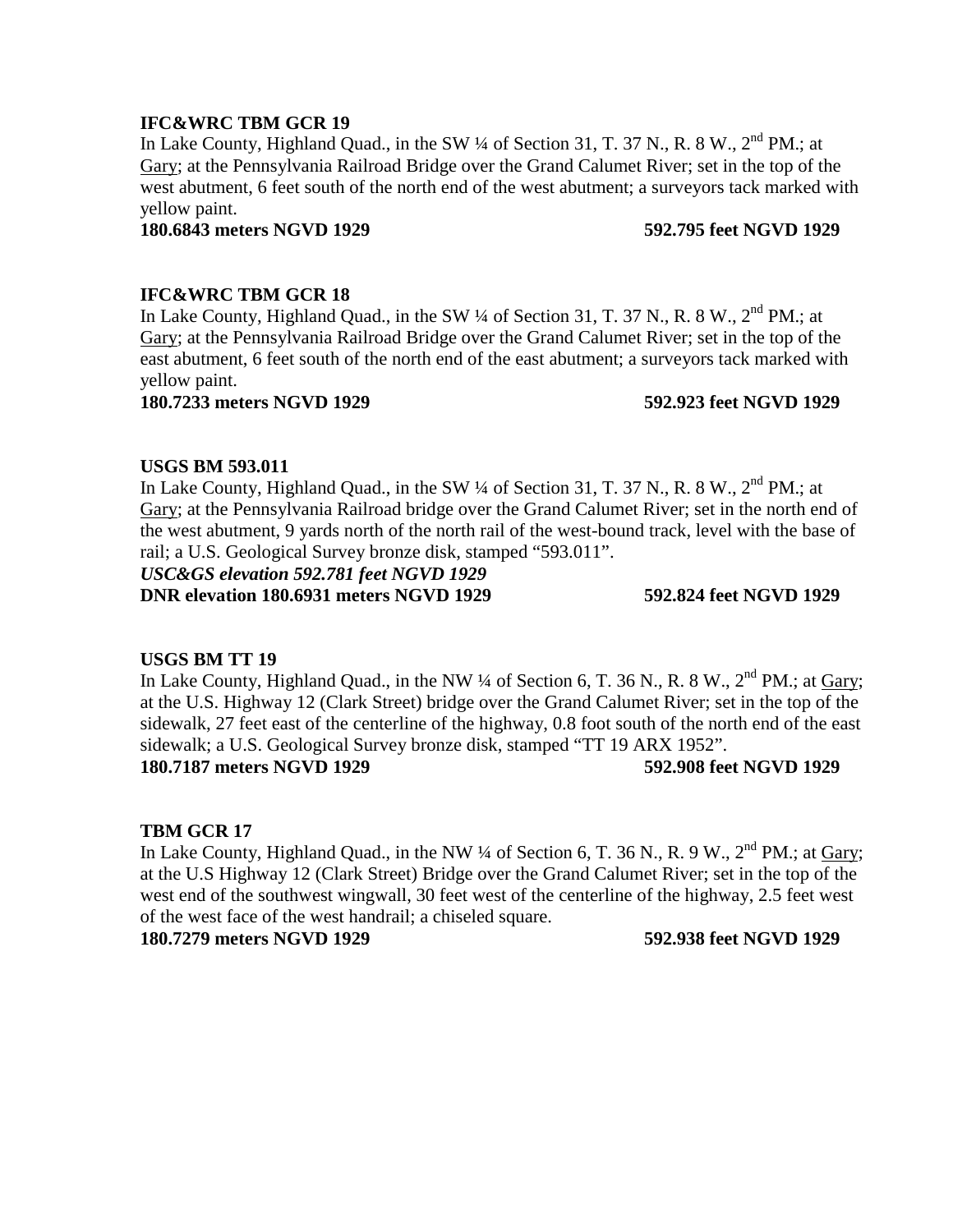## **IFC&WRC BM LAK 54**

In Lake County, Highland Quad., in the NE  $\frac{1}{4}$  of Section 1, T. 36 N., R. 9 W.,  $2^{nd}$  PM.; at Gary; 1.6 miles east of Cline Avenue,  $0.4$  miles north of U.S. Highway 20 ( $5<sup>th</sup>$  Avenue), about 400 feet south of Grand Calumet River, at the junction of Riverside Drive and Hanley Street; set in the top of a concrete post projecting 0.3 foot above the ground, 9 feet north of the centerline of an alley, 3.2 feet east of utility pole #159/67, on line with row of poles; a Indiana Flood Control and Water Resources Commission bronze bench mark tablet, stamped "LAK 54 1955".

### **Destroyed**

**180.9571 meters NGVD 1929 593.690 feet NGVD 1929**

## **IFC&WRC TBM GCR 16**

In Lake County, Highland Quad., in the NE  $\frac{1}{4}$  of Section 1, T. 36 N., R. 9 W.,  $2^{nd}$  PM.; at Gary; 1.6 miles east of Cline Avenue, 0.4 mile north of U.S. Highway 20 ( $5<sup>th</sup>$  Avenue), about 400 feet south of the Grand Calumet River, at the junction of Riverside Drive and Hanley Street; 139 feet south of the center line of Riverside Drive, 26 feet west of the centerline of an alley, 2 feet east of and 1 foot north of utility pole #159/167, about level with the ground; a surveyors tack set in a wood stop in a pike.

**180.8227 meters NGVD 1929 593.249 feet NGVD 1929**

## **U.S.C.E. BM 114**

In Lake County, Highland Quad., in the SW 1/4 of Section 35, T. 37 N., R. 9 W., 2<sup>nd</sup> PM.: at Gary; 0.5 mile east of Cline Avenue, at the twin bridges of the Elgin, Joliet and Eastern Railroad over the Grand Calumet River; set in the top of a concrete post projecting 0.1 foot above the ground, 64 feet south of the south end of the west bridge, 9 feet east of the east rail of the west track, 1.5 feet below the top of the rail; a Corps of Engineers Department of the Army bronze tablet, stamped "452+86.72 114 1948".

**180.1747 meters NGVD 1929 591.123 feet NGVD 1929**

## **IFC&WRC TBM GCR 14**

In Lake County, Highland Quad., in the SW  $\frac{1}{4}$  of Section 35, T. 37 N., R. 9 W.,  $2^{nd}$  PM.; at Gary; 0.5 mile east of Cline Avenue, at the twin bridge of the Elgin, Joliet and Eastern Railroad over the Grand Calumet River; set in top of a piling, 6.5 feet east of the east rail of the west track, 0.8 foot south of the face of the south abutment of the west bridge; a surveyors tack marked with yellow paint.

**180.0911 meters NGVD 1929 590.849 feet NGVD 1929**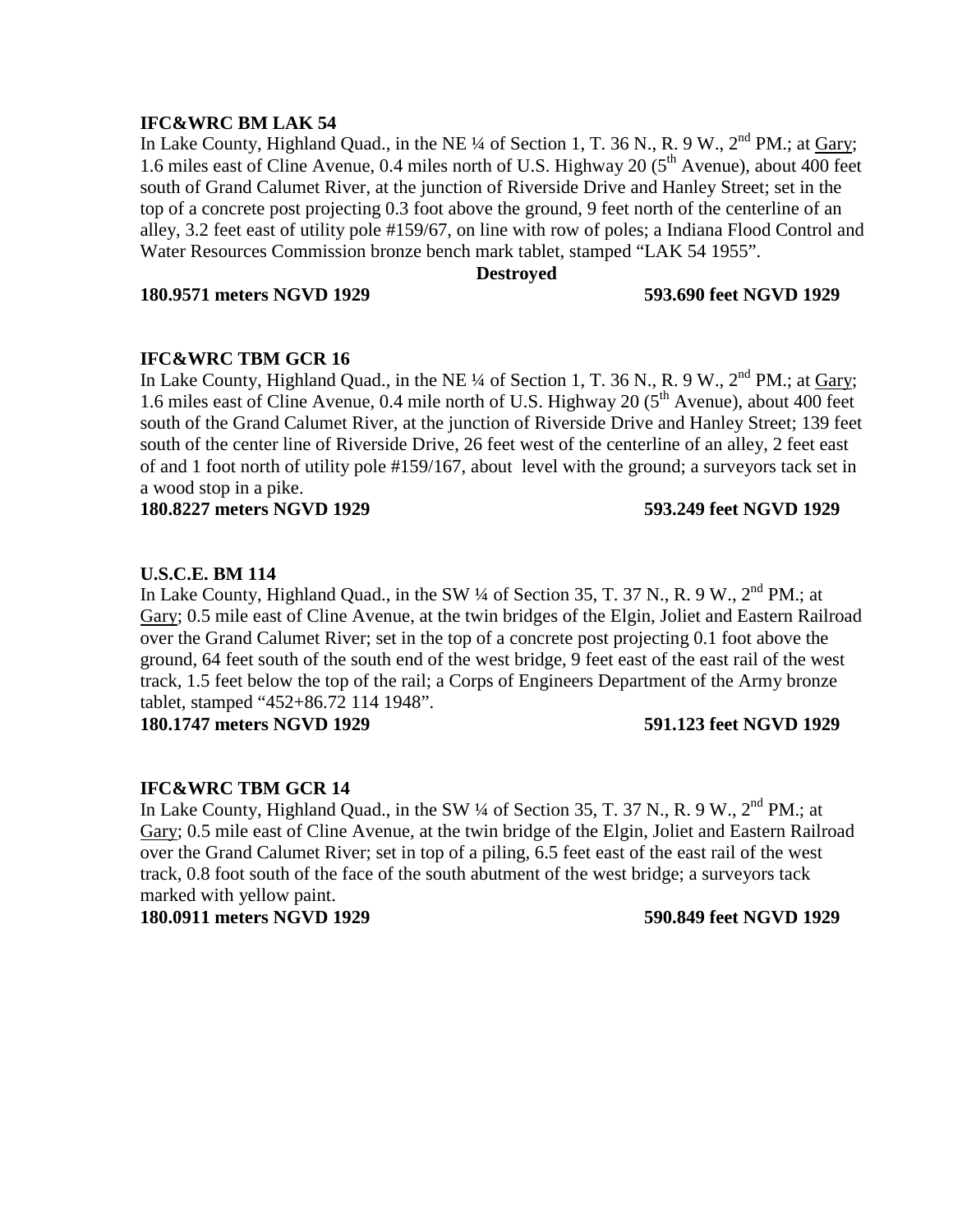In Lake County, Highland Quad., in the SW 1/4 of Section 35, T. 37 N., R. 9 W., 2<sup>nd</sup> PM.: at Gary; 0.5 mile east of Cline Avenue, at the twin bridges of the Elgin, Joliet and Eastern Railroad over the Grand Calumet River; 5.9 feet west of the west rail of the east track, 0.7 foot east of the west end of the south abutment of the east bridge; the top of the threaded end of a bolt marked with yellow paint.

### **180.2344 meters NGVD 1929 591.319 feet NGVD 1929**

### **USC&GS BM E 19, 1934**

In Lake County, Gary Quad., in the NW  $\frac{1}{4}$  of Section 3, T. 37 N., R. 8 W.,  $2^{nd}$  PM.; at Gary; at the intersection of Broadway and the New York Central Railroad, at the railroad station; set in the top of the concrete retaining wall of the platform and ramp, 25 yards east of the northeast corner of the New York Central Railroad station, 4 yards south of the south rail of the east-bound track, 3 yards west of the east end of the wall, 4 inches south of the guard fence; a U.S. Coast  $\&$ Geodetic Survey bronze disk, stamped "E 19 1934".

*USC&GS elevation 613.739 feet NGVD 1929* **DNR elevation 187.0604 meters NGVD 1929 613.714 feet NGVD 1929**

## **IFC&WRC BM LAK 57, 1955**

In Lake County, Gary Quad., near the section line between Section 4, T. 36 N., and Section 33, T. 37 N., R. 8 W.,  $2<sup>nd</sup> PM$ .; at Gary; 0.6 mile west of Broadway, on the Elgin, Joliet and Eastern Railroad Bridge over the Grand Calumet River, the first railroad bridge over the river west of Broadway; set in the top of the south end of the east bridge seat, 7.5 feet below the top of the rail, 7.3 feet south of the south rail, 0.8 foot east of the face of the east abutment; a Indiana Flood Control and Water Resource Commission bronze bench mark tablet, stamped "LAK 57 1955". **182.7335 meters NGVD 1929 599.518 feet NGVD 1929**

## **IFC&WRC TBM GCR 30**

In Lake County, Gary Quad., near the section line between Section 4, T. 36 N., and Section 33, T. 37 N., R. 8 W., 2<sup>nd</sup> PM.; at Gary; 0.6 mile west of Broadway, on the New York Central Railroad bridge (bridge #10) over the Grand Calumet River west of Broadway, the second railroad bridge over the river; set in the top of the north end of the east wooden piling, 7 feet north of the north rail, 0.6 foot east of the face of the east abutment, 0.4 foot below the top of the rail; a surveyors tack painted yellow.

**185.2410 meters NGVD 1929 607.745 feet NGVD 1929**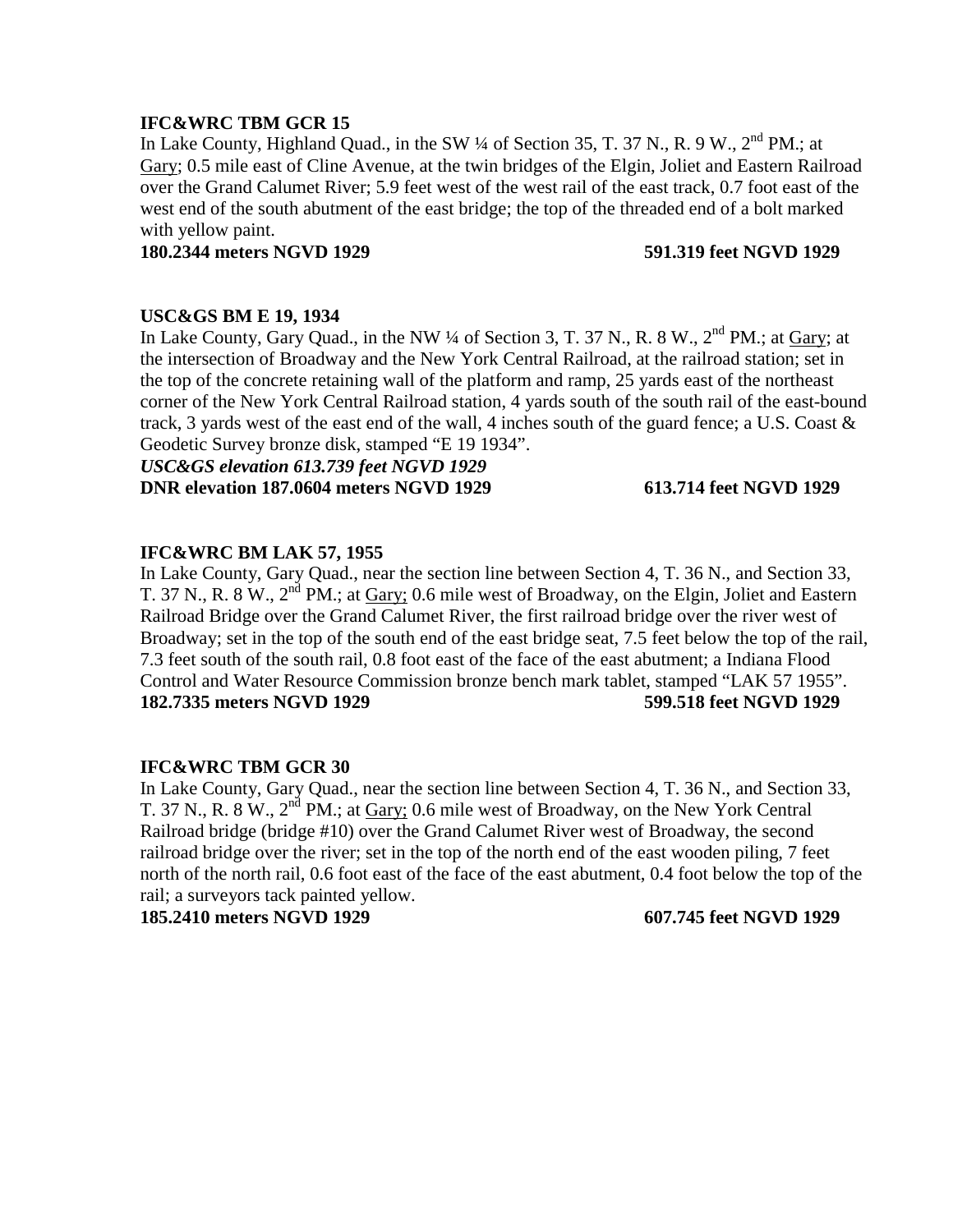In Lake County, Gary Quad., near the section line between Section 4, T. 36 N., and Section 33, T. 37 N., R. 8 W.,  $2^{nd}$  PM.; at Gary; 0.6 mile west of Broadway, on the New York Central Railroad bridge (bridge #10) over the Grand Calumet River, the second railroad bridge over the river west of Broadway; 1.8 feet south of the south rail, 0.2 foot west and 0.1 foot south of the northeast corner of the south running tie, level with the rail; a surveyors tack painted yellow and marked with an arrow.

**185.4142 meters NGVD 1929 608.313 feet NGVD 1929**

# **IFC&WRC TBM GCR 28**

In Lake County, Gary Quad., near the section line between Section 4, T. 36 N., and Section 33, T. 37 N., R. 8 W., 2<sup>nd</sup> PM.; at Gary; 0.7 mile west of Broadway, on the Baltimore and Ohio Railroad Bridge #245/6 over the Grand Calumet River, on the third railroad bridge over the river west of Broadway, set in the threaded end of a bolt at the east end of the south headwall, 5 feet south of the south rail. 1.8 feet below the top of the rail, 1.7 feet west of the east end of the bridge, 1.3 feet north of the south face of the bridge; a chiseled cross.

**184.5595 meters NGVD 1929 605.509 feet NGVD 1929**

# **IFC&WRC TBM GCR 27**

In Lake County, Gary Quad., near the section line between Section 4, T. 36 N., and Section 33, T. 37 N., R. 8 W.,  $2<sup>nd</sup> PM$ .; at Gary; 0.7 mile west of Broadway, on the Baltimore and Ohio Railroad bridge #245/6 over the Grand Calumet River; set in the threaded end of a bolt at the west end of the south headwall, 5 feet south of the south rail, 1.7 feet below the top of the rail, 1.6 feet east of the west end of the bridge, 1.3 feet north of the south edge of the bridge; a chiseled cross.

**184.5513 meters NGVD 1929 605.482 feet NGVD 1929**

## **USC&GS BM N 139, 1946**

In Lake County, Gary Quad., in the SW  $\frac{1}{4}$  of Section 4, T. 36 N., R. 8 W.,  $2^{nd}$  PM.; at Gary; 0.9 mile west along  $5<sup>th</sup>$  Avenue from Broadway, 0.1 mile east of Grant Street, at the Grace Lutheran Church which is the first building east of 1348 Fifth Avenue; set in the east face of the building, 3.5 feet north of the southeast corner of the building; a U.S. Coast and Geodetic Survey bronze disk, stamped "N 139 1946".

**182.3570 meters NGVD 1929 598.283 feet NGVD 1929**

## **USC&GS BM T 233, 1947**

In Lake County, Gary Quad., in the SE ¼ of Section 8, T. 36 N., R. 8 W., 2<sup>nd</sup> PM.; at Gary; at the intersection of Grant Street and  $19<sup>th</sup>$  Avenue, at the northwest corner of the L and B Grocery Store; set vertically in the north face of a brick wall, 1.7 feet east of the northwest corner, 3 feet above the ground, a U.S. Coast and Geodetic Survey bronze disk bronze disk, stamped "T 233 1947".

**186.1481 meters NGVD 1929 610.721 feet NGVD 1929**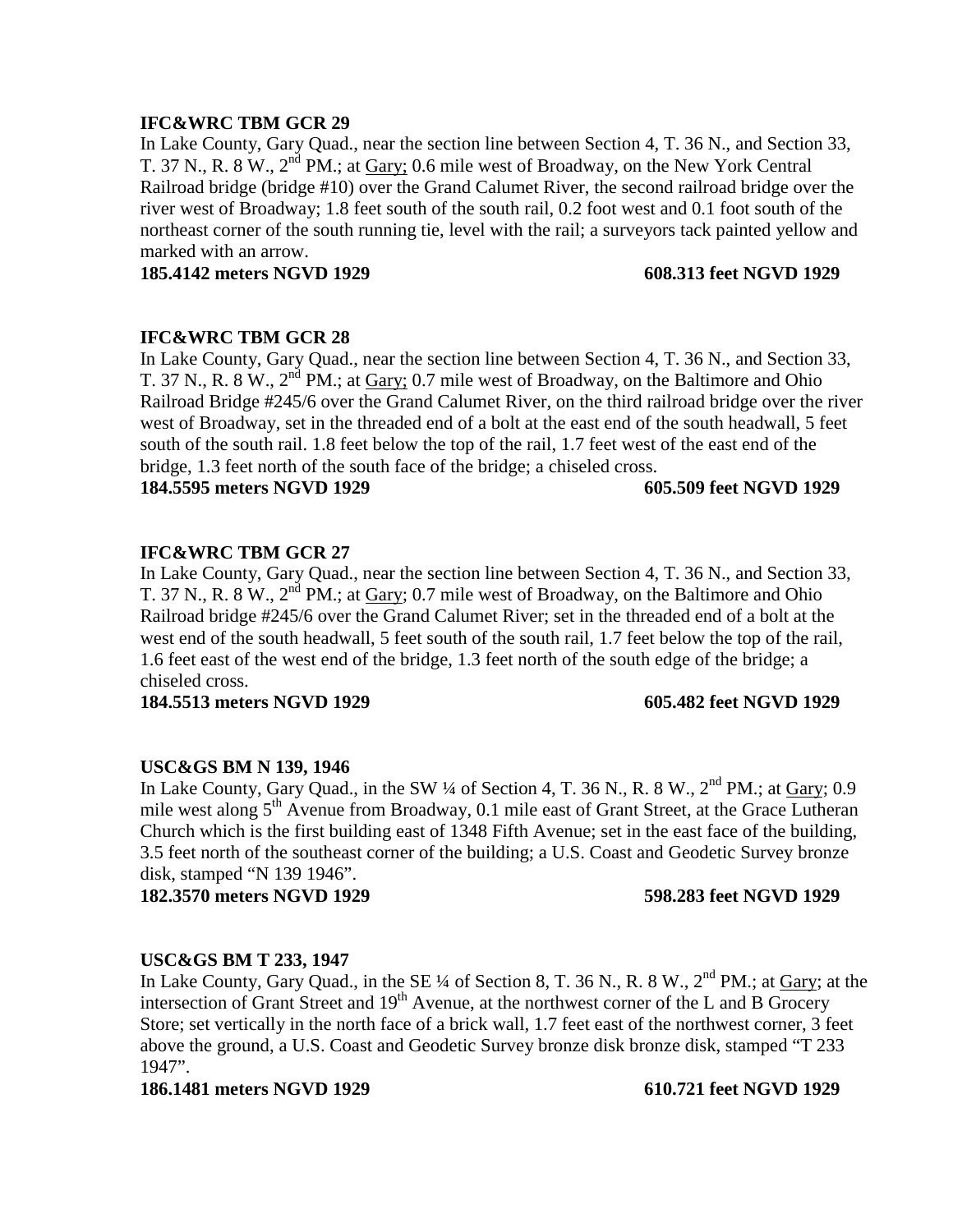## **USC&GS BM U 233**

In Lake County, Gary Quad., in the SE ¼ of Section 17, T. 36 N., R. 8 W., 2<sup>nd</sup> PM.; at <u>Gary</u>; at the intersection of Grant Street and  $25<sup>th</sup>$  Avenue; set in the top of a concrete post projecting 4 inches above the ground, 92 feet west of the centerline of Grant Street, 33 feet south of the centerline of 25<sup>th</sup> Street, about level with the intersection; a U.S. Coast and Geodetic Survey bronze disk, stamped "U 233 1947".

**182.9340 meters NGVD 1929 600.176 feet NGVD 1929**

## **IFC&WRC BM LAK 52, 1955**

In Lake County, Highland Quad., in the SE  $\frac{1}{4}$  of Section 34, T. 37 N., R. 9 W.,  $2^{nd}$  PM.; at Gary; at the old Cline Avenue Bridge over the Grand Calumet River; 23 feet west of the centerline of the road, 2.3 feet east of the west end of the northwest wingwall, 0.5 foot north of the face of the north abutment of the bridge and an outfall sewer, about level with the roadway; a Indiana Flood Control and Water Resources Commission bronze bench mark tablet, stamped "LAK 52 1955". **179.8031 meters NGVD 1929 589.904 feet NGVD 1929**

## **IFC&WRC TBM GCR 13**

In Lake County, Highland Quad., in the SE  $\frac{1}{4}$  of Section 34, T. 37 N., R. 9 W.,  $2^{nd}$  PM.; at Gary; at the old Cline Avenue Bridge over the Grand Calumet River, set in the top and at the northwest corner of the northwest wingwall, 25 feet west of the centerline of the road, 0.9 foot north of the face of the north abutment of the bridge and an outfall sewer, about level with the roadway; a chiseled square.

**179.7796 meters NGVD 1929 589.827 feet NGVD 1929**

## **IFC&WRC TBM GCR 12**

In Lake County, Highland Quad., in the SW  $\frac{1}{4}$  of Section 35, T. 37 N., R. 9 W.,  $2^{nd}$  PM.; at Gary; at the old Cline Avenue Bridge over the Grand Calumet River; set in the top of the sewer wingwall, 21 feet east of the centerline of the road, 7 feet east of the east edge of the bridge, 5.4 feet north of the south face of an outfall sewer, 0.3 foot south of the north end of the west wingwall; a chiseled cross.

**179.9436 meters NGVD 1929 590.365 feet NGVD 1929**

## **IFC&WRC TBM GCR 11**

In Lake County, Highland Ouad., in the SW  $\frac{1}{4}$  of Section 35, T, 37 N., R, 9 W., 2<sup>nd</sup> PM.; at Gary; at the old Cline Avenue Bridge over the Grand Calumet River; set in the top of the northeast outfall sewer wingwall, 36 feet east of the centerline of the road, 22 feet east of the east edge of the bridge, 0.4 foot southwest of the northeast edge and 0.3 foot southeast of the northwest edge of the northeast outfall sewer wingwall; a chiseled cross.

**179.9384 meters NGVD 1929 590.348 feet NGVD 1929**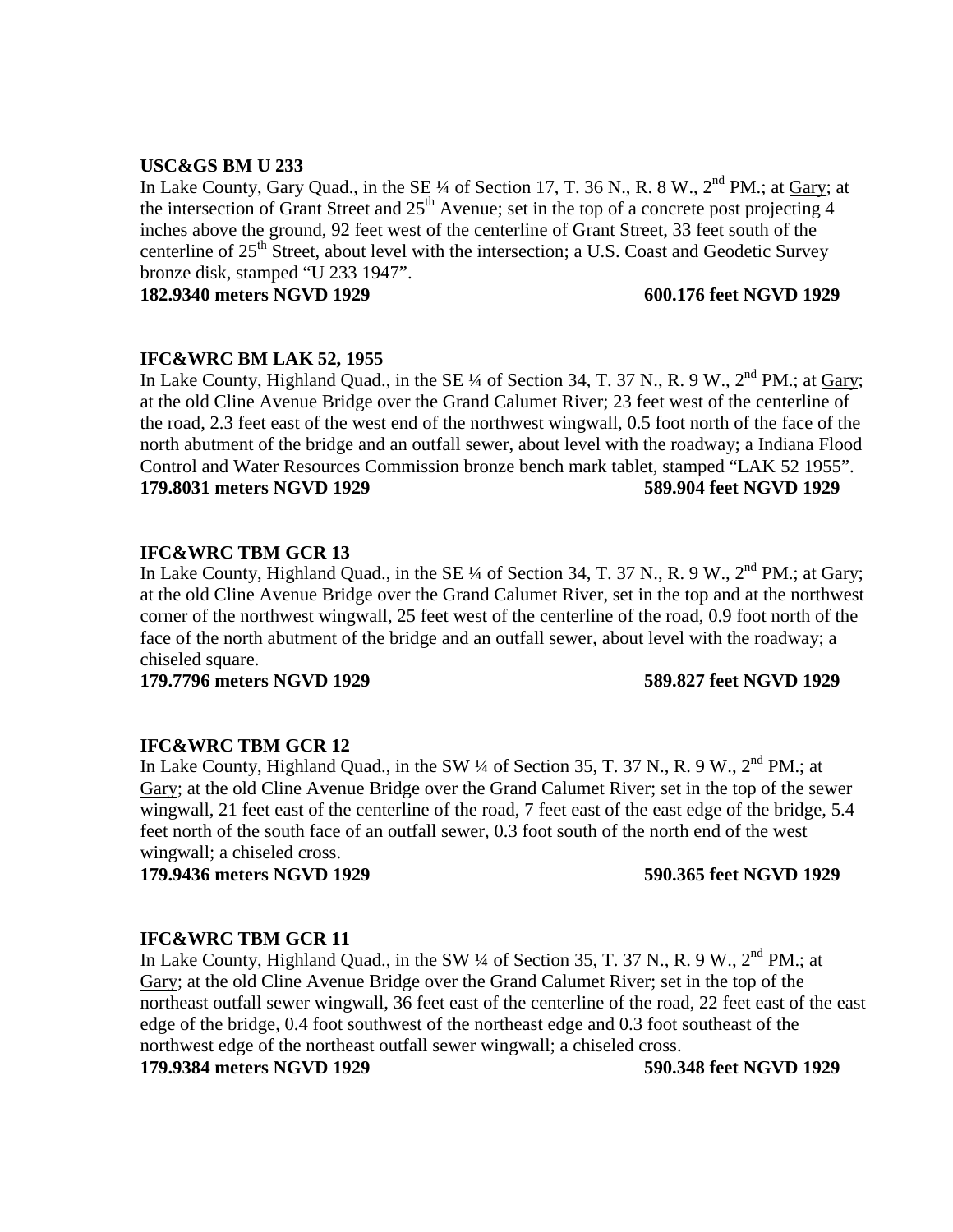In Lake County, Highland Quad., in the SW  $\frac{1}{4}$  of Section 35, T. 37 N., R. 9 W.,  $2^{nd}$  PM.; at Gary; at the old Cline Avenue Bridge over the Grand Calumet River; set in the top of the east curbing, 95 feet south of the north end of the bridge, 14 feet east of the centerline of the avenue, 0.8 foot above the roadway; a chiseled square marked "BM" with yellow paint.

## **180.0058 meters NGVD 1929 590.569 feet NGVD 1929**

## **IFC&WRC BM LAK 51, 1955**

In Lake County, Highland Quad., in the NW 1/4 of Section 3, T. 36 N., R. 9 W., 2<sup>nd</sup> PM.: at Hammond; about 0.15 mile southeast along Michigan Street (U.S. Highway 20) from its junction with Parrish Avenue, at the entrance leading south to the Shell Petroleum Corporation storage tanks; set in the top of a concrete post projecting 0.4 foot above the ground, 69 feet southeast of the southeast entrance gate post, 35 feet southwest of the centerline of the road, 5.5 feet northeast of a fence, 2.7 feet northwest of utility pole #52/129, 1.0 foot west of a witness post; a Indiana Flood Control and Water Resources Commission bronze bench mark tablet, stamped "LAK 51 1955".

### **179.8650 meters NGVD 1929 590.107 feet NGVD 1929**

## **IFC&WRC BM LAK 50, 1955**

In Lake County, Highland Quad., in the SE  $\frac{1}{4}$  of Section 33, T. 37 N., R. 9 W.,  $2^{nd}$  PM.; at Hammond; at the Kennedy Avenue Bridge over the Grand Calumet River; set in the top of the northwest corner of the sewer, 29 feet east of the centerline of the avenue, 1.9 feet south of the south end of the bridge, 1.0 foot south of the north edge of the top of a sewer; a Indiana Flood Control and Water Resources Commission bronze bench mark tablet, stamped "LAK 50 1955". **178.4617 meters NGVD 1929 585.503 feet NGVD 1929**

## **IFC&WRC BM LAK 49, 1955**

In Lake County, Highland Quad., in the NE  $\frac{1}{4}$  of Section 32, T. 37 N., R. 9 W.,  $2^{nd}$  PM.; at East Chicago; at the West 151st Street Bridge over the Indiana Harbor Canal, 20 feet south of the centerline of the street, 1.2 feet south of the north side of the south curbing, 0.5 foot east of the face of the east abutment; a Indiana Flood Control and Water Resource Commission bronze bench mark tablet, stamped "LAK 49 1955".

**181.3241 meters NGVD 1929 594.894 feet NGVD 1929**

## **USC&GS BM G 256, 1947**

In Lake County, Highland Quad., in the NE ¼ of Section 32, T. 37 N., R. 9 W., 2<sup>nd</sup> PM.; at *East* Chicago; about  $0.45$  mile south along Indianapolis Boulevard from its intersection with  $149<sup>th</sup>$ Street, at the Public Sanitation Building; set vertically in the west face of the southwest corner of the building, 5 feet north of the southwest corner and 2.5 feet above the ground; a U.S. Coast & Geodetic Survey bronze disk, stamped "G 256 1947".

**181.0781 meters NGVD 1929 594.087 feet NGVD 1929**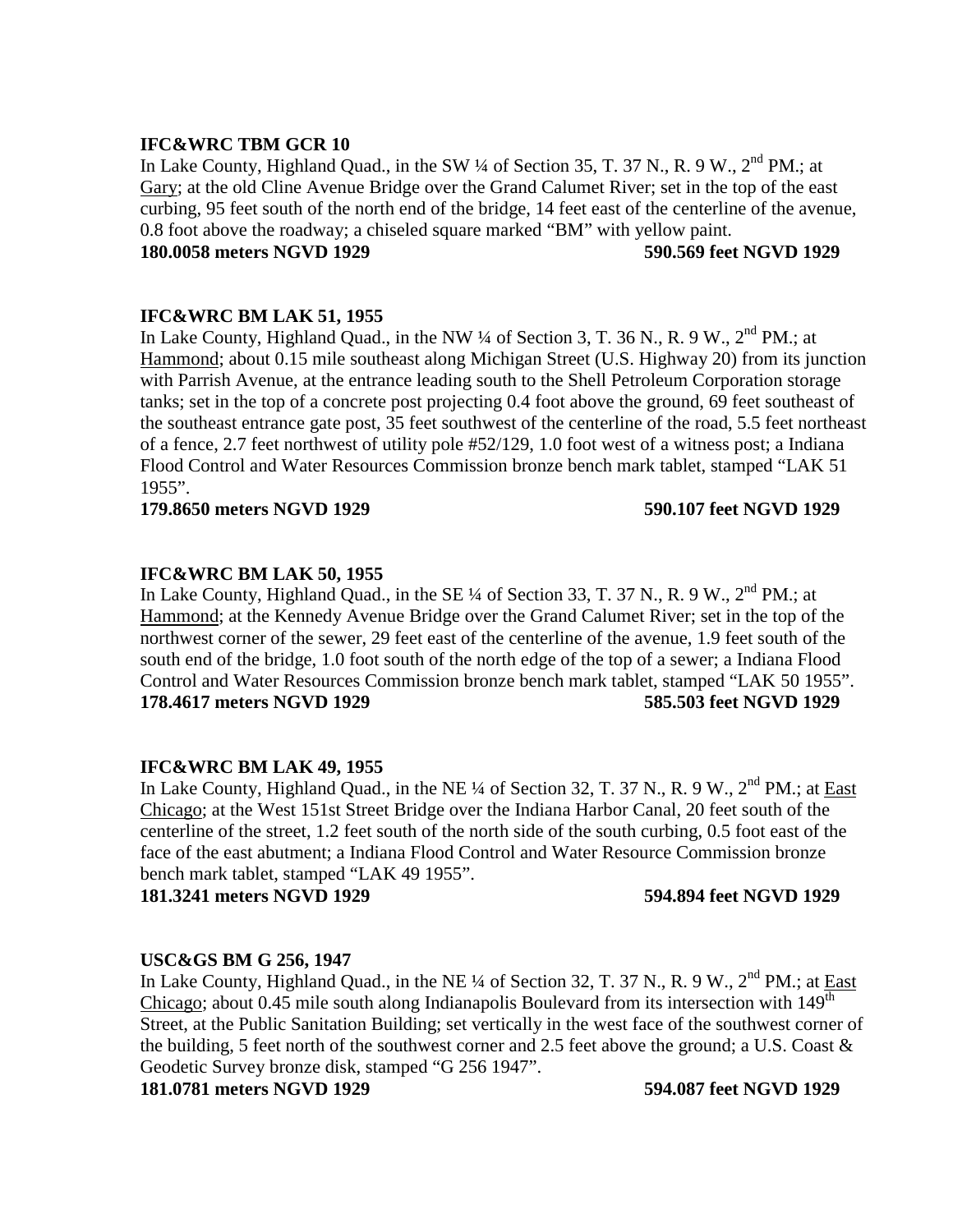# **USC&GS BM F 256, 1947**

In Lake County, Highland Quad., in the NW ¼ of Section 32, T. 37 N., R. 9 W., 2<sup>nd</sup> PM.; at East Chicago; at the intersection of Indianapolis Boulevard and  $149<sup>th</sup>$  Street; set vertically in the east face of the northeast corner of the Saint Stanislaus Memorial Building at 4938 Indianapolis Boulevard, 75 yards south of the  $149<sup>th</sup>$  Street, 12.7 feet south of the northeast corner of the building, 2.2 feet above the sidewalk; a U.S. Coast & Geodetic Survey bronze disk, stamped "F 256 1947".

## **179.5641 meters NGVD 1929 589.120 feet NGVD 1929**

# **USC&GS BM EAST CHICAGO 1934**

In Lake County, Whiting Quad., in the NE ¼ of Section 29, T. 37 N., R. 9 W., 2<sup>nd</sup> PM.; at East Chicago; at the intersection of Indianapolis Boulevard and  $145<sup>th</sup>$  Street; , set in the top of the concrete base of the flag pole at the East Chicago City Hall, 28 yards east of the centerline of Indianapolis Boulevard, 42 yards north of the East Chicago City Hall; a U.S. Coast & Geodetic Survey bronze disk, stamped "EAST CHICAGO 1934".

**173.2575 meters NGVD 1929 586.429 feet NGVD 1929**

# **IFC&WRC TBM GCR 130**

In Lake County, Whiting Quad., in the SE  $\frac{1}{4}$  of Section 29, T. 37 N., R. 9 W.,  $2^{nd}$  PM.; at East Chicago; 1.0 mile north of Grand Calumet River, at the Baltimore and Ohio Railroad Bridge over the Indiana Harbor Canal; set in the south end of the horizontal brace, 30 feet east of the west end of the bridge, 10 feet south of the south rail, 3 feet below the tracks, 4 feet east of a rail switch; a railroad spike.

**178.3215 meters NGVD 1929 585.043 feet NGVD 1929**

# **IFC&WRC TBM GCR 131**

In Lake County, Whiting Quad., in the SE  $\frac{1}{4}$  of Section 29, T. 37 N., R. 9 W.,  $2^{nd}$  PM.; at East Chicago; 1.0 mile north of the Grand Calumet River, at the Baltimore and Ohio Railroad Bridge over the Indiana Harbor Canal; at the west end of the bridge, 7 feet south of the south rail, 3 inches northeast of a water barrel marked "for fire only", one foot below the track; a railroad spike.

**178.8954 meters NGVD 1929 586.926 feet NGVD 1929**

# **IFC&WRC TBM GCR 133**

In Lake County, Whiting Quad., in the SE  $\frac{1}{4}$  of Section 20, T. 37 N., R. 9 W.,  $2^{nd}$  PM.; at East Chicago; at the "T" road junction of Columbus Drive and Railroad Avenue; set in the south side of utility pole #47/362, 35 feet north of Columbus Avenue, 40 feet east of the extended centerline of Railroad Avenue; a railroad spike.

**178.4726 meters NGVD 1929 585.539 feet NGVD 1929**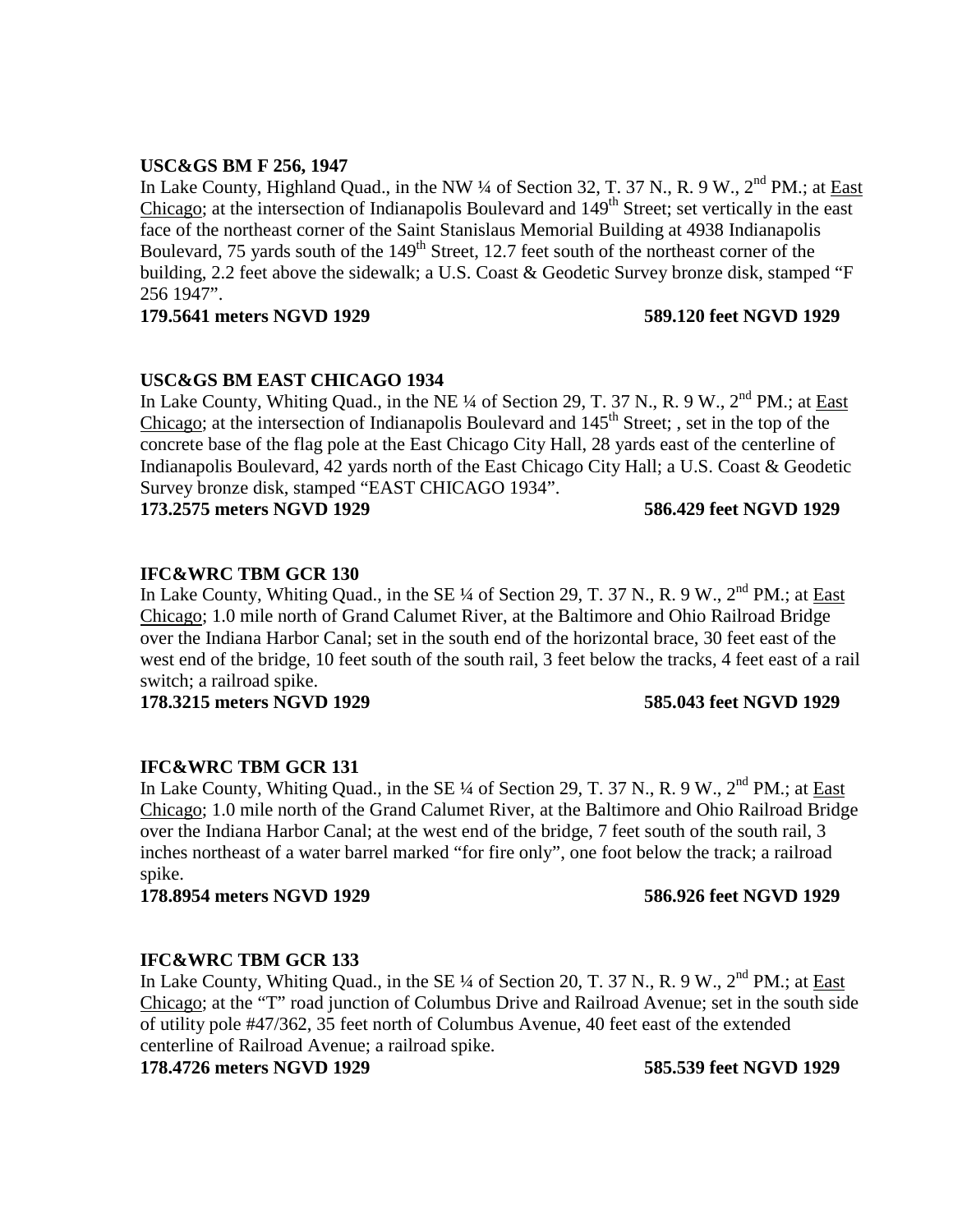In Lake County, Whiting Quad., in the NE  $\frac{1}{4}$  of Section 29, T. 37 N., R. 9 W.,  $2^{nd}$  PM.; at East Chicago; at the Columbus Drive Bridge over the Indiana Harbor Canal, 42 feet south of the centerline of Columbus Drive, on the southwest end of the south headrail, on the southwest corner of the end, 3 feet above the sidewalk; a chiseled square.

### **180.4264 meters NGVD 1929 591.949 feet NGVD 1929**

## **IFC&WRC TBM GCR 135**

In Lake County, Whiting Quad., in the NE ¼ of Section 29, T. 37 N., R. 9 W., 2<sup>nd</sup> PM.; at East Chicago; at the Columbus Drive Bridge over the Indiana Harbor Canal; 42 feet south of the centerline of the bridge, 35 feet east of the west end of the bridge, 3 feet above the sidewalk, marked with the number "20"; a chiseled cross.

### **180.3697 meters NGVD 1929 591.763 feet NGVD 1929**

## **IFC&WRC BM LAK 48, 1955**

In Lake County, Highland Quad., in the SE ¼ of Section 32, T. 37 N., R. 9 W., 2<sup>nd</sup> PM.; at East Chicago; at the Indianapolis Boulevard (U.S. Highway 20) Bridge over the Grand Calumet River, 34 feet east of the centerline of the road, 2.9 feet above the sidewalk, 1.6 feet south of the north end of the bridge, set in the top of the north end of the east handrail, a Indiana Flood Control and Water Resources Commission bronze bench mark tablet, stamped "LAK 48 1955". **181.3652 meters NGVD 1929 595.029 feet NGVD 1929**

## **IFC&WRC TBM GCR 6**

In Lake County, Highland Quad., in the SW ¼ of Section 32, T. 37 N., R. 9 W., 2<sup>nd</sup> PM.; at East Chicago; at the Indianapolis Boulevard (U.S. Highway 20) Bridge over the Grand Calumet River; set in the top of the north end of the west handrail, 35 feet west of the centerline of the road, 3 feet south of the north end of the bridge, 2.9 feet above the sidewalk; a chiseled square. **181.3585 meters NGVD 1929 595.007 feet NGVD 1929**

## **IFC&WRC TBM GCR 7**

In Lake County, Highland Quad., in the SW  $\frac{1}{4}$  of Section 32, T. 37 N., R. 9 W.,  $2^{nd}$  PM.: at East Chicago; at the Indianapolis Boulevard (U.S. Highway 20) Bridge over the Grand Calumet River; set in the south face of the west handrail, 34 feet west of the centerline of the road, 1.2 feet above the sidewalk; a chiseled cross.

**180.8678 meters NGVD 1929 593.397 feet NGVD 1929**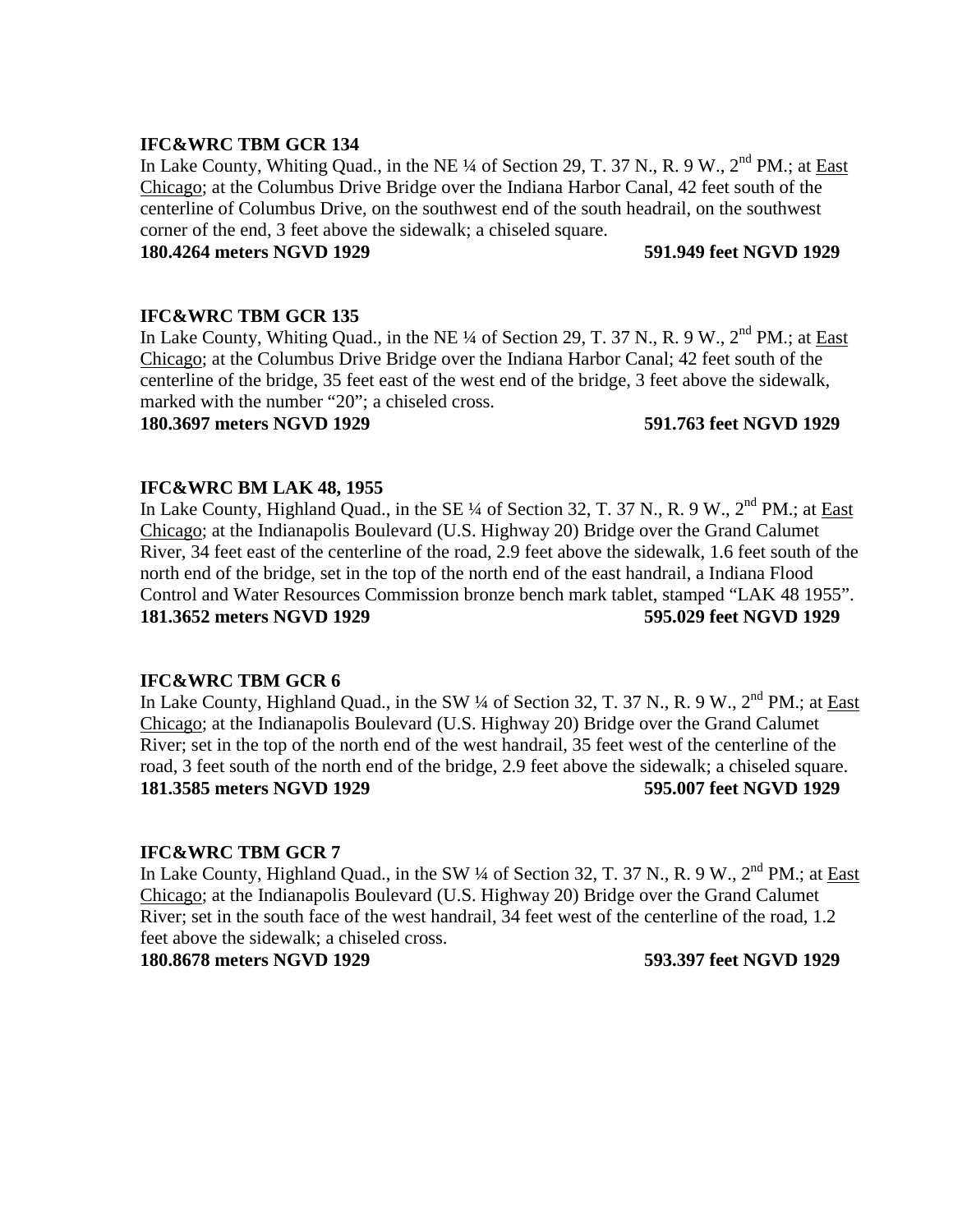In Lake County, Highland Quad., in the SW ¼ of Section 32, T. 37 N., R. 9 W., 2<sup>nd</sup> PM.; at East Chicago; at the Indianapolis Boulevard (U.S. Highway 20) Bridge over the Grand Calumet River, set in the top of the west curbing, 28 feet west of the centerline of the road, 8.6 feet south of the south end of the bridge, a surveyors tack.

## **180.3700 meters NGVD 1929 591.764 feet NGVD 1929**

## **IFC&WRC TBM GCR 9**

In Lake County, Highland Quad., in the SE  $\frac{1}{4}$  of Section 32, T. 37 N., R. 9 W.,  $2^{nd}$  PM.; at East Chicago; at the Indianapolis Boulevard (U.S. Highway 20) Bridge over the Grand Calumet River; set in the top of a piling at the southeast wingwall, 5 feet east of the east edge of the bridge, 2.1 feet south of the south end of the bridge; a surveyors tack.

**180.4343 meters NGVD 1929 591.975 feet NGVD 1929**

## **USC&GS BM Q 233, 1947**

In Lake County, Highland Quad., in the NW  $\frac{1}{4}$  of Section 5, T. 36 N., R. 9 W.,  $2^{nd}$  PM.; at Hammond; 0.3 mile south of the Grand Calumet River, in the southwest quarter of the intersection of Indianapolis Boulevard, and Michigan Street; set in the top of the north end of the west concrete railing at the north approach to the overhead bridge of Indianapolis Boulevard over the Gibson Freight Yards, 250 feet south of the centerline of Michigan Street, 26 feet west of the centerline of Indianapolis Boulevard, 3 feet above the Boulevard; a U.S. Coast & Geodetic Survey bronze disk, stamped "Q 233 1947".

**181.3530 meters NGVD 1929 594.989 feet NGVD 1929**

## **USC&GS BM R 233, 1947**

In Lake County, Highland Quad., in the South  $\frac{1}{2}$  of Section 5, T. 36 N., R. 9 W.,  $2^{nd}$  PM.; at Hammond; 200 yards north along Indianapolis Boulevard from its junction with Summer Street; set in the top of the southeast concrete wingwall of the overhead bridge of Indianapolis Boulevard over the Gibson Freight Yards, 32 feet east of the centerline of Indianapolis Boulevard; a U.S. Coast & Geodetic Survey bronze disk, stamped R 233 1947". **187.9449 meters NGVD 1929 616.616 feet NGVD 1929**

### **USC&GS BM S 233, 1947**

In Lake County, Highland Quad., in the NE  $\frac{1}{4}$  of Section 8, T. 36 N., R. 9 W.,  $2^{nd}$  PM.; at Hammond; at the junction of 165<sup>th</sup> Street and Summer Street; set vertically in the north face of the northeast corner of the concrete foundation of the Hammond Lead Products Company Building, 17.8 feet west of the northeast corner of the building, 1.8 feet above the ground; a U.S. Coast & Geodetic Survey bronze disk, stamped "S 233 1947".

**182.7149 meters NGVD 1929 599.457 feet NGVD 1929**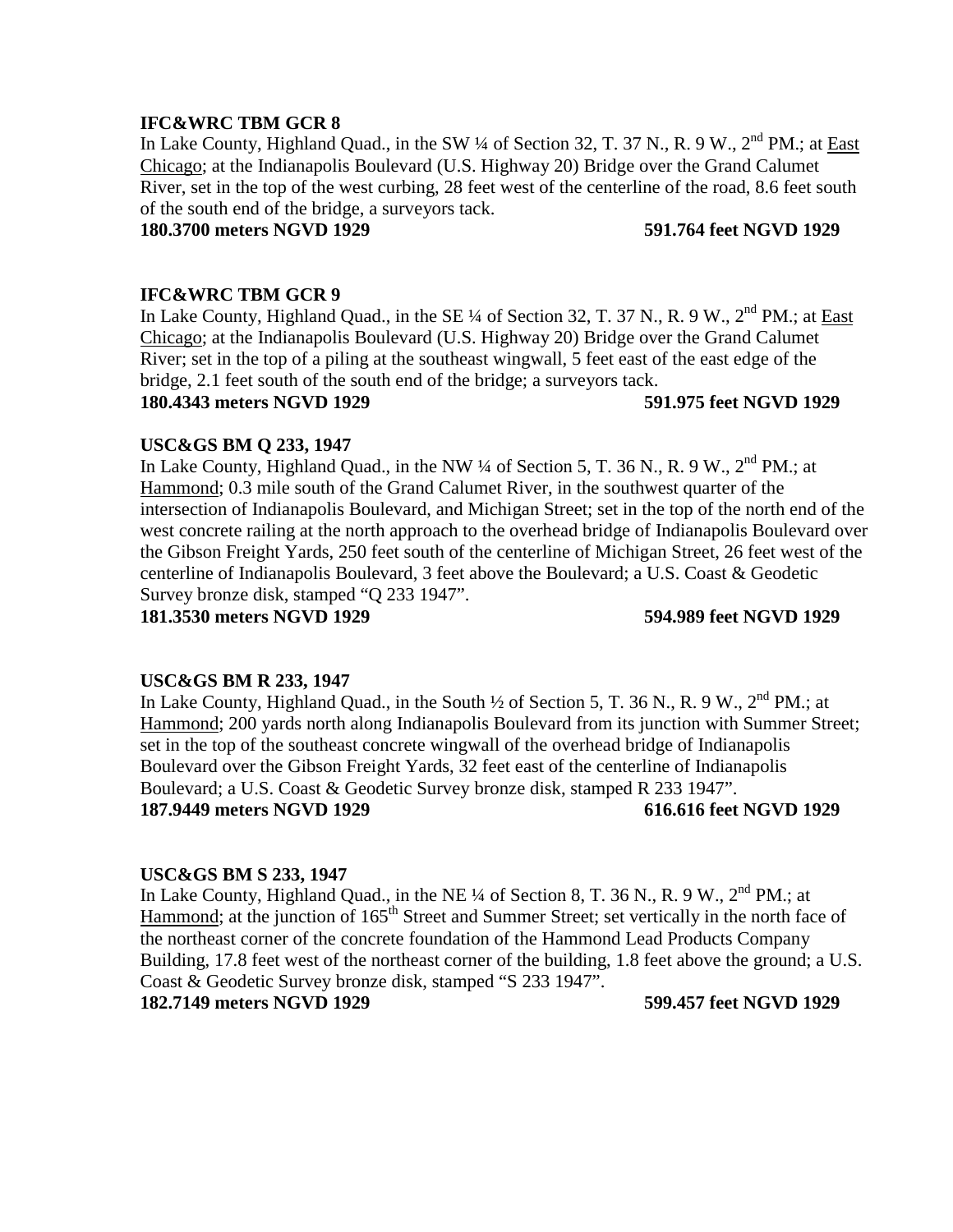### **USC&GS BM B 18, 1934**

In Lake County, Highland Quad., in the SW  $\frac{1}{4}$  of Section 4, T. 36 N., R. 9 W.,  $2^{nd}$  PM.; at Hammond; 1.2 miles south of U.S. Highway 20 (Michigan Street), 0.7 mile east of Indianapolis Boulevard, 0.25 mile west of Kennedy Avenue, 0.3 mile north of  $165<sup>th</sup>$  Street, at the crossing of the New York Central Railroad and the New York, Chicago and St. Louis Railroad, in the northwest quarter of the crossing, set in the top of the west corner of an abandoned block signal, 15.5 feet northeast of the northeast rail of the New York, Chicago, and St. Louis Railroad, 38 feet west of the west rail of the main track of the New York Central Railroad, 6 feet south of the southwest corner of control tower RN, one foot above the crossing, a U.S. Coast & Geodetic Survey bronze disk, stamped "B 18 1934".

**183.7049 meters NGVD 1929 602.705 feet NGVD 1929**

## **USC&GS BM C 18, 1934**

In Lake County, 1.3 miles south of U.S. Highway 20 (Michigan Street), 0.7 mile east of Indianapolis Boulevard, 0.2 mile north of 165<sup>th</sup> Street, 0.25 mile west of Kennedy Avenue, along the New York Central Railroad, set in the top of a concrete post projecting 4-inches above the ground, 250 feet south of the crossing of the main line of the New York, Chicago and St. Louis Railroad, 18 feet west of the west rail of the main track of the New York Central Railroad, 20.5 feet east of the east rail of a side track to a freight yard, level with the rail; a U.S. Coast & Geodetic Survey bronze disk, stamped "C 18 1934".

**184.3349 meters NGVD 1929 604.772 feet NGVD 1929**

## **USC&GS BM P 233, 1947**

In Lake County, Highland Quad., in the SE  $\frac{1}{4}$  of Section 31, T. 37 N., R. 9 W.,  $2^{nd}$  PM.; at Hammond; 0.4 mile south of the Grand Calumet River, about 0.6 mile southeast along Michigan Street from its intersection with Columbia Avenue, set in the southwest quarter of the intersection of Michigan Street and White Oak Avenue; set in the top of a concrete post projecting 4 inches above the ground, 35 feet west of the centerline of White Oak Avenue, 26 feet southwest of the centerline of Michigan Street, 19 feet east of a fire plug, 4 feet southwest of a power pole, about 0.5 foot above the intersection,; a U.S. Coast & Geodetic Survey bronze disk, stamped "P 233 1947".

**180.0439 meters NGVD 1929 590.694 feet NGVD 1929**

## **IFC&WRC TBM GCR 5**

In Lake County, Highland Quad., in the SE  $\frac{1}{4}$  of Section 31, T. 37 N., R. 9 W.,  $2^{nd}$  PM.; at Hammond; 0.4 mile north of the intersection of Michigan Street and White Oak Avenue, at the south edge of the Grand Calumet River, at the junction of White Oak Avenue and Roosevelt Street, in the southwest quarter of the junction, set in the southwest side of utility pole #42/079, 16 feet south of the centerline of Roosevelt Street, 14 feet west of the centerline of White Oak Avenue, 0.8 foot above the ground,; a railroad spike.

**178.6586 meters NGVD 1929 586.149 feet NGVD 1929**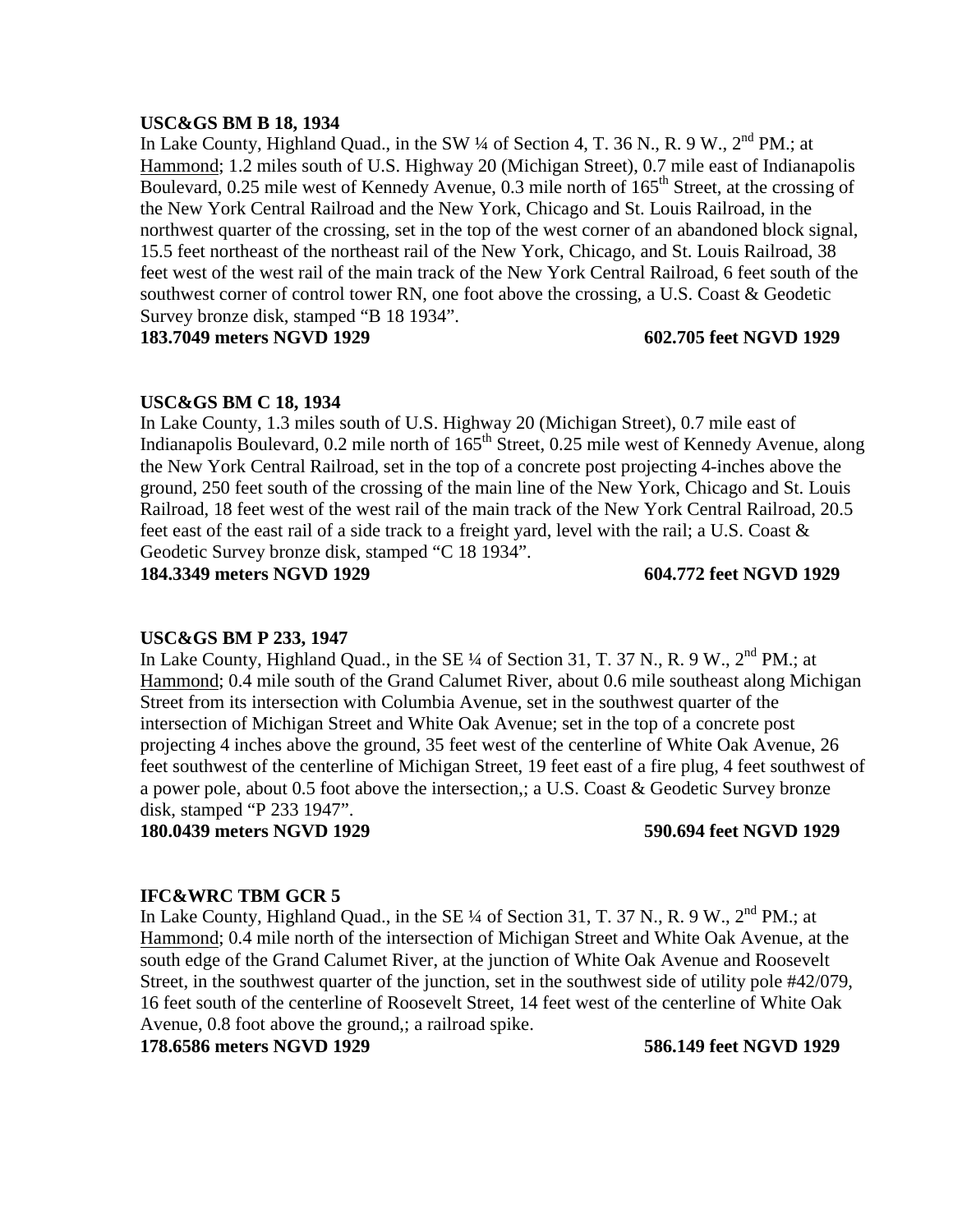### **USC&GS BM N 233, 1947**

In Lake County, Highland Quad., in the SW  $\frac{1}{4}$  of Section 31, T. 37 N., R. 9 W.,  $2^{nd}$  PM.; at Hammond; 0.3 mile south of the Grand Calumet River, about 100 yards south along Columbia Avenue from its intersection wit Michigan Street; set vertically in the west face of the southwest corner of the Columbia School, 3.5 feet above the ground, 1.9 feet north of the southwest corner; a U.S. Coast & Geodetic Survey bronze disk, stamped "N 233 1947".

### **180.6459 meters NGVD 1929 592.669 feet NGVD 1929**

## **IFC&WRC BM LAK 47, 1955**

In Lake County, Highland Quad., in the NW  $\frac{1}{4}$  of Section 31, T. 37 N., R. 9 W.,  $2^{nd}$  PM.: at Hammond; at the Columbia Avenue Bridge over the Grand Calumet River; set in the top of the outfall sewer, 114 feet south of the south end of the bridge, 79 feet east of the centerline of the avenue, 40 feet east of a fence line, 1.0 foot east and 1.0 foot north of the southwest corner of the top of an outfall sewer; a Indiana Flood Control and Water Resource Commission bronze bench mark tablet, stamped "LAK 47 1955".

**179.4443 meters NGVD 1929 588.727 feet NGVD 1929**

## **IFC&WRC BM LAK 46, 1955**

In Lake County, Calumet City Quad., in the NW  $\frac{1}{4}$  of Section 31, T. 37 N., R. 9 W., 2<sup>nd</sup> PM.; at Hammond; at the U.S. Highway 41 (Calumet Avenue) Bridge over the Grand Calumet River, set in the top of the north abutment, 21 feet east of the centerline of the highway, 2.6 feet west of the west edge of the east sidewalk, 1.0 foot north of the face of the north abutment, level with the roadway; a Indiana Flood Control and Water Resources Commission bronze bench mark tablet, stamped "LAK 46 1955".

**179.7199 meters NGVD 1929 589.631 feet NGVD 1929**

## **USC&GS BM M 233, 1947**

In Lake County, Calumet City Quad., in the NW  $\frac{1}{4}$  of Section 31, T. 37 N., R. 9 W., 2<sup>nd</sup> PM.; at Hammond; in the northeast quarter of the intersection of Michigan Street and U.S. Highway 41 (Calumet Avenue); set vertically in the north face at the northwest corner of the First Church of the Nazarene at 815 Michigan Street, 2.8 feet above the ground, 1.3 feet east of the northwest corner of the building; a U.S. Coast & Geodetic Survey bronze disk, stamped "M 233 1947". **180.1430 meters NGVD 1929 591.019 feet NGVD 1929**

## **IFC&WRC TBM GCR 4**

In Lake County, Indiana, at Hammond, 1.7 mile west of Indianapolis Boulevard, 0.3 mile northwest of the U.S. Highway 41 (Calumet Avenue) Bridge over the Grand Calumet River, 0.3 mile north of Michigan Street, at the Indiana Harbor Belt Railroad Bridge over the Grand Calumet River, on top of the stone center pier base, 11.5 feet east of the east rail, 8.2 feet below the top of the rail, 1.2 feet west of the eastern-most point on the pier base; a chiseled square marked with letters "BM".

**178.0417 meters NGVD 1929 584.125 feet NGVD 1929**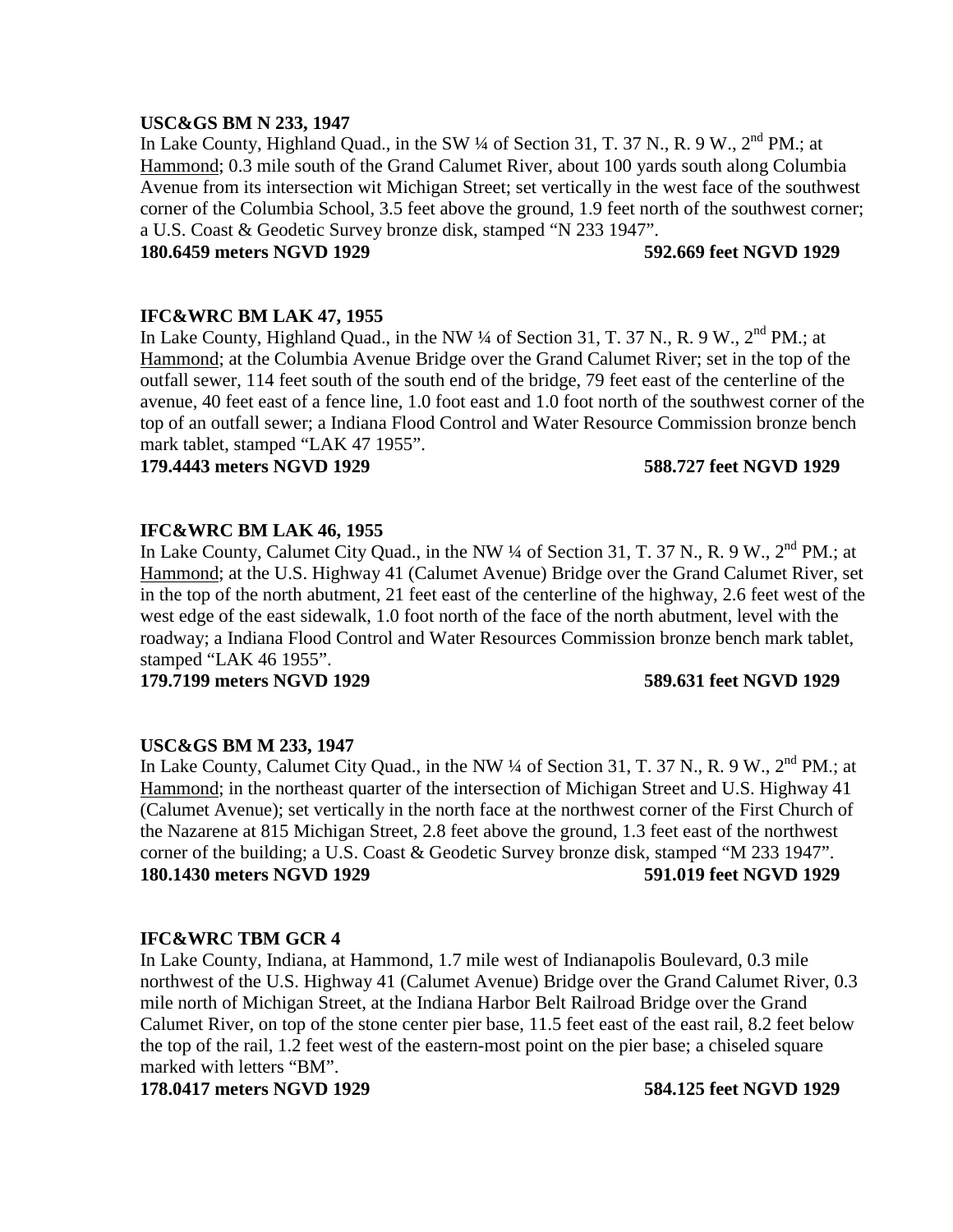## **IFC&WRC BM LAK 45, 1955**

In Lake County, Lake Calumet Quad., in the SW  $\frac{1}{4}$  of Section 25, T. 37 N. R. 10 W., 2<sup>nd</sup> PM.; at Hammond; at the Hohman Avenue Bridge over the Grand Calumet River; set in the top of a wall, 142 feet north of the north end of the bridge, 38.5 feet east of the centerline of the avenue, 6.8 feet north of the north rail of a track, 2.2 feet west of a bend in a fence line, 0.6 foot north of the south edge of the wall (base for fence); a Indiana Flood Control and Water Resources Commission bronze bench mark tablet, stamped "LAK 45 1955" **179.5775 meters NGVD 1929 589.164 feet NGVD 1929**

## **IFC&WRC TBM GCR 3**

In Lake County, Calumet City Quad., in the SW  $\frac{1}{4}$  of Section 25, T. 37 N. R. 10 W., 2<sup>nd</sup> PM.; at Hammond; at the Hohman Avenue Bridge over the Grand Calumet River, 52 feet north of the north end of the bridge, 30 feet east of the centerline of the avenue, se in the top of the east sidewalk, at the middle of a drive; a bronze tablet with cross on it, not stamped. **179.8223 meters NGVD 1929 589.967 feet NGVD 1929**

# **IFC&WRC BM LAK 44, 1955**

In Lake County, Lake Calumet Quad.; in the SW ¼ of Section 25, T. 37 N., R. 10 W., 2<sup>nd</sup> PM.; at Hammond; 0.4 mile west of U.S. Highway 41 (Calumet Avenue), 0.4 mile north along the New York Central Railroad from the crossing of Michigan Street, at the New York Central Railroad Bridge # 249/05 over the Grand Calumet River; set in the top of the southeast wingwall, 11 feet south of the north face of the south abutment, 9 feet east of the east rail of the tracks, 5.7 feet north of the south end and 1.7 feet west of the east face of the southeast wingwall, 0.6 foot below the top of the rail; a Indiana Flood Control and Water Resources Commission bronze bench mark tablet, stamped "LAK 44 1955".

**181.3018 meters NGVD 1929 594.821 feet NGVD 1929**

## **IFC&WRC TBM GCR 2**

In Lake County, Lake Calumet Quad.; in the SW 1/4 of Section 25, T. 37 N., R. 10 W., 2<sup>nd</sup> PM.; at Hammond; 0.5 mile west of U.S. Highway 41 (Calumet Avenue), 0.4 mile north along the Chicago, Indianapolis and Louisville Railroad from its crossing of Michigan Street, 200 feet west of the New York Central Railroad Bridge over the Grand Calumet River, at the Chicago, Indianapolis and Louisville (Monon) Railroad Bridge over the Grand Calumet River, 7 feet west of the west rail, 0.4 foot south of the north face of the west rail, 0.4 foot south of the north face of the south abutment, set in the top of the south abutment at the northwest corner; a chiseled triangle.

**180.4685 meters NGVD 1929 592.087 feet NGVD 1929**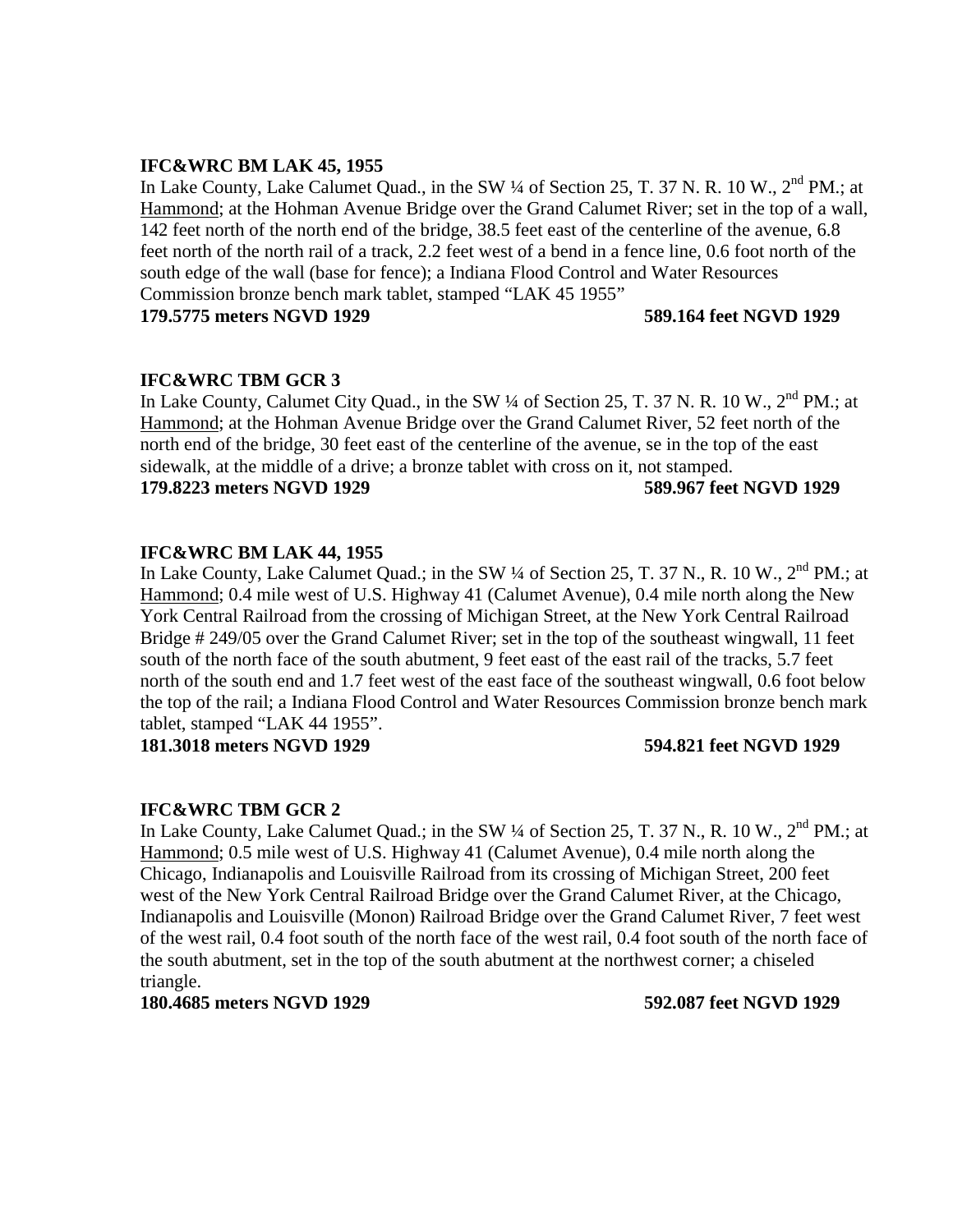In Cook County, Illinois, Lake Calumet Quad., in the NE ¼ of Section 8, T. 36 N., R. 15 E.; at Chicago; 1.0 mile west of the Indiana State Line, 0.7 mile west of U.S. Highway 41 (Calumet Avenue), 0.5 mile northwest of the Hohman Avenue Bridge over the Grand Calumet River, at the Indiana Harbor Belt Railroad Bridge over the Grand Calumet River; 98 feet north of the south end of the bridge, at the center stone pier, 8.1 feet below the top of the rail, 5 feet east of the west edge of the pier, 3.5 feet east of the east edge of the wooden walkway, set in the top of the stone pier; a chiseled triangle.

**177.7789 meters NGVD 1929 583.263 feet NGVD 1929**

## **USC&GS BM P 138, 1947**

In Cook County, Illinois, Lake Calumet Quad., in the SE  $\frac{1}{4}$  of Section 5, T. 36 N., R. 15 E.; at Chicago; about 150 yards northwest along Brainard Avenue from the Indiana State Line and the Hammond, Indiana city limits; set in the top of the southeast end of the southwest headwall of a 24-inch tile pipe culvert, 34 feet southwest and about 0.5 foot below the centerline of Brainard Avenue; a US Coast & Geodetic Survey bronze disk, stamped "P 138 1947".

## **588.729 feet NGVD 1929**

## **USC&GS BM N 138, 1947**

In Cook County, Illinois, Lake Calumet Quad., in the NW ¼ of Section 5, T. 36 N., R. 15 E.; at Chicago; 0.3 mile southeast along Brainard Avenue from its intersection with Burnham Avenue; set in the top of the southeast end of the southwest concrete headwall of a 32-inch pipe culvert, 150 feet northwest of a railroad spur track crossing Brainard Avenue, 34 feet southwest of the centerline of Brainard Avenue and about level with the street; a US Coast and Geodetic Survey disk, stamped "N 138 1947".

**179.4879 meters NGVD 1929 588.870 feet NGVD 1929**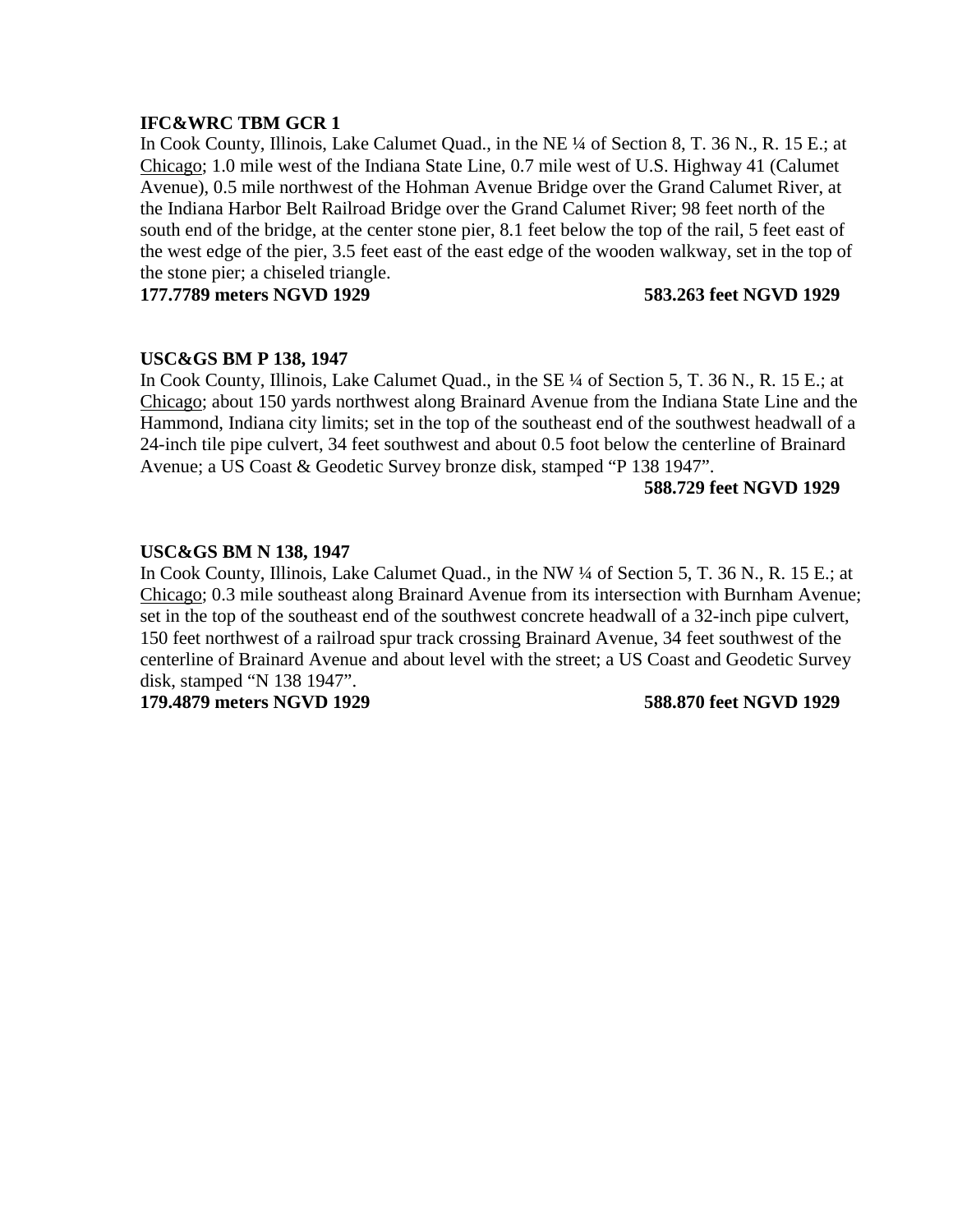# **LAKE COUNTY**

The following elevations were determined from the period June through October, 1955 by leveling between U.S. Coast and Geodetic Survey benchmarks along the Kankakee River. The level line follows upstream along the Kankakee River from Momence, Illinois to South Bend, Saint Joseph County, Indiana

Second order levels were run by the three-wire method using invarsteel, yard rods. All circuits were closed within allowable limits for second order leveling.

All levels were adjusted to agree with the standard elevations as published by the U.S.C. & G.S. whenever the adjustment required was within second order limits between consecutive U.S.C. & G.S. benchmarks. All elevations in this line are based on the standard (adjusted) elevations for the following marks : A 166 in Kankakee County, Illinois; New York Central Railroad BM in Lake County; R 140 in Jasper County.

The following marks in this line supersede those descriptions and elevations published in the I.F.C. & W.R.C. line dated "March 11 1954": K 25 A, Reference marks 3,4,5, & 6 (Shelby), LAK 4, New York Central Railroad, K 26-1, and also in the line dated "March 1, 1954" LAK 1, LAK 2, K 22-1, and K 23-1, also U.S.C. & G. S. R 140 in Jasper County line "March 4, 1954".

# **USC&GS BM A 166, 1954**

In Kankakee County, Illinois, Illiana Heights Quad., in Section 8, T. 31 N., R. 15 E.; about 1.0 mile northeast of Illiana Heights, at Illinoi; at the crossing of the Penn Central Railroad and the Indiana-Illinois State line Road at Illinois; set in the top of a post projecting 1 inch, 288 feet south-southwest of the centerline of State Line Road and the main track, 25 feet south of a south rail of a side track, 38 feet south of south rail of main track, 9 feet northeast of northwest corner of elevator scale-house (concrete block building), 20 feet west-northwest of northeast corner of sams building, 3.5 feet east of a power pole, about 2 feet below level of track; a U.S. Coast & Geodetic Survey disk stamped "A 166 1954".

**192.2963 meters NGVD 1929 630.892 feet NGVD 1929**

## **IFC&WRC BM LAK 1, 1950**

In Lake County, Illiana Heights Quad., in the SW 1/4 of Section 1, T. 31 N., R. 10 W., 2<sup>nd</sup> PM.; about 0.75 miles east of Illiana Heights; at the Indiana-Illinois State Line Road bridge over the Kankakee River; set on the top of the northeast wingwall, 5.1 feet east of and 2.6 feet north of the northeast anchor bolt, level with the bridge floor; a Indiana Flood Control and Water Resources Commission bronze bench mark tablet, stamped "LAK 1 1950". **192.3786 meters NGVD 1929 631.162 feet NGVD 1929**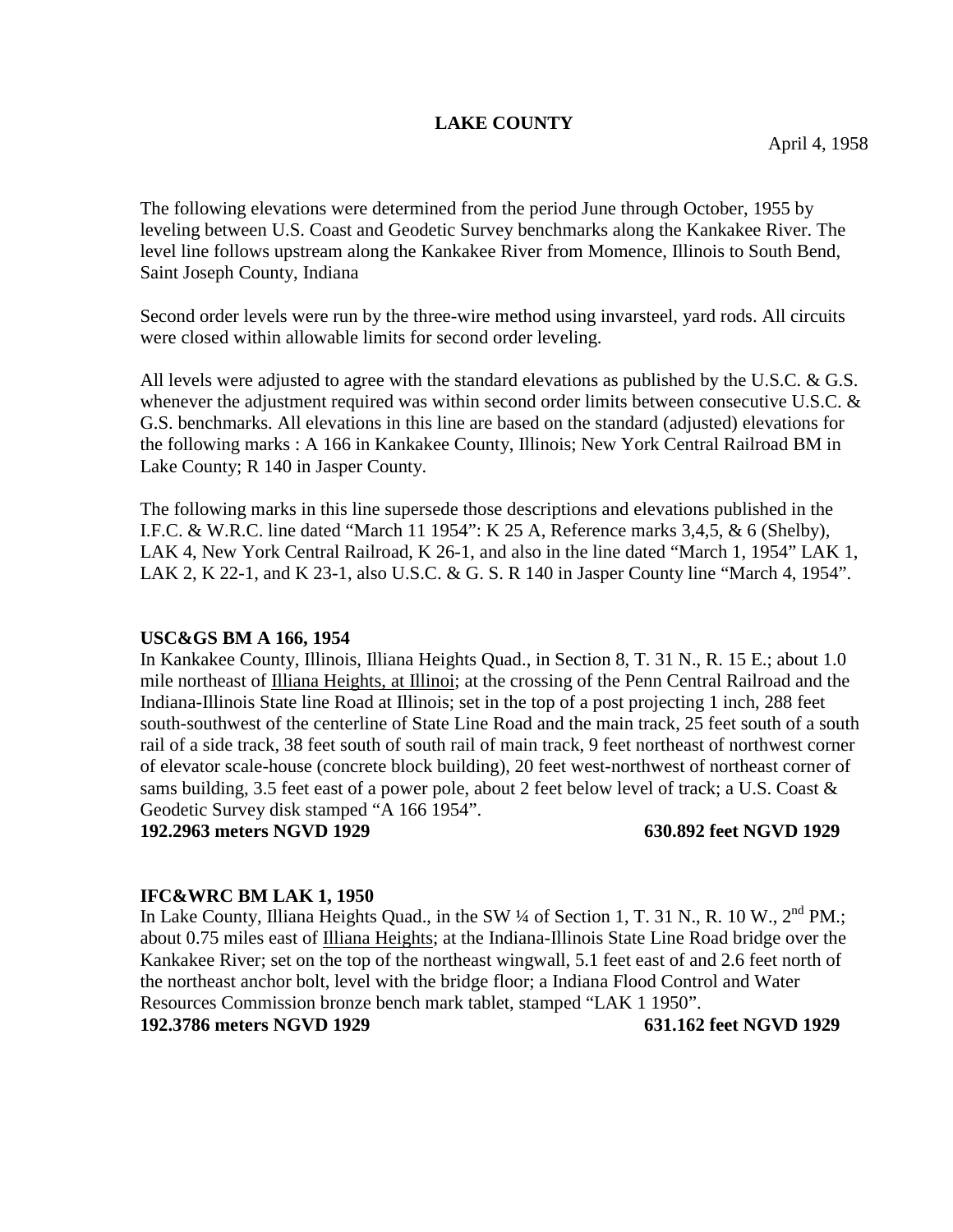## **IFC&WRC BM LAK 2, 1950**

In Lake County, Schneider Quad., in the SE  $\frac{1}{4}$  of Section 34, T. 32 N., R. 9 W.,  $2^{nd}$  PM.; 0.5 mile south of Schneider; at the U.S. 41 bridge over the Kankakee River; set on the northeast pier, 8.7 feet below and 1.5 feet east of the south end of the northeast concrete guardrail, about 5 feet above the ground, 1.0 foot north of the northeast bridge seat and 1.0 foot east of the first concrete floor beam north of the steel truss; a Indiana Flood Control and Water Resources Commission bronze bench mark tablet, stamped "LAK 2 1950".

**193.0872 meters NGVD 1929 633.487 feet NGVD 1929**

## **IFC&WRC TBM K 22-2**

In Lake County, Schneider Quad., in the SE  $\frac{1}{4}$  of Section 34, T. 32 N., R. 9 W.,  $2^{nd}$  PM.; 0.5 mile south of Schneider, at the U.S. 41 bridge over the Kankakee River; set in the southeast corner of the southeast bridge seat, 2.1 feet south of and 0.9 foot east of the southeast anchor bolt, 8.6 feet below the top of the southeast concrete guardrail, 1.8 feet from the east face of a retaining wall; a chiseled square.

**193.1012 meters NGVD 1929 633.533 feet NGVD 1929**

# **IFC&WRC TBM K 23-1**

In Lake County, Schneider Quad., in the SE  $\frac{1}{4}$  of Section 34, T. 32 N., R. 9 W.,  $2^{nd}$  PM.; 0.5 mile south Schneider; at the New York Central railroad bridge over the Kankakee River; 6.3 feet west of the west rail, 4 feet below the top of the north abutment, 2.3 feet south of the abutment face; the top of the 1-inch northwest streamward one of two anchor bolts on right downstream bridge seat; an arrow chiseled in the concrete points to the bolt.

**193.3433 meters NGVD 1929 634.327 feet NGVD 1929**

## **IFC&WRC TBM KK 14, 1955**

In Lake County, Schneider Quad., in Sec. 6, T. 31 N., R. 9 W., 2<sup>nd</sup> PM.; about 3.0 miles westsouthwest of Schneider, along the right bank of the Kankakee River, at River mile 60.25, 2.77 miles downstream from the US 41 bridge over the Kankakee River 0.1 mile downstream from a break in right spoil bank connecting main channel with old channel, at a point where only spoil bank separates the new channel from the old channel, on the top of the spoil bank, 20 feet landward (north) of the center line, at the extreme north edge of the levee; set in the streamward side of a 24-inch Elm tree, 2 feet above the ground; a railroad spike driven through a brass plate stamped "TBM KK 14 1955".

**192.6194 meters NGVD 1929 631.952 feet NGVD 1929**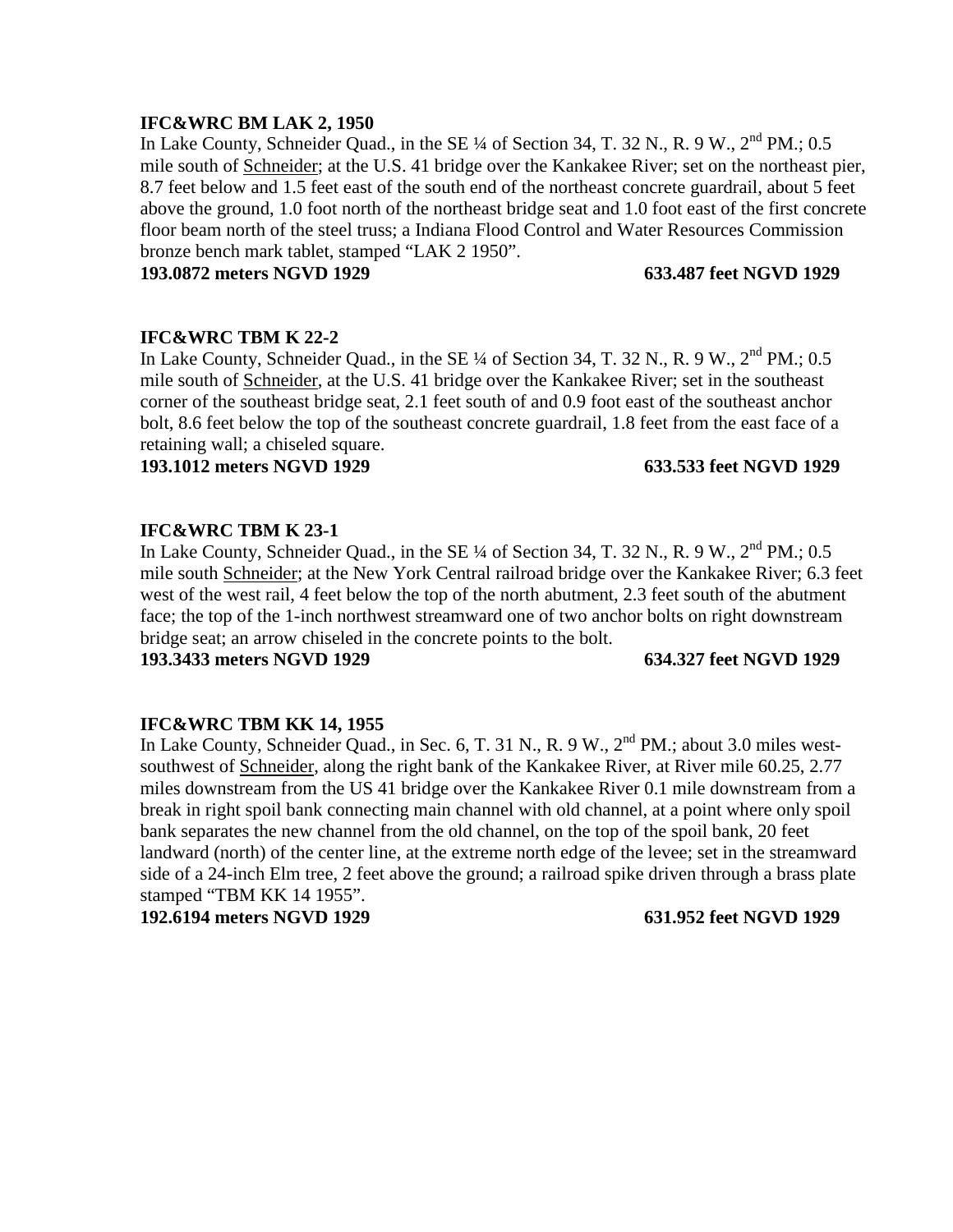# **IFC&WRC TBM KK 15, 1955**

In Lake County, Schneider Quad., near the west line of Sec. 5, T. 31 N., R. 9 W., 2<sup>nd</sup> PM.: about 2.5 miles west-southwest of Schneider; along the right bank of the Kankakee River, at river mile 60.92, 2.10 miles downstream from the U.S. 41 Highway bridge over the Kankakee River, at a break in the right spoil bank with a small drain from old slough on the north side of the main river channel; set in the streamward side of an 8-inch Birch tree, 75 feet downstream from the centerline of the drain, 120 feet upstream from a point where the levee changes in elevation about 6 feet beginning a 0.22 mile section of cleared level bank, at the top of the levee, 1 foot above the ground; a railroad spike driven through a brass plate stamped "TBM 15 1955". **194.3561 meters NGVD 1929 637.650 feet NGVD 1929**

## **IFC&WRC TBM KK 16, 1955**

In Lake County, Schneider Quad., in Sec. 5, T. 31 N., R. 9 W., 2<sup>nd</sup> PM.; about 1.8 miles southwest of Schneider; along the right bank of the Kankakee River, at river mile 61.40, 1.62 mile downstream from the 41 Highway bridge over the Kankakee River, at the downstream end of a quarter-mile section of cleared level river bank, at a point where the right spoil bank changes in elevation about 6 feet, set in the streamward side of an 18-inch Cottonwood tree blazed on streamward side, 25 feet landward of the approximate center line of the right spoil bank, at the extreme landward edge of the right levee, 0.8 feet above ground, a railroad spike driven through a brass plate stamped "TBM KK 16 1955".

**193.1076 meters NGVD 1929 633.554 feet NGVD 1929**

## **IFC&WRC TBM KK 17, 1955**

In Lake County, Schneider Quad., near the west line of Sec. 4, T. 31 N., R. 9 W.,  $2<sup>nd</sup>$  PM.; about 1.4 mile southwest of Schneider; along the right bank of the Kankakee River, at the river mile 62.03, 0.99 mile downstream from the U.S. 41 Highway bridge over the Kankakee River, set in the landward side of a 16-inch Cottonwood tree blazed on the upstream and downstream sides, 90 feet downstream from a break in the right spoil bank that drains an old slough on the north side of the main river channel, 10 feet streamward from the top of the bank, level with the top of the levee; a railroad spike driven through a brass plate stamped "TBM KK 17 1955". **193.1366 meters NGVD 1929 633.649 feet NGVD 1929**

## **IFC&WRC TBM KK 18, 1955**

In Lake County, Schneider Quad., in Sec. 4, T. 31 N., R. 9 W., 2<sup>nd</sup> PM.; about 1.2 miles southsouthwest of Schneider; on the right bank of the Kankakee River, at River mile 62.35, 0.67 mile downstream from the U.S. Highway 41 Bridge over the Kankakee River, at the top of the right spoil bank, 35 feet landward from a 12-inch Willow tree blazed and painted white, set in the streamward side of the bars of a 6-pronged Maple tree blazed on the streamward side; a railroad spike driven through an brass plate stamped "TBM KK 18 1955".

**194.8599 meters NGVD 1929 639.303 feet NGVD 1929**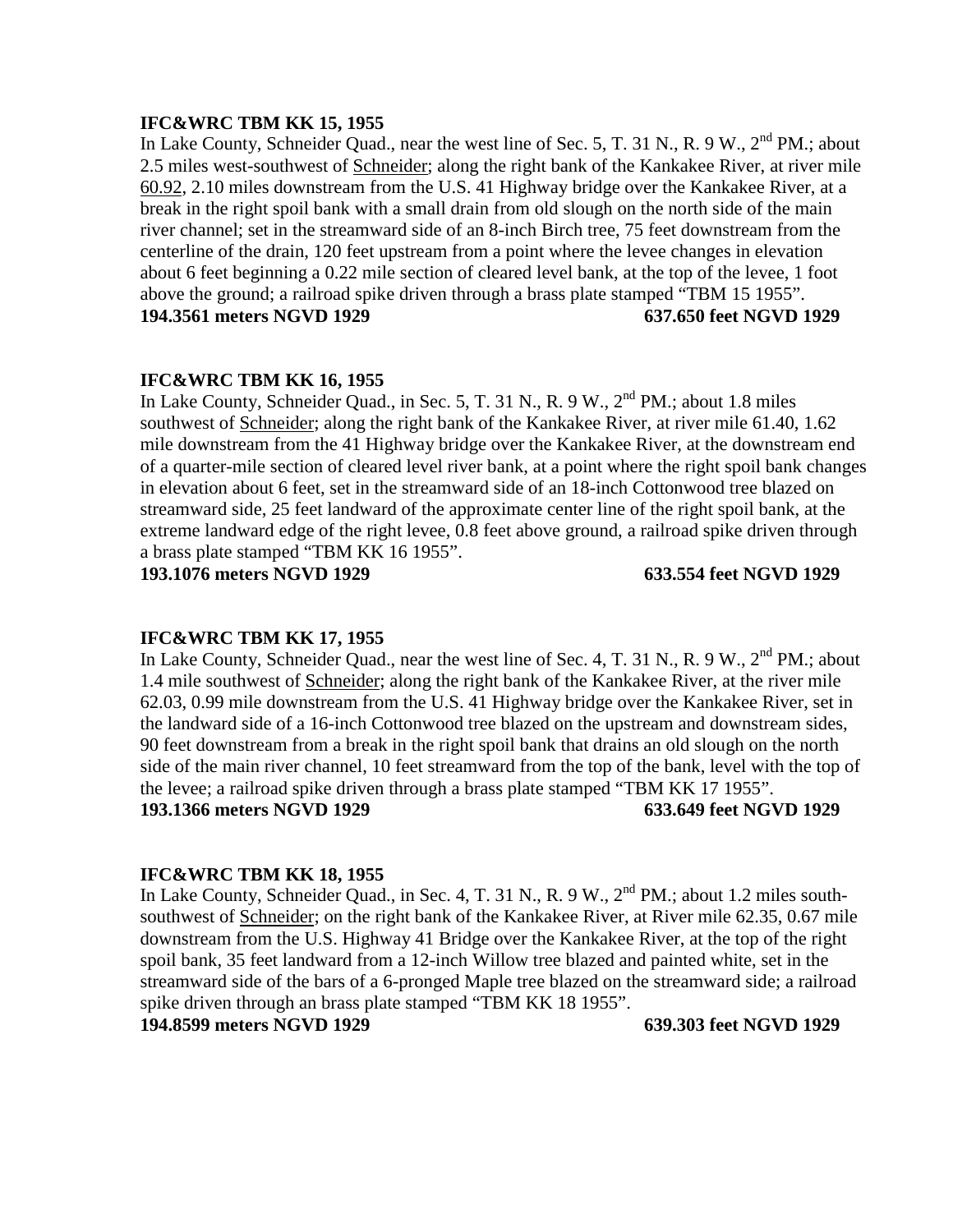# **IFC&WRC TBM KK 21, 1955**

In Lake County, Schneider Quad., in Sec. 2, T. 31 N., R. 9 W., 2<sup>nd</sup> PM.; about 2.3 miles southeast of Schneider; along the right bank of the Kankakee River, at river mile 64.67, 1.65 miles upstream from the U.S. 41 Highway Bridge over the Kankakee River; set in the landward side of an 8-inch Oak tree, 300 feet upstream from a log house situated at the eastern end of a group of homes built along the right bank of the river, 130 feet upstream from the center line of an inlet to an old slough now separated from the main channel by a narrow levee, 8 feet streamward and 2 feet upstream from the downstream-streamward corner of a white frame cottage, 1 foot above the ground, a railroad spike driven through a bras plate stamped "TBM KK 21 1955".

### **194.6548 meters NGVD 1929 638.630 feet NGVD 1929**

## **IFC&WRC TBM KK 22, 1955**

In Lake County, Schneider Quad., in Sec 2, T. 31 N., R. 9 W., 2<sup>nd</sup> PM.; about 2.7 miles eastsoutheast of Schneider; along the right bank of the Kankakee River, at river mile 65.07, 2.05 miles upstream from the U.S. 41 Highway Bride over the Kankakee River; set in the landward side of a 10-inch Birch tree blazed on the upstream and downstream sides, 150 feet downstream from a bend in the river to the right looking downstream, at the top of the right bank, 30 feet downstream from a 10-inch ash tree at waters edge (painted white), 2 feet above the ground; a railroad spike driven through a brass plate stamped "TBM KK 22 1955". **197.6089 meters NGVD 1929 648.322 feet NGVD 1929**

## **IFC&WRC TBM KK 23, 1955**

In Lake County, Schneider Quad., in Sec 1, T. 31 N., R. 9 W., 2<sup>nd</sup> PM.; about 2.9 mile eastsoutheast of Schneider; along the right bank of the Kankakee River, at the river mile 65.57, 2.55 miles upstream from the U.S. 41 Highway Bridge over the Kankakee River, set in the downstream side of a 12-inch Maple tree, 20 feet downstream from the center line of a drain from an old slough on the north side of the main channel, directly across the river from a red frame cottage with a gray enclosed porch on the left bank, 15 feet streamward from the center line of the levee, 2 feet above the ground, a railroad spike driven through a brass plate stamped "TBM KK 23 1955".

**193.5313 meters NGVD 1929 634.944 feet NGVD 1929**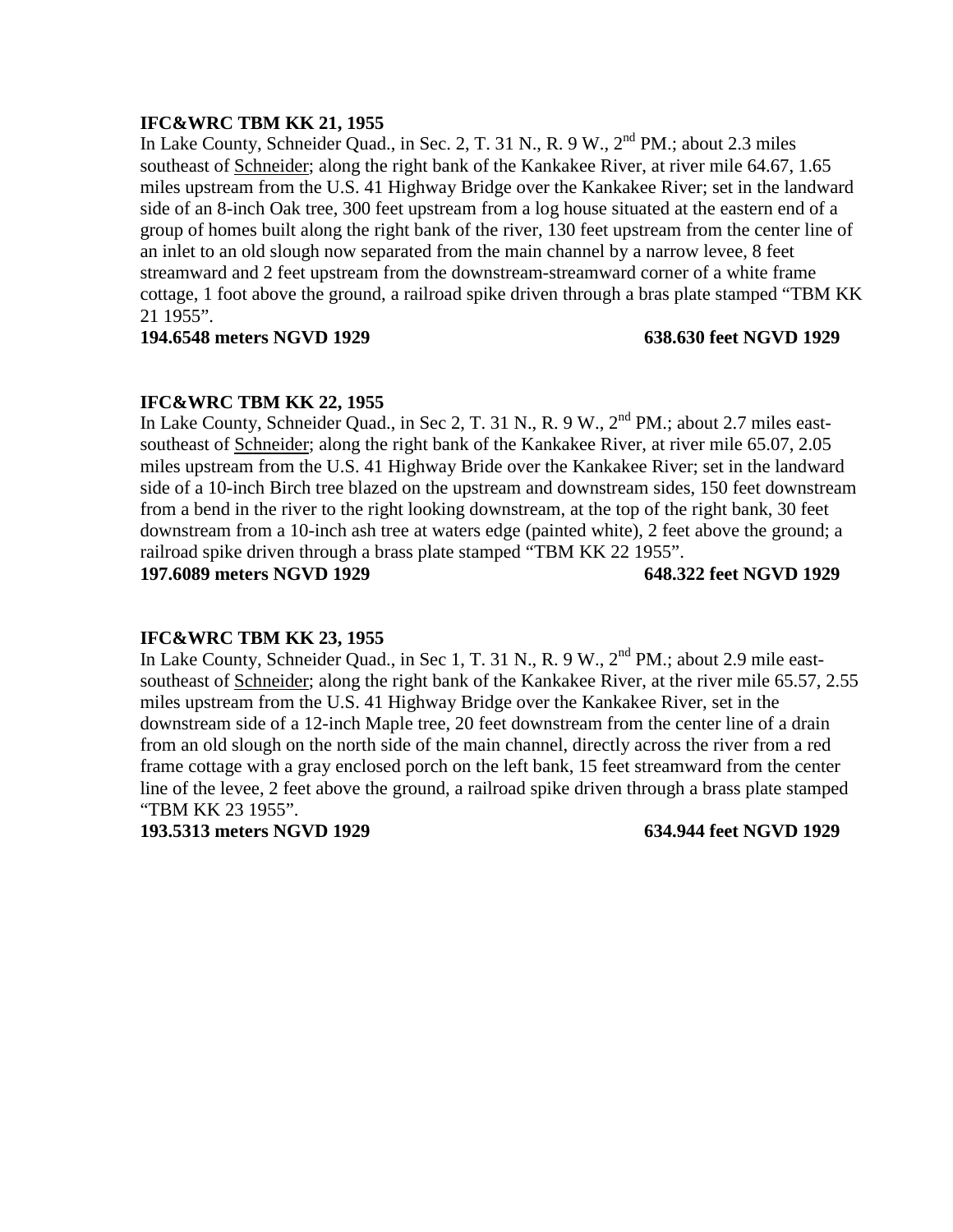## **IFC&WRC TBM KK 24, 1955**

In Lake County, Schneider Quad., in Sec. 1, T. 31 N., R. 9 W., 2<sup>nd</sup> PM.; about 3.5 mile eastsoutheast of Schneider; along the right bank of the Kankakee River, at river mile 66.12, 3.1 miles upstream from the U.S. 41 Highway Bridge over the Kankakee River, at a bend in the river to the right (looking downstream), directly across the river from a 2-room white house at the edge of an open field on the south bank on the river, set in the downstream side of a 16-inch Cottonwood tree, 90 feet downstream and 30 feet streamward from the downstream-streamward corner of a small cottage on the right bank, 40 feet streamward and 8 feet below the top of the right levee, 1.5 feet above the ground; a railroad spike driven through a brass plate stamped "TBM KK 24 1955".

### **193.2351 meters NGVD 1929 633.972 feet NGVD 1929**

## **IFC&WRC TBM KK 26, 1955**

In Lake County, Schneider Quad., in the NE  $\frac{1}{4}$  of Sec. 6, T. 31 N., R. 8 W.,  $2^{nd}$  PM.; about 3.5 miles east of Schneider; along the right bank of the Kankakee River, at the river mile 67.17, 4.15 miles upstream from the U.S. 41 Highway Bridge over the Kankakee River, at a private man made boat parking inlet on the right bank serving a small white cottage with a flat top roof on the upstream side and a small green cottage with a gable roof on the downstream side of the inlet, on the upstream side of the inlet, 65 feet landward and 20 feet downstream from the downstreamlandward corner of the white flat-top cottage, level with the top of the bank; a railroad spike driven through a brass plate stamped "TBM KK 26 1955". **195.1626 meters NGVD 1929 640.296 feet NGVD 1929**

### **IFC&WRC TBM KK 27, 1955**

In Lake County, Shelby Quad., near the east line of sec. 31, T. 32 N., R. 8 W.,  $2^{nd}$  PM.; about 1.2 miles southwest of Shelby; along the right bank of the Kankakee River, at river mile 67.53, , 4.51 miles upstream from the U.S. 41 Highway Bridge over the Kankakee River, at a point where only the spoil bank separates Williams Ditch from the top of the levee, 20 feet upstream from an overhanging willow tree, set in the landward side of the 20-inch prong of a three-pronged maple tree, 2.2 feet above the ground, a railroad spike driven through a brass plate stamped "TBM KK 27 1955".

**193.8690 meters NGVD 1929 636.052 feet NGVD 1929**

### **IFC&WRC TBM KK 28, 1955**

In Lake County, Shelby Quad., in Sec. 32, T. 32 N., R. 8 W.,  $2<sup>nd</sup> PM$ .; about 0.9 mile southsouthwest of Shelby; along the right bank of the Kankakee River, at river mile 68.07, 5.05 miles upstream from the U.S. 41 Highway Bridge over the Kankakee River, 120 feet upstream from a break in the levee draining an old slough on the north side of the river, on the streamward side of the levee, 12 feet landward from the right water's edge, in the landward side of a 24-inch leaning willow tree (tree leans into river about 30 feet), 1-9 feet above the ground, a railroad spike driven through a brass plate stamped "TBM KK 28 1955".

**194.4442 meters NGVD 1929 637.939 feet NGVD 1929**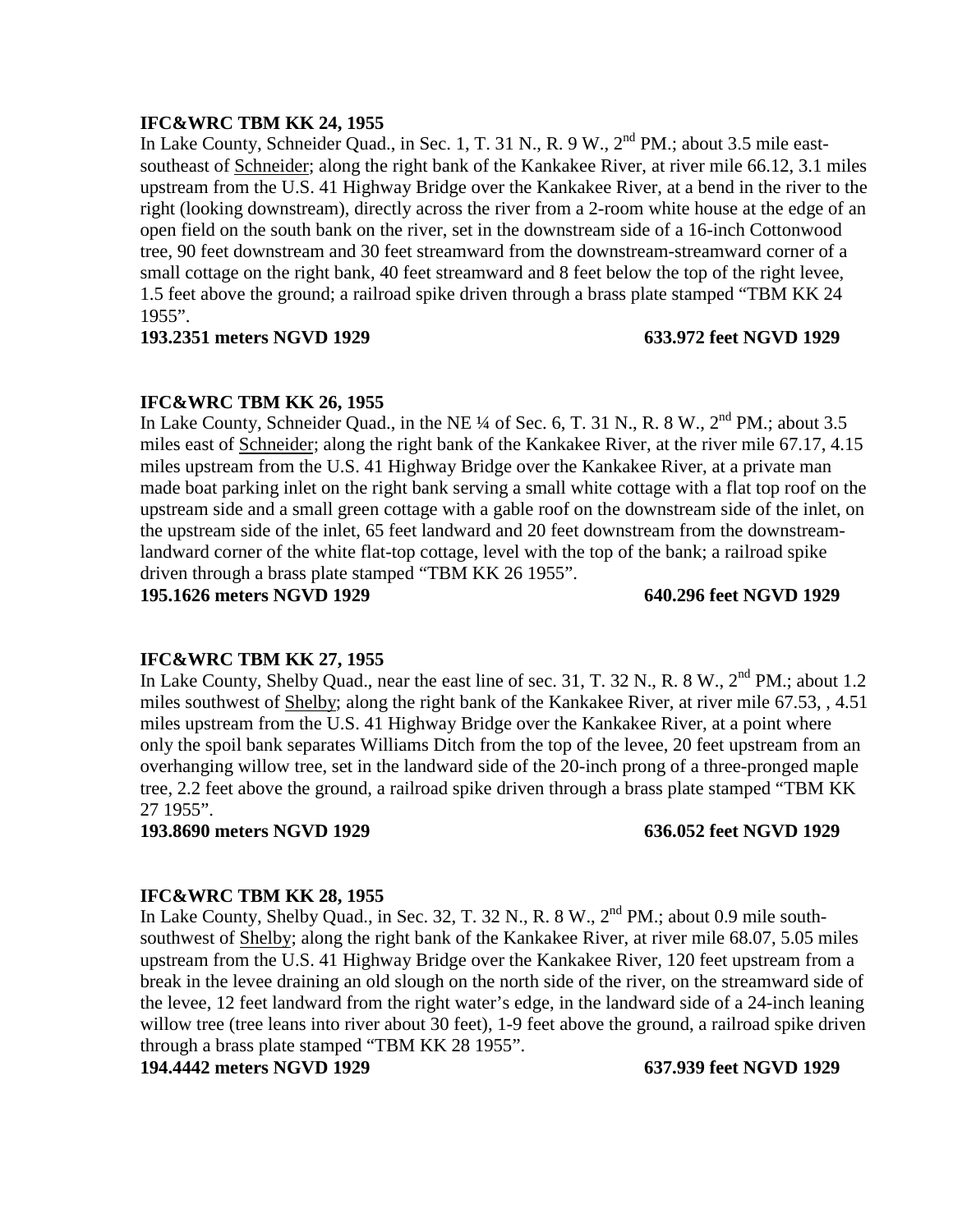## **IFC&WRC TBM KK 29, 1955**

In Lake County, Shelby Quad., near the east line of Sec. 32, T. 32 N., R. 8 W.,  $2<sup>nd</sup> PM$ .; about 0.8 miles south of Shelby; along the right bank of the Kankakee River, at river mile 68.55, 5.53 miles upstream from the U.S. 41 Highway Bridge over the Kankakee River; set in the landward side of a 15-inch Ash tree, 30 feet streamward from the top of the levee, 15 feet landward from a 4 pronged maple tree at the water's edge leading streamward, 10 feet downstream from a hollow triple-trunked sycamore tree; a railroad spike driven through a brass plate stamped "TBM KK 29 1955".

## **194.9776 meters NGVD 1929 639.689 feet NGVD 1929**

# **IFC&WRC TBM K 25-A**

In Lake County Shelby Quad.; in the NE ¼ of Section 33, T. 32 N., R. 8 W.,  $2<sup>nd</sup> PM$ .; at Shelby; at the State Road 55 bridge over the Kankakee River; set in the top of the west end of the north abutment of the western one of two steel highway bridges over the Kankakee River, 14.8 feet west of the center line of the west lane of the highway, level with the bridge floor; a chiseled square.

**196.1447 meters NGVD 1929 643.518 feet NGVD 1929**

# **USGS RM 3 Shelby**

In Lake County, Shelby Quad.; in the NE  $\frac{1}{4}$  of Section 33, T. 32 N., R. 8 W.,  $2^{nd}$  PM.; at Shelby; at the State Road 55 bridge over the Kankakee River; set on the top of the northwest wingwall of the western one of two highway bridges over the Kankakee River, near the southwest corner of the wingwall; a chiseled square.

**196.1468 meters NGVD 1929 643.525 feet NGVD 1929**

# **USGS RM 4 Shelby**

In Lake County, Shelby Quad.; in the NE ¼ of Section 33, T. 32 N., R. 8 W.,  $2<sup>nd</sup>$  PM.; at Shelby; at the State Road 55 bridge over the Kankakee River; set on top of the southeast wingwall of the eastern one of two highway bridges over the Kankakee River, 4 feet upstream from the upstream face of the bridge; a chiseled square.

**196.1075 meters NGVD 1929 643.396 feet NGVD 1929**

# **USGS RM 5 Shelby**

In Lake County, Shelby Quad.; in the NE ¼ of Section 33, T. 32 N., R. 8 W., 2<sup>nd</sup> PM.; at Shelby; at the railroad bridge over the Kankakee River; set on the top of the center of the south end of the concrete footing of the center support of the walk of the gage house; a chiseled square. **193.8578 meters NGVD 1929 636.015 feet NGVD 1929**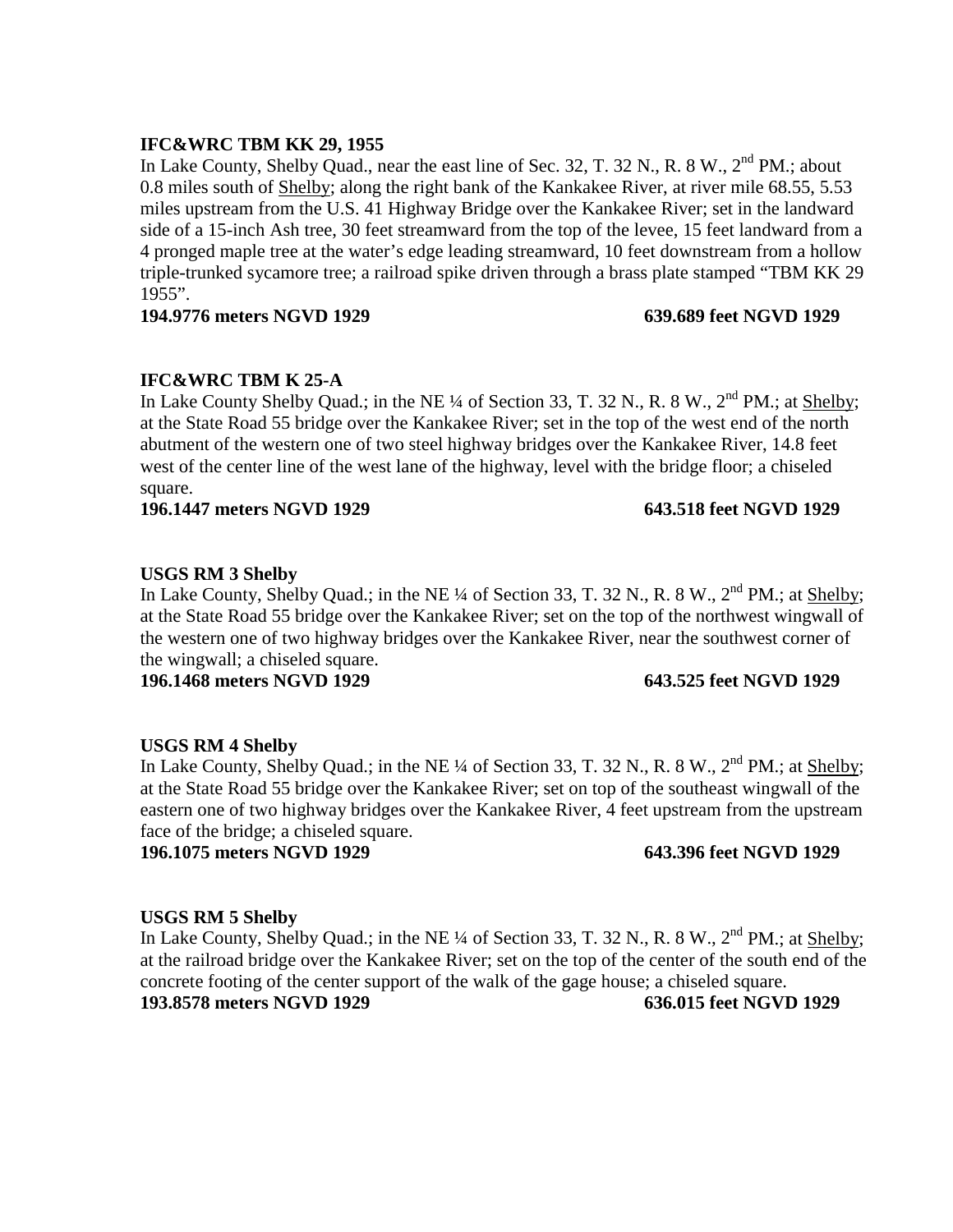### **USGS RM 6 Shelby**

In Lake County, Shelby Quad.; in the NE  $\frac{1}{4}$  of Section 33, T. 32 N., R. 8 W.,  $2^{nd}$  PM.; at Shelby; at the Railroad Bridge over the Kankakee River, 6 feet south of the gage house walk, in the north side of the eastern one of two telephone poles, 1.0 feet above ground; a 60-d nail. **194.4753 meters NGVD 1929 638.041 feet NGVD 1929**

## **IFC&WRC TBM KK 30, 1955**

In Lake County, Shelby Quad., in Sec. 34, T. 32 N., R. 8 W.,  $2<sup>nd</sup> PM$ .; about 0.5 miles southsoutheast of Shelby; along the right bank of the Kankakee River, at river mile 69.74, 0.48 mile upstream from the State Road 55 bridge over the Kankakee River, 0.8 miles southeast of Shelby, at a bend in the river to the right (looking downstream), 4 feet streamward from the streamward edge of the levee, 15 feet landward from the right water edge, in the landward side of a 15-inch birch tree, 1 foot above ground, a railroad spike driven through a brass plate, stamped "TBM KK 30 1955".

## **194.4893 meters NGVD 1929 638.087 feet NGVD 1929**

## **IFC&WRC TBM KK 31, 1955**

In Lake County, Shelby Quad., in the NW  $\frac{1}{4}$  of Sec. 34, T. 32 N., R. 8 W.,  $2^{nd}$  PM.; about 0.8 miles southeast of Shelby; along the right bank of the Kankakee River, at river mile 69.94, 0.68 mile upstream from the State Road 55 Bridge over the Kankakee River, on the streamward edge of the top of the levee, 40 feet landward from a 26-inch maple tree at the waters edge and overhanging the river, in the downstream-streamward side of a triple-trunk cottonwood tree, 1 foot above the ground; a railroad spike driven through a brass plate, stamped "TBM KK 31 1955".

**197.8308 meters NGVD 1929 649.050 feet NGVD 1929**

### **IFC&WRC TBM KK 32, 1955**

In Lake County, Shelby Quad., in the SE ¼ of Sec. 27, T. 32 N., R. 8 W.,  $2<sup>nd</sup> PM$ .; about 1.5 miles east-southeast of Shelby; along the right bank of the Kankakee River, at the river mile 70.49, 1.23 miles upstream from the State Road 55 Bridge over the Kankakee River, 0.8 mile southeast of Shelby, at the streamward base of the levee; set in the streamward side of a 24-inch Cottonwood tree, 15 feet landward from the right water's edge, 6 feet upstream from a 6-inch willow that overhangs the river, 1.2 feet above the ground; a railroad spike driven through a brass plate, stamped "TBM KK 32 1955".

**195.0315 meters NGVD 1929 639.866 feet NGVD 1929**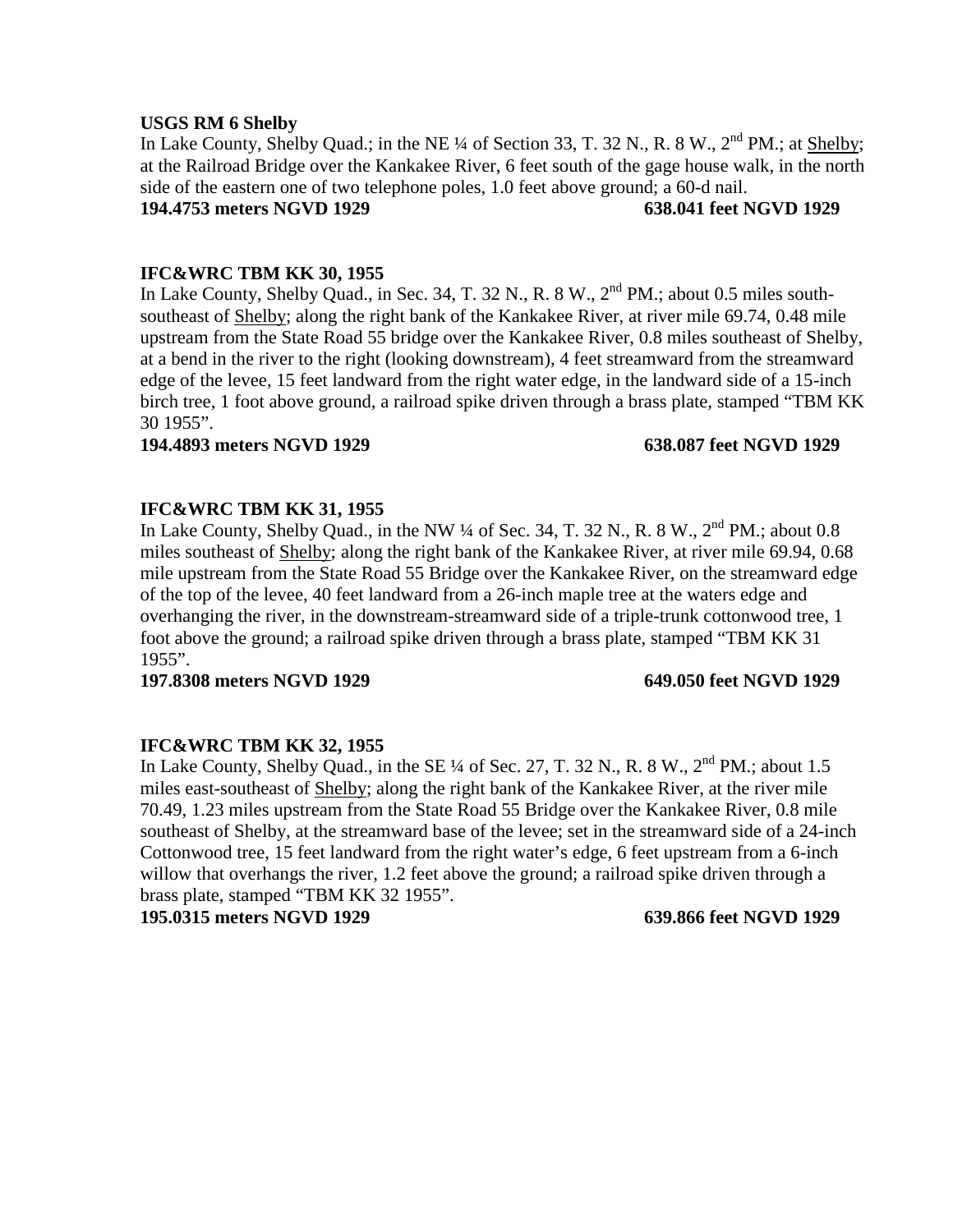## **IFC&WRC BM LAK 4, 1950**

In Lake County, Shelby Quad., in the NE  $\frac{1}{4}$  of Section 33, T. 32 N., R. 8 W.,  $2^{nd}$  PM.; at Shelby; at the railroad bridge over the Kankakee River, set in the second concrete floor beam over the west end of the bridge, on the downstream end of the floor beam, 117 feet west of the west end of the south steel plate girder, 1.0 feet south of and 3.5 feet below the top of the south retaining wall; a Indiana Flood Control and Water Resources Commission bronze bench mark tablet, stamped "LAK 4 1950".

## **195.9167 meters NGVD 1929 642.770 feet NGVD 1929**

## **BM NYC RR**

In Lake County, Shelby Quad., in the NE ¼ of Section 33, T. 32 N., R. 8 W., 2<sup>nd</sup> PM.; at Shelby; at the railroad bridge over the Kankakee River; set on the west end of the north retaining wall, 45 feet west of section marker 3750, 2 feet east of the west end, 3 feet north of the north rail; a chiseled plus.

# **USC&GS published elevation 646.304 feet NGVD 1929**. **196.9832 meters NGVD 1929 646.269 feet NGVD 1929**

# **IFC&WRC TBM K 26-1**

In Lake County, Shelby Quad.; in the NE ¼ of Section 33, T. 32 N., R. 8 W., 2<sup>nd</sup> PM.; at Shelby; at the railroad bridge over the Kankakee River; set in the top of the south retaining wall, 4 feet south of the south rail, 3 feet west of the west end of the south plate girder, 0.3 foot west of the east end of the wall, 0.4 foot below the top of the rail; a chiseled plus.

Tied in the downstream, streamward quarter of the plus.

## **196.9152 meters NGVD 1929 646.046 feet NGVD 1929**

# **USC&GS BM R 140, 1946**

In Jasper County, Shelby Quad.; in the SE ¼ of Section 13, T. 32 N., R. 8 W.,  $2^{nd}$  PM.; about 3.0 miles northeast of Shelby; at the Newton-Jasper County Line Road 162- foot single span steel truss bridge over the Kankakee River; set in the southwest wingwall of the bridge, 17 feet west of the center line of the road, 5 feet southwest of the south end of the west steel bridge railing, about level with the bridge floor; a U.S. Coast & Geodetic Survey bronze tablet, stamped "R 140 1946".

**196.7680 meters NGVD 1929 645.563 feet NGVD 1929**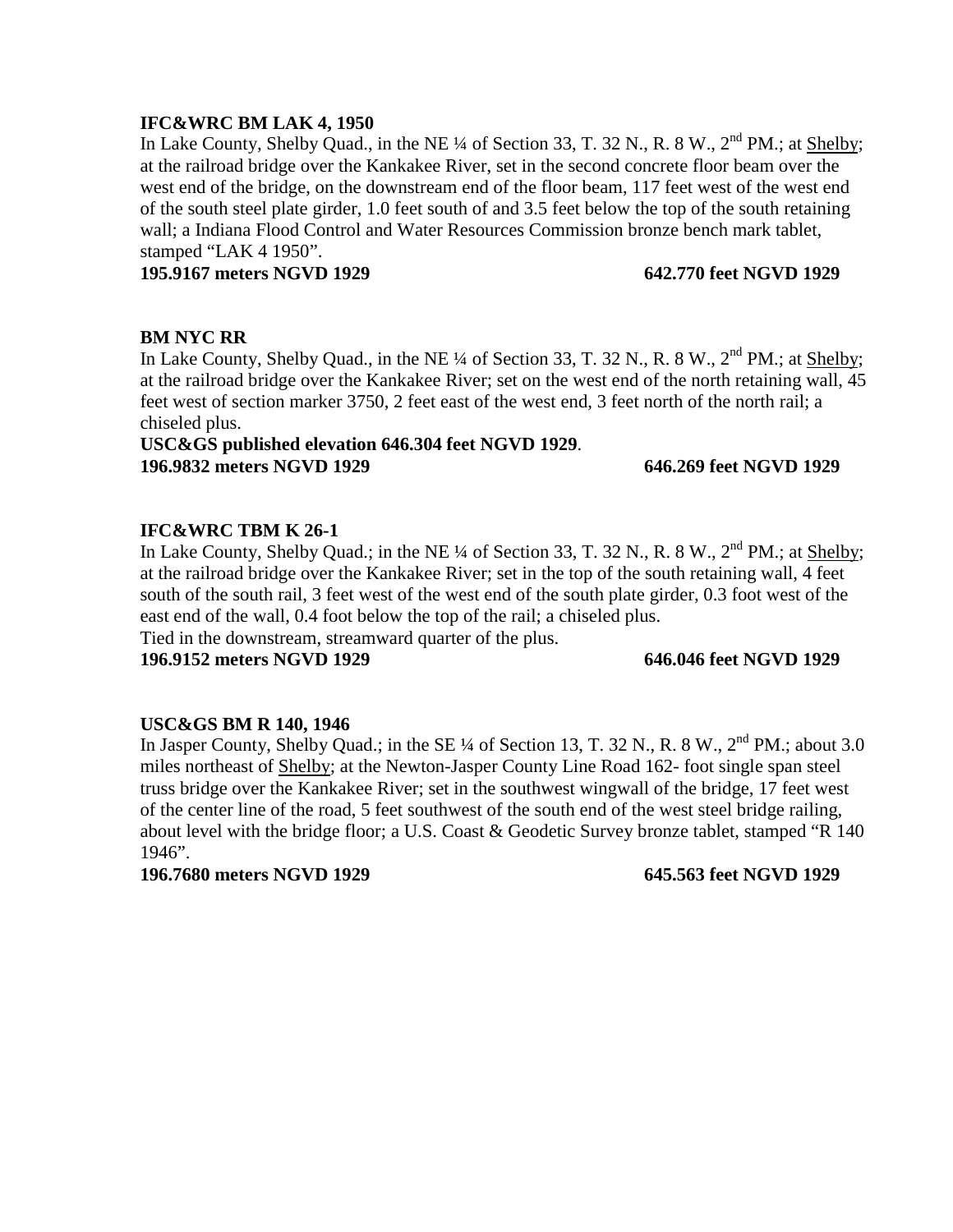## **IFC&WRC TBM KK 37, 1955**

In Lake County Shelby Quad.; in section 18, T. 32 N., R. 7 W., 2<sup>nd</sup> PM.; about 3.5 miles northeast of Shelby; along the right bank of the Kankakee River, at river mile 74.0, 0.48 miles upstream from the Newton-Jasper County Line Road Bridge over the Kankakee River, 4.52 miles downstream from the State Road 53 Bridge over the Kankakee River, 180 feet upstream from a 14-inch elm tree situated at the center of the right spoil bank, 40 feet downstream from a 10-inch sycamore tree situated 20 feet streamward from the center line of the levee, 9 feet streamward and level with the top of the levee, on the streamward side of a 6-inch elm tree; a railroad spike driven through a brass plate, stamped "TBM KK 37 1955". **199.1826 meters NGVD 1929 653.485 feet NGVD 1929**

# **IFC&WRC TBM KK 38, 1955**

In Lake County, Shelby Quad.; in section 18, T. 32 N., R. 7 W.,  $2<sup>nd</sup> PM$ .; about 4.0 miles northeast of Shelby; along the bank of the Kankakee River, at river mile 74.53, 1.01 miles upstream from the Newton-Jasper County Line Road Bridge over the Kankakee River, 3.99 miles downstream from State Road 53 Bridge over the Kankakee River, across the river from a 300 foot open section along the west bank, 10 feet streamward and 4 feet below the crown of the right levee, set in the landward side of a 12-inch willow tree, a railroad spike driven through a brass plate, stamped "TBM KK 38 1955".

**197.2100 meters NGVD 1929 647.013 feet NGVD 1929**

## **IFC&WRC TBM KK 39, 1955**

In Lake County, DeMotte Quad., in Sec. 17, T. 32 N., R. 7 W.,  $2<sup>nd</sup> PM$ .; about 2.0 miles northwest of DeMotte; along the right bank of the Kankakee River, at river mile 75.04, 1.52 miles upstream from the Newton-Jasper County Line Road Bridge over the Kankakee River, 3.48 miles downstream from the State Road 53 Bridge over the Kankakee River, across the river from a 300 foot open section of levee along the left bank having a cluster of 12-inch cottonwood trees as a back ground, set in the landward side of a 10-inch elm tree, 4 feet streamward and level with the top of the levee; a railroad spike driven through a brass plate, stamped "TBM KK 39" 1955".

## **200.2775 meters NGVD 1929 657.077 feet NGVD 1929**

## **IFC&WRC TBM KK 40, 1955**

In Lake County, DeMotte Quad., near the north line of Sec. 17, T. 32 N., R. 7 W., 2<sup>nd</sup> PM.; about 2.0 miles northwest of DeMotte; along the right bank of the Kankakee River, at river mile 75.71, 2.19 miles up stream from the Newton-Jasper County Line Road Bridge over the Kankakee River, 2.1 miles downstream from the State Road 53 Bridge over the Kankakee River, set in the streamward side of a 10-inch Birch tree, 12 feet upstream and 12 feet landward from power pole No. 378025, 10 feet landward from and level with the crown of the levee; a railroad spike driven through a brass plate, stamped "TBM KK 40 1955".

**199.9977 meters NGVD 1929 656.159 feet NGVD 1929**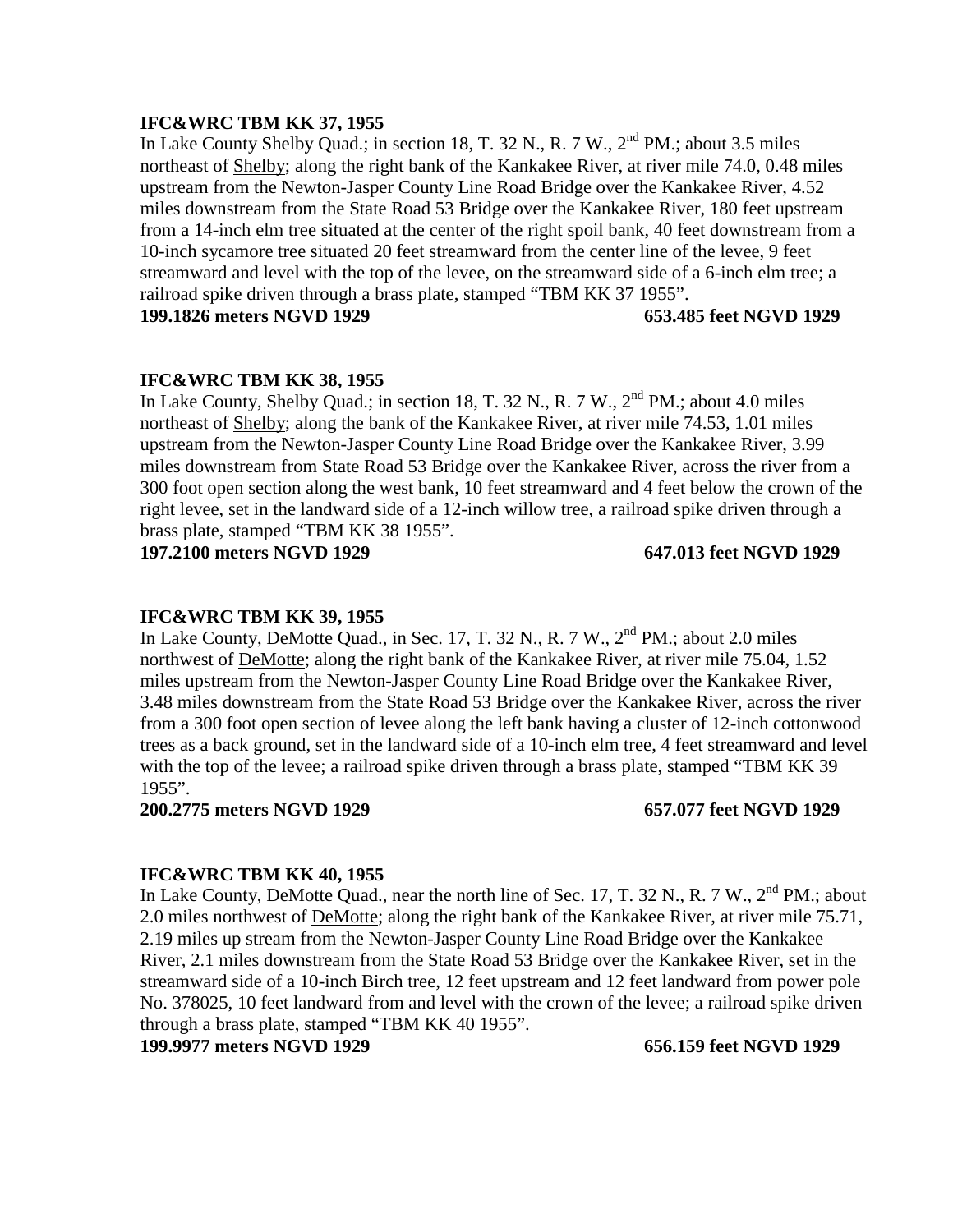## **IFC&WRC TBM KK 41, 1955**

In Lake County, DeMotte Quad., in Sec. 9, T. 32 N., R. 7 W., 2<sup>nd</sup> PM.; about 2.0 miles northwest of DeMotte; along the right bank of the Kankakee River, 2.69 miles upstream from the Newton-Jasper County Line Road Bridge over the Kankakee River, 2.31 miles downstream from the State Road 53 Bridge over the Kankakee River, 30 feet streamward from a blazed leaning Birch tree at the top of the spoil bank, 20 feet streamward from and 10 feet below the crown of the levee, in the landward side of a 10-inch willow tree, a railroad spike driven through a brass plate, stamped "TBM KK 41 1955".

**198.0006 meters NGVD 1929 649.607 feet NGVD 1929**

### **IFC&WRC TBM KK 42, 1955**

In Lake County, DeMotte Quad., in the NW  $\frac{1}{4}$  of Sec. 9, T. 32 N., R. 7 W.,  $2^{nd}$  PM.; about 2.0 miles northwest of DeMotte; along the right bank of the Kankakee River at river mile 76.45, 2.93 miles upstream from the Newton-Jasper County Line Road Bridge over the Kankakee River; 2.07 miles downstream from the State Road 53 bridge over the Kankakee River; set in the landward side of the streamward prong of two 20-inch cottonwood trees; 100 feet downstream and across the river from a cottage on the left bank, 200 feet downstream from the location of an abandoned railroad bridge where only one pile bent remains on the left bank, at the top of the right spoil bank; a railroad spike driven through a brass plate, stamped "TBM KK 42 1955". **198.4670 meters NGVD 1929 651.137 feet NGVD 1929**

### **IFC&WRC TBM KK 43, 1955**

In Porter County, DeMotte Quad., in the NW  $\frac{1}{4}$  of Sec. 10, T. 32 N., R. 7 W.,  $2^{nd}$  PM.; about 2.0 miles north of DeMotte; near the Lake-Porter County Line, along the right bank of the Kankakee River, at river mile 76.99, 3.47 miles upstream from the Newton-Jasper County Line Road Bridge over the Kankakee River, 1.53 miles downstream from the State Road 53 Bridge over the Kankakee River, at the downstream end of a 300-foot open section of levee along the right bank, 20 feet downstream from a 24-inch elm tree blazed on the streamward side at the landward edge of the right levee, 14 feet landward edge of the right levee, 14 feet landward from the center line of the levee, 1.5 feet above the top of the levee, in the streamward side of a 24-inch maple tree blazed on the streamward side; a railroad spike driven through a brass plate, stamped "TBM KK 43 1955".

**198.9580 meters NGVD 1929 652.748 feet NGVD 1929**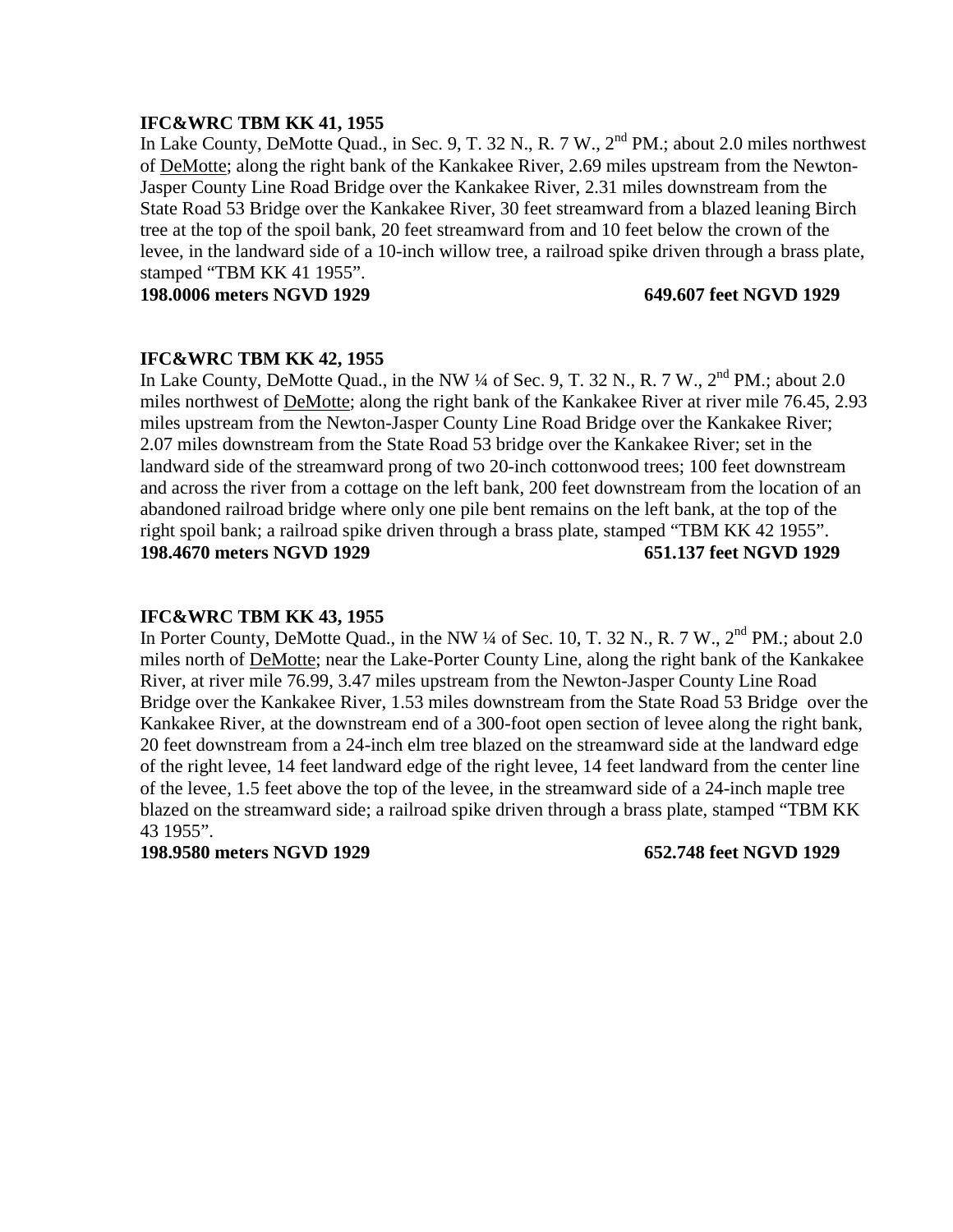### **LAKE COUNTY** *LITTLE CALUMET RIVER*

## **ISHC BM LAKE L 208**

In Lake County, Gary Quad, in the NE  $\frac{1}{4}$  of Section 20, T. 36 N., R. 8 W.,  $2^{nd}$  PM.; at Gary, 1.4 miles north of U.S. Highway 6 (Ridge Road); about 0.3 mile south along Grant Street from its intersection with  $25<sup>th</sup>$  Avenue, at the Grant Street overhead crossing, at the southwest corner of the overhead bridge; set in the top of the sidewalk, 43 feet of the center line of Grant Street, 17 feet north of the south end of the west guardrail of the bridge, 1.8 feet east of the east face of the west guardrail of the bridge, 1.8 feet east of the east face of the west guardrail, 1.5 feet north of the south end of the west sidewalk, 0.6 foot above the roadway; a Indiana State Highway Commission bench mark tablet, stamped "LAKE L 208". **187.7459 meters NGVD 1929 615.963 feet NGVD 1929**

## **IFC&WRC BM LAK 18 1955 RESET 1960**

In Lake County, Gary Quad, in the SE  $\frac{1}{4}$  of Section 17, T. 36 N., R. 8 W.,  $2^{nd}$  PM.; at Gary, 1.4 miles north of Ridge Road, about 0.3 mile south along Grant Street from its intersection with  $25<sup>th</sup>$ Avenue, at the Grant Street overhead crossing; set in the top of the base at the west end of the middle tier of columns, 39 feet west of the center line of the overhead (Grant Street), 7 feet east of the west end of the middle tier of columns, about 3 feet above the ground; a Indiana Flood Control and Water Resources Commission bronze bench mark tablet, stamped "LAK 18 1955 RESET 1960".

**182.0989 meters NGVD 1929 597.436 feet NGVD 1929**

## DEPARTMENT OF NATURAL RESOURCES DIVISION OF WATER **LAKE COUNTY**

### **DNR TBM BOWZER 2, 1994**

In Lake County, Highland Quad in Section 20, T. 36 N., R. 9 W.,  $2<sup>nd</sup> PM$ .; at Munster; near the Ridge Road Bridge over Hart Ditch; set in the south side of powerpole # 853/39, 272 feet west of the west edge of the south concrete guardrail of the Ridge Road Bridge, 31.4 feet south of the centerline of Ridge Road, 7 feet west of the centerline of a driveway to the west (1908 Ridge Road) "RB Coyle PH.D.", 1.3 feet above the ground; a railroad spike driven thru an aluminum tag, stamped "IDNR TBM BOWZER 2 1994".Data not verified after entry

**190.4638 meters NGVD 1929 624.880 feet NGVD 1929**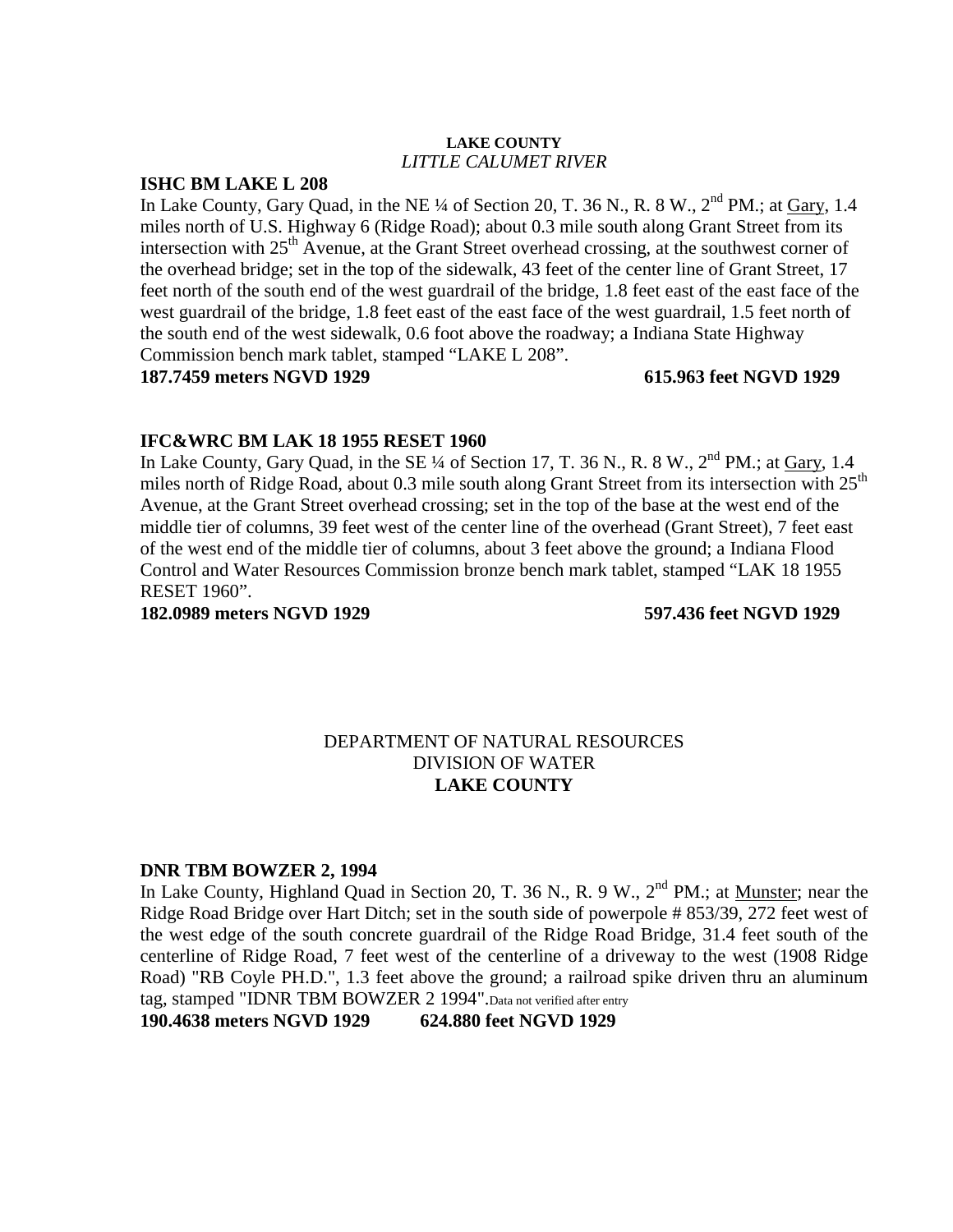### DNR TBM LAKE 3, 1994 Data not verified after entry

In Lake County, Highland Quad in Section 20, T. 36 N., R. 9 W.,  $2^{nd}$  PM.: at Munster; near the Ridge Road Bridge over Hart Ditch; at the south side of the intersection of Ridge Road and Crestwood Avenue; set in the north side of powerpole # 853/38, 398 feet west of the west edge of the south concrete guardrail, 32.5 feet south of the centerline of Ridge Road, 24 feet west of the centerline of the driveway leading to 1856 and 1854 Ridge Road, 1.1 feet above the ground; a railroad spike driven thru an aluminum tag, stamped "IDNR TBM LAKE 3 1994".

### **190.5104 meters NGVD 1929 625.033 feet NGVD 1929**

### **DNR TBM RALPH 1, 1994** Data not verified after entry

In Lake County, Highland Quad in Section 20, T. 36 N., R. 9 W.,  $2<sup>nd</sup> PM$ .; at Munster; set near the Ridge Road Bridge over Hart Ditch; set in the south side of powerpole # 853/37, 55.1 feet west of the west end of the south concrete guardrail, 32 feet south of the centerline of Ridge Road, 29 feet east of the centerline of a driveway (1842 Ridge Road), 1 foot above the ground; a rail road spike driven thru an aluminum tag, stamped "IDNR TBM RALPH 1 1994".

## **190.6863 meters NGVD 1929 625.610 feet NGVD 1929**

### **DNR TBM WHLC 6, 1981** Data not verified after entry

In Lake County, Highland Quad in the SE  $\frac{1}{4}$  of Section 17, T. 36 N., R. 9 W.,  $2^{nd}$  PM.; at Highland; set near the U.S 41 (Indianapolis Boulevard) Bridge over the Little Calumet River, on the abandoned E.L. railroad bridge, about 200 feet west of the U.S. 41 bridge; set on the second step up on the northeast end of the steel abutment, 20.0 feet east of the centerline of the bridge; a filed square.

### **THIRD ORDER**

**182.0854 meters NGVD 1929 597.392 feet NGVD 1929**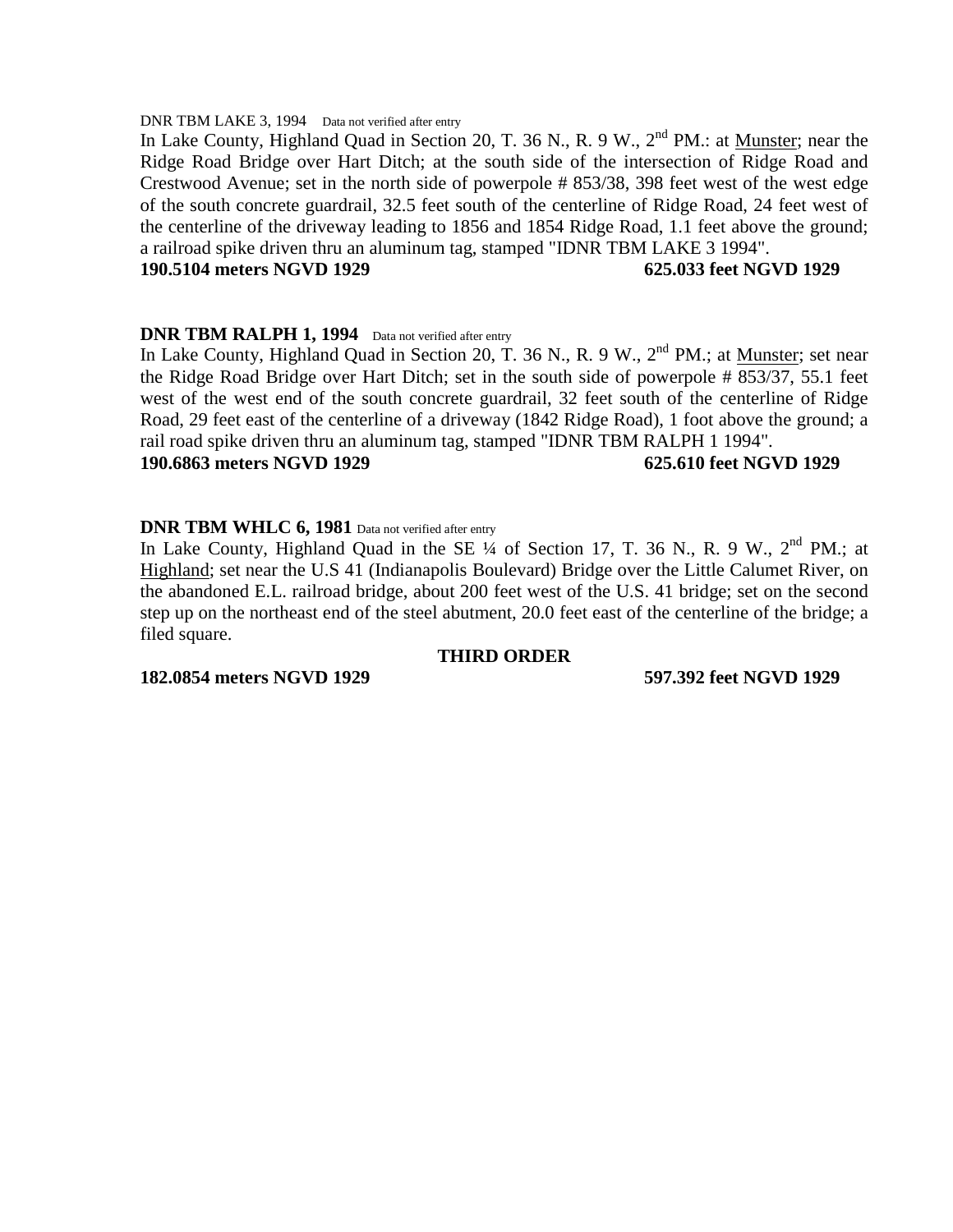## DEPARTMENT OF NATURAL RESOURCES DIVISION OF WATER **LAKE COUNTY**

### **DOT BM LAKE L 512** Data not verified after entry

In Lake County, Highland Quad in the SE  $\frac{1}{4}$  of Section 17, T. 36 N., R. 9 W.,  $2^{\text{nd}}$  PM.; at the U.S 41 (Indianapolis Boulevard) Bridge over the Little Calumet River, set in the northwest corner of the bridge; a Indiana State Highway Commission bench mark tablet, stamped "LAKE L 512".

### **THIRD ORDER**

### **181.9480 meters NGVD 1929 596.941 feet NGVD 1929**

## **DNR TBM MEMORIAL 1, 1992** Data not verified after entry

In Lake County, Highland Quad in the SW  $\frac{1}{4}$  of Section 21, T. 36 N., R. 9 W.,  $2^{nd}$  PM.; at Highland; at the intersection of Ridge Road and U.S. 41, at the Highway of Flags Servicemen's Memorial, in the southeast quadrant of the intersection; set in the base of NIPSCO transmission tower # 3422, 135.3 feet south of the centerline of Ridge Road, 92.1 feet northwest of a Department of the Navy U.S. Marine Corps plaque, 71.4 feet east of the centerline of U.S 41, 19.4 feet east of curbing, 0.8 foot above the ground; the top of the northwestern most anchor bolt, stamped "DNR TBM MEMORIAL 1 1992".

**190.4705 meters NGVD 1929 624.902 feet NGVD 1929**

### **DOT BM L 319 LAK** Data not verified after entry

In Lake County, Dyer Quad., in the SW  $\frac{1}{4}$  of Section 12, T. 35 N., R. 10 W., 2<sup>nd</sup> PM.; at Dyer; at the U.S. 30 bridge over Hart Ditch; set in the top of the northwest corner of the north concrete walkway of the bridge, 33.3 feet north of the centerline of the road, 0.9 foot above the road, 0.8 foot south of the north face of the walkway, 0.3 foot east of the west face of the walkway; a Indiana State Highway Commission bench mark tablet, stamped "L 319 LAK".

**195.0109 meters NGVD 1929 639.7983 feet NGVD 1929**

### **DNR TBM CMD 3** Data not verified after entry

In Lake County, Highland Quad., in the NE  $\frac{1}{4}$  of Section 29, T. 36 N., R. 9 W., 2<sup>nd</sup> PM.; at Highland; at the U.S. 41 bridge over Cady Marsh Ditch; set in the top of the northwest wingwall of the bridge, 197.4 feet southeast of the southeast corner of the Miner Dunn Hamburger Restaurant, 30.2 feet west of the centerline of U.S. 41, 0.8 foot north of the south face of the wingwall, 0.6 foot south of the north face of the wingwall, 0.5 foot below the road; a chiseled square.

### **186.2924 meters NGVD 1929 611.194 feet NGVD 1929**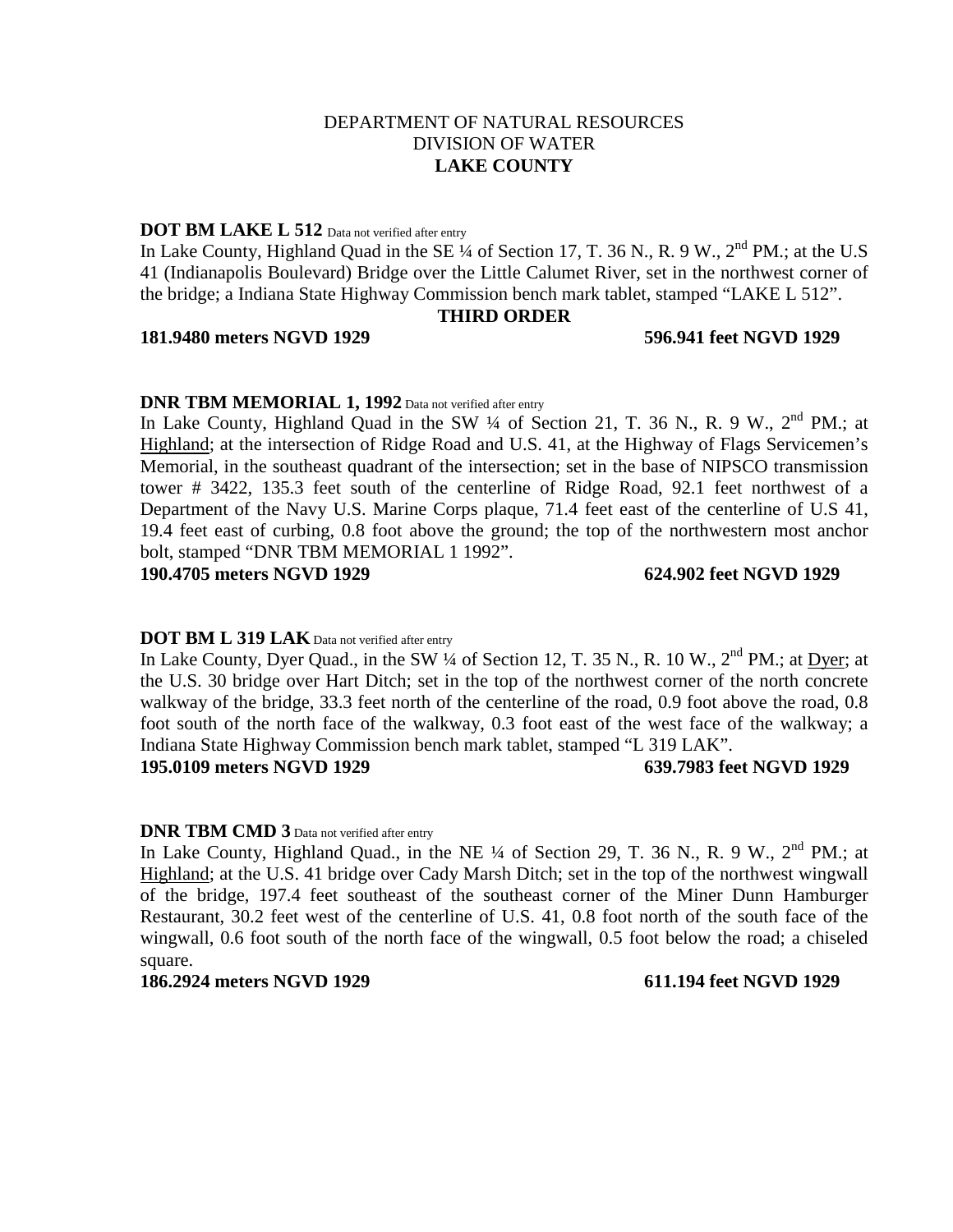### **DNR TBM 3 HD 1, 1981** Data not verified after entry

In Lake County, Dyer Quad., in the NW ¼ of Section 13, T. 35 N., R. 10 W.,  $2<sup>nd</sup>$  PM.; at Dyer; at the Sheffield Avenue bridge over Hart Ditch; set in the top of the southeast end of the southeast wingwall of the bridge, 97.8 feet north of the centerline of Greiving Street, 22.4 feet east of the centerline of Sheffield Avenue, 1.9 feet east of the east face of the concrete guardrail base, 0.8 foot northeast of the southwest face of the wingwall, 0.4 foot above the road; a chiseled square. **194.3292 meters NGVD 1929 637.562 feet NGVD 1929**

### **DNR TBM 3 HD 2, 1981** Data not verified after entry

In Lake County, Dyer Quad., in the NW ¼ of Section 13, T. 35 N., R. 10 W., 2<sup>nd</sup> PM.; at Dyer; at the Sheffield Avenue bridge over Hart Ditch; set in the top of the northwest corner of the west concrete guardrail base, 224.0 feet south of the centerline of Stech Street, 22.5 feet west of the centerline of Sheffield Avenue, 0.8 foot above the road, 0.3 foot east of the west face of the concrete guardrail base; a chiseled square.

### **194.4921 meters NGVD 1929 638.096 feet NGVD 1929**

### **DNR TBM 3 HD 3, 1981** Data not verified after entry

In Lake County, Dyer Quad., in the NW ¼ of Section 13, T. 35 N., R. 10 W.,  $2<sup>nd</sup> PM$ .; at Dyer; at the Sheffield Avenue bridge over Hart Ditch; set in the top of the northeast wingwall of the bridge, 237.9 feet south of the centerline of Stech Street, 21.5 feet east of the centerline of Sheffield Avenue, 0.9 foot east of the east face of the concrete guardrail base, 0.6 foot above the road, 0.5 foot northwest of the southwest face of the wingwall; a metallic plug.

### **194.3246 meters NGVD 1929 637.547 feet NGVD 1929**

### **DNR TBM 3 HD 4, 1981** Data not verified after entry

In Lake County, Dyer Quad., in the SW ¼ of Section 12, T. 35 N., R. 10 W., 2<sup>nd</sup> PM.; at Dyer; at the Keilman Street bridge over Hart Ditch; set in the top of the northwest concrete headwall of the bridge, 13.1 feet north of the centerline of Keilman Street, 11.9 feet east of utility pole # 100/426 with a transformer, 3.0 feet south of the north face of the headwall, 0.2 foot below the road; a chiseled square.

### **192.7155 meters NGVD 1929 632.267 feet NGVD 1929**

### **DNR TBM 3 HD 5, 1981** Data not verified after entry

In Lake County, Dyer Quad., in the South  $\frac{1}{2}$  of Section 12, T. 35 N., R. 10 W., 2<sup>nd</sup> PM.; at Dyer; at the L & N Railroad bridge over Hart Ditch; set in the top of the southeast corner of the north abutment of the bridge, 96.7 feet northwest of a semaphore, 28.6 feet southeast of the south rail of the E. J. & E. railroads, 7.3 feet northeast of the east most rail, 1.7 feet below the rails; a chiseled square.

### **192.6701 meters NGVD 1929 632.118 feet NGVD 1929**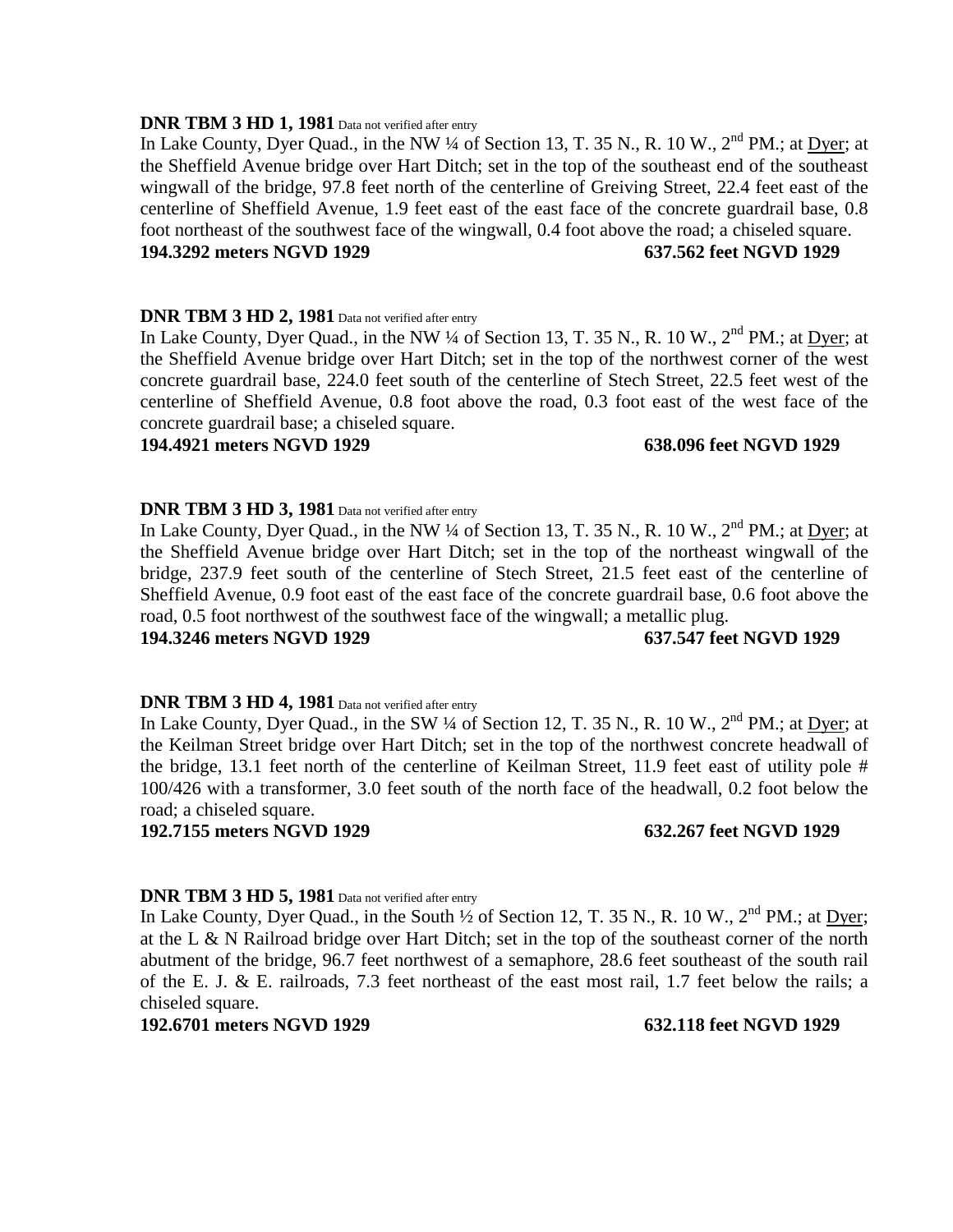### **DNR TBM 3 HD 7, 1981** Data not verified after entry

In Lake County, Calumet City Quad., in the SE 1/4 of Section 1, T. 35 N., R. 10 W., 2<sup>nd</sup> PM.; at Dyer; at the 113<sup>th</sup> Street bridge over Hart Ditch; set in the top of the northwest corner of the north concrete guardrail base, 206.1 feet east of the centerline of Madison Avenue, 16.0 feet north of the centerline of  $113<sup>th</sup>$  Street, 0.5 foot above the road, 0.3 foot south of the north face of the concrete base, 0.2 foot east of the west face of the concrete guardrail base; a double headed form nail.

### **190.8527 meters NGVD 1929 626.156 feet NGVD 1929**

### **DNR TBM 3 HD 8, 1981** Data not verified after entry

In Lake County, Calumet City Quad., in the SW 1/4 of Section 31, T. 36 N., R. 9 W., 2<sup>nd</sup> PM.: at Munster; at the Main Street bridge over Hart Ditch; set in the top of the east end of the north concrete curbing, 15.0 feet north of the centerline of the road, 0.8 foot above the road, 0.3 foot south of the north edge of the curb, 0.2 foot west of the east end of the curb; a chiseled square. **189.1707 meters NGVD 1929 620.638 feet NGVD 1929**

### **DNR TBM 3 HD 9, 1981** Data not verified after entry

In Lake County, Calumet City Quad., in the NW ¼ of Section 6, T. 35 N., R. 9 W., 2<sup>nd</sup> PM.: at Dyer; at the intersection of Wellington Drive and Hanover Lane; set in the south side of a street light and sign pole # 87406, 20.2 feet northwest of a fire plug, 18.7 feet east of the centerline of Wellington Drive, 4.4 feet south of the extended centerline of Hanover Lane, 0.6 foot above the ground; a boat spike.

### **188.9431 meters NGVD 1929 619.891 feet NGVD 1929**

### **DNR TBM 3 HD 10, 1981** Data not verified after entry

In Lake County, Calumet City Quad., in the NW  $\frac{1}{4}$  of Section 6, T. 35 N., R. 9 W., 2<sup>nd</sup> PM.; at Dyer; at the intersection of Wellington Drive and Hanover Lane; set in the top of the southeast bolt in the base of a fire hydrant; 29.4 feet east of the centerline of Wellington Drive, 22.7 feet south of the extended centerline of Hanover Lane, 1.6 feet west of a water valve box, 0.6 foot above the ground; two parallel filed notches.

### **189.0502 meters NGVD 1929 620.242 feet NGVD 1929**

### **DNR TBM 3 HD 11, 1981** Data not verified after entry

In Lake County, Highland Quad., in the SE  $\frac{1}{4}$  of Section 31, T. 36 N., R. 9 W., 2<sup>nd</sup> PM.; at Munster; at the Conrail railroad bridge over Hart Ditch; set in the top of the southeast abutment, 15.3 feet southwest of the south rail, 8.4 feet north of the south face of the abutment, 1.4 feet west of the east face of the abutment, 1.0 foot below the rails; a chiseled square.

### **189.8166 meters NGVD 1929 622.757 feet NGVD 1929**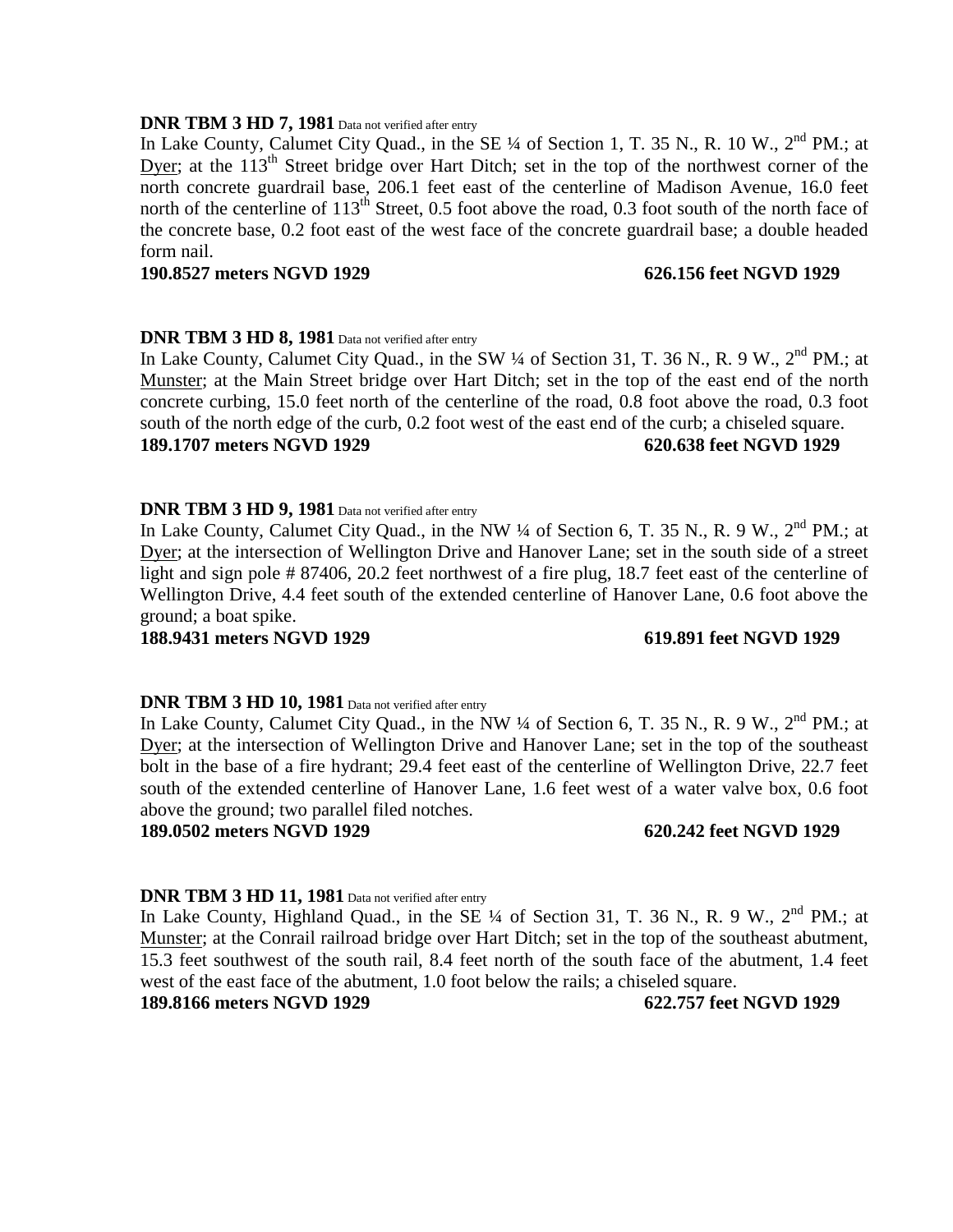### **DNR TBM 3 HD 12, 1981** Data not verified after entry

In Lake County, Highland Quad., in the SE  $\frac{1}{4}$  of Section 31, T. 36 N., R. 9 W.,  $2^{nd}$  PM.; at Munster; at the Poplar Avenue bridge over Hart Ditch; set in the top of the northeast wingwall, 327.7 feet east of the centerline of Twin Creek Boulevard, 27.9 feet northeast of the centerline of Poplar Avenue, 2.6 feet south of the north face of the wingwall, 1.0 foot above the road, 0.9 foot west of the east face of the wingwall, 0.6 foot east of the west face of the wingwall; a chiseled triangle.

### **188.1827 meters NGVD 1929 617.396 feet NGVD 1929**

## **DNR TBM 3 HD 13, 1981** Data not verified after entry

In Lake County, Highland Quad., in the NE  $\frac{1}{4}$  of Section 31, T. 36 N., R. 9 W.,  $2^{nd}$  PM.; at Munster; at the Poplar Avenue bridge over Hart Ditch; set in the top of the northwest wingwall, 215.4 feet east of the centerline of Twin Creek Boulevard, 31.9 feet northeast of the centerline of Poplar Avenue, 0.2 feet south of the north face of the wingwall, 1.0 foot above the road, 1.1 feet east of the west face of the wingwall, 0.4 foot west of the east face of the wingwall; a chiseled triangle.

### **188.1600 meters NGVD 1929 617.322 feet NGVD 1929**

## **DNR TBM 3 HD 14, 1981** Data not verified after entry

In Lake County, Highland Quad., in the SW  $\frac{1}{4}$  of Section 29, T. 36 N., R. 9 W., 2<sup>nd</sup> PM.; at Munster; at the west bound Fran-Lin Parkway bridge over Hart Ditch; set in the top of the northeast abutment, 178.4 feet northwest of the centerline of Chestnut Lane, 21.9 feet north of the centerline of the west bound lane of Fran-Lin Parkway, 1.0 foot above the road, , 0.3 feet south of the north face of the abutment, 0.3 feet east of the west face of the abutment; a chiseled triangle.

### **187.1279 meters NGVD 1929 613.935 feet NGVD 1929**

## **DNR TBM PLUM 3, 1989** Data not verified after entry

In Lake County, Dyer Quad., in the NW  $\frac{1}{4}$  of Section 13, T. 35 N., R. 10 W.,  $2^{nd}$  PM.; at Dyer; at the Sheffield Avenue bridge over Hart Ditch; set in the top of the southeast wingwall, 99.2 feet north of the centerline of Greiving Street, 21.7 feet east of the centerline of Sheffield Avenue, 0.8 foot northwest of the southeast face of the wingwall, 0.4 foot above the road; a chiseled triangle. **194.3377 meters NGVD 1929 637.590 feet NGVD 1929**

### **DNR TBM LCR 500, 1990** Data not verified after entry

In Lake County, Highland quad., in the SW  $\frac{1}{4}$  of Section 16, T. 36 N., R. 9 W.,  $2^{nd}$  PM.; at Highland; at the Conrail railroad bridge over the Little Calumet River; set in the top of the southeast headwall, 8.2 feet east of the east most rail, 2.5 feet west of the east face of the headwall, 0.65 foot north of the south face of the headwall, 0.65 foot below the top of the rail, 0.55 foot south of the north face of the headwall; a chiseled triangle.

### **183.3740 meters NGVD 1929 601.620 feet NGVD 1929**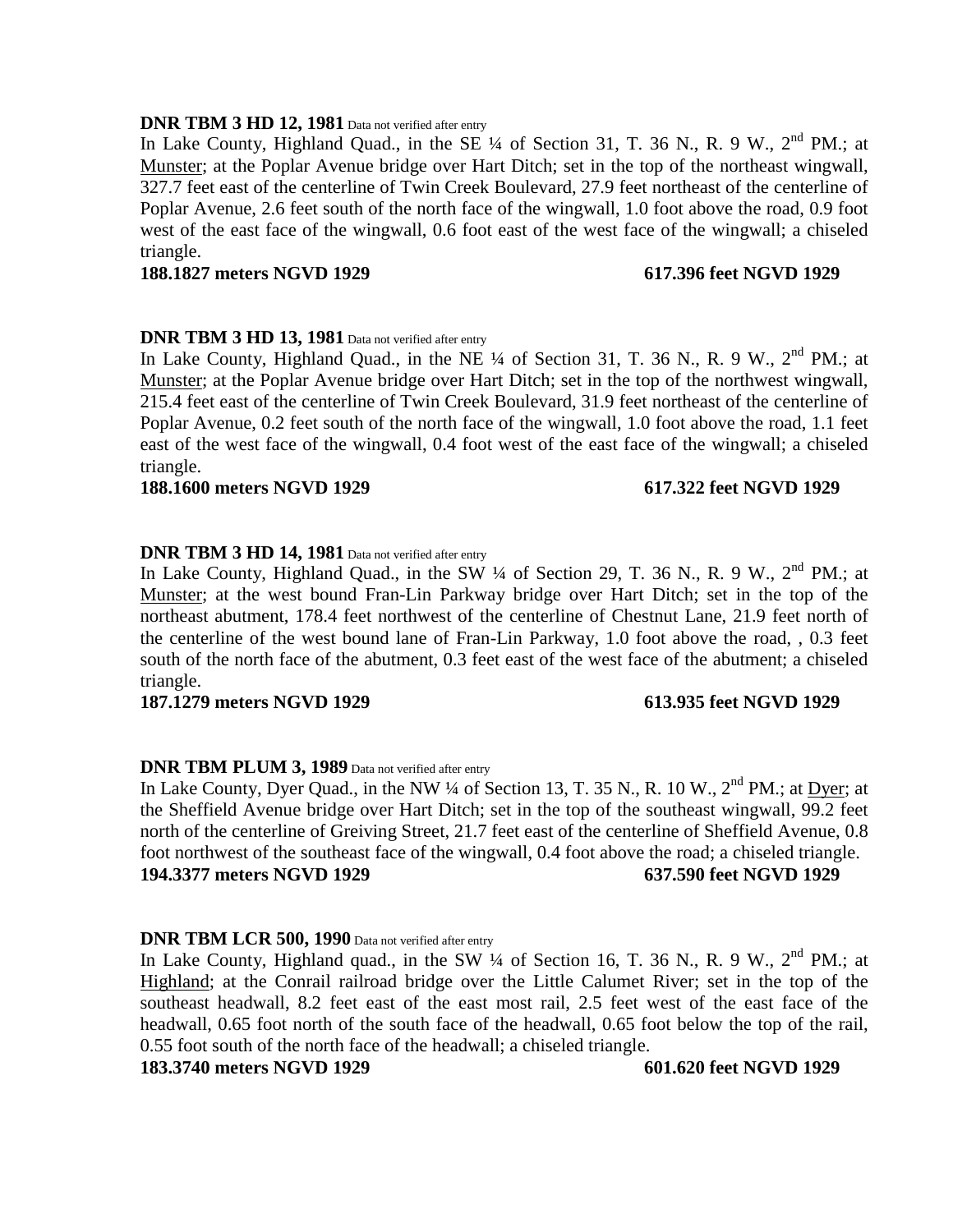State of Indiana Department of Natural Resources Division of Water

Control Station Descriptions and Elevations

# **LAKE COUNTY**

The following TBM's were set, tied in, and used for control on the Kankakee River crosssections and road profiles project in Illinois. These marks were placed in the Newton and Lake County DNR publications because of their proximity to the Indiana Counties.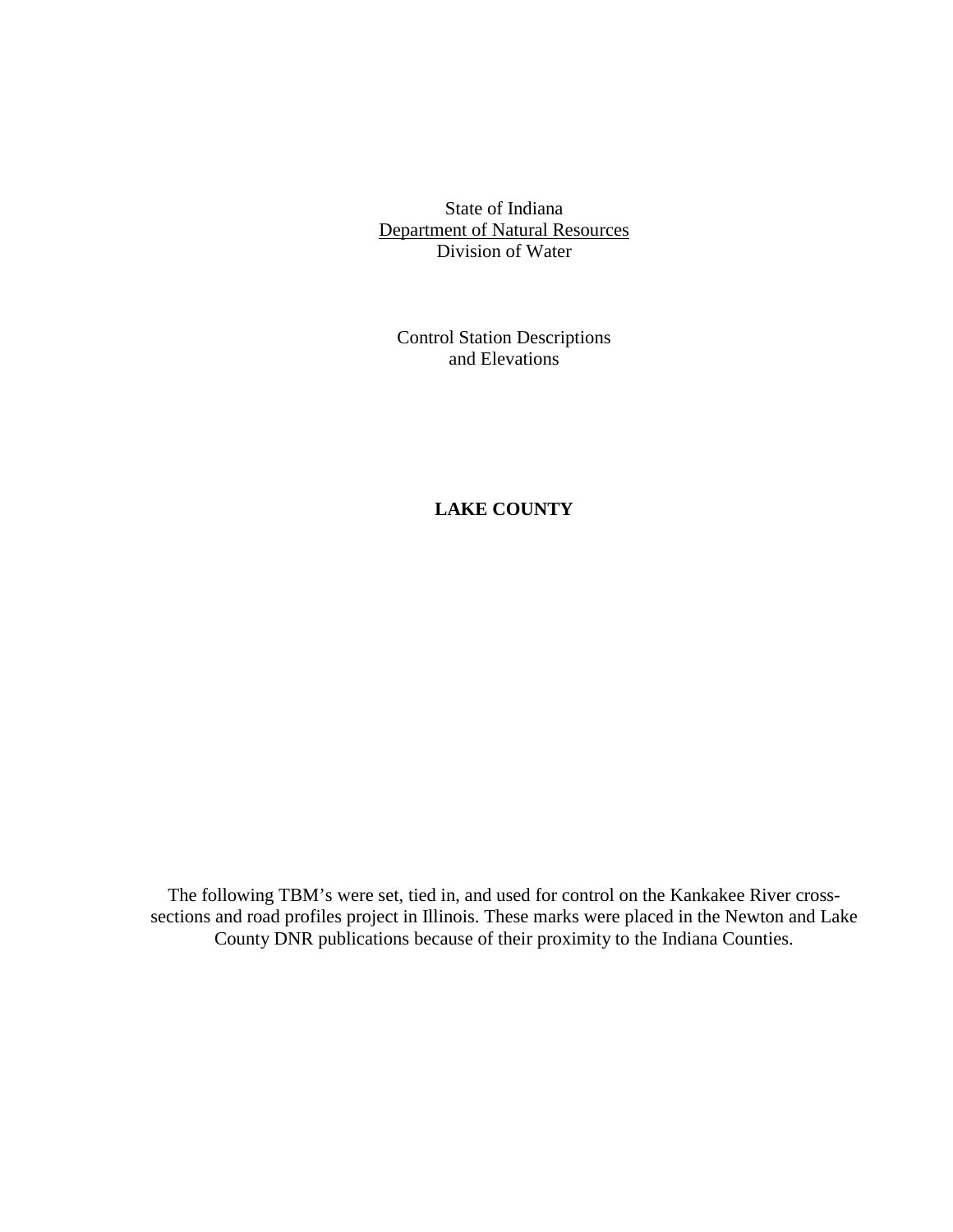# Department of Natural Resources Division of Water **Kankakee County, Illinois**

### **DNR TBM ILL 1, 1988** Data not verified after entry

In Illinois, Kankakee County, Illiana Heights Quad., in the SE ¼ of Section 23, T. 31 N., R. 14 E., 3<sup>nd</sup> PM.; approximately 1.3 mile southwest of Illiana Heights; approximately 2.3 miles west along Illinois State Road 114 to its intersection with E 1575 N Road; set in the north side of a power pole, on the south side of Illinois State Road 114, approximately 300 feet west of E 1575 N Road, 34.0 feet south of the centerline of Illinois State Road 114, 1.0 foot above the ground; a railroad spike driven thru an aluminum tag, stamped "DNR TBM ILL 1, 1988". **feet N.A.V.D. 1988 632.355 feet N.G.V.D. 1929**

**meters N.A.V.D. 192.7422 meters N.G.V.D. 1929**

### **DNR TBM ILL 2, 1988** Data not verified after entry

In Illinois, Kankakee County, Illiana Heights Quad., in the SW ¼ of Section 24, T. 31 N., R. 14 E., 3<sup>nd</sup> PM.; approximately 1.0 mile southwest of Illiana Heights; approximately 1.5 miles west along Illinois State Road 114 to its intersection with E 1650 N Road, thence 0.4 mile west along Illinois State Road 114; set in the north side of a power pole, on the south side of Illinois State Road 114, 35.5 feet south of the centerline of Illinois State Road 114, 1.0 foot above the ground; a railroad spike driven thru an aluminum tag, stamped "DNR TBM ILL 2, 1988". **feet N.A.V.D. 1988 628.530 feet N.G.V.D. 1929**

**meters N.A.V.D. 191.5763 meters N.G.V.D. 1929**

### **DNR TBM ILL 3, 1988** Data not verified after entry

In Illinois, Kankakee County, Illiana Heights Quad., in the SE ¼ of Section 24, T. 31 N., R. 14 E., 3<sup>nd</sup> PM.; approximately 0.7 mile southwest of Illiana Heights; approximately 1.5 miles west along Illinois State Road 114 to its intersection with E 1650 N Road; set in a power pole, on the north side of Illinois State Road 114, 31.3 feet north of the centerline of Illinois State Road 114, 7.0 feet west of the extended centerline of E 1650 N Road, 1.0 foot above the ground; a railroad spike driven thru an aluminum tag, stamped "DNR TBM ILL 3, 1988".

**feet N.A.V.D. 1988 628.875 feet N.G.V.D. 1929 meters N.A.V.D. 191.6815 meters N.G.V.D. 1929**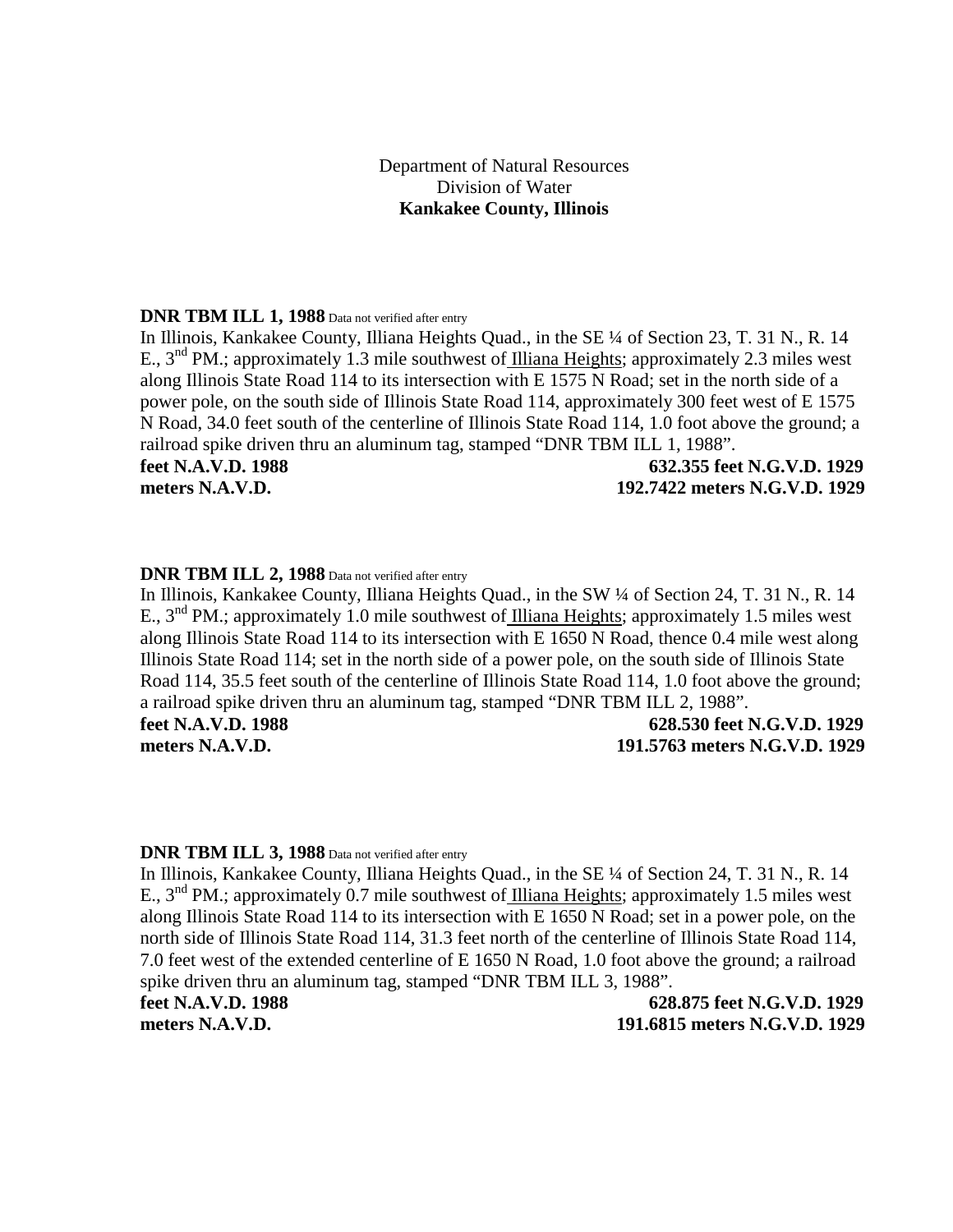## Department of Natural Resources Division of Water **Kankakee County, Illinois**

### **DNR TBM ILL 4, 1988** Data not verified after entry

In Illinois, Kankakee County, Illiana Heights Quad., in the NW ¼ of Section 14, T. 31 N., R. 14 E.,  $3<sup>nd</sup> PM$ .; approximately 0.4 mile sou0

the of Edgetown; at the E 1550 N Road bridge over Singleton Ditch; set in the west end of the south bridge seat, 14.9 feet west of the centerline of the road, 4.0 feet below the top of the curbing of the bridge, 2.3 feet north of the north face of the south bridge abutment; a chiseled triangle.

## **feet N.A.V.D. 1988 626.121 feet N.G.V.D. 1929 meters N.A.V.D. 190.8421 meters N.G.V.D. 1929**

## **DNR TBM ILL 5, 1988** Data not verified after entry

In Illinois, Kankakee County, Illiana Heights Quad., in the NE ¼ of Section 14, T. 31 N., R. 14 E.,  $3<sup>nd</sup> PM$ .; approximately 0.6 mile southeast of Edgetown; approximately 2.25 miles west along N 360 E Road from its intersection with the Indiana – Illinois State Line Road to its "T" road intersection with the road south leading to Garden of Eden; set in the south side of power pole # 4278, 30.5 feet north of the centerline of N 360 E Road, 16.0 feet west of the extended centerline of the road leading to Garden of Eden, 0.6 foot above the ground; a railroad spike driven thru an aluminum tag, stamped "DNR TBM ILL 5, 1988".

## **feet N.A.V.D. 1988 627.954 feet N.G.V.D. 1929 meters N.A.V.D. 191.4008 meters N.G.V.D. 1929**

### **DNR TBM ILL 6, 1988** Data not verified after entry

In Illinois, Kankakee County, Illiana Heights Quad., in the NE ¼ of Section 13, T. 31 N., R. 14 E.,  $3<sup>nd</sup> PM$ .; at Illiana Heights; approximately 1.75 miles west along N 360 E Road from its intersection with the Indiana – Illinois State Line Road to its "T" road intersection with E 1645 N Road; set in the south side of a power pole with a transformer, 30.0 feet north of the centerline of N 360 E Road, 23.5 feet west of the extended centerline of E 1645 N Road, 0.7 foot above the ground; a railroad spike driven thru an aluminum tag, stamped "DNR TBM ILL 6, 1988". **feet N.A.V.D. 1988 640.428 feet N.G.V.D. 1929 meters N.A.V.D. 195.2028 meters N.G.V.D. 1929**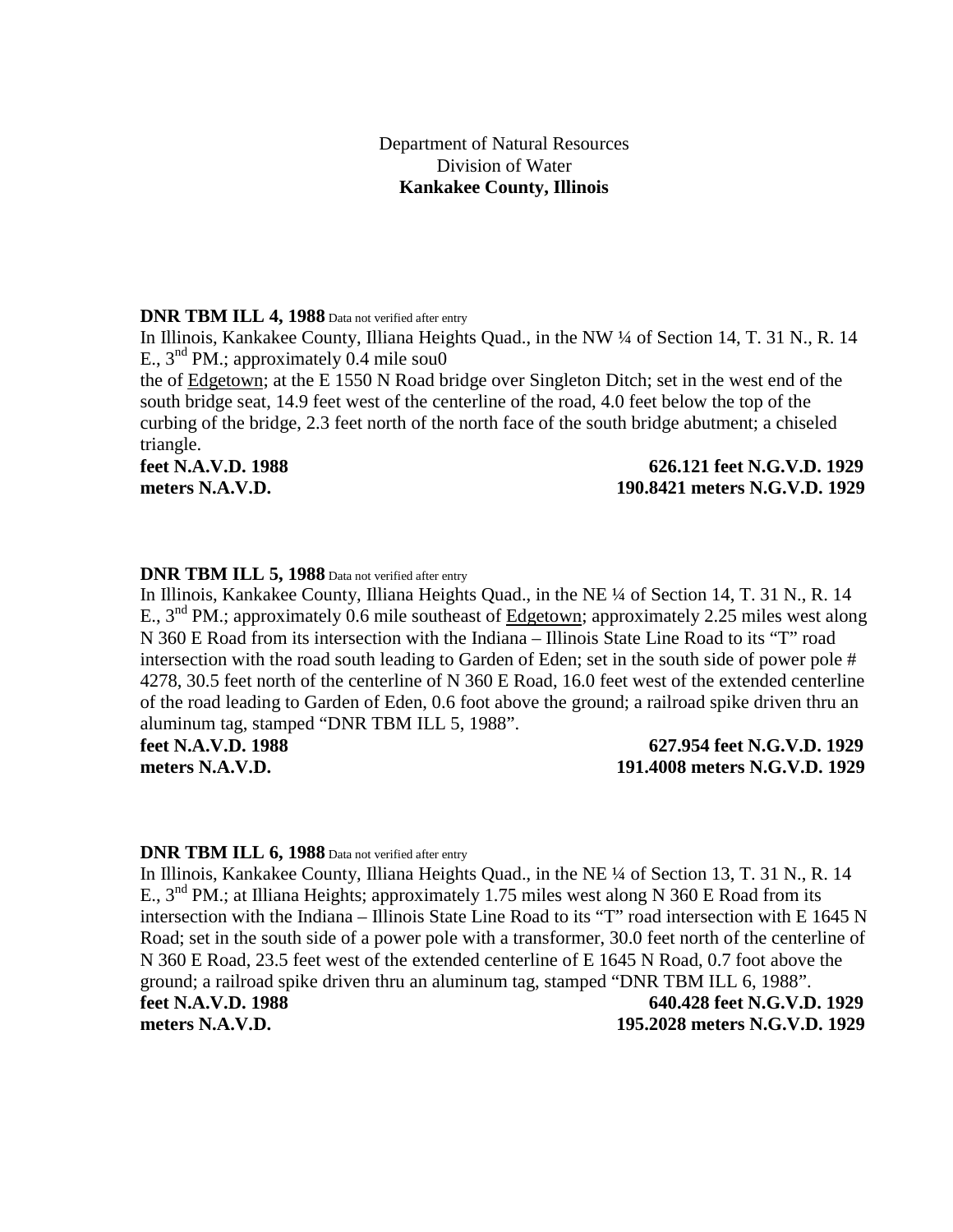# Department of Natural Resources Division of Water **LAKE COUNTY**

**DNR TBM 1-09383 DESTROYED**

### **DNR TBM 2-09383 Data not verified after entry**

In Lake County, Illiana Heights Quad., in the NW 1/4 of Section 1, T. 31 N., R. 10 W., 2<sup>nd</sup> PM.; approximately 0.7 mile east of Illiana Heights; at the Indiana – Illinois State Line Road bridge over Williams Dike Ditch; set in the top of the north end of the east wheel guard, 11.5 feet east of the centerline of the Indiana – Illinois State Line Road, 0.8 foot above the bridge deck, 0.7 foot northwest of the northwest corner of a "L" shaped aluminum guardrail support post (north most post on the east side of the bridge), 0.6 foot south of the north end of the wheel guard, 0.5 foot east of the west face of the wheel guard, 0.5 foot west of the east face of the wheel guard; a chiseled square.

## **feet N.A.V.D. 1988 632.070 feet N.G.V.D. 1929 meters N.A.V.D. 192.6553 meters N.G.V.D. 1929**

## **DNR TBM LAK 34 RESET 1984** Data not verified after entry

In Lake County, Gary Quad., in the NW  $\frac{1}{4}$  of Section 24, T. 36 N., R. 8 W.,  $2^{nd}$  PM.; at Gary; approximately 0.1 mile southwest of the Liverpool Road bridge over Deep River; set vertically in the east side of the concrete block wall at the eastern most building in the fenced in area of the "Deep River Outdoor Education Center, Gary Community School Corporation", 66.5 feet west of the north – south fence running parallel with the Liverpool Road, 2.5 feet south of the northeast corner of the building, 1.5 feet above the ground; a Department of Natural Resources brass control station tablet, stamped "LAK 34 RESET 1984".

## **feet N.A.V.D. 1988 610.323 feet N.G.V.D. 1929 meters N.A.V.D. 186.0268 meters N.G.V.D. 1929**

## **DNR TBM DR 1 RESET 1984** Data not verified after entry

In Lake County, Gary Quad., in the NW  $\frac{1}{4}$  of Section 24, T. 36 N., R. 8 W.,  $2^{nd}$  PM.: at Gary: approximately 0.1 mile southwest of the Liverpool Road bridge over Deep River, at the fenced in area of the "Deep River Outdoor Education Center, Gary Community School Corporation"; set in the southeast side of a 18 inch Maple tree, 91.5 feet southeast of DNR BM LAK 34 RESET 1984, 14.6 feet west of the north-south fence running parallel with Liverpool Road, 0.8 foot above the ground; a railroad spike driven thru an aluminum tag, stamped "DNR TBM DR-1 RESET 1994".

**feet N.A.V.D. 1988 610.474 feet N.G.V.D. 1929 meters N.A.V.D. 186.0728 meters N.G.V.D. 1929**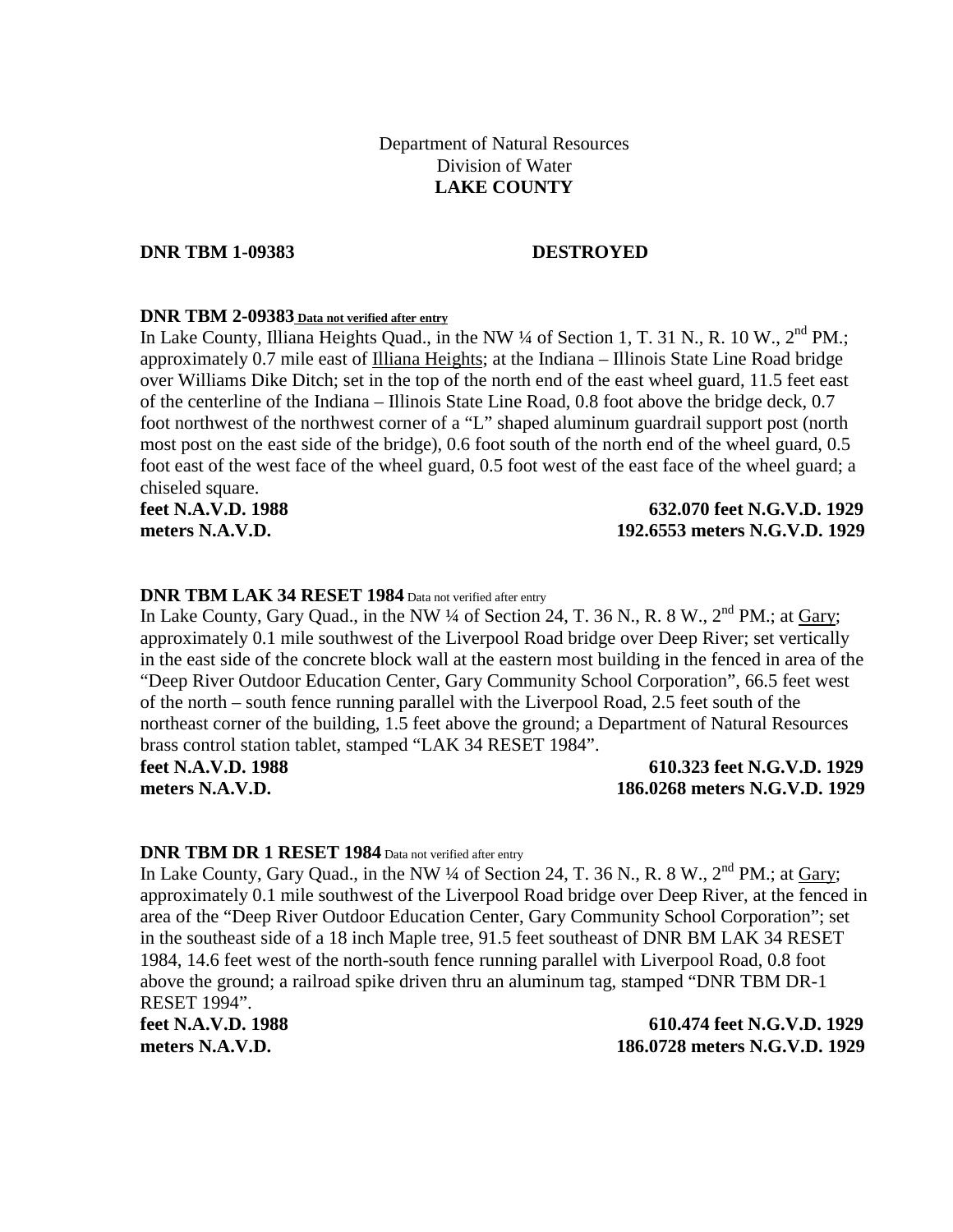# **DNR TBM WBD 1, 1981** Data not verified after entry

In Lake County, Gary Quad., in the NE  $\frac{1}{4}$  of Section 13, T. 36 N., R. 8 W.,  $2^{nd}$  PM.; at Gary; at the Clay Street bridge over Burns Ditch; set in the south side of a power pole, 25 feet west of the centerline of the road, 15 feet south of the south end of the bridge; a railroad spike.

### **180.2972 meters NGVD 1929 591.525 feet NGVD 1929**

## **DNR TBM WBD 2, 1981** Data not verified after entry

In Lake County, Portage Quad., in the North  $\frac{1}{2}$  of Section 9, T. 36 N., R. 7 W.,  $2^{nd}$  PM.; at Lake Station; at the bridge over Burns Ditch between interchange 16 and interchange 21, near the toll gate for the interchange of I 90/I 80 – I 94/U.S. 6; set in the southwest corner of the base of lamp pole # P71/1, 10 feet north and 10 feet west of the northwest corner of the bridge; a chiseled square.

## **THIRD ORDER**

**THIRD ORDER**

## **184.4269 meters NGVD 1929 605.074 feet NGVD 1929**

## **DNR TBM WBD 3, 1981** Data not verified after entry

In Lake County, Portage Quad., in the NE  $\frac{1}{4}$  of Section 9, T. 36 N., R. 7 W.,  $2^{nd}$  PM.; at Lake Station; at the I 90/I 80 bridge over Burns Ditch; set in the south corner of the concrete base of an old lamp pole (pole is no longer there), at the northwest end of the bridge; a chiseled square.

## **THIRD ORDER**

# **DNR TBM CEDAR 1, 1993** Data not verified after entry

In Lake County, St. John Quad, in the SW 1/4 of Section 22, T. 34 N., R. 9 W., 2<sup>nd</sup> PM.; at Cedar Lake; at the intersection of 133 D Avenue and Dodge Street; set in the north side of utility pole # 380/876, 98.1 feet west of the centerline of Dodge Street, 21.3 feet south of the centerline of 133 D Avenue, 17.9 feet northeast of a utility pole with a meter box, 1.8 feet above the ground; a railroad spike driven thru an aluminum tag, stamped "DNR TBM CEDAR 1 1993".

# **THIRD ORDER**

**218.5545 meters NGVD 1929 717.041 feet NGVD 1929**

# **DNR TBM CEDAR 2, 1993** Data not verified after entry

In Lake County, Lowell Quad, in the SW 1/4 of Section 35, T. 34 N., R. 9 W., 2<sup>nd</sup> PM.; at Cedar Lake; at the intersection of Morse Street and  $145<sup>th</sup>$  Avenue; set in the north side of a utility pole, 38.3 feet southeast of the southeast corner of the Coles Mart building, 30.8 feet west of the centerline of Morse Street, 20.1 feet north of the centerline of 145<sup>th</sup> Avenue, 1.6 feet above the ground; a railroad spike driven thru an aluminum tag, stamped "DNR TBM CEDAR 2 1993".

# **THIRD ORDER**

**217.5956 meters NGVD 1929 713.895 feet NGVD 1929**

**183.0788 meters NGVD 1929 600.651 feet NGVD 1929**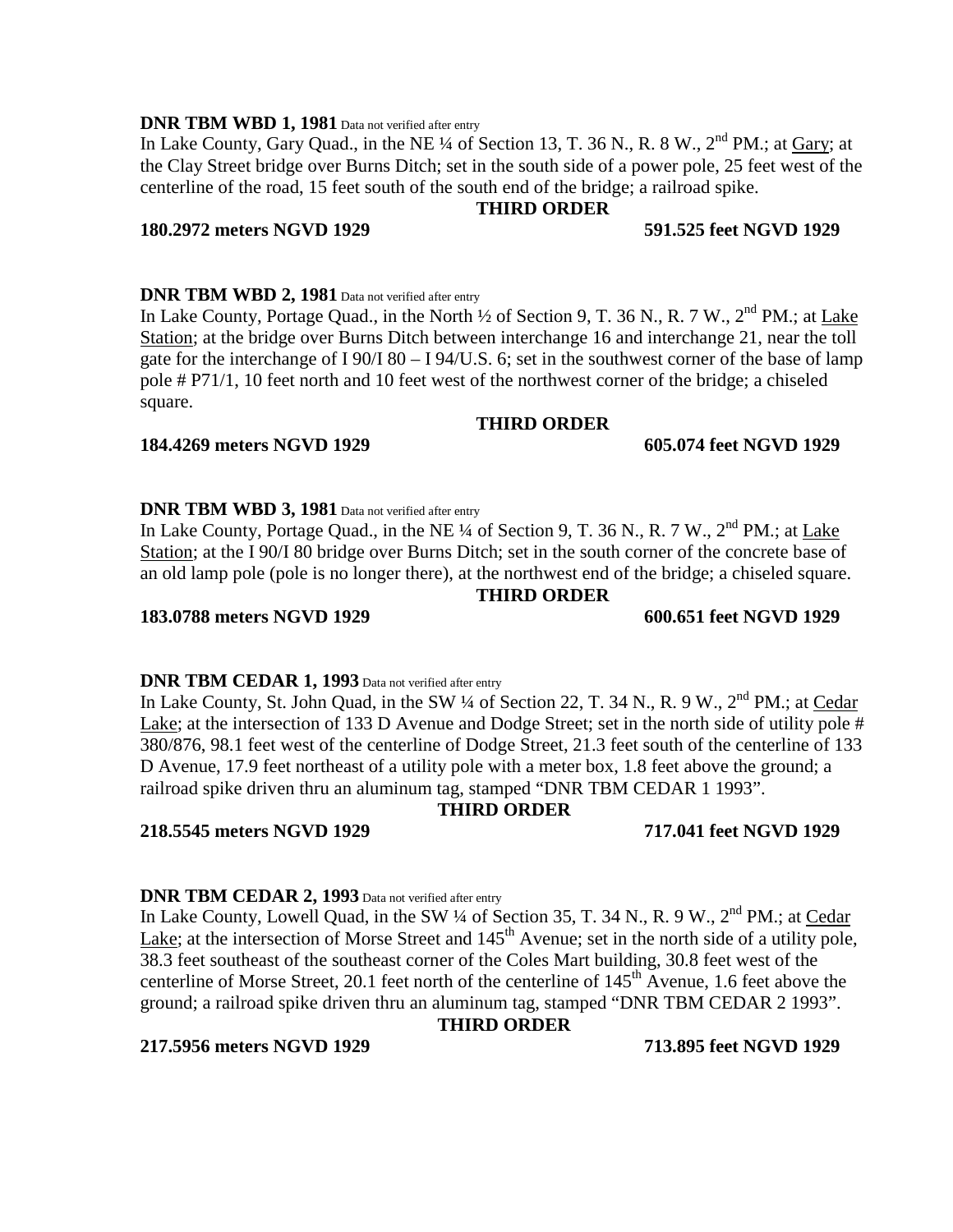# **DNR TBM CEDAR 3, 1993** Data not verified after entry

In Lake County, St. John Quad, in the SW  $\frac{1}{4}$  of Section 23, T. 34 N., R. 9 W.,  $2^{nd}$  PM.; at Cedar Lake; at the intersection of 133 D Avenue and Morse Street; set in the northeast side of utility pole # 822/953, 77.4 feet northwest of the northwest corner of the Holiday Liquor building, 65.2 feet west of the centerline of 133 D Avenue, 34.9 feet west of a pay phone, 1.9 feet above the ground; a railroad spike driven thru an aluminum tag, stamped "DNR TBM CEDAR 3 1993".

## **THIRD ORDER**

## **215.7391 meters NGVD 1929 707.804 feet NGVD 1929**

## **DNR TBM CEDAR 4, 1993** Data not verified after entry

In Lake County, Lowell Quad, in the SE  $\frac{1}{4}$  of Section 34, T. 34 N., R. 9 W.,  $2^{nd}$  PM.; at Cedar Lake; at the intersection of West  $147<sup>th</sup>$  Avenue and the entrance drive to "LaTulip Harbor", 133.5 feet northwest of the centerline of the "LaTulip Harbor" entrance drive, 37.9 feet southwest of a chain link fence, 22.1 feet southwest of the centerline of West  $147<sup>th</sup>$  Avenue, 1.9 feet above the ground; a railroad spike driven thru an aluminum tag, stamped "DNR TBM CEDAR 4 1993".

## **THIRD ORDER**

## **242.8060 meters NGVD 1929 796.606 feet NGVD 1929**

## **DNR TBM CEDAR 5, 1993** Data not verified after entry

In Lake County, Lowell Quad, in the SW ¼ of Section 27, T. 34 N., R. 9 W., 2<sup>nd</sup> PM.; at Cedar Lake; at the intersection of Parrish Avenue and  $136<sup>th</sup>$  Avenue; set in the east side of utility pole #  $803/309$ , 65.3 feet south of the centerline of 136<sup>th</sup> Avenue, 24.5 feet west of the centerline of Parrish Avenue, 1.9 feet above the ground; a railroad spike driven thru an aluminum tag, stamped "DNR TBM CEDAR 5 1993".

## **THIRD ORDER**

## **221.9256 meters NGVD 1929 728.101 feet NGVD 1929**

## **DNR TBM CEDAR 6, 1993** Data not verified after entry

In Lake County, St. John Quad, in the NW ¼ of Section 23, T. 34 N., R. 9 W., 2<sup>nd</sup> PM.; at Cedar Lake; at the intersection of 133 D Avenue and the entrance drive to the Cedar Lake Chamber of Commerce Building; set in a utility pole with a light, 68.0 feet south of the centerline of 133 D Avenue, 18.8 feet north of a 50 inch Cottonwood tree, 17.5 feet northeast of the northeast corner of the Chamber of Commerce Building, 1.8 feet above the ground; a railroad spike driven thru an aluminum tag, stamped "DNR TBM CEDAR 6 1993".

## **THIRD ORDER**

**212.5969 meters NGVD 1929 697.495 feet NGVD 1929**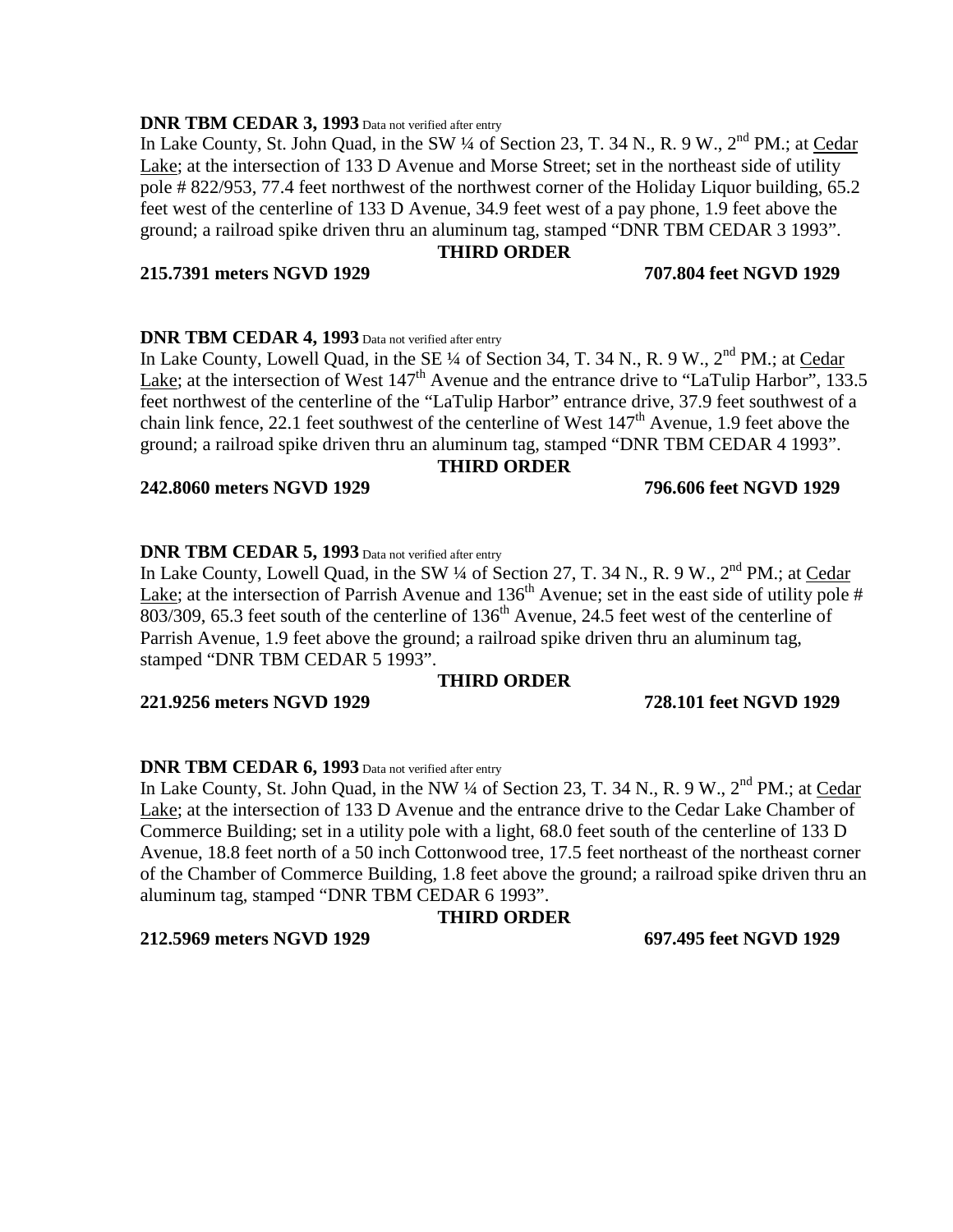## **DNR TBM CEDAR 7, 1993** Data not verified after entry

In Lake County, Lowell Quad, in the SE  $\frac{1}{4}$  of Section 26, T. 34 N., R. 9 W.,  $2^{nd}$  PM.; at Cedar Lake; at the intersection of Morse Street and  $140^{th}$  Avenue; set in the west side of utility pole # 804/690; 40.9 feet west of the southwest corner of the Cedar Lake Medical Clinic, 22.2 feet east of the centerline of Morse Street, 17.6 feet north of the centerline of  $140<sup>th</sup>$  Avenue, 1.8 feet above the ground; a railroad spike driven thru an aluminum tag, stamped "DNR TBM CEDAR 7 1993".

# **THIRD ORDER**

# **212.9590 meters NGVD 1929 698.683 feet NGVD 1929**

# **DNR TBM CEDAR 8, 1993** Data not verified after entry

In Lake County, Lowell Quad, in the SE  $\frac{1}{4}$  of Section 34, T. 34 N., R. 9 W.,  $2^{nd}$  PM.; at Cedar Lake; at the intersection of Cline Avenue and  $147<sup>th</sup>$  Avenue; set in utility pole # 809/071; 74.0 feet west of the southwest corner of a residence (#14629 Cline Avenue), 24.2 feet west of the centerline of Cline Avenue, 23.3 feet south of the centerline of  $147<sup>th</sup>$  Avenue; 1.9 feet above the ground; a railroad spike driven thru an aluminum tag, stamped "DNR TBM CEDAR 8 1993".

## **THIRD ORDER**

**216.5669 meters NGVD 1929 710.520 feet NGVD 1929**

# **DNR TBM CEDAR 9, 1993** Data not verified after entry

In Lake County, Lowell Quad, in the NE  $\frac{1}{4}$  of Section 34, T. 34 N., R. 9 W.,  $2^{nd}$  PM.; at Cedar Lake; at the intersection of West  $142<sup>nd</sup>$  Place and Lauerman Street; set in utility pole #809/231, 33.0 feet southwest of a residence (#14221 Lauerman Street), 14.6 feet west of the centerline of Lauerman Street, 1.6 feet above the ground, 1.0 foot south of the extended centerline of West  $142<sup>nd</sup>$  Place; a railroad spike driven thru an aluminum tag, stamped "DNR TBM CEDAR 9 1993".

## **THIRD ORDER**

**215.3361 meters NGVD 1929 706.482 feet NGVD 1929**

## **DNR TBM CEDAR 10, 1993** Data not verified after entry

In Lake County, Lowell Quad, in the NE ¼ of Section 34, T. 34 N., R. 9 W., 2<sup>nd</sup> PM.; at Cedar Lake; at the intersection of Lauerman Street and the entrance to the Cedar Lake Vision 2000 Church complex; set in the south side of a utility pole, 54.5 feet southwest of the southwest corner of the Vision 2000 Welcome Center building, 19.5 feet east of a north-south drive, 16.3 feet north of the centerline of the entrance drive, 1.9 feet above the ground; a railroad spike driven thru an aluminum tag, stamped "DNR TBM CEDAR 10 1993".

## **THIRD ORDER**

## **220.7211 meters NGVD 1929 724.149 feet NGVD 1929**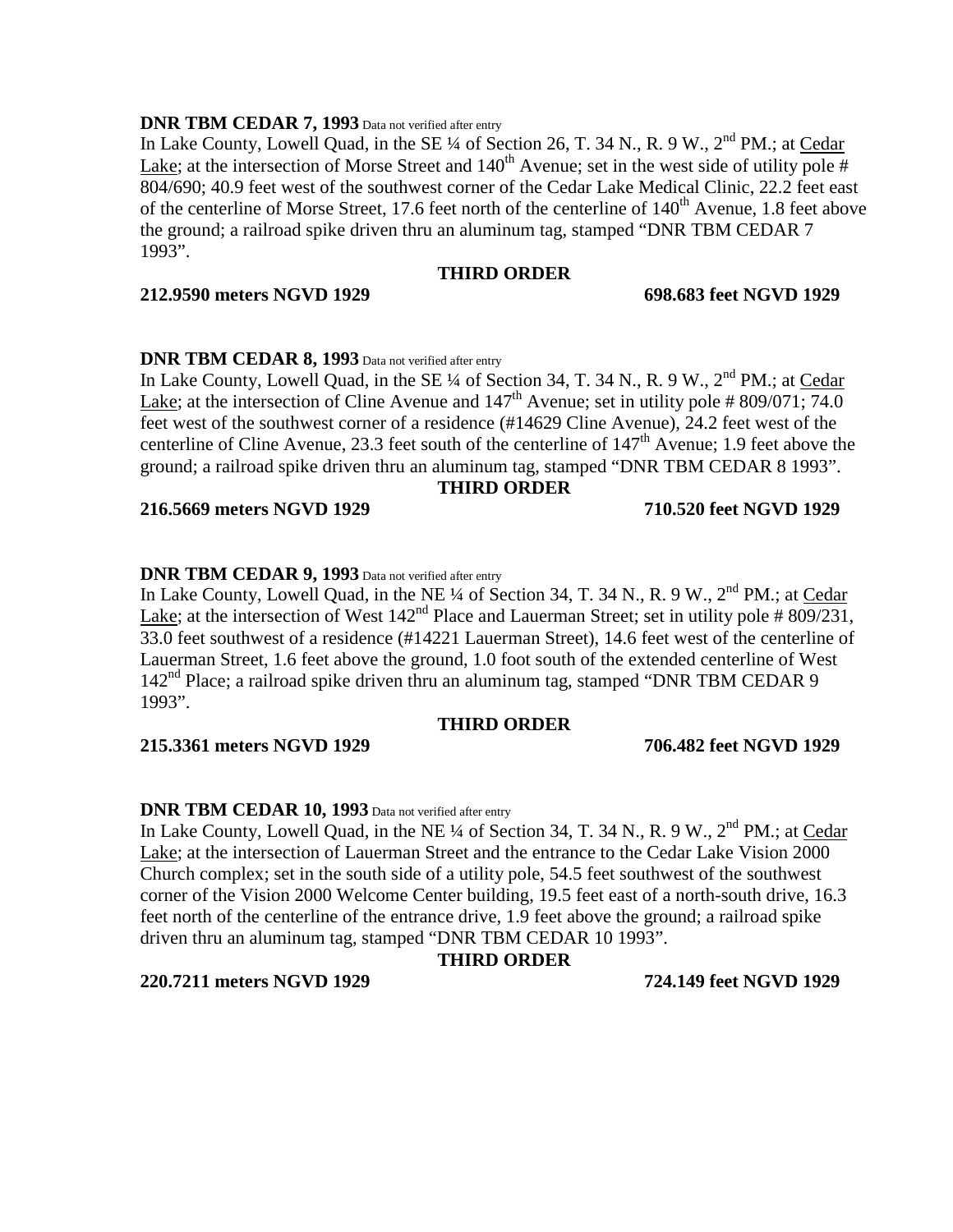## **DNR BM LAK 71, 1993** Data not verified after entry

In Lake County, St. John Quad, in the SW  $\frac{1}{4}$  of Section 22, T. 34 N., R. 9 W.,  $2^{nd}$  PM.; at Cedar Lake; about 0.05 mile south along Dodge Street from its intersection with 133 D Avenue to the triangle intersection of Dodge Street and Marquette Street; set in the top of a concrete post, 24.9 feet west of the centerline of Marquette Street, 21.5 feet northeast of the centerline of Dodge Street, 14.1 feet south of the centerline of  $131<sup>st</sup>$  Avenue, 10.8 feet southwest of utility pole # 814/88?; a Department of Natural Resources brass control station tablet, stamped "LAK 71 1993".

## **THIRD ORDER**

## **213.1910 meters NGVD 1929 699.444 feet NGVD 1929**

# **DNR BM LAK 72, 1993** Data not verified after entry

In Lake County, St. John Quad, in the NW ¼ of Section 23, T. 34 N., R. 9 W., 2<sup>nd</sup> PM.; at Cedar Lake; at the intersection of 133 D Avenue and the entrance drive to the Cedar Lake Chamber of Commerce Building; set in the top of the concrete inlet control structure, 45.2 feet northeast of the northeast corner of the Chamber of Commerce Building, 41.2 feet south of the centerline of 133 D Avenue, 30.5 feet northeast of a utility pole with a light, 2.4 feet south of a guardrail; a Department of Natural Resources brass control station tablet, stamped "LAK 72 1993".

## **THIRD ORDER**

# **212.0108 meters NGVD 1929 695.572 feet NGVD 1929**

# **DNR BM LAK 73, 1993** Data not verified after entry

In Lake County, Lowell Quad, in the NW  $\frac{1}{4}$  of Section 26, T. 34 N., R. 9 W.,  $2^{nd}$  PM.; at Cedar Lake; at the "T" road intersection of Morse Street and  $134<sup>th</sup>$  Place; set in the top of a concrete post, 78.2 feet southeast of a residence with rough sawn Cedar siding, 21.3 feet east of the centerline of Morse Street, 18.4 feet north of utility pole # 382/204, 1.0 foot south of the extended centerline of 134<sup>th</sup> Place; a Department of Natural Resources brass control station tablet, stamped "LAK 73 1993".

# **THIRD ORDER**

**221.2343 meters NGVD 1929 725.833 feet NGVD 1929**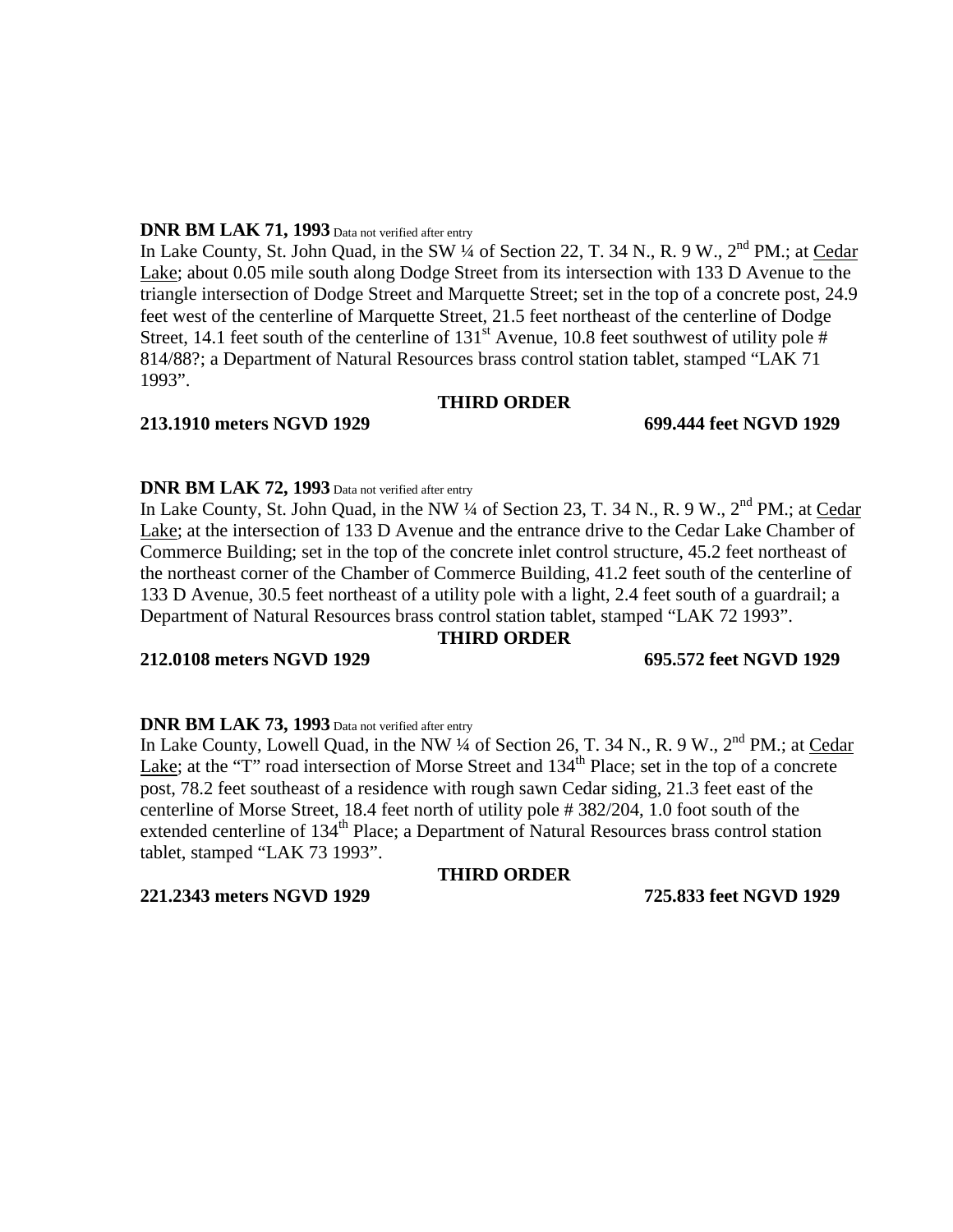## **DNR BM LAK 74, 1993** Data not verified after entry

In Lake County, Lowell Quad, in the SE  $\frac{1}{4}$  of Section 26, T. 34 N., R. 9 W., 2<sup>nd</sup> PM.; at Cedar Lake; at the intersection of Morse Street and Binyon Avenue, at the Morse Street bridge over Cedar Creek; set in the top of the west concrete guardrail, 176.3 feet south of the centerline of Binyon Avenue, 54.4 feet north of the centerline of West  $140<sup>th</sup>$  Place, 14.3 feet west of the centerline of Morse Street, 1.6 feet above the ground, 0.9 foot south of the northwest corner of the bridge; a Department of Natural Resources brass control station tablet, stamped "LAK 74 1993".

# **THIRD ORDER**

## **212.1903 meters NGVD 1929 696.161 feet NGVD 1929**

# **DNR BM LAK 75, 1993** Data not verified after entry

In Lake County, Lowell Quad, in the SE  $\frac{1}{4}$  of Section 34, T. 34 N., R. 9 W.,  $2^{nd}$  PM.; at Cedar Lake; at the intersection of Cline Avenue and  $147<sup>th</sup>$  Avenue; set in the top of a concrete post, 80.3 feet west of a residence (#14629 Cline Street), 29.0 feet west of the centerline of Cline Avenue, 24.5 feet south of the centerline of  $147<sup>th</sup>$  Avenue, 5.8 feet southwest of utility pole #809/071; a Department of Natural Resources brass control station tablet, stamped "LAK 75 1993".

# **THIRD ORDER**

## **216.1548 meters NGVD 1929 709.168 feet NGVD 1929**

## **DNR BM LAK 76, 1993** Data not verified after entry

In Lake County, Lowell Quad, in the NE ¼ of Section 34, T. 34 N., R. 9 W.,  $2^{nd}$  PM.; at Cedar Lake; at the intersection of West  $142<sup>nd</sup>$  Place and Lauerman Street, at the West  $142<sup>nd</sup>$  Street bridge over an unnamed tributary; set in the top of the north concrete guardrail, 172.4 feet west of the centerline of Lauerman Street, 14.9 feet north of the centerline of West 142<sup>nd</sup> Place, 1.6 feet east of the west end of the bridge, 1.1 feet above the ground; a Department of Natural Resources brass control station tablet, stamped "LAK 76 1993".

# **THIRD ORDER**

**213.8493 meters NGVD 1929 701.604 feet NGVD 1929**

## **DNR BM LAK 77, 1993 Data not verified after entry**

In Lake County, Lowell Quad, in the NE ¼ of Section 34, T. 34 N., R. 9 W.,  $2<sup>nd</sup> PM$ .; at Cedar Lake; at the intersection of Lauerman Street and the entrance to the Cedar Lake Vision 2000 Church complex; set in the top of a concrete post, 55.3 feet southwest of the Vision 2000 Welcome Center, 17.0 feet east of a north-south drive, 12.2 feet north of the entrance drive, 2.8 feet south of a utility pole; a Department of Natural Resources brass control station tablet, stamped "LAK 77 1993".

## **THIRD ORDER**

## **220.1541 meters NGVD 1929 722.289 feet NGVD 1929**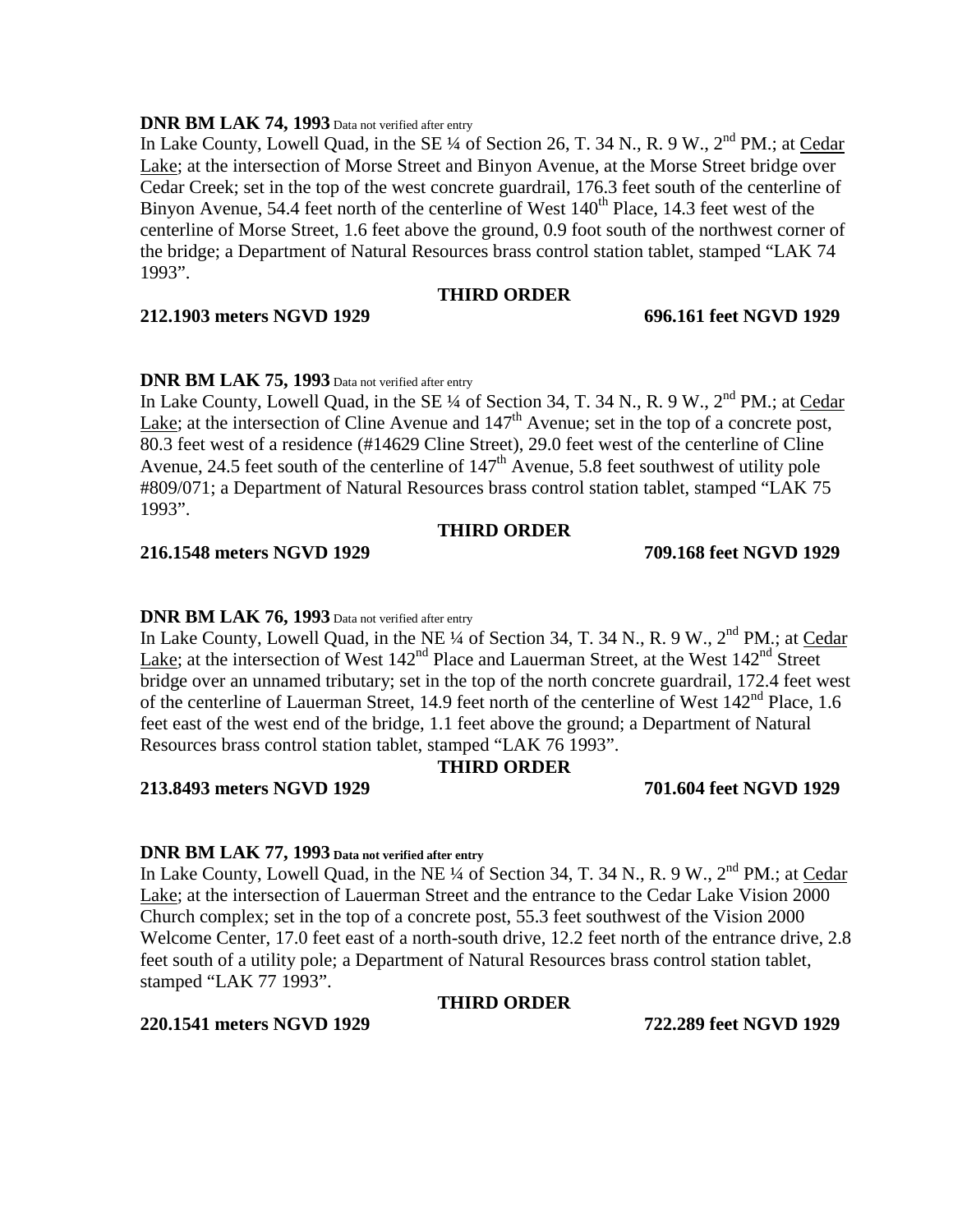## **DNR BM LAK 78, 1993 Data not verified after entry**

In Lake County, Lowell Quad, in the SW  $\frac{1}{4}$  of Section 26, T. 34 N., R. 9 W.,  $2^{nd}$  PM.; at Cedar Lake; at the Cedar Lake outlet control structure; set in the top of the west side (near the center) of the control structure, 35.3 feet south of a utility pole #809/146, 15.3 feet west of the centerline of Binyon Road, 7.9 feet north of the south end of the control structure, 1.0 foot west of a guardrail; a Department of Natural Resources brass control station tablet, stamped "LAK 78 1993".

# **THIRD ORDER**

# **211.8602 meters NGVD 1929 695.078 feet NGVD 1929**

# **USC&GS BM B 138, 1946** Data not verified after entry

In Lake County, Lowell Quad, in the SW  $\frac{1}{4}$  of Section 24, T. 34 N., R. 9 W.,  $2^{nd}$  PM.; about 0.5 mile east of Cedar Lake; 1.0 mile east along 133 D Avenue from its intersection with Morse Street to a lane leading south; set in the top of a concrete post, 35.1 feet east of utility pole #817/320, 29.2 feet south of the centerline of 133 D Avenue, 20.4 feet east of the centerline of the lane to the south, 1.0 foot east of a witness post; a U.S. Coast and Geodetic Survey bench mark tablet, stamped "B 138 1946".

# **THIRD ORDER**

## **229.3929 meters NGVD 1929 752.600 feet NGVD 1929**

# **DNR TBM 1-07084** Data not verified after entry

In Lake County, Lowell Quad, in the SW  $\frac{1}{4}$  of Section 26, T. 34 N., R. 9 W.,  $2^{nd}$  PM.; at Cedar Lake; at the Binyon Road bridge over Cedar Creek; set in top of the east end of the north concrete headwall of the bridge, 10.0 feet north of the centerline of Binyon Road, 0.8 foot above the road, 0.4 foot west of the east end of the north headwall, 0.3 foot south of the north face of the headwall; a chiseled triangle.

# **THIRD ORDER**

# **211.4237 meters NGVD 1929 693.646 feet NGVD 1929**

# **DNR TBM 2-07084** Data not verified after entry

In Lake County, Lowell Quad, in the SE ¼ of Section 26, T. 34 N., R. 9 W., 2<sup>nd</sup> PM.; at Cedar Lake; at the  $141<sup>st</sup>$  Avenue bridge over Cedar Creek; set in top of the east end of the north concrete guardrail of the bridge, 10.9 feet north of the centerline of  $141<sup>st</sup>$  Avenue, 1.3 foot above the road, 0.7 foot west of the east end of the north guardrail, 0.3 foot south of the north face of the guardrail; a chiseled triangle.

## **THIRD ORDER**

**212.4864 meters NGVD 1929 697.133 feet NGVD 1929**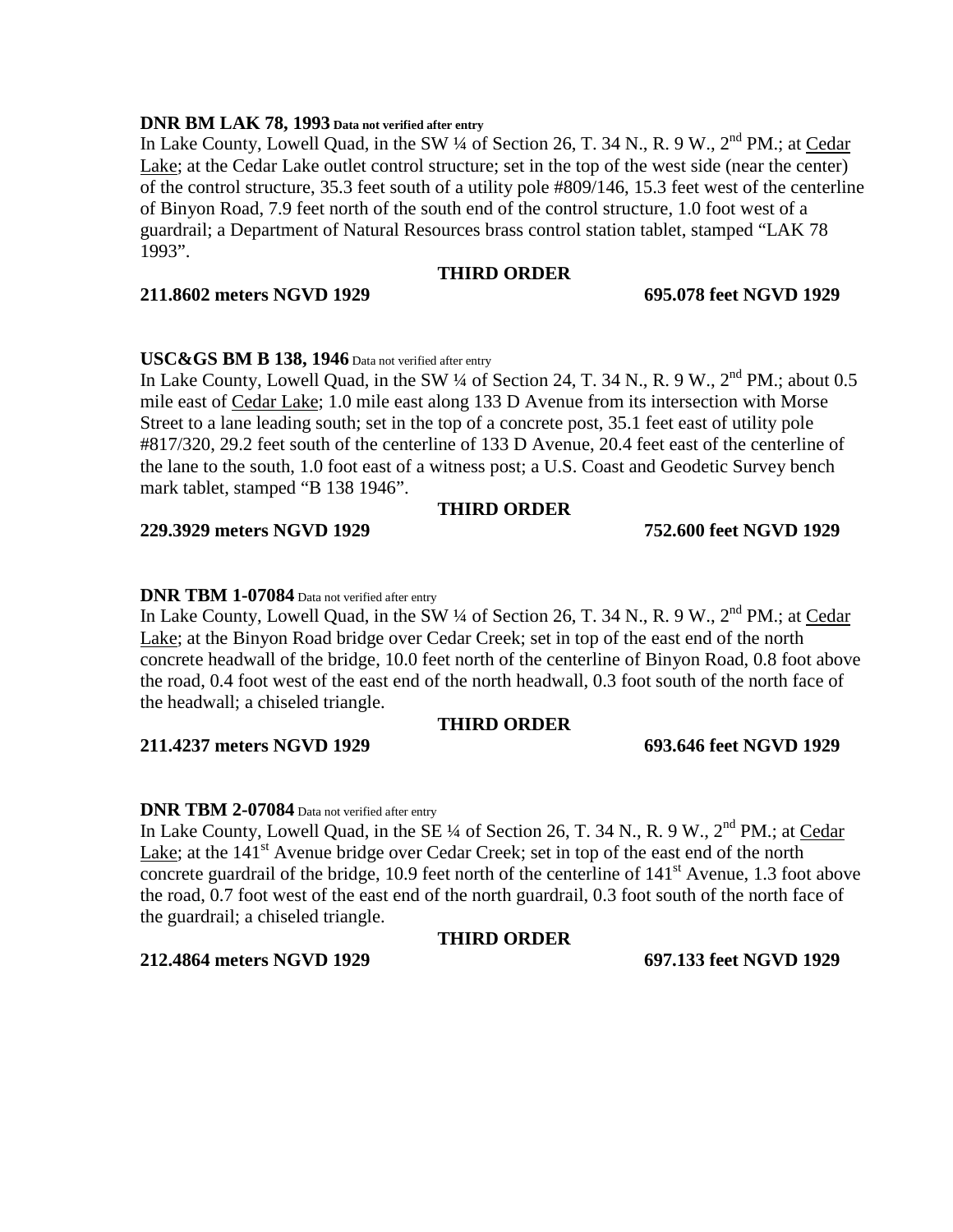## **DNR TBM 3-07084 Data not verified after entry**

In Lake County, Lowell Quad, in the NE ¼ of Section 35, T. 34 N., R. 9 W., 2<sup>nd</sup> PM.; at Cedar Lake; at the 144<sup>th</sup> Avenue bridge over Cedar Creek; set in the south side of a 9 inch Elm tree, 22.6 feet south of the centerline of  $144<sup>th</sup>$  Avenue, 15.8 feet southwest of the southwest most guardrail support post, 1.5 feet above the ground; a railroad spike.

# **THIRD ORDER**

## **210.2292 meters NGVD 1929 689.727 feet NGVD 1929**

*NOTE : not found 7/13/1993*

**DNR TBM 4-07084 Data not verified after entry**

In Lake County, Lowell Quad, in the SE  $\frac{1}{4}$  of Section 35, T. 34 N., R. 9 W.,  $2^{nd}$  PM.; at Cedar Lake; at the  $145<sup>th</sup>$  Avenue twin cmp culverts over Cedar Creek; set in the east side of power pole # 817/343, 69 feet west of the south end of the west most of the twin culverts, 17.0 feet south of the centerline of  $145<sup>th</sup>$  Avenue, 1.5 feet above the ground; a railroad spike.

# **THIRD ORDER**

# **210.0205 meters NGVD 1929 689.042 feet NGVD 1929**

## **DNR TBM 5-07084 Data not verified after entry**

In Lake County, Lowell Quad, in the SE  $\frac{1}{4}$  of Section 35, T. 34 N., R. 9 W.,  $2^{nd}$  PM.; at Cedar Lake; at the Reeder Road over Cedar Creek; set in the south side of power pole # 807/837, 52.2 feet west of the southwest end of the northwest bridge curb, 20.5 feet north of the centerline of Reeder Road, 1.3 feet above the ground; a railroad spike.

## **THIRD ORDER**

# **210.6517 meters NGVD 1929 691.113 feet NGVD 1929**

## **DNR TBM 6-07084 Data not verified after entry**

In Lake County, Lowell Quad, in the NW  $\frac{1}{4}$  of Section 12, T. 33 N., R. 9 W.,  $2^{nd}$  PM.; at Lake Dalecarlia; at the east most of two outlet control structures for Lake Dalecarlia; set on the control structure, 54 feet north of the centerline of Main Street, 0.8 foot north of the north edge of the concrete walkway over the control structure, 0.3 foot west of the east face of the west control structure wall; a chiseled triangle.

## **THIRD ORDER**

## **209.5943 meters NGVD 1929 687.644 feet NGVD 1929**

# **DNR TBM 7-07084 Data not verified after entry**

In Lake County, Lowell Quad, in the NW  $\frac{1}{4}$  of Section 12, T. 33 N., R. 9 W.,  $2^{nd}$  PM.; at Lake Dalecarlia; at the west most of two outlet control structures for Lake Dalecarlia; set on the control structure, 40 feet west of the centerline of Main Street, 0.8 foot east of the west end of the north control structure wall, 0.3 foot north of the south face of the north wall; a chiseled triangle.

## **THIRD ORDER**

**209.8699 meters NGVD 1929 688.548 feet NGVD 1929**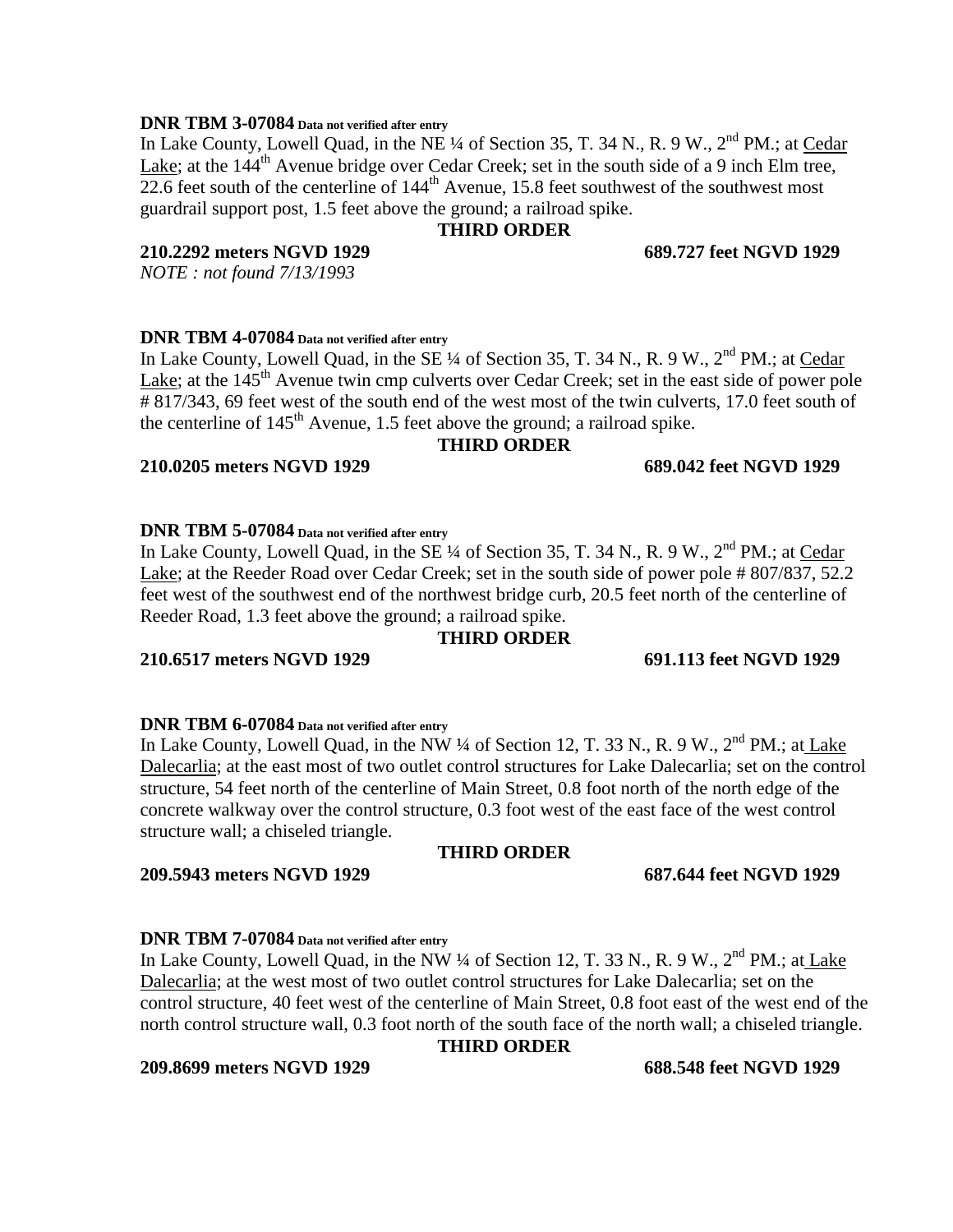## **USC&GS BM Y 137 RESET 1990** Data not verified after entry

In Lake County, St. John Quad, in the NW  $\frac{1}{4}$  of Section 26, T. 34 N., R. 9 W.,  $2^{nd}$  PM.; at Cedar Lake; at the intersection of Parrish Street and 133 D Avenue, on the grounds of the Jane Ball School; set in the top of a concrete post, 135.5 feet south of the centerline of 133 D Avenue, 119.2 feet northwest of the northwest corner of the school, 114.0 feet northeast of the Cedar Lake Public Library, 100.6 feet southwest of the southwest corner of the Chicken City U.S.A. building, 60.6 feet east of the centerline of Parrish Street, 0.1 foot below the ground; a National Geodetic Survey bench mark disk, stamped "Y 137 RESET 1990".

### **THIRD ORDER**

## **227.2729 meters NGVD 1929 745.644 feet NGVD 1929**

## **DNR TBM TATER 1, 1990** Data not verified after entry

In Lake County, St. John Quad, in the NW  $\frac{1}{4}$  of Section 26, T. 34 N., R. 9 W.,  $2^{nd}$  PM.; at Cedar Lake; at the intersection of Parrish Street and 133 D Avenue, on the grounds of the Jane Ball School; set in the north side of utility pole #396/677 with three transformers, 191.0 feet south of the centerline of 133 D Avenue, 174.5 feet northwest of the northwest corner of the school, 83.0 feet southwest of the southwest corner of the Chicken City U.S.A. building, 59.4 0 feet east of the northeast corner of the Cedar Lake Public Library, 22.4 east of the centerline of Parrish Street, 0.5 foot above the ground; a railroad spike driven thru an aluminum tag, stamped "TATER 1 1990".

## **THIRD ORDER**

### **227.3810 meters NGVD 1929 745.999 feet NGVD 1929**

### **DNR TBM SCH D1, 1989** Data not verified after entry

In Lake County, St. John Quad, in the NE  $\frac{1}{4}$  of Section 17, T. 35 N., R. 9 W.,  $2^{nd}$  PM.; at Schererville; about 0.2 mile west along U.S. 30 from its intersection with U.S. 41 to power pole # 900; set in the south side of power pole # 900, 150 feet west of a private drive, 12 feet north of the north edge of U.S. 30, 1.5 feet above the ground; a railroad spike.

## **THIRD ORDER**

## **194.9236 meters NGVD 1929 639.512 feet NGVD 1929**

## **DNR TBM SCH D2, 1989** Data not verified after entry

In Lake County, Highland Quad, in the NE <sup>1</sup>/4 of Section 8, T. 35 N., R. 9 W., 2<sup>nd</sup> PM.; at Schererville; at the intersection of 213<sup>th</sup> Street and the Elgin Joliet and Eastern railroad; set in the northwest side of a power pole, 104 feet south of the south rail of the railroad, 28 feet west of the centerline of the north-south portion of the road, 2.5 feet above the ground; a railroad spike.

### **191.2289 meters NGVD 1929 627.390 feet NGVD 1929**

**THIRD ORDER**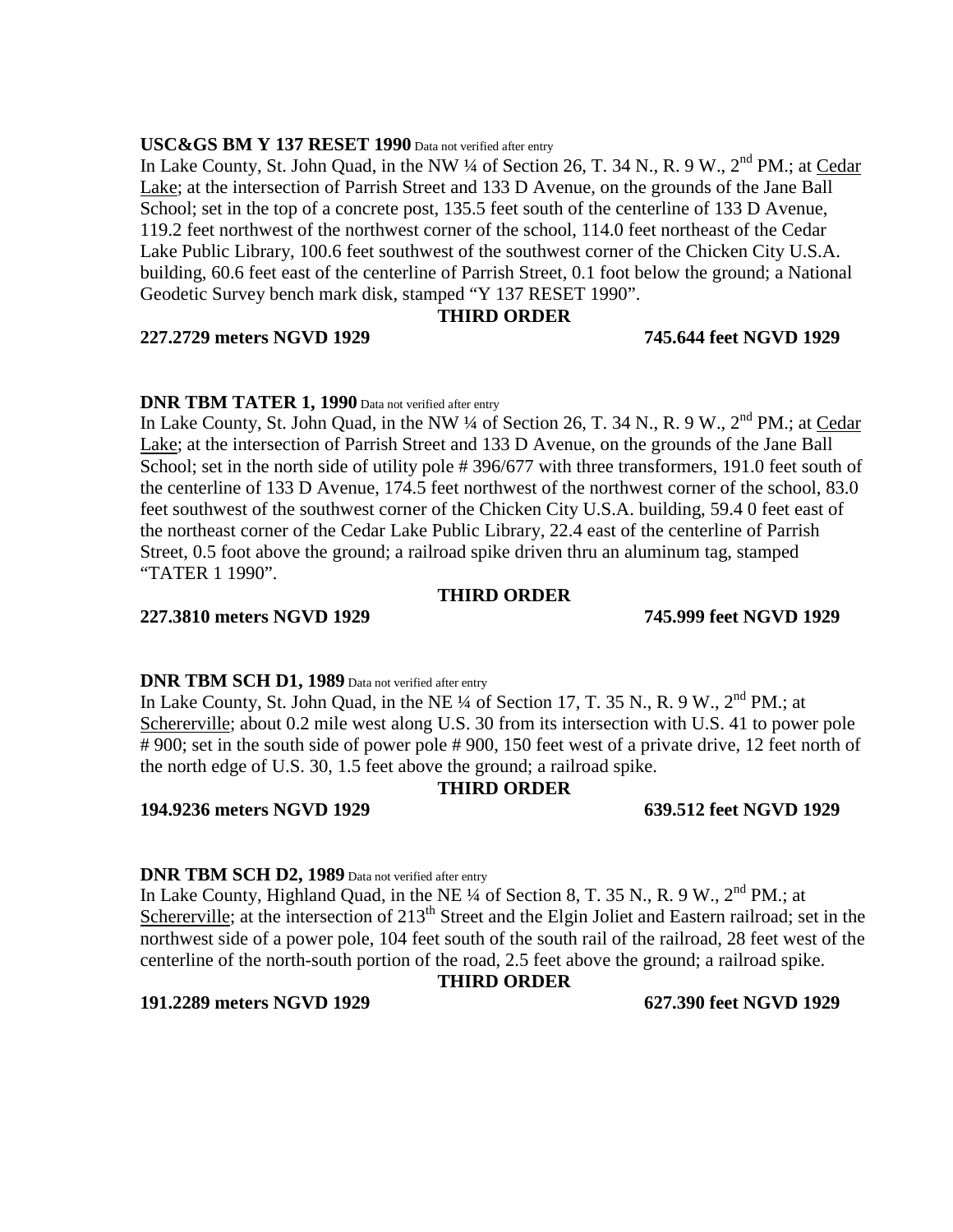# **DNR TBM SSD 1, 1988** Data not verified after entry

## **THIRD ORDER**

**187.8248 meters NGVD 1929 616.222 feet NGVD 1929**

**DNR TBM SSD 2, 1988** Data not verified after entry

In Lake County, Highland Quad, in the SW  $\frac{1}{4}$  of Section 4, T. 35 N., R. 9 W.,  $2^{nd}$  PM.; at Schererville; at the Kennedy Avenue bridge over Spring Street Ditch and the Elgin Joliet and Eastern railroad; set in the top of the east end of the south concrete headwall of the north bridge, 67.0 feet north of the north rail of the tracks, 40.8 feet west of the centerline of Kennedy Avenue, 14.4 feet northwest of power pole # 94/290, 8.2 feet south of the south rail of the tracks, 0.6 foot east of the west end of the headwall; a chiseled triangle.

## **THIRD ORDER**

**191.2849 meters NGVD 1929 627.574 feet NGVD 1929**

# **DNR TBM SSD 3, 1988** Data not verified after entry

In Lake County, Highland Quad, in the SE  $\frac{1}{4}$  of Section 4, T. 35 N., R. 9 W.,  $2^{nd}$  PM.; at Schererville; at the Gatlin Road (dead end) concrete bridge over Spring Street Ditch; set in the top of the east concrete headwall of the bridge, 20.0 feet east of the centerline of the road, 11.5 feet southwest of the northeast end of the headwall, 0.3 foot below the road; a chiseled triangle.

## **THIRD ORDER**

# **190.7284 meters NGVD 1929 625.748 feet NGVD 1929**

## **DNR TBM SSD 4, 1988** Data not verified after entry

In Lake County, Highland Quad, in the SE  $\frac{1}{4}$  of Section 4, T. 35 N., R. 9 W.,  $2^{nd}$  PM.; at Schererville; at the 213<sup>th</sup> Street cmp culvert over Spring Street Ditch; set in the south side of power pole # 95/160, 100.0 feet west of the culvert, 28.5 feet north of the centerline of the road, 1.1 feet above the ground; a railroad spike driven thru an aluminum can.

## **THIRD ORDER**

### **191.0435 meters NGVD 1929 626.782 feet NGVD 1929**

## **DNR TBM 1, 1986** Data not verified after entry

In Lake County, Shelby Quad, in the NW  $\frac{1}{4}$  of Section 33, T. 32 N., R. 8 W.,  $2^{nd}$  PM.; at Shelby; about 350 feet west along the new (Williams Ditch) levee from the Louisville-Nashville railroad; set in the north side of a 24 inch Maple tree, 37.0 feet south of the centerline of the new levee; a railroad spike driven thru an aluminum tag, stamped "DNR TBM 1 1986".

# **THIRD ORDER**

## **194.7965 meters NGVD 1929 639.095 feet NGVD 1929**

In Lake County, Highland Quad, in the SW 1/4 of Section 28, T. 36 N., R. 9 W., 2<sup>nd</sup> PM.; at Highland; at the Hart Road bridge over Spring Street Ditch; set in the northwest side of power pole # 2428 - 62/396, 87.0 feet east of the centerline of Spring Street Ditch, 21.6 feet south of the centerline of Hart Road, 0.7 foot above the ground; a railroad spike drive thru an aluminum tag, stamped "DNR TBM SSD 1 1988".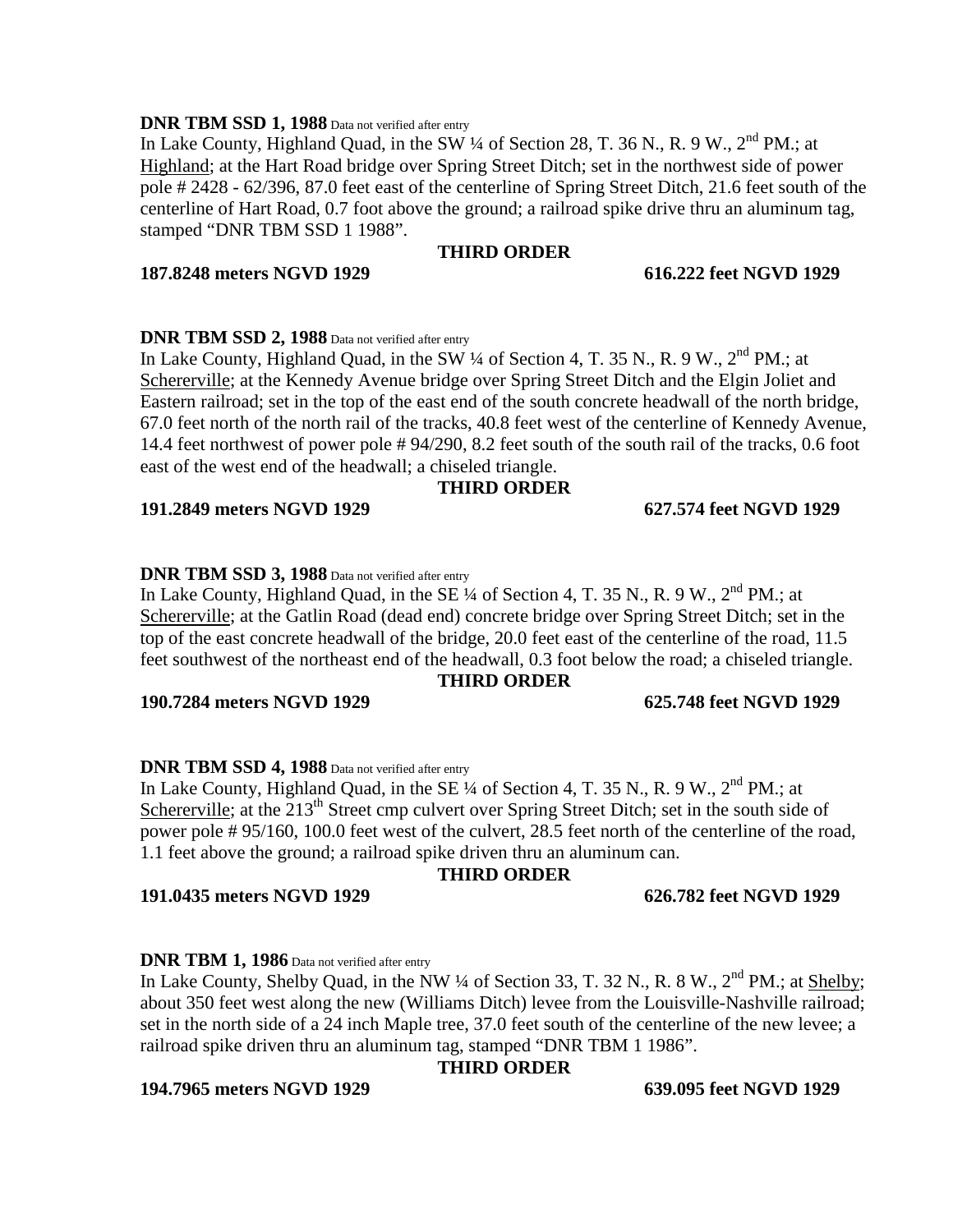## **DNR TBM 2, 1986** Data not verified after entry

In Lake County, Shelby Quad, in the SW  $\frac{1}{4}$  of Section 32, T. 32 N., R. 8 W.,  $2^{nd}$  PM.; about 0.5 mile southwest of Shelby; 475 feet west of a cmp culvert over Dike Ditch; set in the north side of a tree, 47.0 feet south of the centerline of the (Williams Ditch) levee, 2.0 feet above the ground; a railroad spike driven thru an aluminum tag, stamped "DNR TBM 2 1986".

## **THIRD ORDER**

## **194.6140 meters NGVD 1929 638.496 feet NGVD 1929**

# **DNR TBM 3, 1986** Data not verified after entry

In Lake County, Shelby Quad, in the SW  $\frac{1}{4}$  of Section 32, T. 32 N., R. 8 W.,  $2^{nd}$  PM.; about 0.5 mile southwest of Shelby; at a bend in the (Williams Ditch) levee; set in the top of the southwest end of a 7 foot round steel pipe crossing Dike Ditch, 70.0 feet northwest of the centerline of the (Williams Ditch) levee; a painted steel head of a bolt.

## **THIRD ORDER**

## **193.4207 meters NGVD 1929 634.581 feet NGVD 1929**

# **DNR TBM 4, 1986** Data not verified after entry

In Lake County, Schneider Quad, in Section 31, T. 32 N., R. 8 W., 2<sup>nd</sup> PM.; about 3.5 mile east of Schneider; set in the northwest side of a 15 inch trunk of a triple trunked tree that is leaning, 80 feet southeast of the centerline of the (Williams Ditch) levee, 1.0 foot above the ground; a railroad spike driven thru an aluminum tag, stamped "DNR TBM 4 1986".

## **THIRD ORDER**

**193.6020 meters NGVD 1929 635.176 feet NGVD 1929**

## **DNR TBM 5, 1986** Data not verified after entry

In Lake County, Schneider Quad, in Section 1, T. 31 N., R. 9 W., 2<sup>nd</sup> PM.; about 2.0 mile eastsoutheast of Schneider; at a road crossing Dike Ditch; set in the top of the west end of a steel pipe under the crossing, 67.0 feet north of the centerline of the new (Williams Ditch) levee, 17.0 feet west of the centerline of the road crossing; a painted head of a bolt.

## **THIRD ORDER**

# **193.2488 meters NGVD 1929 634.017 feet NGVD 1929**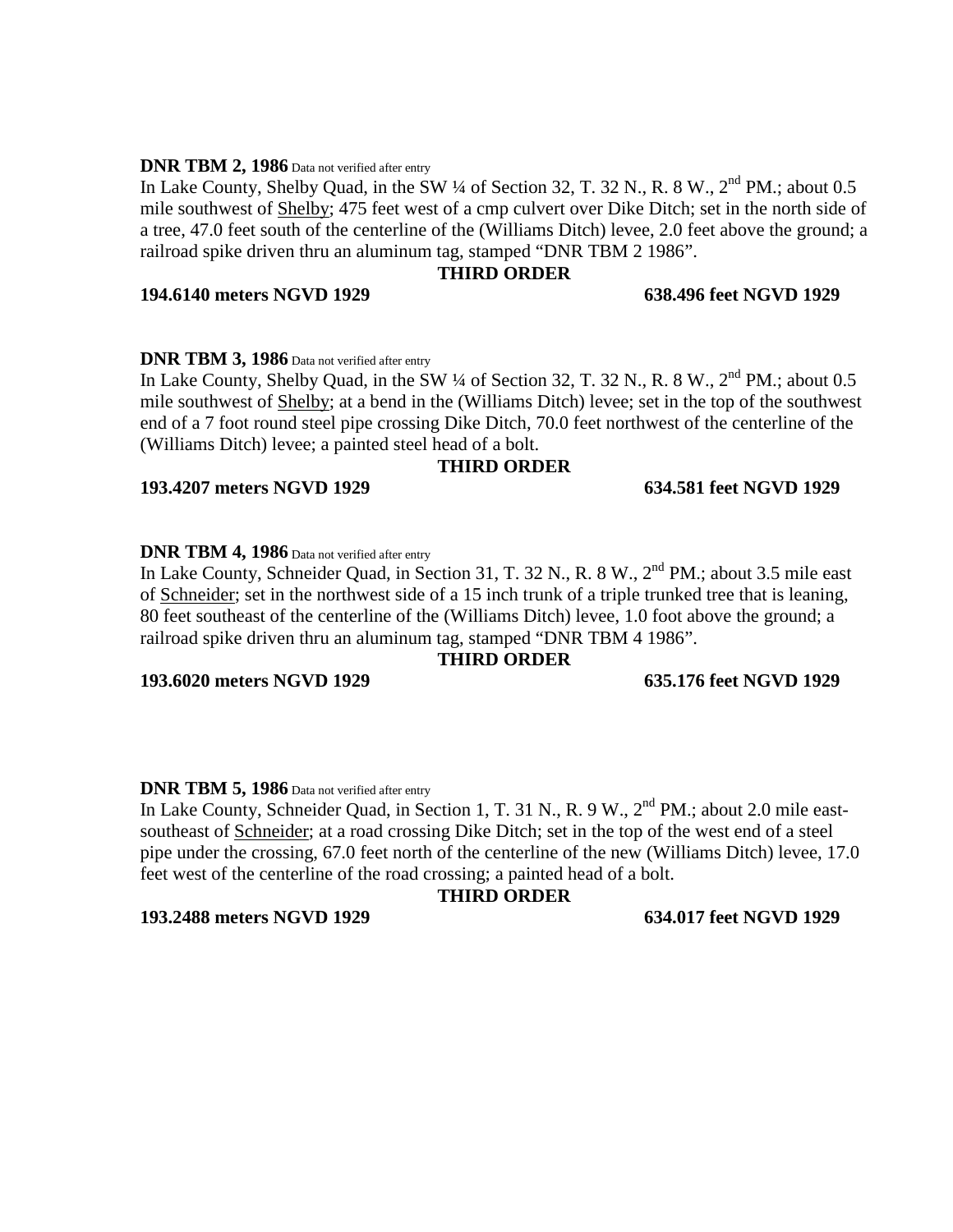# **DNR TBM 6, 1986** Data not verified after entry

In Lake County, Schneider Quad, in Section 1, T. 31 N., R. 9 W., 2<sup>nd</sup> PM.; about 2.0 mile eastsoutheast of Schneider; set in the south side of power pole # 804/519, 100 feet east of the centerline of a road leading north (dead end road), 10.0 feet north of the centerline of a road, 1.4 feet above the ground; a railroad spike driven thru an aluminum tag, stamped "DNR TBM 6 1986". THIRD ORDER

**194.3040 meters NGVD 1929 637.479 feet NGVD 1929**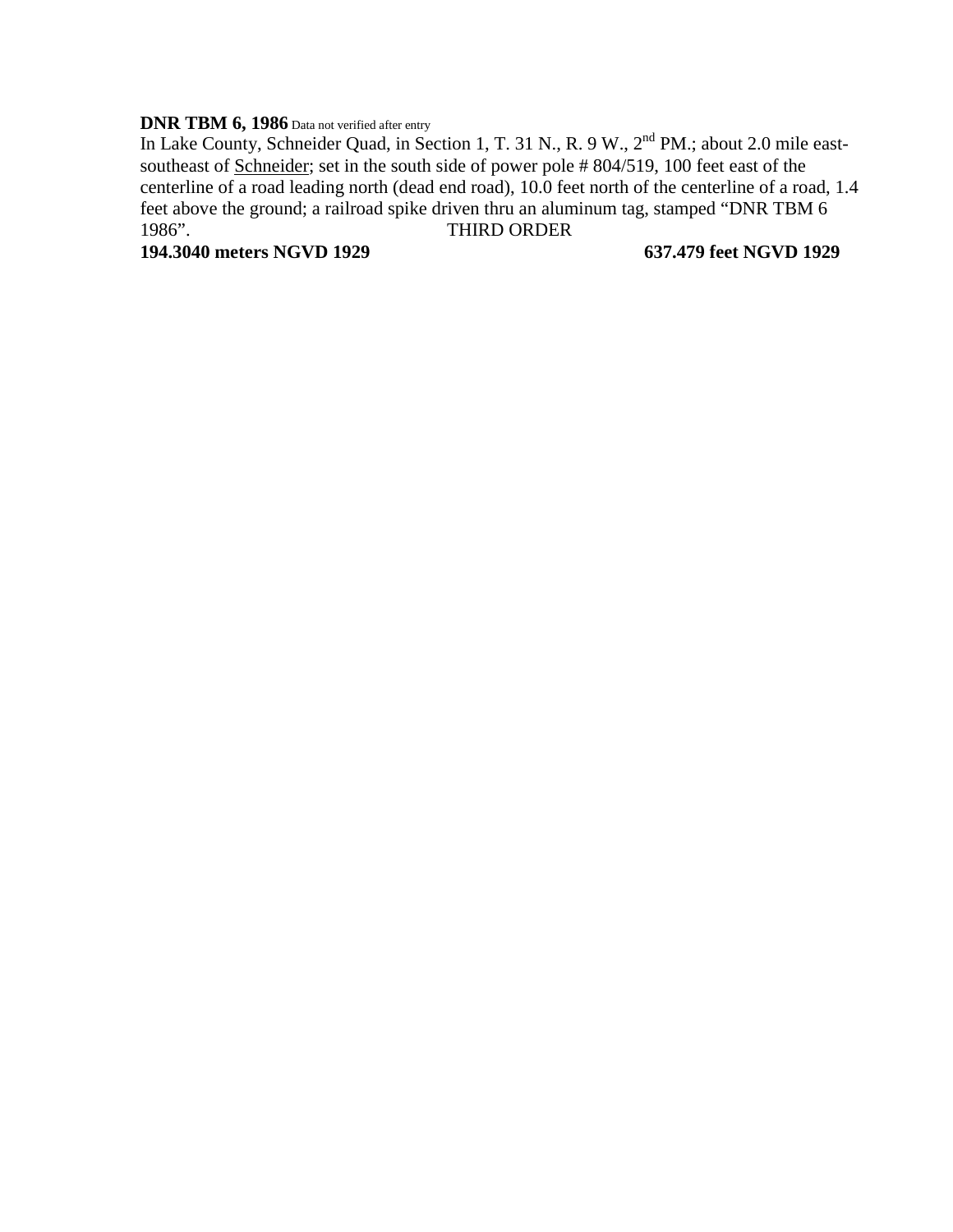## **DNR TBM 051501-1 Data not verified after entry**

In Lake County, Gary Quad., in the NW 1/4 Sec. 32, T. 36N., R. 7W., 2nd PM; In Hobart, Indiana. Set at the 3rd Street bridge over Deep River (Lake George), 23.5 feet southeast of centerline of road, 28.1 feet northeast of power pole #324/705, 0.6 foot southwest of bridge expansion joint, 0.5 foot northwest of southeast edge of side walk; Set in top of concrete sidewalk at most south corner of bridge. A chiseled triangle **THIRD ORDER 611.848 feet NGVD 1929**

## **DNR TBM 052201-1 Data not verified after entry**

In Lake County, in Gary Quad., in the NW 1/4 Sec. 32, T. 36N., R. 9W., 2nd PM; In Hobart, Indiana. Set at the railroad bridge just upstream of the 3rd Street bridge over Deep River. 10.3 feet south of centerline of rails, 28.8 feet west of the centerline of Deep River, 0.2 foot south of north face of 2'x2' concrete footer, 0.2 foot east of west face of 2'x2' concrete footer, 1.0 foot above ground. Set in the top of the northwest corner of the most westerly concrete footer at southwest corner of bridge. A chiseled cross. **THIRD ORDER 622.413 feet NGVD 1929**

## **IDOH LAKE L666 Data not verified after entry**

In Lake County, Portage Quad, Gary Quad., in the NE 1/4 Sec. 9, T. 36N., R. 7W., 2nd PM. Set near the north edge of Lake Station, Indiana. Set at the southwest corner of the S.R. 51 and U.S. 6 bridge over Burns Ditch, set in top of concrete guardrail. 10.7 feet west of west edge of U.S. 6, 0.9 feet north of south end of concrete guardrail at expansion joint; 0.4 foot east of the west face of concrete guardrail, 2.7 feet above road surface; an IDOH bench mark tablet stamped, "LAKE L666".

**GPS ELEV. 603.33 feet NGVD 1929**

## **IDOT BM LAKE L911 Data not verified after entry**

In Lake County, Gary Quad., in the SW 1/4 Sec. 13, T. 36N., R. 8W., 2nd PM. Set near the northwest edge of Lake Station, Indiana. Set in the northwest concrete bridge abutment of the Interstate 80/94 bridge over Deep River/Burns Ditch. 12.5 feet north of the north edge of I 80/94, 1.5 feet east of the west face of concrete abutment; about level with roadway, an IDOT bench mark tablet stamped, "LAKE L911". **GPS ELEV**. **600.61 feet NGVD 1929**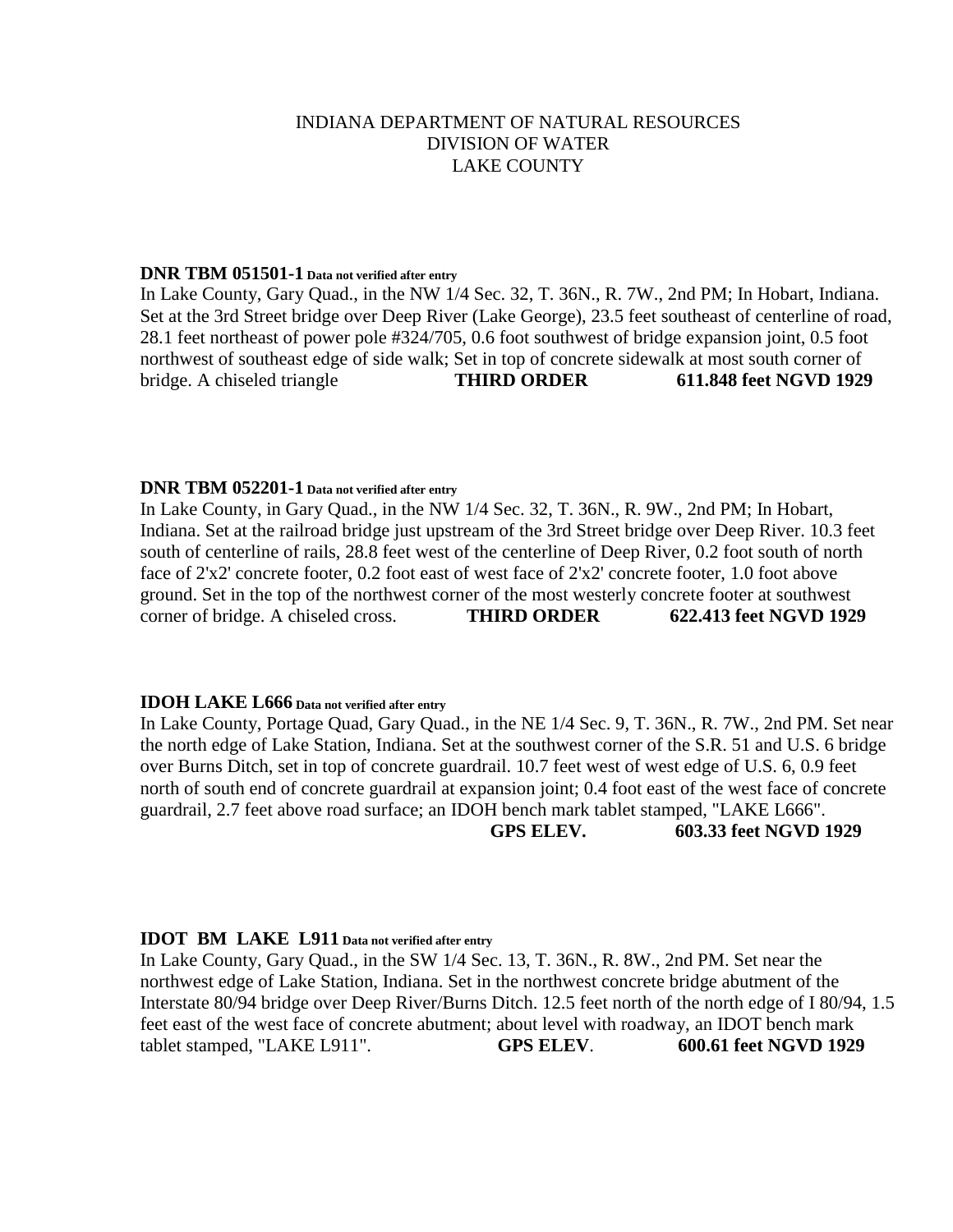# **DNR TBM 052301-1 Data not verified after entry**

In Lake County, Gary Quad., in the NW 1/4 Sec. T. 36 N., R. 8W., 2nd PM. Set at the Liverpool Road bridge over Deep River, 30.0 feet southeast of centerline of road, 1.1 feet southwest of the expansion joint, 0.6 foot northwest of the concrete guardrail, about 1 foot above roadway. Set in top of the sidewalk at the northeast end of bridge at the most easterly corner of bridge. A chiseled triangle. **GPS ELEV. 602.91 feet NGVD 1929**

## **DNR TBM 053001-1 Data not verified after entry**

In Lake County, Gary Quad., in the NW 1/4 Sec. 19, T. 36 N., R. 7W., 2nd PM. Set on the north edge of New Chicago, Indiana. Set in the northeast concrete bridge abutment of Michigan Street Bridge over Deep River. 20.0 feet east of centerline of Michigan Street, 0.7 foot south of the north face of concrete bridge abutment, 0.3 foot west of east face concrete bridge abutment, about level with the road; a chiseled triangle. **GPS ELEV.** 606.10 feet NGVD 1929

## **IDOT BM LAKE L915 Data not verified after entry**

In Lake County, Gary Quad., in the NW 1/4 Sec. 29, T 36 N., R. 7W., 2nd PM. Approximately 1.0 mile northwest of Hobart. Set in the northwest corner of the 37th Ave. bridge over Deep River. Set in the concrete bridge abutment, 40.5 feet north of the centerline of 37th Avenue, 6.0 feet west of the west end of concrete guardrail, 0.5 feet south of north face of concrete bridge abutment, 0.9 foot east of west face of concrete bridge abutment. An Indiana Department of Transportation bench mark tablet stamped, "LAKE L 915". **GPS ELEV. 607.62 feet NGVD 1929**

## **DNR TBM 053101-1 Data not verified after entry**

In Lake County, Gary Quad., in the NE 1/4 Sec. 24, T. 36 N., R. 8W., 2nd PM. Set near northeast edge of Liverpool, Indiana. Set on top of the northeast concrete wingwall of old abandoned railroad bridge over Deep River. 8.8 feet north of the centerline of railroad bridge, 0.5 foot east of west face concrete wingwall, 0.6 foot west of east face of concrete wingwall, 1.1 feet above bridge surface; a chiseled triangle. **GPS ELEV. 614.174 feet NGVD 1929**

## **DNR TBM 050401-1 Data not verified after entry**

In Lake County, Gary Quad., in the NE 1/4 Sec. 13, T. 36N., R 8W., 2nd PM. Set at the Clay Street bridge over Burns Ditch/Deep River. Set in the top of the south end of the southwest bridge abutment. 19.8 feet west of the centerline of the road, 0.6 foot north of the south end of southwest abutment, 8.8 feet south of the north end of southwest abutment, 0.5 foot west of concrete guardrail, 0.6 foot east of west face of abutment, about level with the roadway. A chiseled triangle.

**GPS ELEV. 600.275 feet NGVD 1929**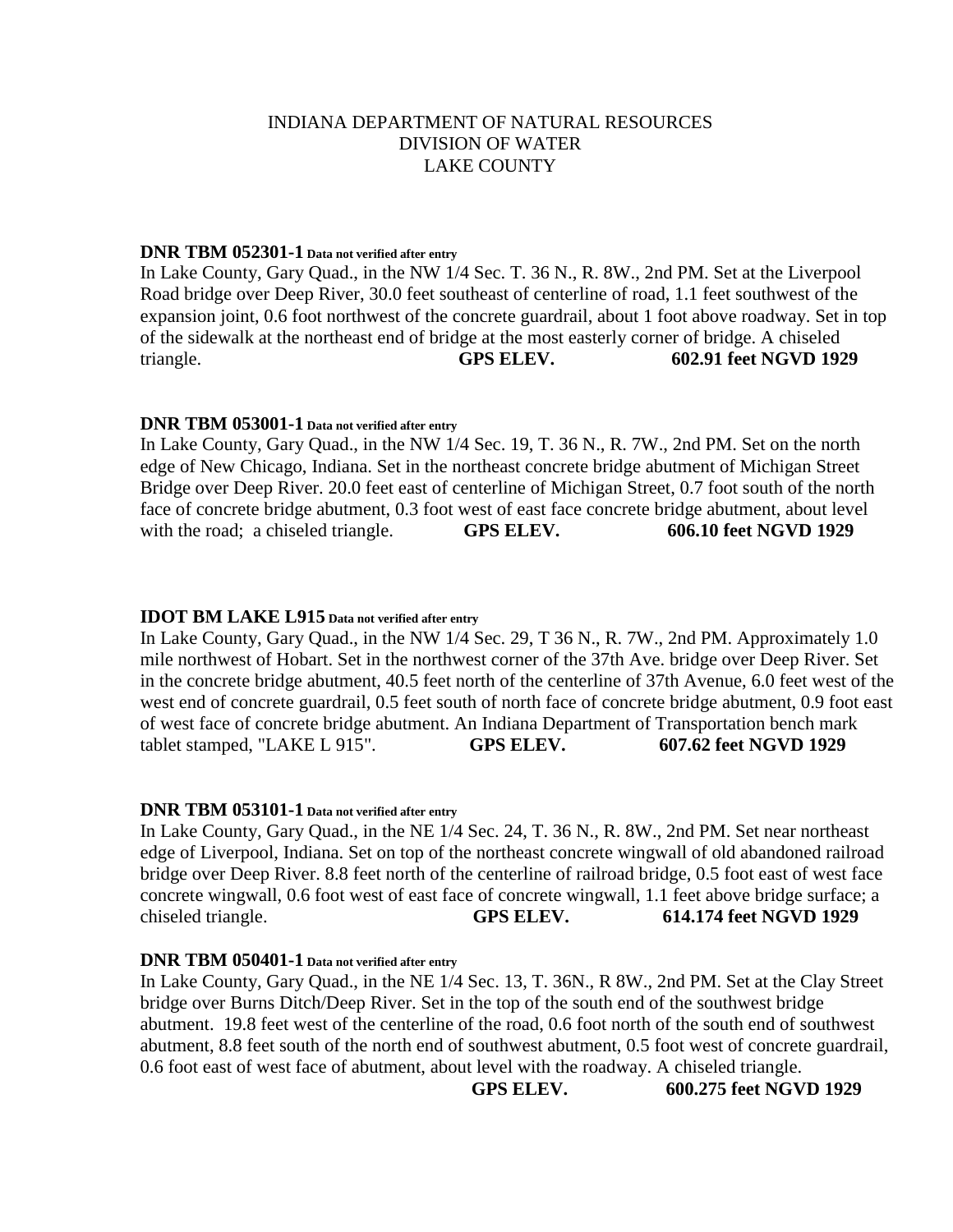## **DNR TBM 060601-1 Data not verified after entry**

In Lake County, Portage Quad, in the NE 1/4 Sec. 9, T. 36N., R. 7W., 2nd PM. Approximately 1.0 mile north of Lake Station, Indiana. Set in the top of the southwest concrete guardrail of east bound Interstate 80/90, 12.2 feet south of south edge east bound lane, 0.4 feet north of south face concrete guardrail, 6.5 feet east of west end concrete guardrail, 2.6 feet above road surface. A chiseled triangle. **GPS ELEV. 603.17 feet NGVD 1929**

# **DNR TBM 060101-1 Data not verified after entry**

In Lake County, Gary Quad., in the NW 1/4 Sec. 13, T 36 N., R. 8W., 2nd PM. Set near the northwest edge of Lake Station, Indiana. Set in the southwest corner of the Central Avenue bridge over Deep River/Burns Ditch, Set in the concrete bridge abutment, 19.2 feet south of centerline of Central Ave. 2.0 feet west of the east face of concrete bridge abutment, 1.7 feet north of the south face of concrete abutment, about level with the road, A chiseled triangle.

**GPS ELEV. 600.82 feet NGVD 1929**

### **DNR TBM LCS 1976 Data not verified after entry**

In Lake County, Gary Quad., in the NW 1/4 Sec. 20, T. 36 N., R. 7W., 2nd PM. Set near the northeast side of New Chicago, Indiana. Set in the northeast concrete bridge abutment of the Grand Blvd. Bridge over Deep River. 21.7 feet east of the centerline Grand Blvd, 7.0 feet east of the west edge of concrete sidewalk, 0.65 feet south of north face of concrete wingwall, about 0.5 foot above road surface. A brass cap set by others stamped, 'LCS 1976".

**THIRD ORDER 618.503 feet NGVD 1929**

## **SHCI BM LAK L303 Data not verified after entry**

In Lake County, Portage Quad, in the NW 1/4 Sec. 9, t 36N., R. 7W., 2nd PM. Approximately 2.3 miles south of Gary, Indiana. Set on top of the concrete guardrail in the southwest corner of the Toll road exit ramp bridge over Burns Ditch. 27.9 feet west of the centerline of the southbound lanes, 0.4 foot east of the west face, 1.0 foot south of the start of steel guardrail, about 3.5 feet above concrete curb. A SHCI bench mark tablet stamped, "LAK L303".

**GPS ELEV. 608.57 feet NGVD 1929**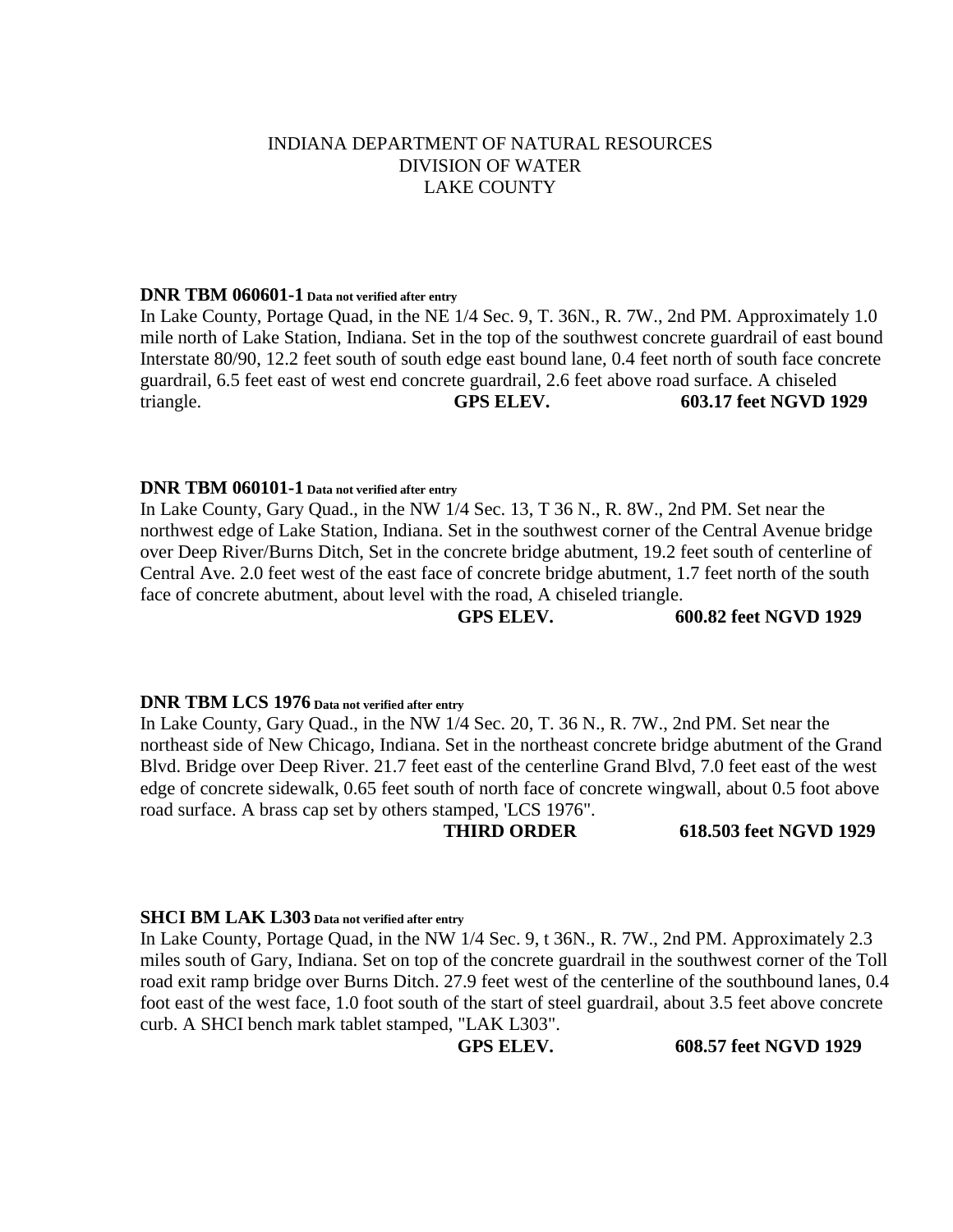# **ISHC BM LAKE L-601 Data not verified after entry**

In Lake County, Portage Quad, in the NE 1/4 Sec. 20, T. 36 N., R. 7 W., 2nd PM. Set in the town of Hobart, Indiana. Approximately 0.55 mile north along U.S. 6- S.R. 51 from its intersection with Ridge Road (US 6 East), located at the U.S. 6- S.R. 51 bridge over Deep River. Set on top of the southeast concrete wingwall of bridge. 24.3 feet east of the centerline of US 6- SR 51, 1.5 feet east of the east guardrail, 3.0 feet north of the south face of southeast wingwall, about level with the roadway. An ISHC control station tablet stamped, "ISHC LAKE, L-601".

**THIRD ORDER 600.64 feet NGVD 1929**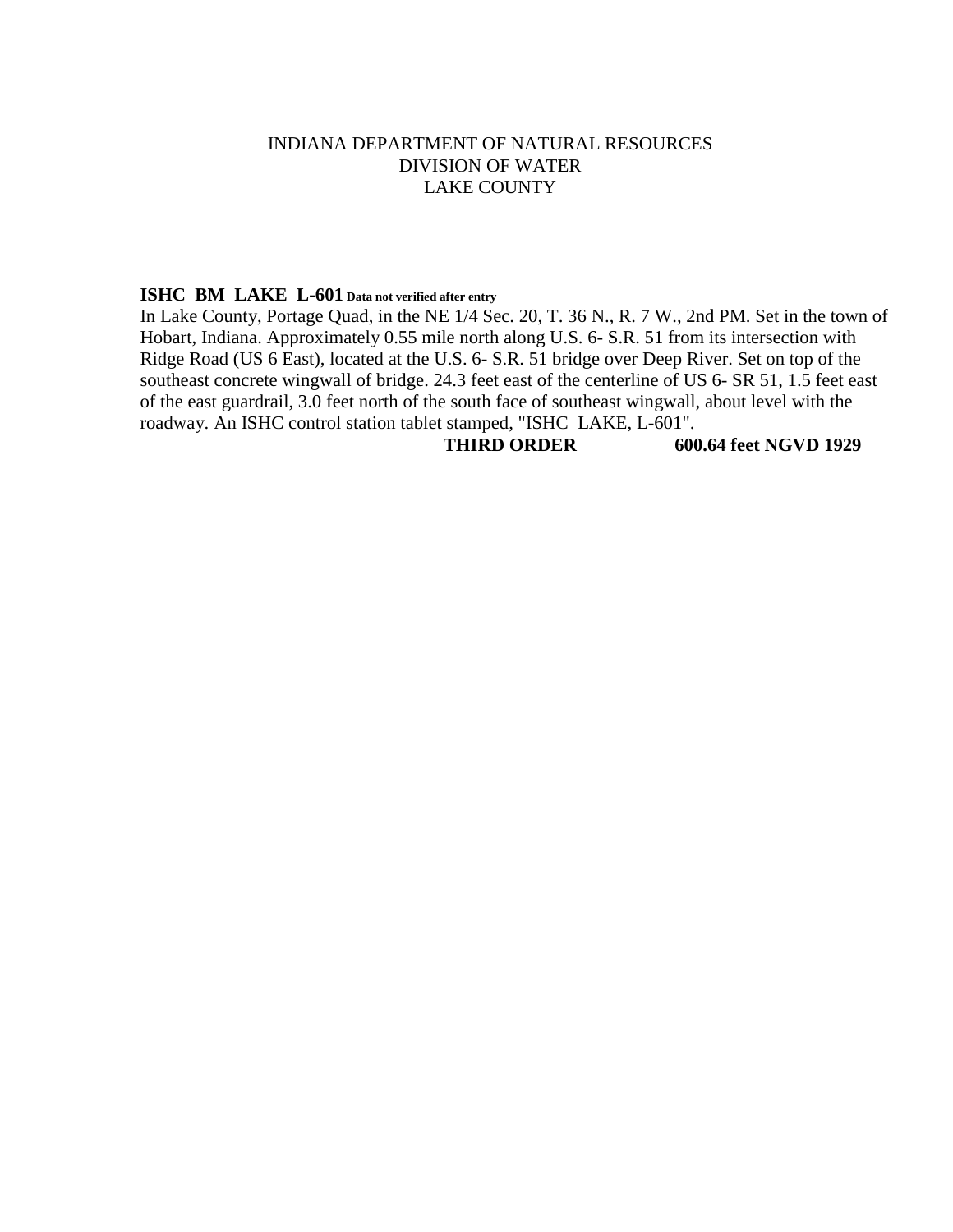| <b>AGENCY</b>     | <b>MARK</b>      | <b>PAGE</b> | <b>ELEVATION</b> |
|-------------------|------------------|-------------|------------------|
| CORPS OF ENGR 114 |                  | 52          | 590.772          |
| <b>IDNR</b>       | BD <sub>2</sub>  | 42          | 594.231          |
| <b>IDNR</b>       | BD3              | 42          | 594.075          |
| <b>IDNR</b>       | BD4              | 43          | 598.929          |
| <b>IDNR</b>       | B <sub>D</sub> 5 | 43          | 598.848          |
| <b>IDNR</b>       | BD <sub>6</sub>  | 43          | 598.720          |
| <b>IDNR</b>       | CMD1             | 16          | 608.632          |
| <b>IDNR</b>       | CMD2             | 16          | 608.578          |
| <b>IDNR</b>       | CMD3             | 16          | 610.845          |
| <b>IDNR</b>       | CMD4             | 17          | 613.611          |
| <b>IDNR</b>       | CMD5             | 17          | 615.354          |
| <b>IDNR</b>       | CMD <sub>6</sub> | 17          | 618.417          |
| <b>IDNR</b>       | CMD7             | 17          | 618.391          |
| <b>IDNR</b>       | CMD8             | 18          | 617.201          |
| <b>IDNR</b>       | CMD9             | 18          | 616.862          |
| <b>IDNR</b>       | CMD10            | 19          | 611.184          |
| <b>IDNR</b>       | CMD12            | 19          | 613.023          |
| IDNR              | CMD13            | 19          | 616.830          |
| <b>IDNR</b>       | CMD14            | 19          | 614.357          |
| <b>IDNR</b>       | CMD15            | 20          | 616.806          |
| <b>IDNR</b>       | CMD16            | 20          | 617.363          |
| <b>IDNR</b>       | CMD17            | 20          | 614.437          |
| <b>IDNR</b>       | CMD18            | 21          | 618.062          |
| <b>IDNR</b>       | CMD19            | 21          | 615.630          |
| <b>IDNR</b>       | DR1              | 36          | 599.037          |
| <b>IDNR</b>       | DR <sub>2</sub>  | 37          | 633.963          |
| <b>IDNR</b>       | DR <sub>3</sub>  | 37          | 628.548          |
| <b>IDNR</b>       | DR4              | 38          | 602.191          |
| <b>IDNR</b>       | DR <sub>5</sub>  | 38          | 604.689          |
| <b>IDNR</b>       | DR6              | 38          | 620.982          |
| <b>IDNR</b>       | DR7              | 39          | 601.118          |
| <b>IDNR</b>       | DR8              | 39          | 602.810          |
| <b>IDNR</b>       | DR9              | 39          | 600.488          |
| <b>IDNR</b>       | <b>DR10</b>      | 40          | 605.243          |
| <b>IDNR</b>       | GCR1             | 61          | 582.910          |
| <b>IDNR</b>       | GCR <sub>2</sub> | 61          | 591.740          |
| <b>IDNR</b>       | GCR <sub>3</sub> | 60          | 589.621          |
| <b>IDNR</b>       | GCR4             | 60          | 583.780          |
| <b>IDNR</b>       | GCR <sub>5</sub> | 59          | 585.800          |
| <b>IDNR</b>       | GCR6             | 57          | 594.657          |
| <b>IDNR</b>       | GCR7             | 57          | 593.046          |
| <b>IDNR</b>       | GCR8             | 57          | 591.413          |
| <b>IDNR</b>       | GCR9             | 57          | 591.624          |
| <b>IDNR</b>       | GCR10            | 54          | 590.222          |
| <b>IDNR</b>       | GCR11            | 54          | 590.006          |
| <b>IDNR</b>       | GCR12            | 53          | 590.023          |
| <b>IDNR</b>       | GCR13            | 53          | 589.483          |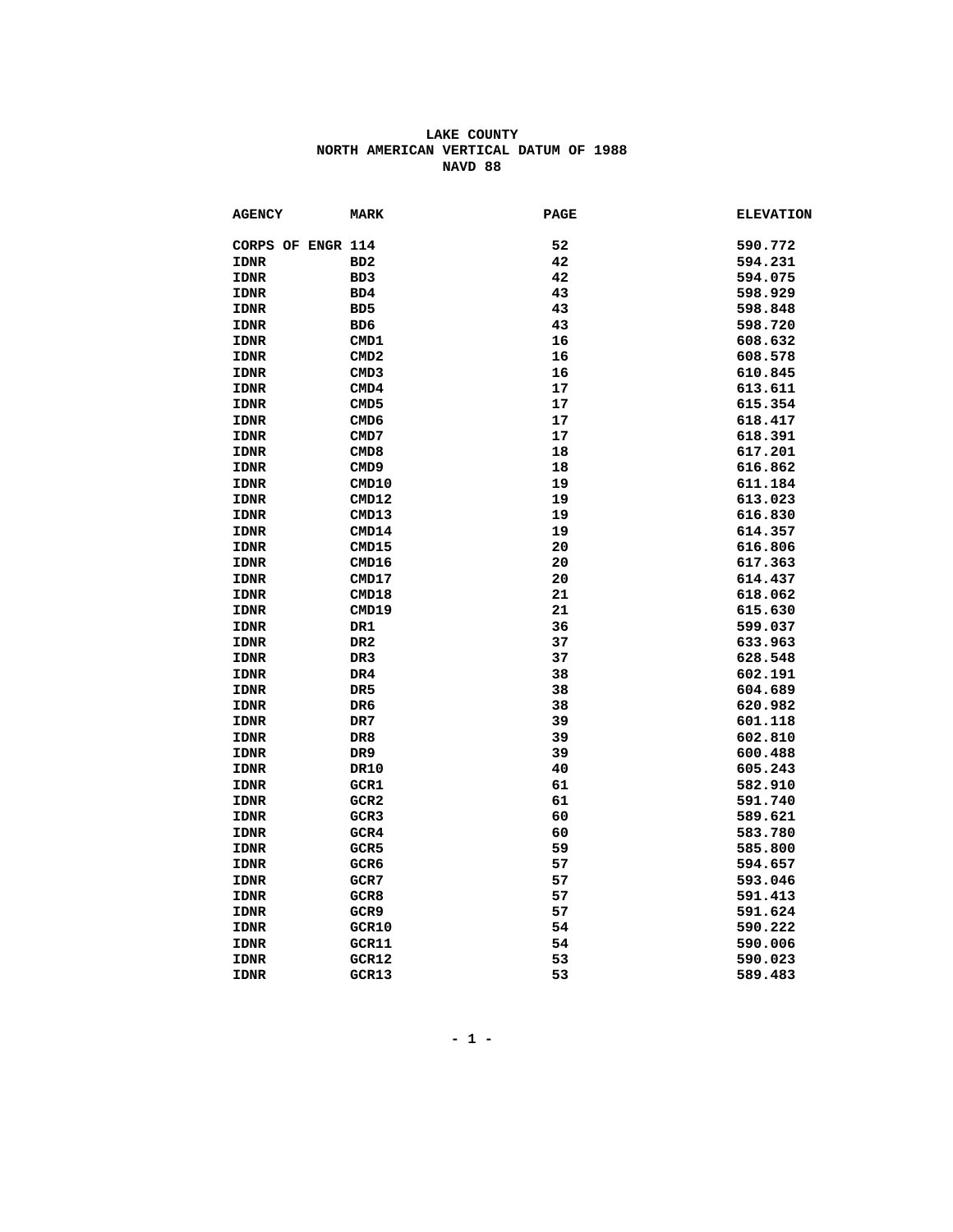| <b>AGENCY</b> | <b>MARK</b>      | <b>PAGE</b>                   | <b>ELEVATION</b> |
|---------------|------------------|-------------------------------|------------------|
| <b>IDNR</b>   | GCR14            | 53                            | 590.499          |
| <b>IDNR</b>   | GCR15            | 53                            | 590.969          |
| <b>IDNR</b>   | GCR16            | 52                            | 592.888          |
| <b>IDNR</b>   | GCR17            | 52                            | 592.573          |
| <b>IDNR</b>   | GCR18            | 51                            | 592.549          |
| <b>IDNR</b>   | GCR19            | 51                            | 592.420          |
| <b>IDNR</b>   | GCR21            | 51                            | 591.567          |
| <b>IDNR</b>   | GCR22            | 50                            | 591.485          |
| <b>IDNR</b>   | GCR23            | 50                            | 601.103          |
| <b>IDNR</b>   | GCR24            | 50                            | 598.229          |
| <b>IDNR</b>   | GCR25            | 49                            | 601.054          |
| <b>IDNR</b>   | GCR26            | 49                            | 596.998          |
| <b>IDNR</b>   | GCR27            | 48                            | 605.133          |
| <b>IDNR</b>   | GCR28            | 48                            | 605.159          |
| <b>IDNR</b>   | GCR29            | 48                            | 607.962          |
| <b>IDNR</b>   | GCR30            | 47                            | 607.392          |
| <b>IDNR</b>   | GCR31            | 44                            | 596.084          |
| <b>IDNR</b>   | GCR32            | 44                            | 587.762          |
| <b>IDNR</b>   | GCR33            | 44                            | 587.314          |
| <b>IDNR</b>   | GCR34            | 44                            | 589.313          |
| <b>IDNR</b>   | <b>GCR130</b>    | 55                            | 584.687          |
| <b>IDNR</b>   | <b>GCR131</b>    | 56                            | 586.570          |
| <b>IDNR</b>   | <b>GCR133</b>    | 56                            | 585.182          |
| <b>IDNR</b>   | <b>GCR134</b>    | 56                            | 591.592          |
| <b>IDNR</b>   | <b>GCR135</b>    | 56                            | 591.406          |
| <b>IDNR</b>   | HD1              | 16                            | 610.087          |
| <b>IDNR</b>   | HD2              | 16                            | 621.947          |
| <b>IDNR</b>   | HD3              | 15                            | 597.514          |
| <b>IDNR</b>   | LAK2             | 11 & 64                       | 633.205          |
| <b>IDNR</b>   | LAK4             | 70                            | 642.500          |
| <b>IDNR</b>   | LAK5             | 24                            | 599.313          |
| <b>IDNR</b>   | LAK6             | 24                            | 594.603          |
| <b>IDNR</b>   | LAK7             | 25                            | 597.964          |
| <b>IDNR</b>   | LAK8             | 25 ELEV REVISED 1991          | 599.96           |
| <b>IDNR</b>   | LAK8             | 25 ORIGINAL 1956 ELEV 599.897 |                  |
| <b>IDNR</b>   | LAK9             | 26                            | 600.094          |
| <b>IDNR</b>   | LAK10            | 26                            | 597.512          |
| <b>IDNR</b>   | LAK11            | 27                            | 594.108          |
| <b>IDNR</b>   | LAK12            | 28                            | 593.566          |
| <b>IDNR</b>   | LAK13            | 28                            | 601.462          |
| <b>IDNR</b>   | LAK14            | 29                            | 597.712          |
| <b>IDNR</b>   | LAK15            | 30                            | 598.377          |
| <b>IDNR</b>   | LAK16            | 31                            | 596.314          |
| <b>IDNR</b>   | LAK17            | 31                            | 593.975          |
| <b>IDNR</b>   | LAK18 1955       | 32                            | 593.570          |
| <b>IDNR</b>   | LAK18 RESET 1960 | 74                            | 597.10           |
| <b>IDNR</b>   | LAK19            | 32                            | 591.491          |
| <b>IDNR</b>   | LAK20            | 33                            | 603.178          |
|               |                  |                               |                  |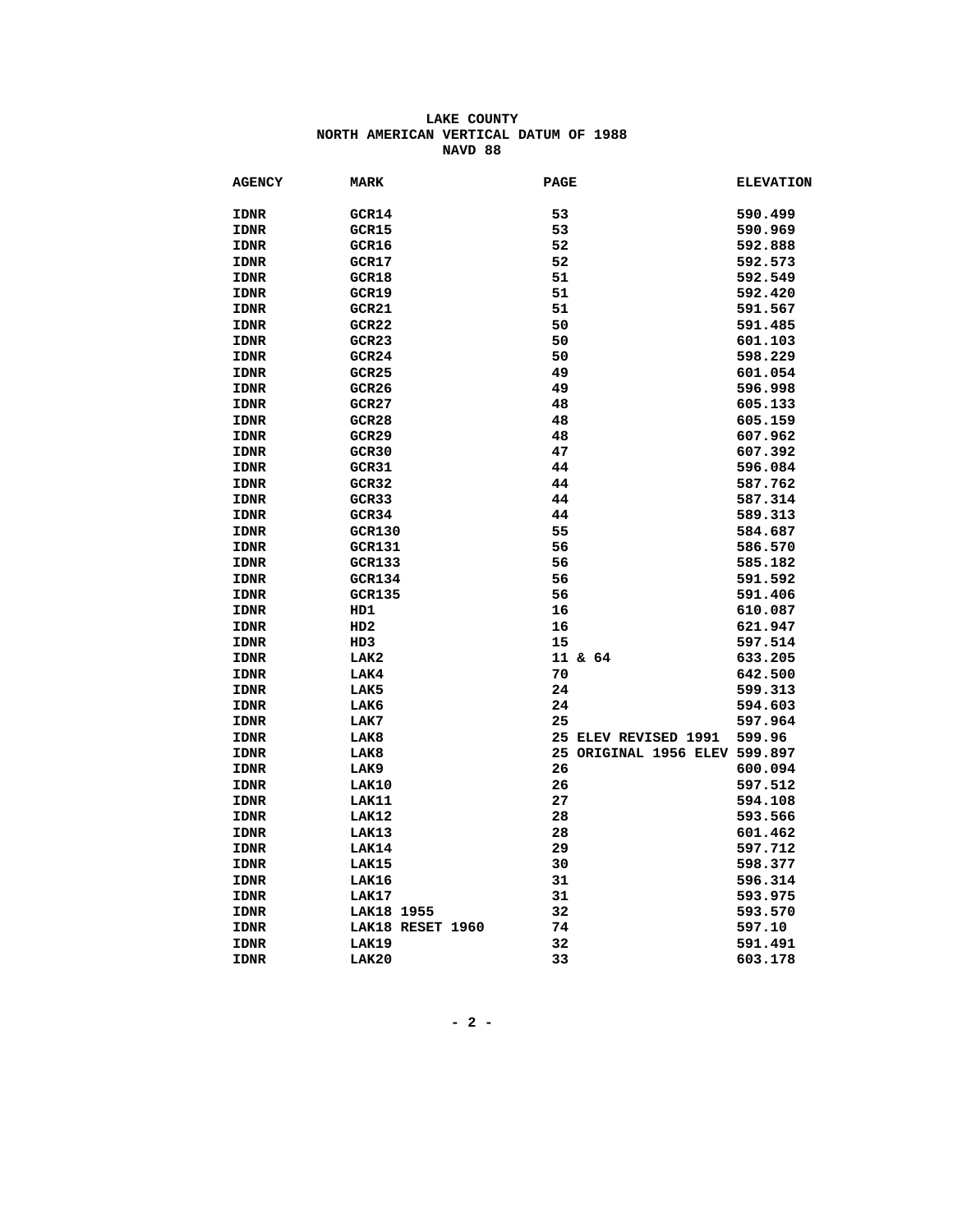| <b>AGENCY</b> | <b>MARK</b>      | <b>PAGE</b> | <b>ELEVATION</b> |
|---------------|------------------|-------------|------------------|
| <b>IDNR</b>   | LAK21            | 33          | 594.281          |
| <b>IDNR</b>   | LAK22            | 35          | 593.129          |
| <b>IDNR</b>   | LAK23            | 35          | 592.987          |
| <b>IDNR</b>   | LAK24            | 16          | 621.973          |
| <b>IDNR</b>   | LAK26            | 18          | 621.538          |
| <b>IDNR</b>   | LAK27            | 19          | 611.139          |
| <b>IDNR</b>   | LAK28            | 20          | 614.385          |
| <b>IDNR</b>   | LAK29            | 20          | 616.450          |
| <b>IDNR</b>   | LAK30            | 21          | 615.706          |
| <b>IDNR</b>   | LAK31            | 21          | 619.956          |
| <b>IDNR</b>   | LAK32            | 22          | 622.492          |
| <b>IDNR</b>   | LAK33            | 22          | 616.451          |
| IDNR          | LAK34            | 35          | 595.529          |
| <b>IDNR</b>   | LAK35            | 36          | 608.250          |
| <b>IDNR</b>   | LAK36            | 37          | 618.197          |
| <b>IDNR</b>   | LAK37            | 37          | 606.626          |
| <b>IDNR</b>   | LAK38            | 39          | 602.786          |
| <b>IDNR</b>   | LAK39            | 39          | 600.457          |
| <b>IDNR</b>   | LAK40            | 42          | 598.017          |
| <b>IDNR</b>   | LAK41            | 42          | 591.008          |
| <b>IDNR</b>   | LAK42            | 42          | 599.795          |
| <b>IDNR</b>   | LAK43            | 43          | 598.910          |
| <b>IDNR</b>   | LAK44            | 61          | 594.474          |
| <b>IDNR</b>   | LAK45            | 60          | 588.817          |
| <b>IDNR</b>   | LAK46            | 60          | 589.286          |
| <b>IDNR</b>   | LAK47            | 59          | 588.383          |
| <b>IDNR</b>   | LAK48            | 56          | 594.678          |
| <b>IDNR</b>   | LAK49            | 55          | 594.549          |
| <b>IDNR</b>   | LAK50            | 54          | 585.175          |
| <b>IDNR</b>   | LAK51            | 54          | 589.772          |
| <b>IDNR</b>   | LAK52            | 53          | 589.559          |
| <b>IDNR</b>   | LAK54            | 52          | 593.328          |
| <b>IDNR</b>   | LAK55            | 49          | 593.682          |
| <b>IDNR</b>   | LAK56 1955       | 48          | 600.243          |
| <b>IDNR</b>   | LAK56 RESET 1957 | 74          | 600.41           |
| <b>IDNR</b>   | LAK57            | 47          | 599.166          |
| <b>IDNR</b>   | LAK58            | 46          | 597.692          |
| <b>IDNR</b>   | LAK59            | 46          | 598.373          |
| <b>IDNR</b>   | LAK60            | 46          | 601.653          |
| <b>IDNR</b>   | LAK61            | 45          | 596.079          |
| <b>IDNR</b>   | LAK62            | 44          | 590.978          |
| <b>IDNR</b>   | LCR1             | 23          | 596.322          |
| <b>IDNR</b>   | LCR <sub>2</sub> | 23          | 594.039          |
| <b>IDNR</b>   | LCR3             | 23          | 599.347          |
| <b>IDNR</b>   | LCR4             | 23          | 599.217          |
| <b>IDNR</b>   | LCR5             | 24          | 593.028          |
| IDNR          | LCR6             | 24          | 600.463          |
| <b>IDNR</b>   | LCR7             | 25          | 592.496          |
|               |                  |             |                  |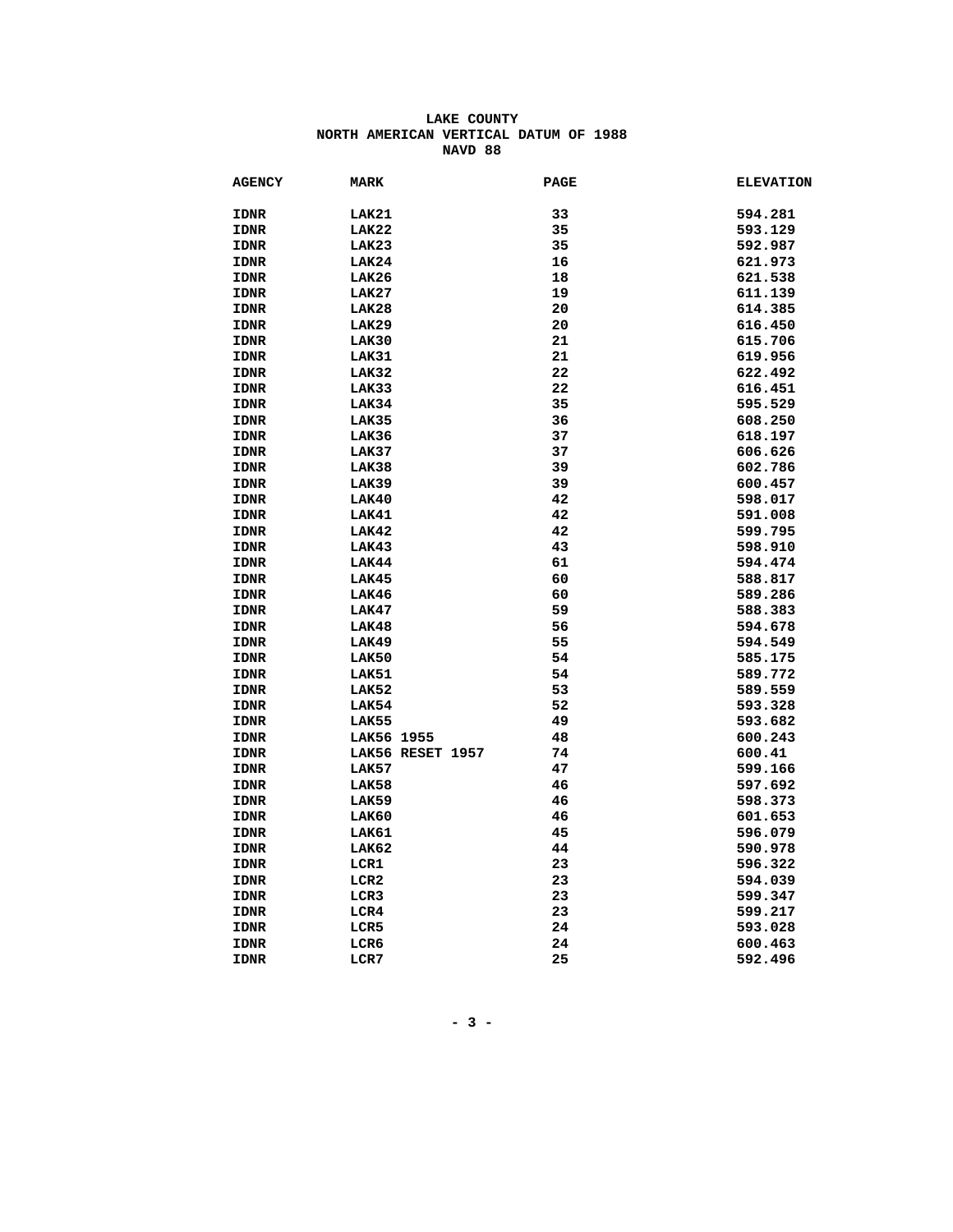| <b>AGENCY</b> | <b>MARK</b>      | <b>PAGE</b> | <b>ELEVATION</b> |
|---------------|------------------|-------------|------------------|
| <b>IDNR</b>   | LCR8             | 25          | 599.906          |
| <b>IDNR</b>   | LCR9             | 25          | 597.400          |
| <b>IDNR</b>   | LCR10            | 26          | 600.152          |
| <b>IDNR</b>   | LCR11            | 26          | 600.099          |
| <b>IDNR</b>   | LCR12            | 26          | 596.306          |
| <b>IDNR</b>   | LCR13            | 27          | 599.245          |
| <b>IDNR</b>   | LCR14            | 27          | 596.297          |
| <b>IDNR</b>   | LCR15            | 27          | 593.508          |
| <b>IDNR</b>   | LCR16            | 27          | 599.664          |
| <b>IDNR</b>   | LCR17            | 27          | 599.674          |
| <b>IDNR</b>   | LCR18            | 28          | 593.369          |
| <b>IDNR</b>   | LCR19            | 28          | 596.793          |
| <b>IDNR</b>   | LCR20            | 23          | 596.761          |
| <b>IDNR</b>   | LCR21            | 29          | 596.753          |
| <b>IDNR</b>   | LCR22            | 29          | 604.178          |
| <b>IDNR</b>   | LCR23            | 29          | 597.660          |
| <b>IDNR</b>   | LCR24            | 29          | 599.511          |
| <b>IDNR</b>   | LCR25            | 30          | 603.043          |
| <b>IDNR</b>   | LCR26            | 30          | 598.348          |
| <b>IDNR</b>   | LCR27            | 30          | 598.355          |
| <b>IDNR</b>   | LCR28            | 30          | 598.177          |
| <b>IDNR</b>   | LCR29            | 31          | 598.322          |
| <b>IDNR</b>   | LCR30            | 31          | 589.929          |
| <b>IDNR</b>   | LCR31            | 32          | 599.367          |
| <b>IDNR</b>   | LCR32            | 33          | 597.588          |
| <b>IDNR</b>   | LCR33            | 33          | 597.467          |
| <b>IDNR</b>   | LCR34            | 33          | 598.332          |
| <b>IDNR</b>   | LCR35            | 34          | 592.936          |
| <b>IDNR</b>   | LCR36            | 34          | 588.471          |
| <b>IDNR</b>   | LCR37            | 35          | 592.102          |
| <b>IDNR</b>   | <b>LCR500</b>    | 76          | 601.30           |
| <b>IDNR</b>   | <b>TATER1</b>    | 75          | 745.752          |
| <b>IDNR</b>   | WHLC6            | 76          | 597.06           |
| IGS           | 109              | 36          | 607.867          |
| IGS           | 113              | 22          | 622.424          |
| IGS           | 206              | 47          | 612.653          |
| <b>INDOT</b>  | LAKE L 25        | 39          | 596.599          |
| <b>INDOT</b>  | LAKE L 34        | 38          | 604.731          |
| <b>INDOT</b>  | LAKE L 35        | 38          | 603.645          |
| <b>INDOT</b>  | LAKE L 512       | 76          | 596.60           |
| NGS           | A18              | 18          | 607.728          |
| <b>NGS</b>    | A166             | 63          | 630.609          |
| <b>NGS</b>    | <b>B18</b>       | 58          | 602.364          |
| <b>NGS</b>    | C18              | 58          | 604.434          |
| NGS           | C90              | 10          | 635.747          |
| NGS           | D <sub>105</sub> | 12          | 643.256          |
| <b>NGS</b>    | E19              | 47          | 613.379          |
| <b>NGS</b>    | EAST CHICAGO     | 55          | 586.072          |
|               |                  |             |                  |